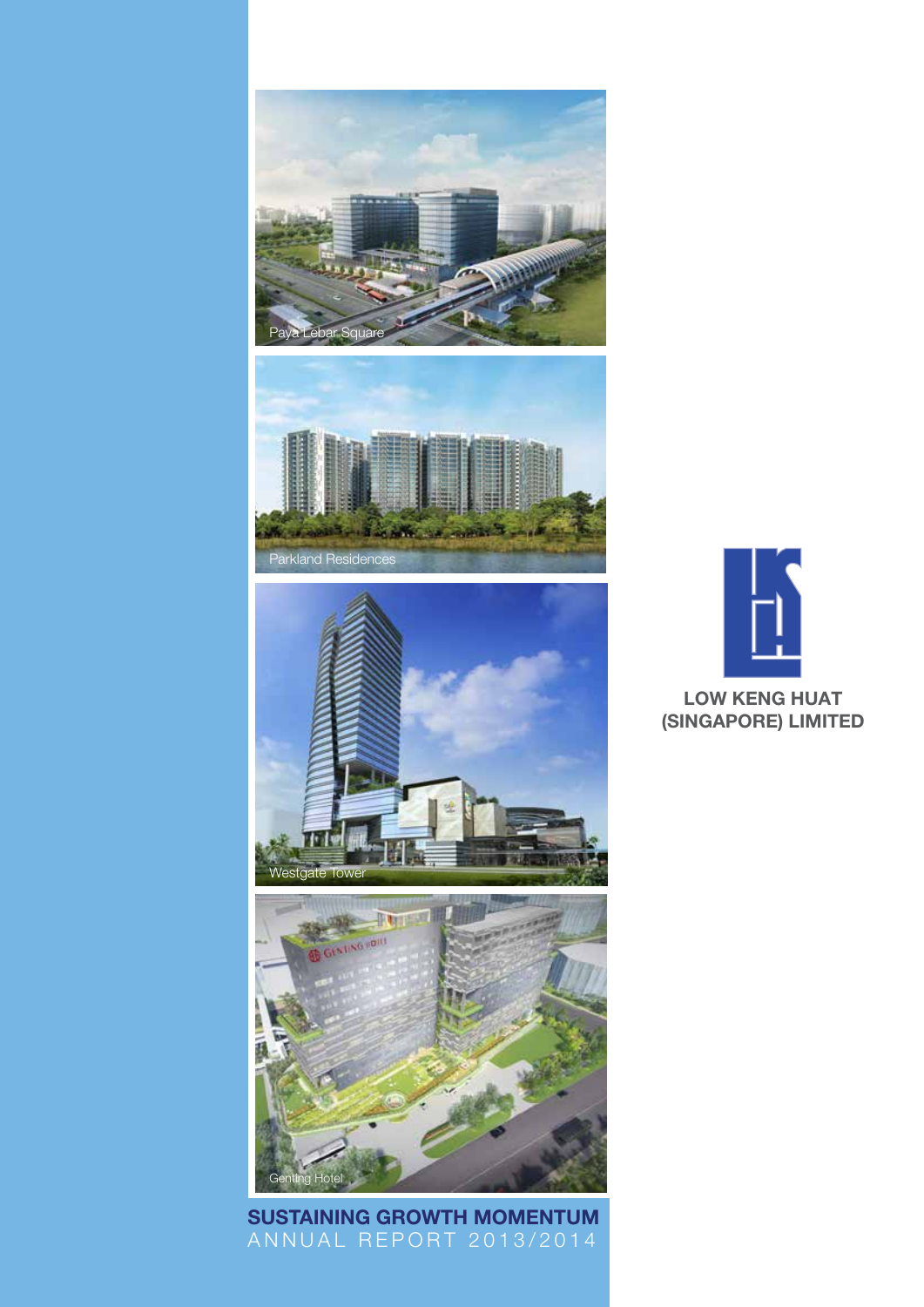

豝

kК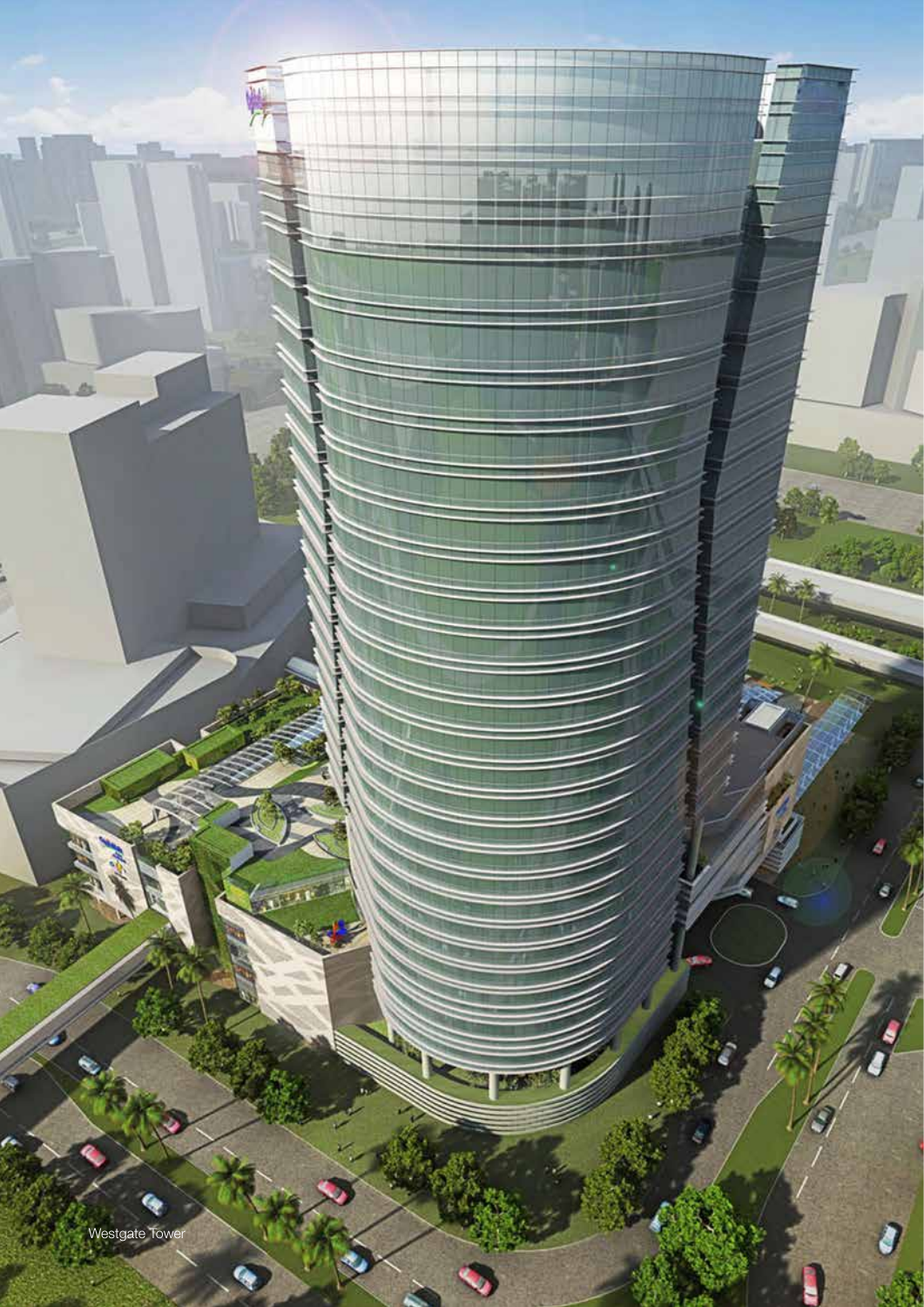# **Contents**

- 01 Chairman's Statement
- 03 5 years Financial Highlights
- 05 Operating & Financial Review
- 09 Corporate Information
- 10 Corporate Profile
- 11 Board of Directors
- 14 Key Management
- 16 Corporate Governance
- 29 Directors' Report
- 33 Statement by Directors
- 34 Independent Auditor's Report

| 36  | <b>Statement of Financial Position</b>          |
|-----|-------------------------------------------------|
| 38  | <b>Consolidated Statement of Profit or Loss</b> |
|     | and Other Comprehensive Income                  |
| 39  | <b>Consolidated Statement of Changes in</b>     |
|     | <b>Equity</b>                                   |
| 40  | <b>Consolidated Statement of Cash Flows</b>     |
| 42  | <b>Notes to Financial Statements</b>            |
| 115 | <b>Statistics of Shareholdings</b>              |
| 117 | Notice of Forty-Fifth Annual General            |
|     | Meeting                                         |
|     | <b>Proxy Form</b>                               |
|     |                                                 |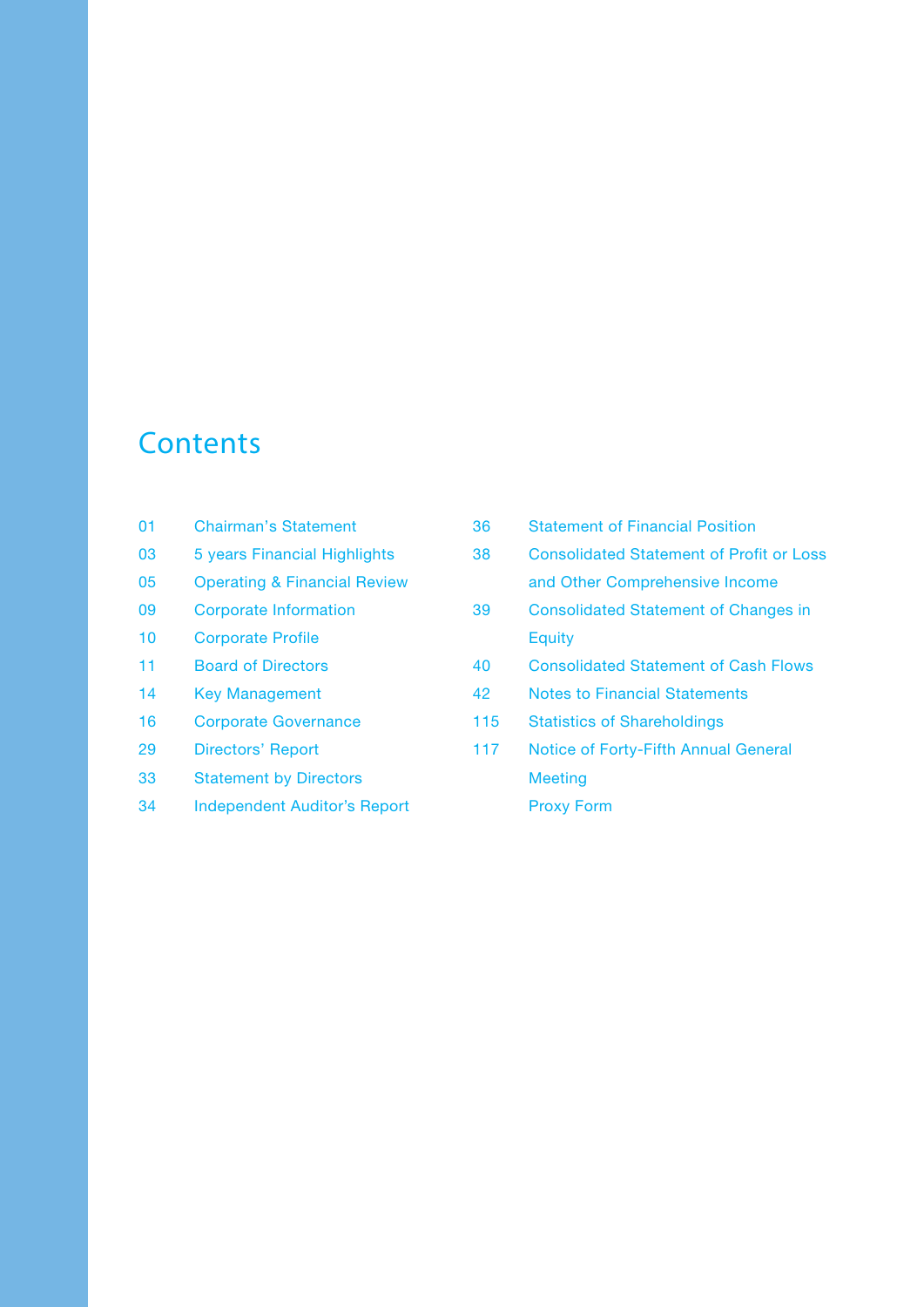### CHAIRMAN'S STATEMENT

The Group recorded a net profit attributable to shareholders of \$48.1 million, a decrease of 56% compared to the previous financial year.

#### Tan Sri Dato' Low Keng Huat

#### Review of Financial Performance

For the financial year ended 31 January 2014, the Group recorded a net profit attributable to shareholders of \$48.1 million, a decrease of 56% compared to the previous financial year. The decrease was mainly due to lower profits from development and construction segments.

The Group's shareholders' funds increased by \$2.7 million to \$478.8 million as at 31 January 2014 from \$476.1 million as at 31 January 2013. The net tangible asset per ordinary share of the Group remained at \$0.65 as at 31 January 2014 when compared to 31 January 2013. Cash and cash equivalents decreased by \$9.7 million to \$195.8 million as at 31 January 2014 from \$205.5 million as at 31 January 2013. At the same time the Group's bank borrowings decreased by \$16.5 million to \$497.3 million as at 31 January 2014 from \$513.8 million as at 31 January 2013. Gearing remained unchanged at 0.63 as at 31 January 2014 when compared to 31 January 2013.

#### Corporate Development & Prospects

The Group has continued its transformation from its main business of construction to property development. The Company has been awarded a \$114.3 million construction contract in June 2013 for the design and build of one block of hotel development with landscape deck, basement carpark, swimming pool and other ancillary facilities at Jurong Town Hall Road. The project is awarded by Tamerton Pte Ltd, a wholly-owned subsidiary of Genting Singapore PLC, and it is expected to be completed in the first half of 2015.

The 1,145 units at the Minton was completely sold and it obtained TOP in November 2013 and profits had been recognised in accordance with the percentage of completion method. Parkland Residences, our DBSS project at Upper Serangoon Road, was launched in January 2012 and only four units remained unsold as of April 2014. Paya Lebar



Square, our commercial and retail project, located at the upcoming Paya Lebar Hub and directly linked by both East-West and Central MRT lines, was launched in December 2011. As of April 2014, we sold approximately 96% of the office units. The Group has decided to retain the retail mall at Paya Lebar Square for investment holding purpose for generation of consistent cash income stream. During the year, our 55% owned subsidiary, Paya Lebar Square Pte Ltd, purchased the retail mall at Paya Lebar Square for \$300 million. The retail mall is about 82% leased to tenants as of April 2014. In line with the adoption of accounting standard INT FRS 115, the Group can only recognise the profits from Parkland Residences and Paya Lebar Square when these projects obtain TOP by end of 2014.

During the year, the Group completed the collective purchase of the freehold Kismis Lodge for \$84.2 million via a 70% owned subsidiary, Newfort Alliance (Kismis) Pte Ltd. Kismis Lodge wil be redeveloped into a 3-storey with a basement mixed landed residential development. In addition Newfort Alliance (Moulmein) Pte Ltd, our 99% owned subsidiary, completed the purchases of 15 commercial units and 1 penthouse residential unit at Balestier Tower for \$77.4 million for development purpose.

In November 2013, Suasana Simfoni Sdn. Bhd. ("Suasana"), our 20% associated company has accepted a conditional offer to sell our land at Jalan Conlay, Seksyen 63, Kuala Lumpur, Malaysia to an unrelated third party for a total cash consideration of RM568 million (S\$221 million). The transaction is targeted to complete by Q2 FY2015. The land, which is located in Jalan Conlay, Kuala Lumpur near the Bukit Bintang shopping area and has a site area of approximately 172,149 square feet, shall be sold on an "as-is-where-is" basis, subject to all existing title particulars, approvals, licences and/or permits subsisting as at completion. The consideration was arrived at based on negotiations on a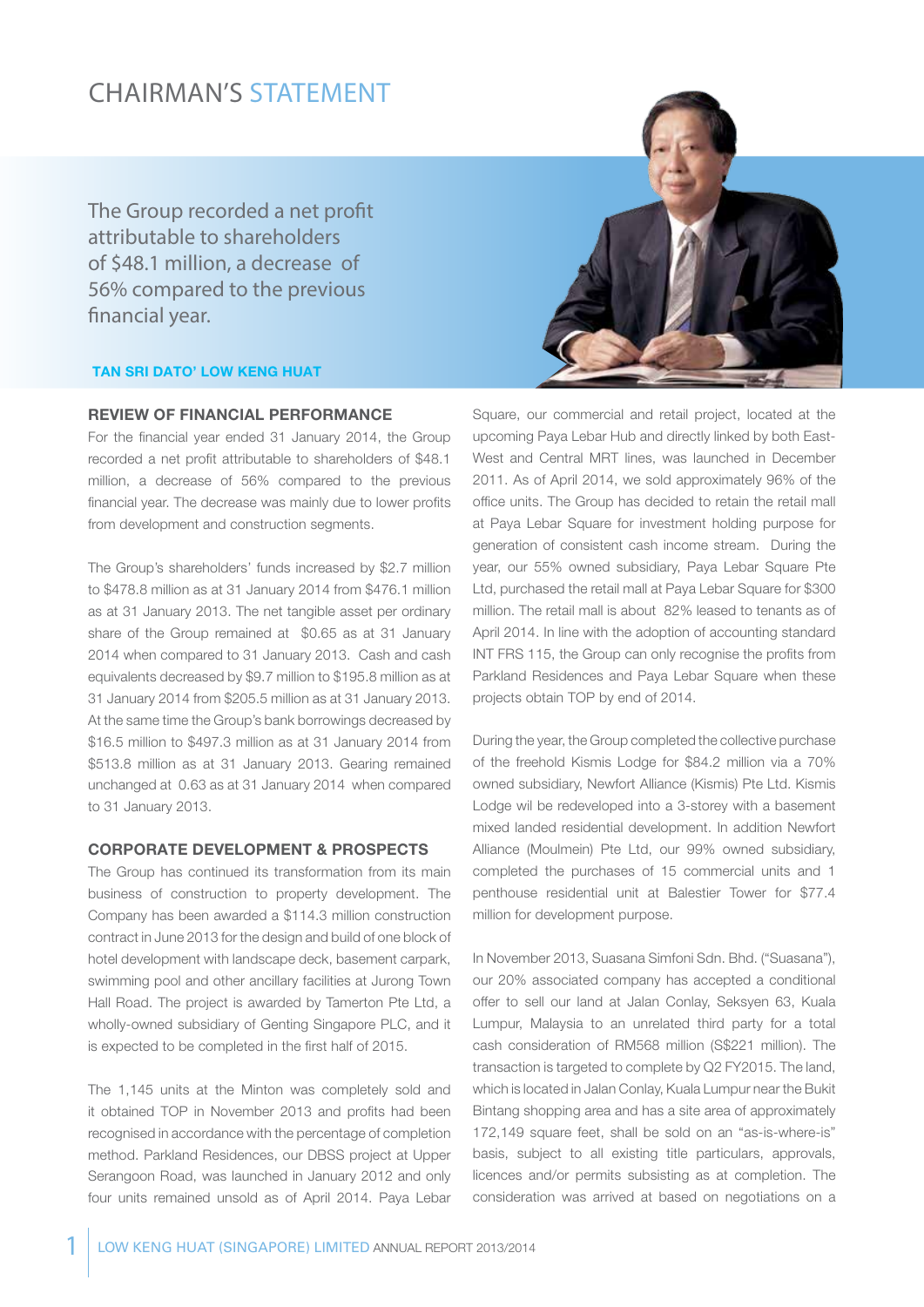### CHAIRMAN'S STATEMENT



willing-buyer, willing-seller basis. Suasana will recognise a pre-tax gain of approximately RM247 million (S\$96 million) and the net proceeds will be applied towards reducing bank borrowings and for working capital purposes.

In January 2014, Westgate Commercial Pte Ltd ("WGC") and Westgate Tower Pte Ltd ("WGT"), two associated companies of LKHS have entered into sale and purchase agreements with JG2 Trustee Pte. Ltd. (in its capacity as trustee of Infinity Office Trust) and JG Trustee Pte Ltd. (in its capacity as trustee of Infinity Mall Trust) to purchase 295 strata-titled office units on levels 6 to 25 of Westgate Tower at 1 Gateway Drive, on lot 8360V Mukim 5, Singapore. The purchase price is \$579.4 million and it is purchased for long term investment purpose. LKHS owns 40% of the shares in WGC and WGT, while Sun Venture Homes Pte. Ltd. ("SVH") owns the other 60% shares. SVH is a Singapore incorporated company and it is part of the Sun Venture Group of companies which currently own and manage prime commercial real estate in Singapore.

During the year our associated company, Binakawa Sdn Bhd, has signed an option to purchase 616,461 square feet of land at Banda Seri Alam, Johor for RM74.0 million (S\$29.0 million) for development purpose. The purchase is expected to be completed in financial year ending 31 Janurary 2015.

Duxton Hotel Perth and Duxton Hotel Saigon did not performed as well during current year when compared to last year due to the slow down in both Perth and Vietnam economies. During the year, the F&B business faced major operational challenges and management is currently working on streamlining its activities with a view to improving profitability.

Our outlook is cautiously positive in view of the expected slower growth in the global economy and also as Singapore undergoes economic restructuring in order to create sustained growth. The latest round of cooling measures introduced by the government in January 2013 and the release of more land for development to cool the residential market have reduced buying volume while stabilising prices. We will continue to be selective in our project tendering. We will also continue to invest in business that will generate consistent revenue and profitability streams.

#### **DIVIDEND**

The Board is pleased to recommend a first and final dividend of 3.0 cents per share.The dividend is tax exempt (one-tier) and total dividend payment will amount to \$22.2 million. Although this proposed dividend is 33% lower than last year, it represents 46.2% of our earnings per share of 6.5 cents. This dividend recommendation is subject to the approval of shareholders at the Annual General Meeting to be held on 30 May 2014. The proposed dividend, if approved by shareholders will be paid on 18 June 2014.

#### **APPRECIATION**

On behalf of the Board, I would like to express my sincere appreciation to our stakeholders, including our shareholders, customers and business associates, for their continued support of the Group and to the management and staff of the Group for their hard work, dedication and commitment in the past year.

### Tan Sri Dato' Low Keng Huat

Non-Executive Chairman April 2014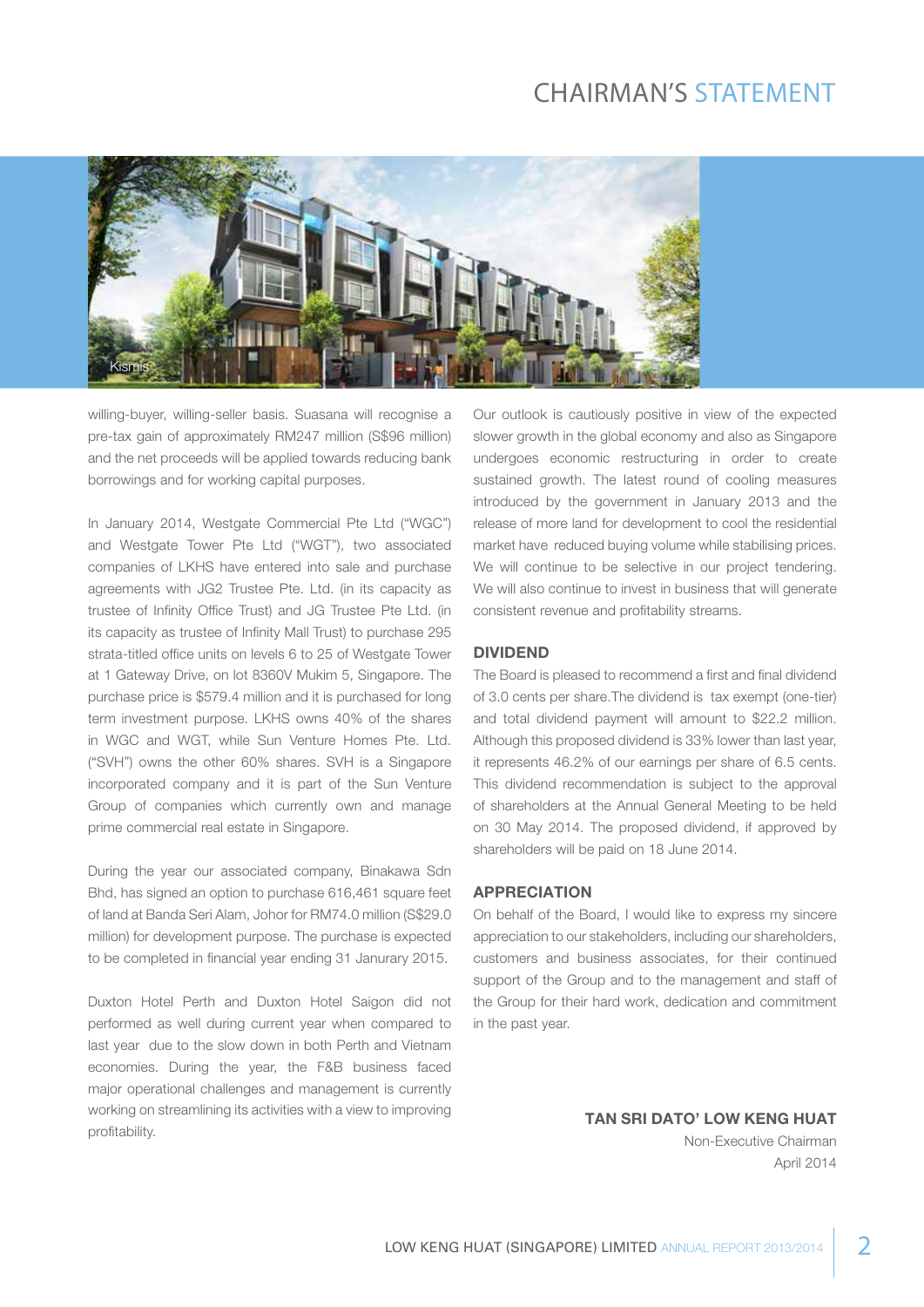# 5 YEARS FINANCIAL hIGHLIGHTS





#### NET TANGIBLE ASSETS PER SHARE cents

|                               | 2009/10 | 2010/11 | 2011/12   | 2012/13   | 2013/14   |
|-------------------------------|---------|---------|-----------|-----------|-----------|
| <b>OPERATING RESULTS</b>      |         |         |           |           |           |
| Revenue (\$'000)              | 595,451 | 272,164 | 136,398   | 126,364   | 79,700    |
| EBITDA (\$'000)               | 74,134  | 105,978 | 108,756   | 121,776   | 61,890    |
| Pretax profit (\$'000)        | 67,926  | 100,453 | 102,633   | 115,441   | 53,863    |
| Net profit (\$'000)           | 64,276  | 83,687  | 88,349    | 109,575   | 49,378    |
| EBITDA margin (%)             | 12.5    | 38.9    | 79.7      | 96.4      | 77.7      |
| Pretax margin (%)             | 11.4    | 36.9    | 75.2      | 91.4      | 67.6      |
| Net margin (%)                | 10.8    | 30.7    | 64.8      | 86.7      | 62.0      |
|                               |         |         |           |           |           |
| <b>FINANCIAL POSITION</b>     |         |         |           |           |           |
| Total assets (\$'000)         | 547,227 | 549,751 | 1,155,717 | 1,422,258 | 1,724,846 |
| Total borrowings (\$'000)     | 6,001   |         | 556,750   | 513,750   | 497.289   |
| Shareholders' equity (\$'000) | 268,716 | 333,191 | 390,529   | 476,131   | 478,786   |
| Net debt : equity (times)     |         |         | 1.34      | 0.65      | 0.63      |
|                               |         |         |           |           |           |
| <b>PER SHARE DATA</b>         |         |         |           |           |           |
| Earnings (cents)              | 8.5     | 11.1    | 11.6      | 14.9      | 6.5       |
| Dividend (cents)              | 3.0     | 4.0     | 4.0       | 4.5       | 3.0       |
| Net tangible assets (cents)   | 36.0    | 45.0    | 53.0      | 65.0      | 65.0      |
| Year end share price (cents)  | 46.0    | 46.0    | 34.5      | 68.0      | 68.5      |
|                               |         |         |           |           |           |
| <b>SHAREHOLDERS' RETURN</b>   |         |         |           |           |           |
| Return on equity (%)          | 23.9    | 25.1    | 22.6      | 23.0      | 10.3      |
| Return on assets (%)          | 11.7    | 15.2    | 7.7       | 7.7       | 2.9       |
| Dividend yield (%)            | 6.5     | 8.8     | 11.6      | 6.6       | 4.4       |
| Dividend payout ratio (%)     | 35.0    | 36.0    | 34.4      | 30.2      | 46.2      |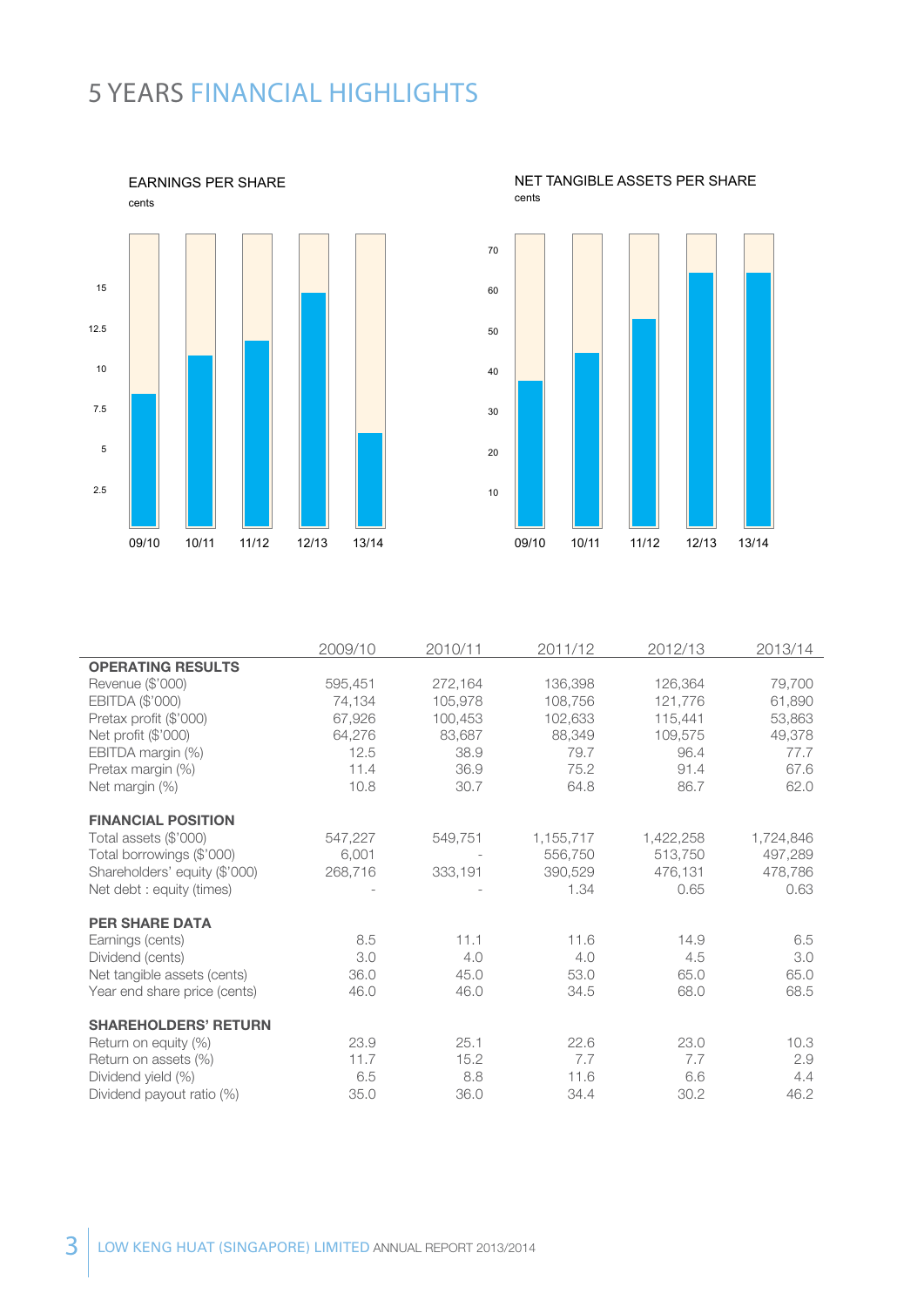# 5 YEARS FINANCIAL hIGHLIGHTS



REVENUE



PROFIT BEFORE TAX

TOTAL ASSETS \$M



|                          | 2009/10  | 2010/11  | 2011/12   | 2012/13   | 2013/14   |
|--------------------------|----------|----------|-----------|-----------|-----------|
|                          | (\$'000) | (\$'000) | (\$'000)  | (\$'000)  | (\$'000)  |
| <b>REVENUE</b>           |          |          |           |           |           |
| Construction             | 545.645  | 221,202  | 82,505    | 67,437    | 29,648    |
| Development              | 148      | 234      |           | 580       |           |
| <b>Hotels</b>            | 48,356   | 48,791   | 51,627    | 56,948    | 49,546    |
| Investments              | 1,302    | 1,937    | 2,266     | 1,399     | 506       |
|                          | 595,451  | 272,164  | 136,398   | 126,364   | 79,700    |
|                          |          |          |           |           |           |
| <b>PROFIT BEFORE TAX</b> |          |          |           |           |           |
| Construction             | 16,923   | 66,951   | 69,878    | 15,830    | 5,698     |
| Development              | 31,756   | 23,918   | 24,146    | 79,952    | 39,309    |
| <b>Hotels</b>            | 12,659   | 5,851    | 6,755     | 12,922    | 6,402     |
| Investments              | 6,588    | 3,733    | 1,854     | 6,737     | 2,454     |
|                          | 67,926   | 100,453  | 102,633   | 115,441   | 53,863    |
| <b>TOTAL ASSETS *</b>    |          |          |           |           |           |
| Construction             | 225,250  | 164,328  | 60,288    | 102,285   | 77,522    |
| Development              | 182,846  | 226,196  | 952,939   | 1,173,387 | 1,512,674 |
| <b>Hotels</b>            | 73,606   | 70,847   | 72,412    | 71,114    | 71,388    |
| Investments              | 64,993   | 87,876   | 70,078    | 72,203    | 59,893    |
|                          | 546,695  | 549,247  | 1,155,717 | 1,418,989 | 1,721,477 |

*\* Excluding tax*

**Construction** Development **Investments**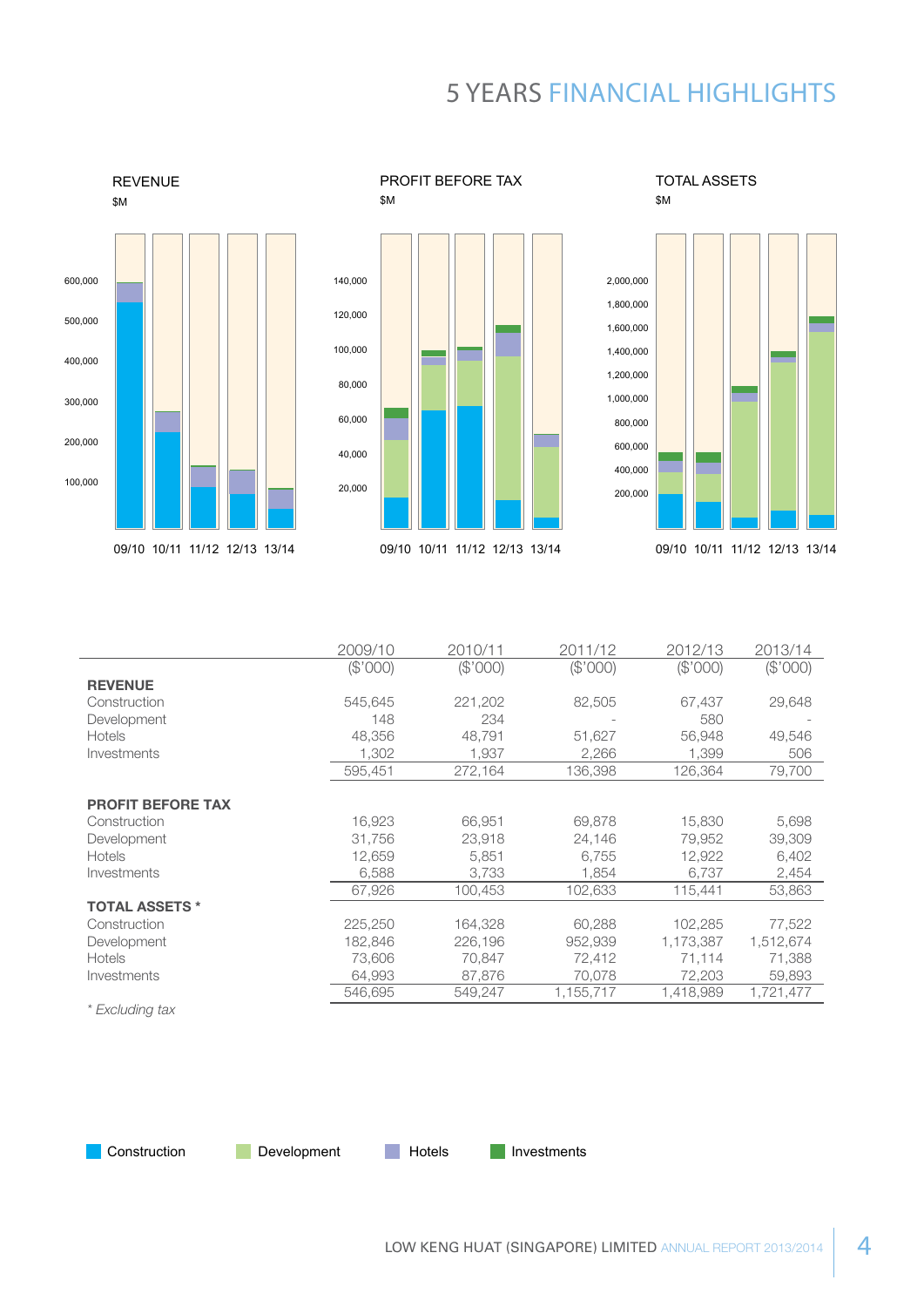Shareholders' funds increased by \$2.7 million to \$478.80 million as at 31 January 2014 from \$476.1 million as at 31 January 2013.

#### **OVERALL**

The Group's four business segments are construction, property development, hotel and investments. In recent years, the Group has shifted its core business to property development and investment from construction. Net profit attributable to shareholders decreased by \$61.6 million to \$48.1 million during current year from \$109.7 million during previous year. It decreased by \$35.5 million to \$6.7 million in Q4 current year from \$42.2 million in Q4 previous year. The decrease was mainly due to lower profits from development and construction segments.

Group revenue decreased by \$46.7 million to \$79.7 million during current year from \$126.4 million during previous year. It decreased by \$3.3 million to \$22.0 million in Q4 current year from \$25.3 million in Q4 previous year. The decrease in revenue was mainly due to decrease in construction activity and hotel revenue. In line with the adoption of accounting standard INT FRS 115, the Group can only recognise the revenue and related costs of development in Paya Lebar Square, a commercial development, and Parkland Residences, a DBSS development, when these projects obtain TOP. Both projects are expected to receive TOP by end 2014.

Cost of sales decreased by \$18.7 million to \$51.3 million during current year from \$70.0 million during previous year. It increased by \$6.2 million to \$14.5 million in Q4 current year from \$8.3 million in Q4 previous year. Gross profit decreased by \$28.0 million to \$28.4 million during current year from \$56.4 million during previous year. It decreased by \$9.3 million to \$7.6 million in Q4 current year from \$16.9 million in Q4 previous year. The decrease in cost of sales and gross profit was mainly due to lower construction activity.

Other income increased by \$3.6 million to \$11.2 million during current year from \$7.6 million during previous year. It decreased by \$4.1 million to loss of \$0.2 million in Q4 current year from \$4.3 million in Q4 previous year. The increase was mainly due to higher gain on disposal of quoted equity investment and gain on disposal of investment property in current year.

During current year there is no loss of concessionary income derived from the gaming centre operations in Duxton Hotel Saigon. The gaming centre has ceased operation since April 2010 due to the withdrawal of its operating licence by the Vietnamese government.

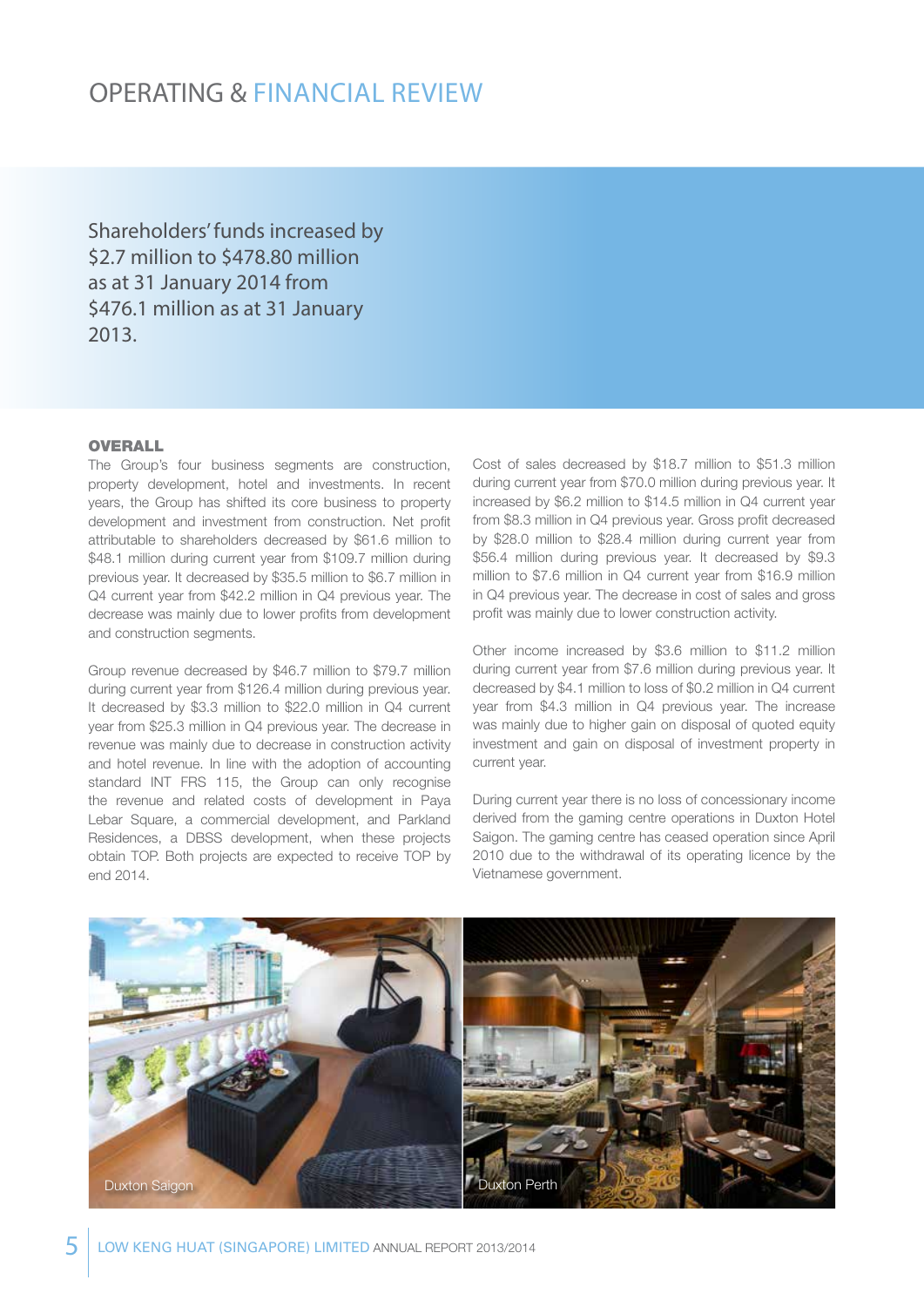

|                |                                 |                          | LKH'S        |                               |                |                                                    |
|----------------|---------------------------------|--------------------------|--------------|-------------------------------|----------------|----------------------------------------------------|
|                | <b>DEVELOPMENT</b>              |                          | <b>SHARE</b> |                               | NO. OF         |                                                    |
|                | <b>PROJECT ON HAND LOCATION</b> |                          | $(100\%)$    | <b>TYPE</b>                   | <b>UNITS</b>   | <b>STATUS</b>                                      |
| 1.             | the Minton                      | Hougang Street 11        | 40           | Condominium/                  | 1,145          | Launched in May 2010                               |
|                |                                 |                          |              | Stop                          |                | 100% sold                                          |
|                |                                 |                          |              |                               |                | obtained TOP in November 2013                      |
|                |                                 |                          |              |                               |                |                                                    |
| 2              | <b>Parkland Residences</b>      | Upper Serangoon Road     | 100          | <b>DBSS flats</b>             | 680            | Launched in January 2012<br>99% sold               |
|                |                                 |                          |              |                               |                | Expected TOP Q4 2014/15                            |
|                |                                 |                          |              |                               |                |                                                    |
| 3              | Paya Lebar Square               | 60 Paya Lebar Road       | 80           | Office units                  | 556            | Office units launched in December 2011<br>97% sold |
|                |                                 |                          |              | Retail                        | 159            | 100% sold                                          |
|                |                                 |                          |              |                               |                | 80% of sold units leased                           |
|                |                                 |                          |              |                               |                | Expected TOP Q4 2014/15                            |
| 4              | Kismis Lodge                    | Eng Kong Terrace         | 70           | Landed terraces               | 31             | <b>Planning Stage</b>                              |
|                |                                 | Lorong Kismis            |              | Strata landed<br>terraces     | $\overline{7}$ | <b>Planning Stage</b>                              |
| 5              | <b>Balestier Tower</b>          | 207 Balestier Road       | 99           | Retail                        | 15             | <b>Planning Stage</b>                              |
|                |                                 | Singapore 329683         |              | Residential                   | $\mathbf{1}$   | <b>Planning Stage</b>                              |
| 6              | <b>Bina Park</b>                | Bandar Seri Alam, Johor  | 49           | 3 Storey Twin/                | 124            | Launched in January 2012                           |
|                |                                 |                          |              | Link Villas<br>3 Storey Shops | 31             | 100% sold<br>58% sold                              |
| $\overline{7}$ | Unamed                          | Jalan Conlay,            | 20           | Condominium                   | 740            | 100% sold                                          |
|                |                                 | Kuala Lumpur             |              | Service Apartments 178        |                | 100% sold                                          |
|                |                                 |                          | LKH'S        |                               |                |                                                    |
|                |                                 |                          | <b>SHARE</b> |                               |                |                                                    |
|                | <b>LAND BANK</b>                | <b>LOCATION</b>          | $(100\%)$    | <b>AREA (SQF)</b>             |                | <b>USE</b>                                         |
| 8              | Unamed                          | Bander Seri Alam, Johor  | 49           | 3,298,458                     |                | <b>Bungalows</b>                                   |
| 9              | <b>Tiram Park</b>               | Jalan Kota Tinggi, Johor | 49           | 6,622,184                     |                | Mixed development                                  |
|                | 10 Taman Rinting                | <b>Taman Rinting</b>     | 49           | 195,283                       |                | <b>Landed Residential</b>                          |
| 11.            | Unamed                          | Kuala Lumpur             | 100          | 14,041                        |                | 100% sold                                          |
|                | 12 Unamed                       | Bandar Seri              | 49           | 616.461                       |                | Mixed Development                                  |
|                |                                 | Alam, Johor              |              |                               |                |                                                    |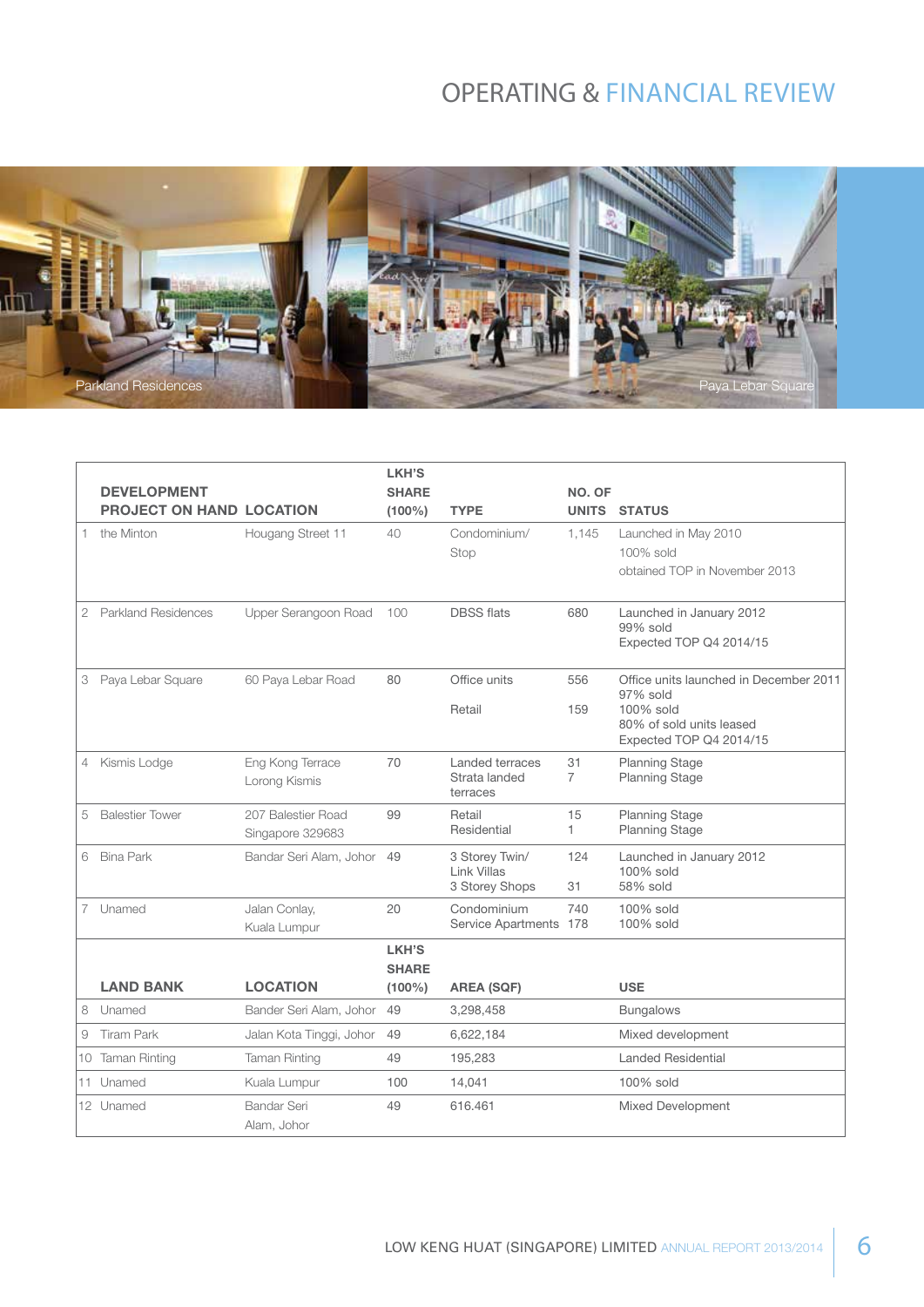Distribution costs decreased by \$13.7 million to \$2.3 million during current year from \$16.0 million during previous year. It decreased by \$1.8 million to \$0.5 million in Q4 current year from \$2.3 million in Q4 previous year. The decrease was mainly due to lower marketing expenses incurred for the two development projects, Paya Lebar Square and Parkland Residences in current year.

Administrative costs decreased by \$6.2 million to \$15.9 million during current year from \$22.1 million during previous year. It decreased by \$3.6 million to \$4.2 million in Q4 current year from \$7.8 million in Q4 previous year. The decrease in administrative costs was mainly due to lower profit share for Joint Managing and Deputy Managing directors. The provision for profit share was made in accordance with service contracts.

The Group uses interest rate swap to manage its exposure to interest rate movements by swapping the borrowings from floating rates to fixed rates. The interest rate swap settles on a quarterly basis. The fair value of the swap entered into as at 31 January 2014 is based on quoted market prices for equivalent instruments at the balance sheet date. The Group does not designate this interest rate swap as hedging instrument and the movements in fair value gain of \$1.1 million in current year has been recognised in the income statement.

Other operating expenses increased by \$1.6 million to \$6.0 million during current year from \$4.4 million during previous year. It increased by \$1.1 million to \$3.3 million in Q4 current year from \$2.2 million in Q4 previous year. The increase was mainly due to decrease in fair value of short-term quoted investments in current year.

Finance costs increased by \$0.7 million to \$2.1 million during current year from \$1.4 million during previous year. It increased by \$0.8 million to \$1.1 million in Q4 current year from \$0.3 million in Q4 previous year. The increase was mainly due to increase in interest expense on bank loan.

Share of results of associated companies and joint ventures decreased by \$55.3 million to \$39.5 million during current year from \$94.8 million during previous year. It decreased by \$26.1 million to \$7.9 million in Q4 current year from \$34.0 million in Q4 previous year. The decrease was mainly due to lower contribution from the Minton. The Minton, launched in May 2010, is completely sold and received its TOP in Q4 current year.

Income tax decreased by \$1.4 million to \$4.5 million during current year from \$5.9 million during previous year. The decrease was mainly due to lower activities in construction seament.

#### Construction

Construction revenue decreased by 56.0% to \$29.6 million during current year from \$67.4 million during previous year. It decreased by 12.7% to \$10.3 million in Q4 current year from \$11.8 million in Q4 previous year. The decrease was due to the completion of Hard Rock Hotel at Sentosa and nex at Serangoon Central Mall last year. Net profit before tax & noncontrolling interests for construction segment decreased by \$10.1 million to \$5.7 million during current year from \$15.8 million during previous year. It decreased by \$8.3 million to negative \$2.1 million in Q4 current year from \$6.2 million in Q4 previous year. The decreased profit performance was due to decrease in construction activities for third party construction projects. The Company has been awarded a \$114.3 million construction contract in June 2013 for the design and build of one block of hotel development with landscape deck, basement carpark, swimming pool and other ancillary facilities at Jurong Town Hall Road. The project is awarded by Tamerton Pte Ltd, a wholly-owned subsidiary of Genting Singapore PLC, and it is expected to be completed in the first half of year 2015.

#### Hotel & F&B business

Revenue for hotel & F&B businesses decreased by 13.0% to \$49.5 million during current year from \$56.9 million during previous year. It decreased by 10.8% to \$11.6 million in Q4 current year from \$13.0 million in Q4 previous year. The lower revenue in the hotels was mainly due to lower occupancy rates. Net profit before tax and non-controlling interests for hotel segment decreased by \$6.5 million to \$6.4 million during current year from \$12.9 million during previous year. It decreased by \$0.4 million to \$1.0 million in Q4 current year from \$1.4 million in Q4 previous year.

The decrease in profits performance was mainly due to lower revenue during current year.

#### Development

Contributions from associated companies and joint ventures decreased by \$40.7 million to \$39.3 million during current year from \$80.0 million during previous year. It decreased by \$24.0 million to \$8.1 million in Q4 current year from \$32.1 million in Q4 previous year. The decrease was mainly due to lower profit contributions from the Minton offset by lower marketing expenses incurred for Paya Lebar Square and Parkland Residences. The Minton is 100% sold and it obtained TOP in Q4 current year. As of 18 March 2014, 96% of the office units at Paya Lebar Square were sold and 4 units at Parkland Residences were unsold.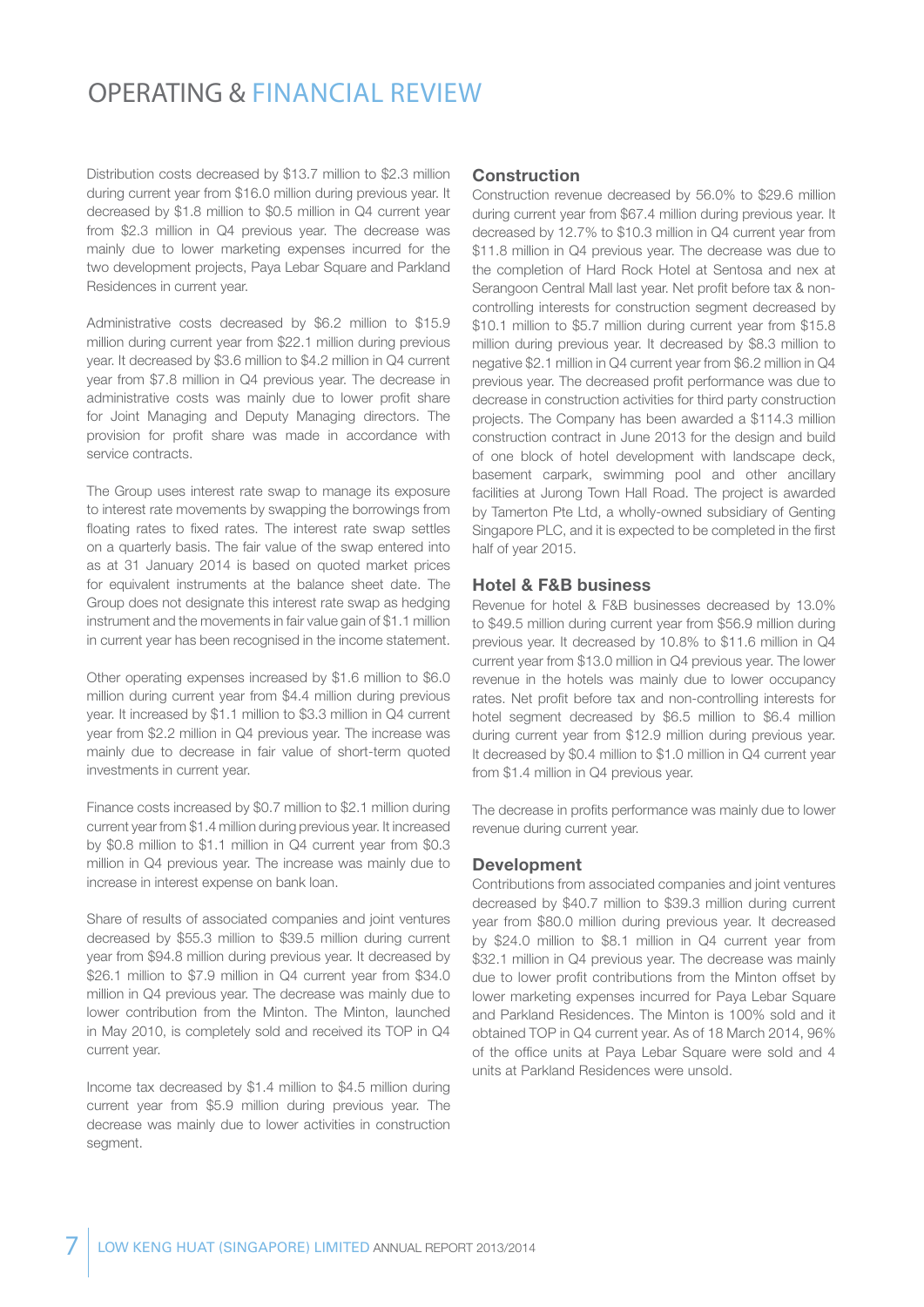The Group has decided to retain the retail mall at Paya Lebar Square for investment holding purpose for generation of consistent cash income stream. A new subsidiary, Paya Lebar Square Pte Ltd (PLSPL), has been incorporated to purchase the retail mall from Paya Lebar Development Pte. Ltd (PLDPL) for \$300.0 million. LKHS has 55% equity interest and Sun Venture Realty Pte Ltd (part of the Sun Venture Group) has 45% equity interest in PLSPL. LKHS (through its subsidiary, Siong Feng Development Pte Ltd) owned 80% of PLDPL while Guthrie (PLC) Pte. Ltd. and Sun Venture Commercial Pte. Ltd. each owned 10% of PLDPL. The mall is about 80% leased out as of 18 March 2014.

In line with the adoption of accounting standard INT FRS 115, the Group can only recognise the revenue and related costs of development in Paya Lebar Square, a commercial development, and Parkland Residences, a DBSS development, when these projects obtain TOP. Both projects are expected to receive TOP by end 2014.

During Q2 current year, the Group completed the collective purchase of Kismis Lodge for \$84.2 million via a 70% owned subsidiary, Newfort Alliance (Kismis) Pte Ltd ("Kismis"). Our joint venture partner, Newfort Land Pte Ltd, owns 30% of Kismis. Kismis Lodge will be redeveloped into 3 storey mixed landed residential units. In addition, the Group has completed the purchase of 15 commercial units and 1 residential unit at Balestier Towers for \$77.4 million for investment holding purposes. The purchase was made by Newfort Alliance (Moulmein) Pte Ltd which is 99% owned by LKHS.

In November 2013, Suasana Simfoni Sdn. Bhd. ("Suasana"), our 20% associated company has accepted a conditional offer to sell our land at Jalan Conlay, Seksyen 63, Kuala Lumpur, Malaysia to an unrelated third party for a total cash consideration of RM568 million. The offer is subject to the execution of a Sale and Purchase Agreement and completion of the transaction is expected in Q2 of 2014. The purchaser has paid to Suasana a sum equivalent to 2% of the consideration. The land, which is located in Jalan Conlay, Kuala Lumpur near the Bukit Bintang shopping area and has a site area of approximately 172,149 square feet, shall be sold on an "as-is-where-is" basis, subject to all existing title particulars, approvals, licences and/or permits subsisting as at completion. The consideration was arrived at based on negotiations on a willing-buyer, willing-seller basis. If the sale is completed, Suasana will recognise a pre-tax gain of approximately RM247 million (S\$96 million) and the net proceeds are expected to be applied towards reducing bank borrowings and for working capital purposes.

In January 2014, Westgate Commercial Pte Ltd ("WGC") and Westgate Tower Pte Ltd ("WGT"), two associated companies of LKHS have entered into sale and purchase agreements with JG2 Trustee Pte. Ltd. (in its capacity as trustee of Infinity Office Trust) and JG Trustee Pte Ltd. (in its capacity as trustee of Infinity Mall Trust) to purchase 295 Strata-titled office units on levels 6 to 25 of Westgate Tower at 1 Gateway Drive, on lot 8360V Mukim 5, Singapore. The purchase price is \$579.4 million and it is purchased for long term investment purpose. LKHS owns 40% of the shares in WGC and WGT, while Sun Venture Homes Pte. Ltd. ("SVH") owns the other 60% shares. SVH is a Singapore incorporated company and it is part of the Sun Venture Group of companies which currently own and manage prime commercial real estate in Singapore.

#### **Investments**

The Group's current investments are investment properties mainly in Singapore and Malaysia as well as some quoted equity investments. Net profit before tax and non-controlling interests in investment segment decreased by \$4.2 million to \$2.5 million during current year from \$6.7 million during previous year mainly due to lower fair value on quoted equity investment during current year.

#### Balance Sheet

Group shareholders' funds increased by 0.6% to \$478.8 million as at 31 January 2014 from \$476.1 million as at 31 January 2013. Cash and cash equivalents decreased by \$9.7 million to \$195.8 million as at 31 January 2014 from \$205.5 million as at 31 January 2013. Gearing was 0.63 as at 31 January 2014 compared to 0.65 as at 31 January 2013.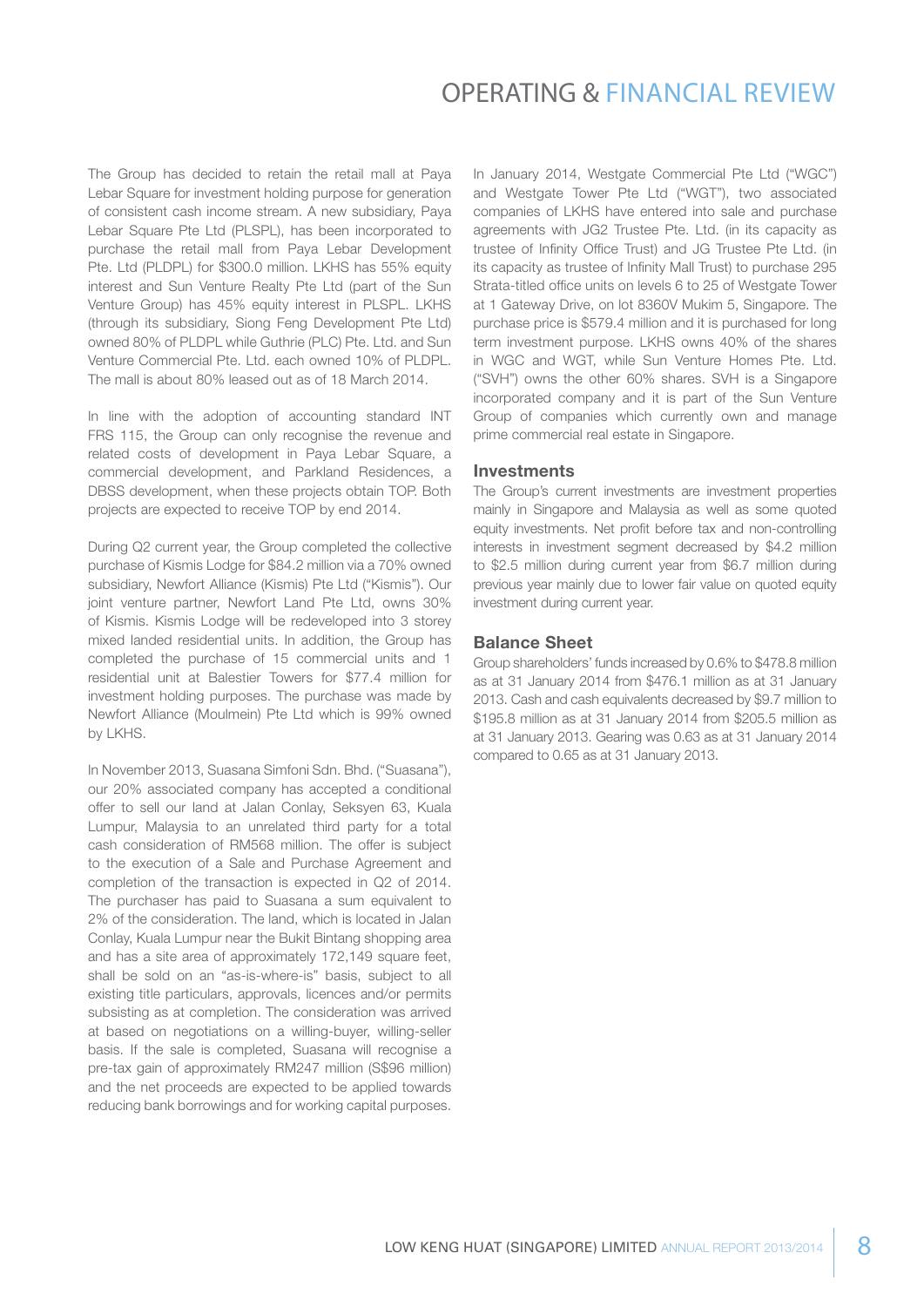### CORPORATE INFORMATION

#### BOARD OF DIRECTORS

Tan Sri Dato' Low Keng Huat (Non-Executive Chairman)

Low Keng Boon (Joint Managing Director)

Dato' Marco Low Peng Kiat (Joint Managing Director)

Low Keng Hoo (Deputy Managing Director)

Low Poh Kuan (Executive Director)

Lee Han Yang (Lead Independent, Non-Executive Director)

Lucas Liew Kim Voon (Independent, Non-Executive Director)

Wey Kim Long (Independent, Non-Executive Director)

Jimmy Yim Wing Kuen (Independent, Non-Executive Director)

#### AUDIT COMMITTEE

Lucas Liew Kim Voon (Chairman)

Lee Han Yang

Wey Kim Long

### NOMINATING COMMITTEE

Lucas Liew Kim Voon (Chairman)

Lee Han Yang

Low Keng Boon

#### REMUNERATION **COMMITTEE**

Lee Han Yang (Chairman)

Lucas Liew Kim Voon

Wey Kim Long

Jimmy Yim Wing Kuen

### COMPANY SECRETARY

Chin Yeok Yuen, FCPA

#### **SOLICITORS**

TSMP Law Corporation 6 Battery Road Level 41 Singapore 049909

#### AUDITORS

Foo Kon Tan Grant Thornton LLP 47 Hill Street #05-01 Singapore Chinese Chamber of Commerce & Industry Building Singapore 179365 Partner-in-charge: Yeo Boon Chye (Year of appointment: FYE 31 January 2012)

BANKERS United Overseas Bank Limited

DBS Bank Limited

Oversea-Chinese Banking Corporation Limited

The Bank of East Asia, Limited

Standard Chartered Bank

Malayan Banking Berhad

Hong Leong Bank

#### SHARE REGISTRARS & SHARE TRANSFER OFFICE

KCK CorpServe Pte. Ltd. 333 North Bridge Road #08-00 KH KEA Building Singapore 188721

#### REGISTERED OFFICE

80 Marine Parade Road #18-05/09 Parkway Parade Singapore 449269 Tel: +65 6344 2333 Fax: +65 6345 7841

#### LISTING

The Company's ordinary shares are listed and traded on the Main Board of the Singapore Exchange Securities Trading Limited.

#### FINANCIAL REPORTS

A copy of the Company's Annual Report and announcement of quarterly, half-year and full-year financial results is available on request without charge.

#### WORLD WIDE WEB HOME PAGE

Visit us at www.lkhs.com.sg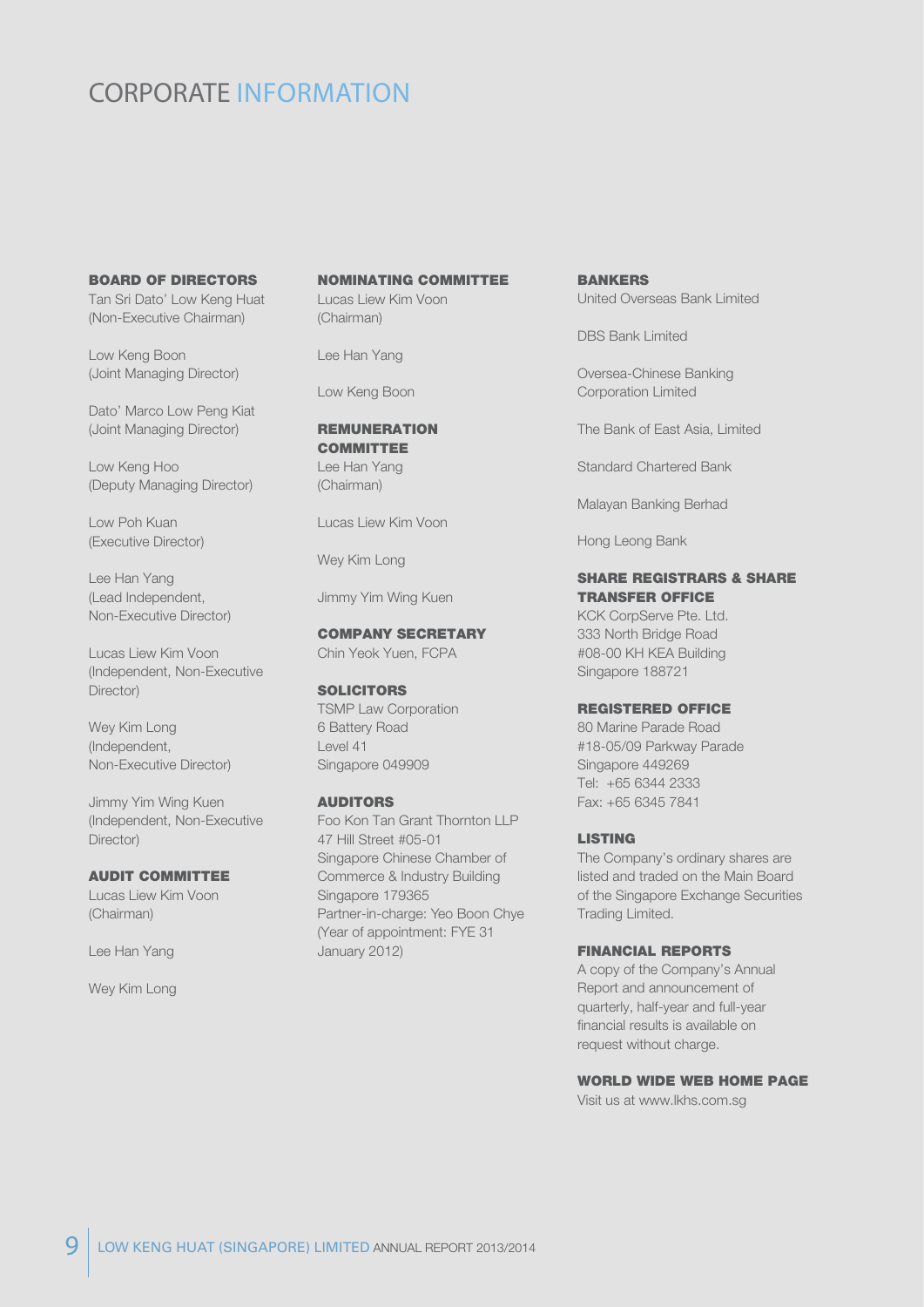### Corporate profile

LOW KENG HUAT (Singapore) Limited ("LKHS") is a builder established since 1969. Today, its business has grown to encompass building construction, property development, hotels and investments.

In addition, LKHS owns and operates deluxe hotels in Perth (Australia) and Ho Chi Minh City (Vietnam) under the in-house brand Duxton Hotel. Its other hospitalityrelated business is food & beverage business under our brand name of Carnivore in Singapore. Among its investment portfolio are investment properties in Singapore, Malaysia and China.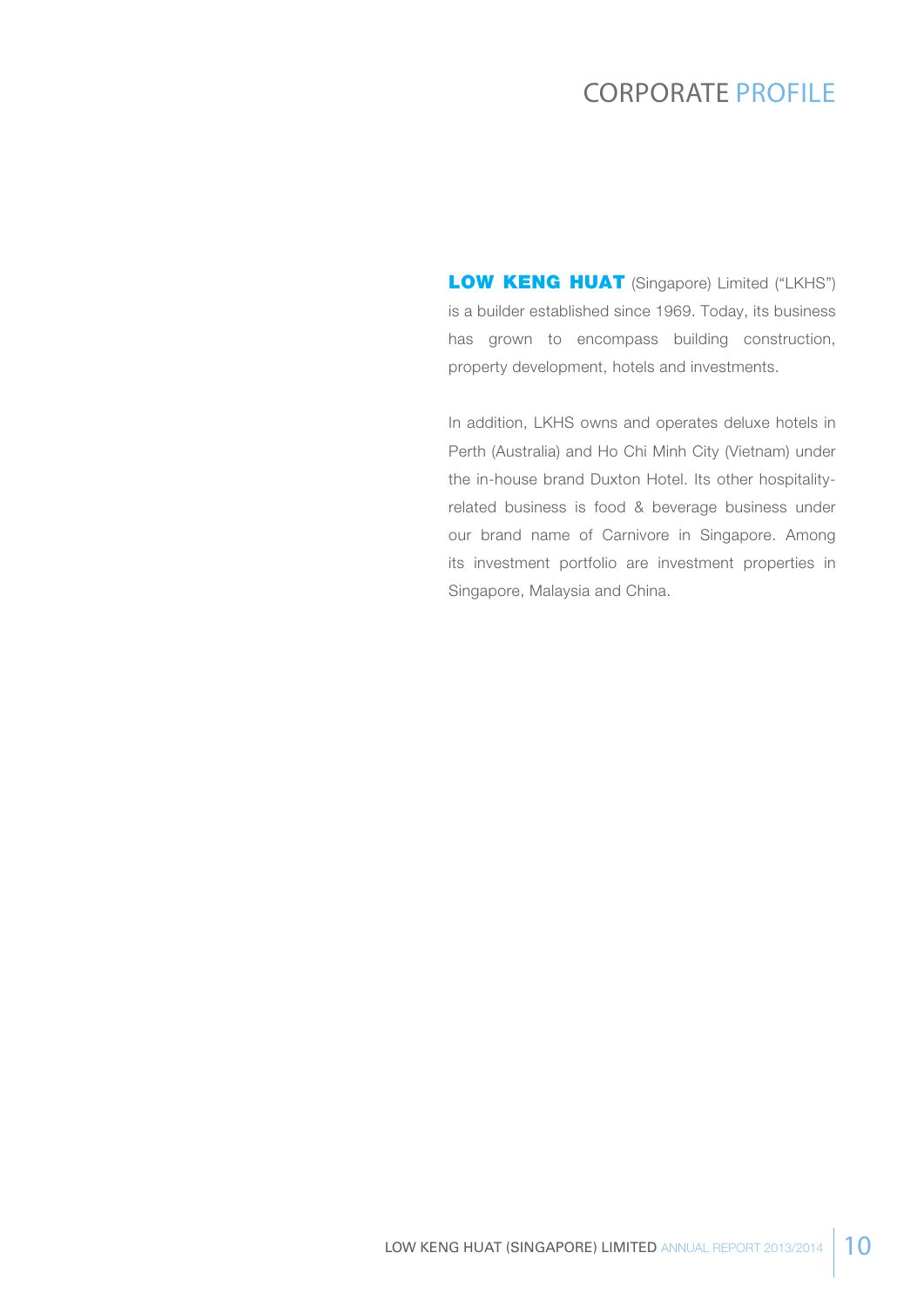### BOARD OF DIRECTORS

### Tan Sri Dato' Low Keng Huat

#### Non-Executive Chairman

Tan Sri Dato' Low Keng Huat is a co-founder of the Company and its Chairman since its incorporation on 14 April 1969. He was last re-elected on 31 May 2013. He is a director of Consistent Record Sdn. Bhd., our substantial shareholder. A builder by profession, Tan Sri Dato' Low is a former President of the Master Builders Association, Malaysia and is now its Honorary President. He has wide experience in business, property construction and development in a career spanning more than 50 years.

#### Low Keng Boon @ Lau Boon Sen

#### Joint Managing Director

Mr Low Keng Boon is a co-founder and the Managing Director of the Company since its incorporation on 14 April 1969 till 31 October 2011. He was appointed as Joint Managing Director on 1 November 2011 and was last re-elected as director on 31 May 2013. His wide experience in building and construction is evidenced by the successful handling of prestigious projects like the OCBC Centre, UOB Plaza, Singapore Press Holdings headquarters, Novena Square and SIA Engineering Hangar. He was a member of the Singapore Construction Industry Development Board between March 1984 and March 1988. Mr Low was also instrumental in the Company's successful diversification into the hotel business.

#### DATO' MARCO LOW PENG KIAT

#### Joint Managing Director

Dato Marco Low Peng Kiat was appointed as a Non-Executive Director of the Company on 7 November 2006. He was last re-elected as director on 31 May 2010 and appointed as Joint Managing Director on 1 November 2011. He is a director of Consistent Record Sdn. Bhd., our substantial shareholder. He holds a Bachelor of Science in Management & Systems from City University, England. He spent about two years in the corporate finance unit of one of the big four international accounting firms before joining Fung Keong Rubber Manufactory (Malaya) Sdn Bhd as Executive Director on 29 January 1997.

### Low Keng Hoo @ Lau Keeng Foo

#### Deputy Managing Director

Mr Low Keng Hoo is a co-founder and the Deputy Managing Director of the Company. He was appointed to the Board on 14 April 1969 and last re-elected on 31 May 2013. He is responsible for overseeing all site work, execution, site administration, control and liaison between the Company and its sub-contractors. He has contributed to the successful completion of many major projects undertaken by the Company, including OCBC Centre, MAS Building and Mandarin Garden condominium.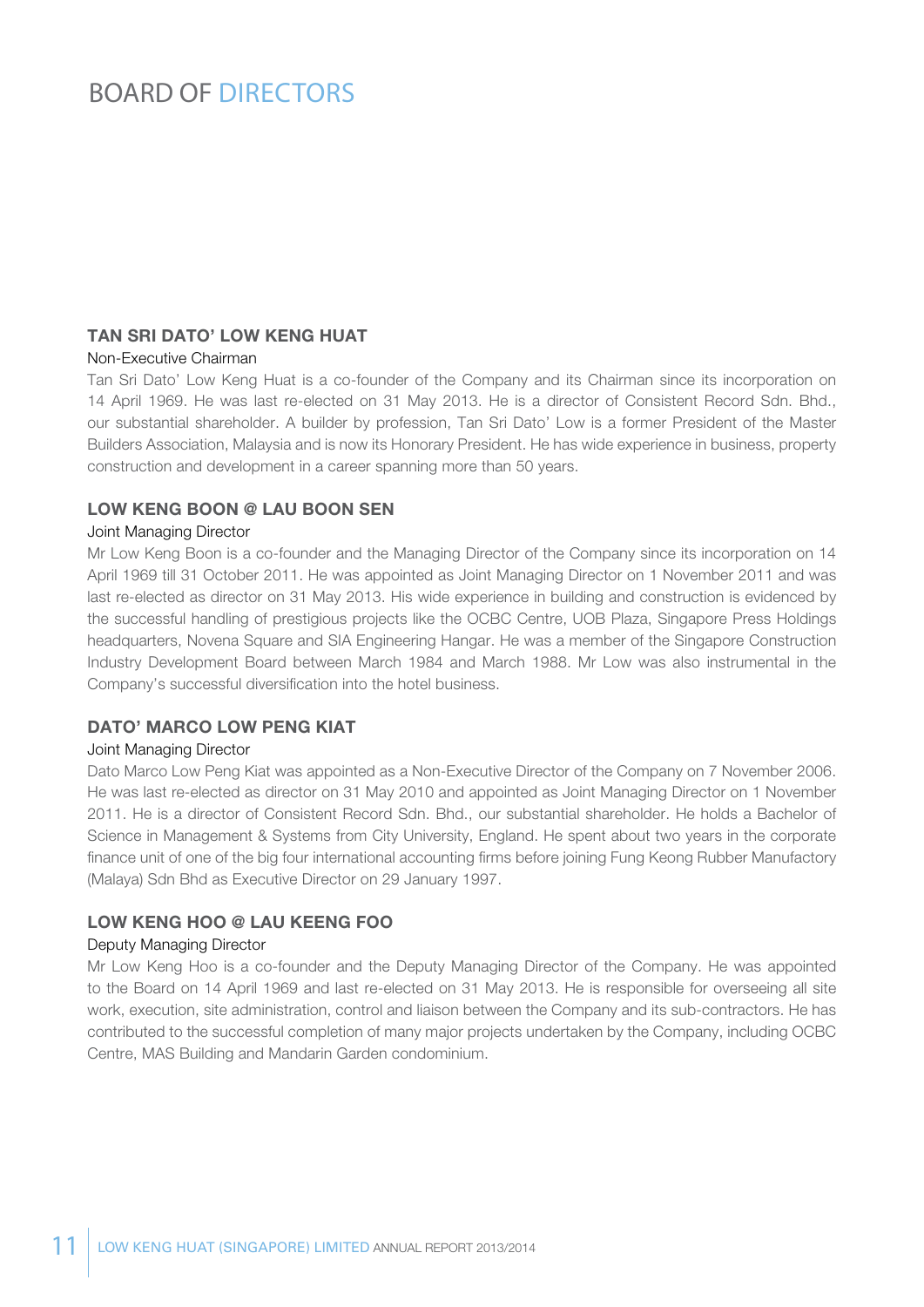# BOARD OF DIRECTORS

### Low Poh Kuan

#### Executive Director

Mr Low Poh Kuan joined the Company in March 1998 as its Purchasing Manager for construction projects. He was appointed to the Board on 5 April 2004 and was last re-elected on 31 May 2013. In addition to his purchasing function, Mr Low is involved in the Company's property development projects. Mr Low co-managed the overall operations of the Chijmes entertainment complex before it was sold in 2006. He is also the QEHS (Quality, Environmental, Occupational Health and Safety) System Manager under the Company's ISO system. Prior to joining the Company, he had extensive experience in sales and marketing in the contract furnishing industry. Mr Low has a Diploma in Mechanical Engineering from Ngee Ann Polytechnic and a Bachelor of Science in Marketing and Economics from the University of Indiana, Bloomington, USA.

### Lee Han Yang

#### Independent Director

Mr Lee Han Yang was appointed as an independent director of the Company on 28 January 1992. He was last re-elected on 31 May 2013. He is also serving on the Company's Audit, Nominating and Remuneration Committees. Mr Lee is a BA (Singapore) and Barrister-at-Law of Lincoln's Inn, London. He is an Advocate and Solicitor of the Supreme Court of Singapore. Mr Lee currently sits on the Board of Tan Chong International Ltd, a company listed on the Stock Exchange of Hong Kong. Mr Lee is an active member of the Law Society of Singapore and has served on several committees of the Law Society. He also serves on the Board of the Society for the Physically Disabled and until recently he was on the board of National Council of Social Service. In August 2006, he was awarded the Public Service Star (BBM) by the President of Singapore.

#### Lucas Liew Kim Voon

#### Independent Director

Mr Lucas Liew was appointed as an independent director of the Company on 28 January 1992. He was last re-elected on 31 May 2013. He is an accountant by profession and was formerly the finance director of Singapore Airlines Limited until his retirement in 1992. He has extensive expertise and experience in finance and accounting. Mr Liew, a Certified Public Accountant, obtained his Bachelor of Commerce (Accountancy) degree from the University of New South Wales, Australia.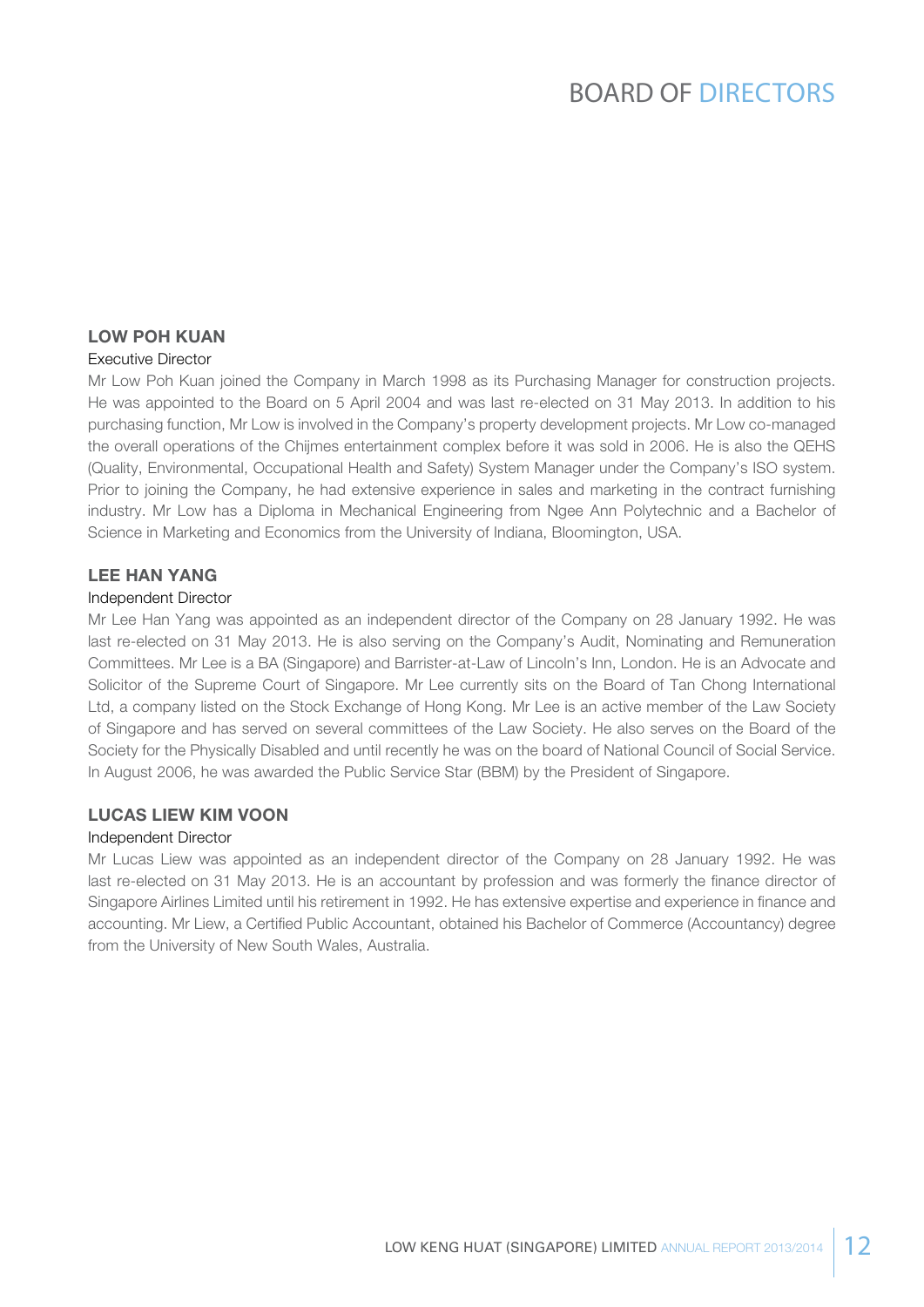# BOARD OF DIRECTORS

### Wey Kim Long

#### Independent Director

Mr Wey Kim Long was appointed as a Non-Executive Director of the Company on 5 April 2004 and was redesignated an Independent Director on 12 September 2006. He was last re-elected on 31 May 2013. Mr Wey had worked with UOL for 30 years until his retirement in January 2004 as Deputy President (Property). During his tenure at UOL, Mr Wey was involved in all aspects of property development and marketing, property investment and management of all properties in the UOL Group. Mr Wey holds a Bachelor of Science (Estate Management) degree from the then University of Singapore. He is also a Fellow of the Singapore Institute of Surveyors & Valuers and the Royal Institution of Chartered Surveyors.

#### Jimmy Yim Wing Kuen

#### Independent Director

Mr Jimmy Yim has been Independent Director of the Company since 1 March 2009. Mr Yim is the Managing Director of the Dispute Resolution Department of Drew & Napier LLC, a leading all-service legal practice in Singapore established since 1889. He was admitted to the Singapore Bar in 1983 and is part of the 2nd batch of Senior Counsel appointed, by the Supreme Court, in January 1998. His practice covers an extensive range of civil, commercial law and corportate law dispute and International commercial arbitrations. Amongst his several appointments include Fellow of the Singapore Institue of Arbitrators and Regional Arbitrator with the Singapore International Arbitration Centre (SIAC). Apart from the Company's board, Mr Yim also sits on the boards of some other public listed companies. He is recommended by name in leading and professional ranking agencies and publications such as Asia Pacific Legal 500, Asia Law Profiles and Chambers Global for his professional work.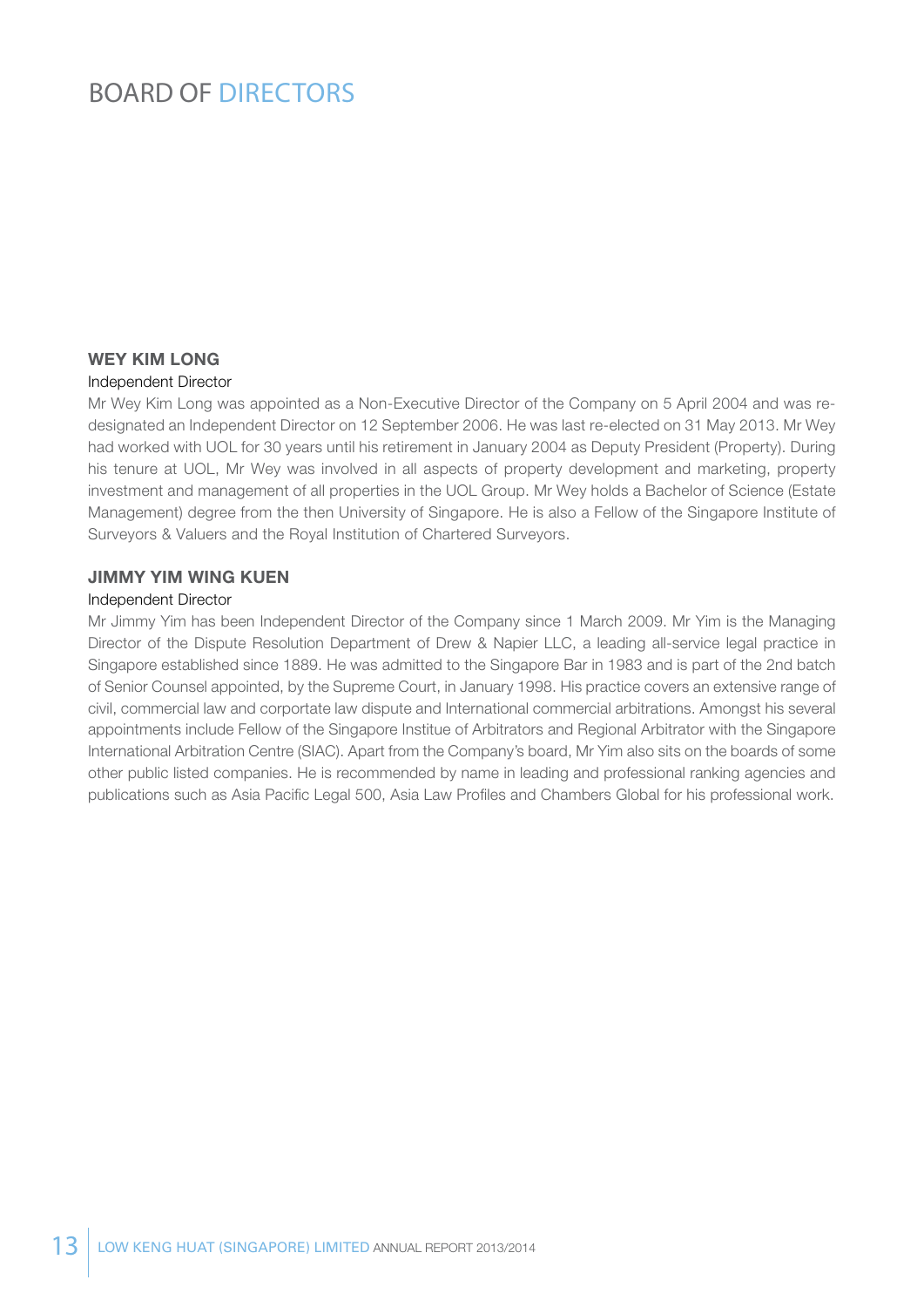### Lee Yoon Moi

#### Chief Operating Officer

Mr Lee Yoon Moi is responsible for all construction and development activities undertaken by the Group. He is also appointed as the Management Representative overseeing the development, implementation and maintenance of the Company's ISO Quality Assurance Programme. Prior to joining LKHS in 1990, Mr Lee was the General Manager of Construction Technology Pte Ltd (Contech), a wholly government owned construction company set up to spearhead modernization and mechanization in the construction industry. Mr Lee has a Bachelor of Civil Engineering degree (First Class Honours) from the then University of Singapore and a Masters of Engineering degree from McGill University, Montreal, Canada. He is also a member of the Institution of Civil Engineers, MICE (Chartered Civil Engineer) as well as a registered Professional Engineer (Civil & Structural).

### Chin Yeok Yuen

#### Chief Financial Officer

Ms Chin joined the Company in Oct 2007 as its Chief Financial Officer and is responsible for the financial, accounting and corporate matters of the Group. Immediately prior to joining the Company, Ms Chin was the Group Financial Controller of MediaRing Ltd. From 1997 to 2002, she was the Finance Director of Kemin Asia Pte Ltd. Before Kemin, she spent her earlier years working with one of the big four accounting firms and MNCs like Tandem Computers and Glaxo Pharmaceuticals. Ms Chin is a fellow member of the Institute of Certified Public Accountants of Singapore (ICPAS). She graduated with a Bachelor of Accountancy from the National University of Singapore.

### Low Poh Kok

#### Manager, Property Development

Mr Low Poh Kok joined the Company in July 2004. He is currently the Company's Property Development Manager and is involved in all overseas property development projects. Prior to that, he had worked in the United States of America for 8 years as a project manager for an IT company. He brings to the Company his overseas experiences and project management skills. Mr Low has a Diploma in Business Studies from Ngee Ann Polytechnic and a Bachelor of Science in Computer Information System from Indiana University at Bloomington, USA.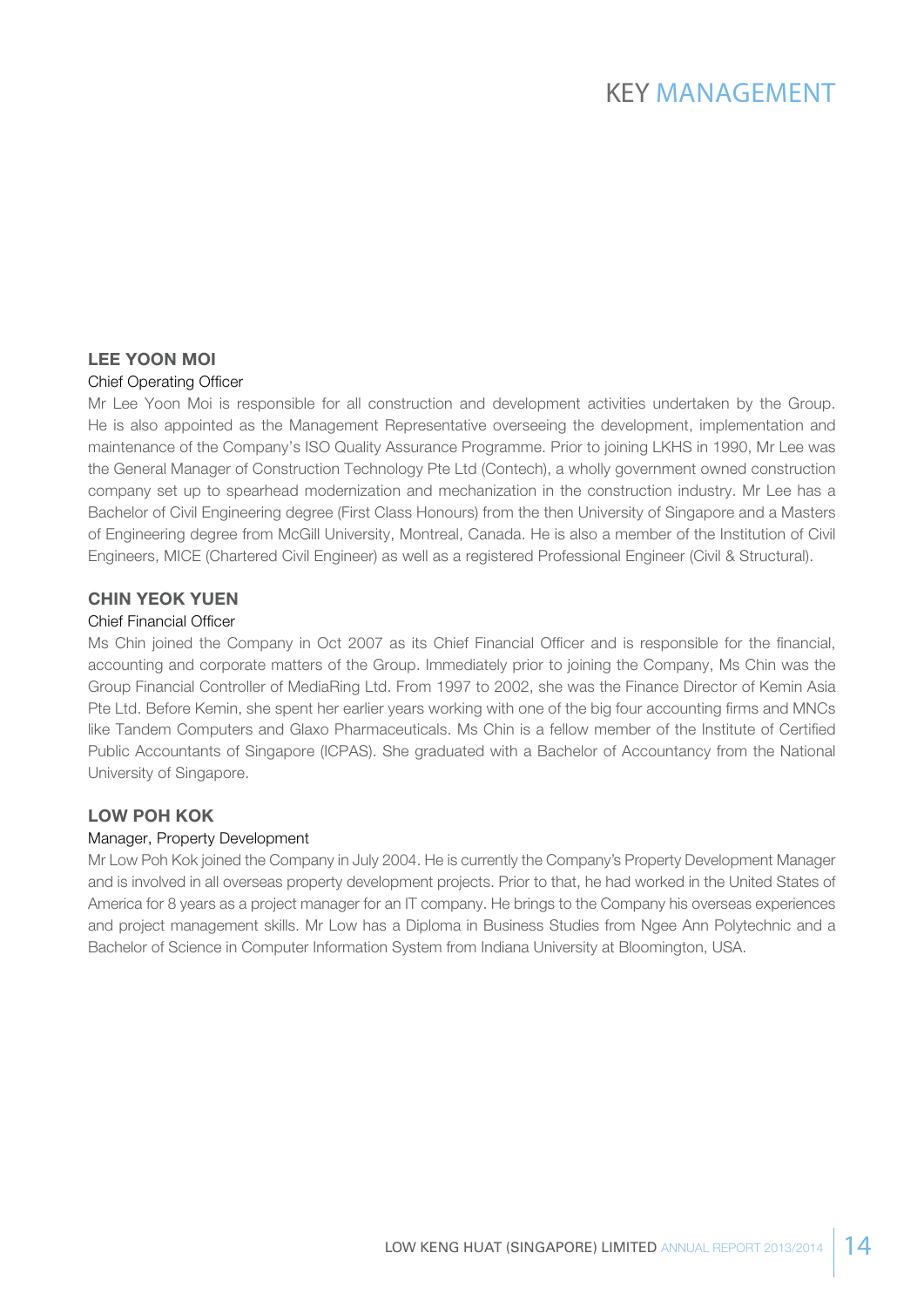### KEY MANAGEMENT

### Low Chin Han

#### Director - Hospitality

Mr Low Chin Han graduated with a Bachelor of Business Management majoring in finance in 2003 from Singapore Management University. Mr Low has worked as a consultant for Duxton Hotels since 2009 and was promoted to General Director of Duxton Hotels in July 2011. Prior to working for Duxton Hotels, Mr Low Chin Han was working with several investment banks in Singapore and Hong Kong in both equity capital markets and debt capital markets.

#### Bruce Doig

#### General Manager Duxton Hotel Perth

Mr Doig joined Duxton Perth Hotel as Deputy General Manager in April 2008 and was subsequently promoted to General Manager in July 2008. He has more than 34 years of hotel experience in Australia and worked for well known hotel brands including Sheraton, Hyatt, Broadwater Hotel & Resorts, Merlin Hotels and Radisson. Mr Doig graduated from Wesley College before obtaining a Diploma in Hotel Management and Catering from Bentley Technical College.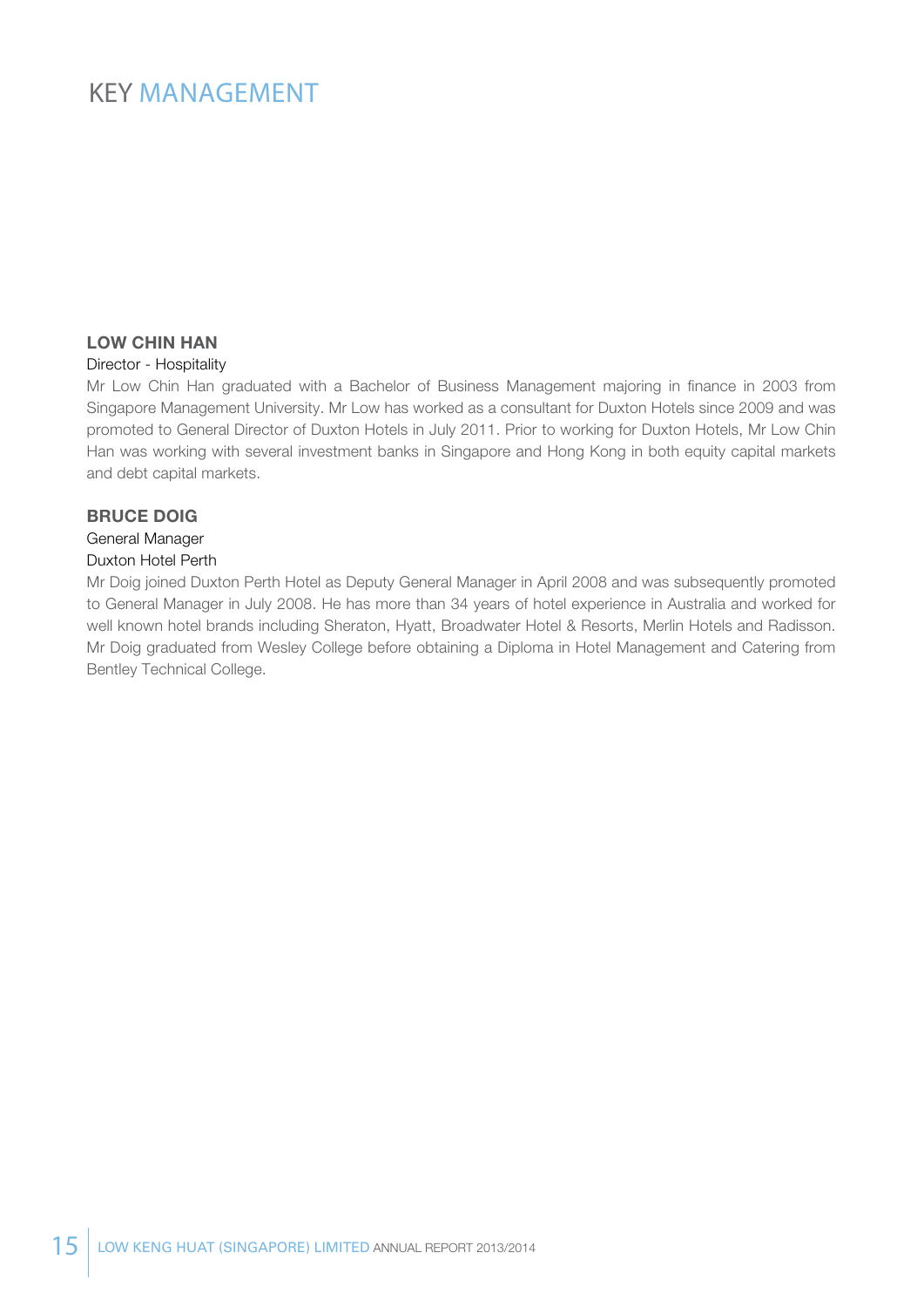The Board of Directors of Low Keng Huat (Singapore) Limited (the "Company") is committed to complying with effective Corporate Governance to ensure transparency and protection of shareholders' value. It has adopted a framework of corporate governance policies and practices in line with the principles and guidelines set out in the 2012 Code of Corporate Governance ("Code").

### **BOARD MATTERS**

#### **Principle 1 Board's Conduct of its Affairs**

The primary role of the Board, apart from its statutory responsibilities, comprises: -

- Establishes a framework of prudent and effective controls which enable risks to be assessed and managed, including safeguarding of shareholders' interests and the Company's assets
- Overseeing and monitoring the management and affairs of the Group;
- Approving the Group's corporate policies;
- Reviewing the financial performance including approval of the annual and interim financial reports;
- Approving the nomination of Directors and appointments to the various Board Committees;
- Reviewing the integrity and adequacy of internal control, risk management, financial reporting and compliance; and
- Assuming responsibility for corporate governance of the Group and considers sustainability issues of policies and procedures.

The Board conducts regular scheduled meetings and as warranted by circumstances. In addition, all relevant information on material events and transactions are circulated to Directors as and when they arise. The Company's Articles of Association provide for the Board to convene meetings via teleconferencing and/or similar means provided the requisite quorum of majority of the directors is present.

All Directors are updated on a regular basis by way of Board meetings or by way of circulars on matters material to the Company.

To assist in the execution of its responsibilities, the Board has established the following specialized Board Committees: -

- The Nominating Committee;
- The Remuneration Committee; and
- The Audit Committee

Each of the above committees has its respective written mandates and operating procedures, which will be reviewed on a regular basis.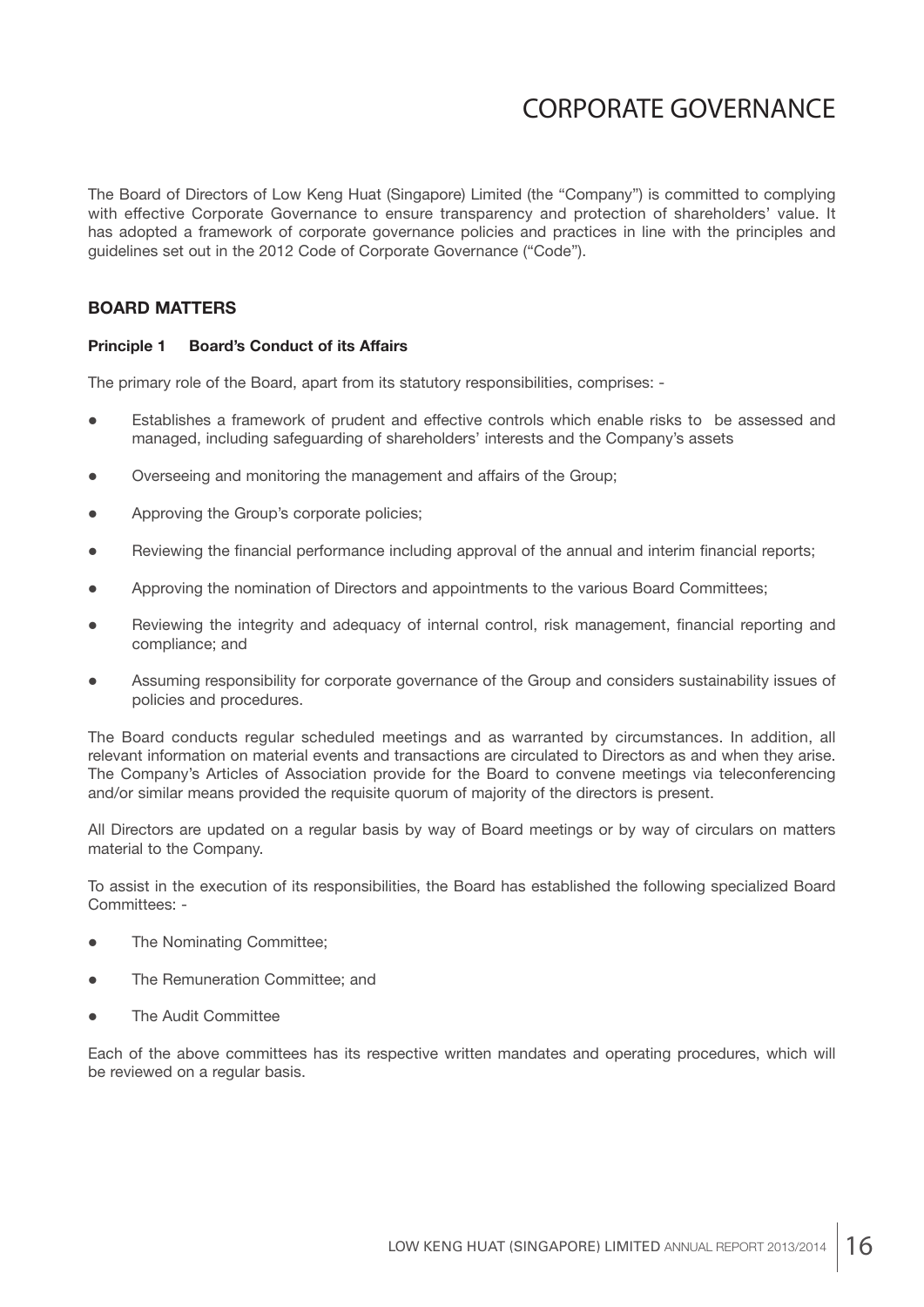The Directors' attendance at the Board meetings (including committee meetings) held and the number of meetings attended by each member at the respective meetings during the financial year under review are as follows:

No. of Meetings Attended in FY2013/2014

| <b>Directors</b>                  | <b>Board</b> | <b>Audit</b><br><b>Committee</b> | <b>Nominating</b><br><b>Committee</b> | <b>Remuneration</b><br><b>Committee</b> |
|-----------------------------------|--------------|----------------------------------|---------------------------------------|-----------------------------------------|
| Tan Sri Dato' Low Keng Huat       | 2            |                                  |                                       |                                         |
| Low Keng Boon @ Lau Boon Sen      | 3            | 3                                |                                       |                                         |
| Dato' Marco Low Peng Kiat         | 4            |                                  |                                       |                                         |
| Low Keng Hoo @ Lau Keeng Foo      | 4            |                                  |                                       |                                         |
| Low Poh Kuan                      | 4            |                                  |                                       |                                         |
| Lee Han Yang                      | 4            |                                  |                                       |                                         |
| Lucas Liew Kim Voon               |              |                                  |                                       |                                         |
| Wey Kim Long                      | 4            |                                  |                                       |                                         |
| Jimmy Yim Wing Kuen               | 4            |                                  |                                       |                                         |
| No. of meetings held in 2013/2014 |              |                                  |                                       |                                         |

#### **Matters reserved for Board's Approval**

Matters specifically reserved to the Board for its approval are: -

- (a) matters involving a conflict of interest for a substantial shareholder or a director;
- (b) material acquisitions and disposal of assets;
- (c) corporate or financial restructuring;
- (d) share issuances, interim dividends and other returns to shareholders; and
- (e) any material investments or expenditures not in the ordinary course of the Group's businesses.

#### **Orientation, briefings, updates and trainings for Directors**

New Directors will be briefed on the Group's business and the Company's governance policies, disclosure of interest in securities, disclosure of any conflict in a transaction involving the Company, prohibitions on dealing in the Company's securities and restrictions on disclosure of price-sensitive information.

During the financial year reported on, the Directors had received updates on regulatory changes to the Listing Rules and the accounting standards and the 2012 Code. The Chairman updates the Board at each Board meeting on business and strategic developments. The management highlights the salient issues as well as the risk management considerations for the industries the Group is in.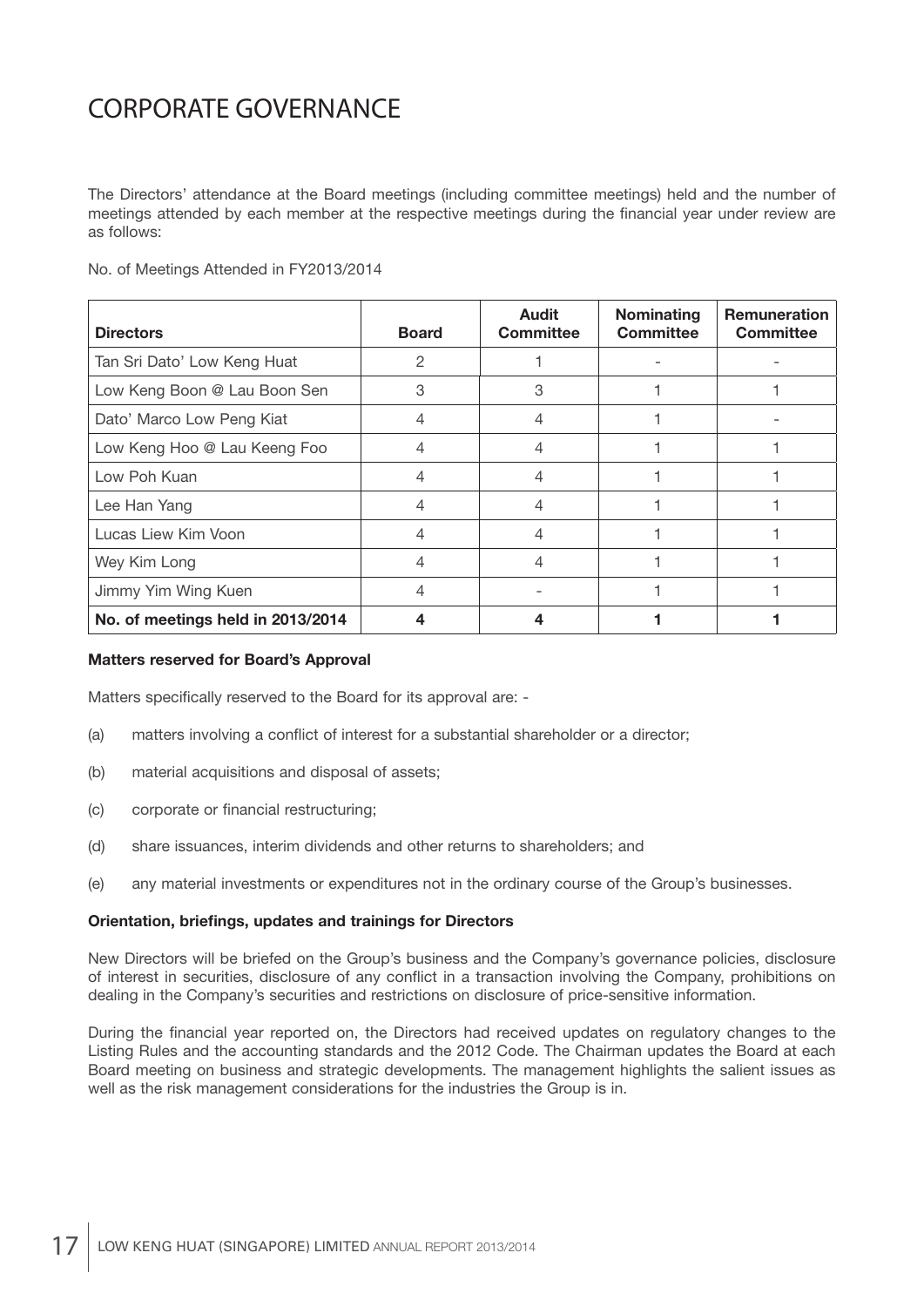#### **Principle 2 Board Composition and Balance**

The Board comprises nine Directors of whom five are non-executive and four are executive. Of the five non-executive Directors, four are independent. The number of independent directors thus represents more than one third of the Board and majority of the Board comprises non-executive Directors.

The criteria of independence are based on the definition given in the Code. The Code has defined an "independent" director as one who has no relationship with the Company, its related corporations, its 10% shareholders or its officers that could interfere, or be reasonably perceived to interfere, with the exercise of the director's independent business judgment with a view to the best interests of the company.

The Board members bring with them invaluable experience and collective core competencies such as accounting, finance, law, business and management experiences as well as industry expertise. The Board has reviewed its composition and is satisfied that such composition is appropriate. The Board will constantly review its size and composition to determine its appropriateness and effectiveness.

The profiles of the Directors are set out on (Page 11 and page 13 of Annual Report).

Where appropriate, developments in legislation, government policies and regulations affecting the Group's businesses and operations are provided to all Directors on a timely basis. The Directors have access to the advice of the Company Secretary and Management. They may also seek independent professional advice concerning the Company's affairs when necessary.

#### **Annual Review of Directors' Independence in 2014**

Mr Lucas Liew Kim Voon, Mr Lee Han Yang and Mr Wey Kim Loong have served on the Board of Directors for more than nine years. All three Directors will retire pursuant to Section 153(6) of the Companies Act at the forthcoming annual general meeting ("AGM") and be eligible for re-appointment. All three Directors have confirmed their independence and they do not have any relationship with the Company, its related corporation, its 10% shareholders or its officers that could interfere, or be reasonably perceived to interfere, with the exercise of their independent judgement. The Board was of the view that they have engaged the Board in constructive discussion; their contributions are relevant and reasoned, and they have exercised independent judgement. The Board recognises that the Independent Directors have over time developed significant insights in the Group's business and operations, and can continue to provide significant and valuable contribution objectively to the Board as a whole. Presently, the Board considers Mr Lucas Liew Kim Voon, Mr Lee Han Yang and Mr Wey Kim Loong independent even though each of the Independent Directors has served on the Board for more than nine years from the respective dates of their first appointment.

#### **Principle 3 Chairman and Managing Director**

The clear division of responsibilities between the non-executive Chairman and the Joint Managing Directors ensures proper balance of power and authority at the top Management of the Group. The posts of the non-executive Chairman and Joint Managing Directors are kept separate and are held by Tan Sri Dato' Low Keng Huat, Mr Low Keng Boon @ Lau Boon Sen and Dato' Marco Low Peng Kiat respectively.

The Chairman ensures that the business of the Board and Board Committees are well managed, and that harmonious relationships are maintained with shareholders.

The Joint Managing Directors make key decisions on the management and operations of the Group and are responsible for the conduct of the business and affairs of the Group.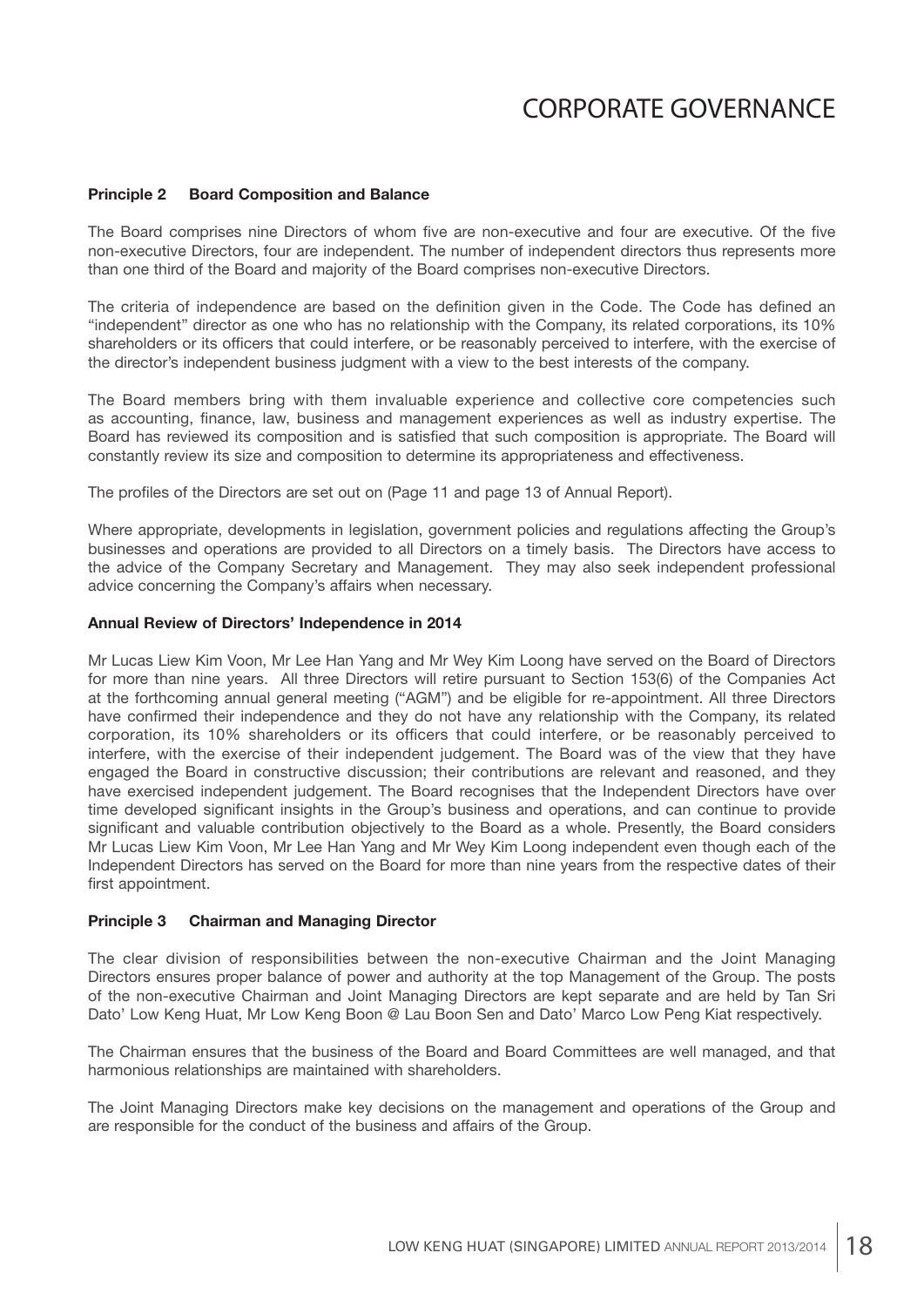Tan Sri Dato' Low Keng Huat is the brother of Mr. Low Keng Boon @ Lau Boon Sen. Dato' Marco Low Peng Kiat is the son of Tan Sri Dato' Low Keng Huat and appointed as Joint Managing Director on 1 November 2011. Under the Code, which recommends that where the Chairman and CEO are immediate family members, the Company may appoint an independent non-executive director to be the Lead Independent Director of the Company. Such appointment would further strengthen the independence of the Board and provide an additional channel of communication to shareholders.

Mr Lee Han Yang was appointed by the Board on 12 September 2006 as the Lead Independent Director. The key responsibilities of the Lead Independent Director are:

- Providing an additional and independent channel of contact to shareholders
- Leading the non-executive/independent directors in providing and facilitating non-executive perspective and contributing a balance of viewpoints on the Board
- Co-ordinating the activities and meetings of non-executive/independent directors
- Advising the Chairman as to board and board committees meetings; and
- promoting high standards of corporate governance

Under Guideline 2.2 of the Code, the independent Directors should make up half the Board. Pursuant to the statement by the Monetary Authority of Singapore ("MAS") on 2 May 2013, a longer transition period will be provided for board composition changes needed to comply with such requirement. These changes should be made at the annual general meetings following the end of financial years commencing on or after 1 May 2016.

#### **Principle 4 Board Membership**

The Nominating Committee ("NC") comprises three Directors, the majority of whom (including the Chairman) are independent Directors.

Mr Lucas Liew **Independent Director (Chairman)** Mr Lee Han Yang **Independent Director** Mr Low Keng Boon @ Lau Boon Sen Joint Managing Director

The NC's principal functions are: -

- review board succession plans for directors;
- develop the process for evaluation of the performance of the Board, its board committees and directors and conduct a formal assessment of the effectiveness of the Board, Board Committees and contribution by each director;
- review training and professional development programs for the Board;
- determine the criteria for identifying candidates for directorship;
- review nominations and make recommendations to the Board on all Board appointments;
- make recommendations to the Board on the re-nomination of retiring Directors standing for reelection at the Company's Annual General Meeting;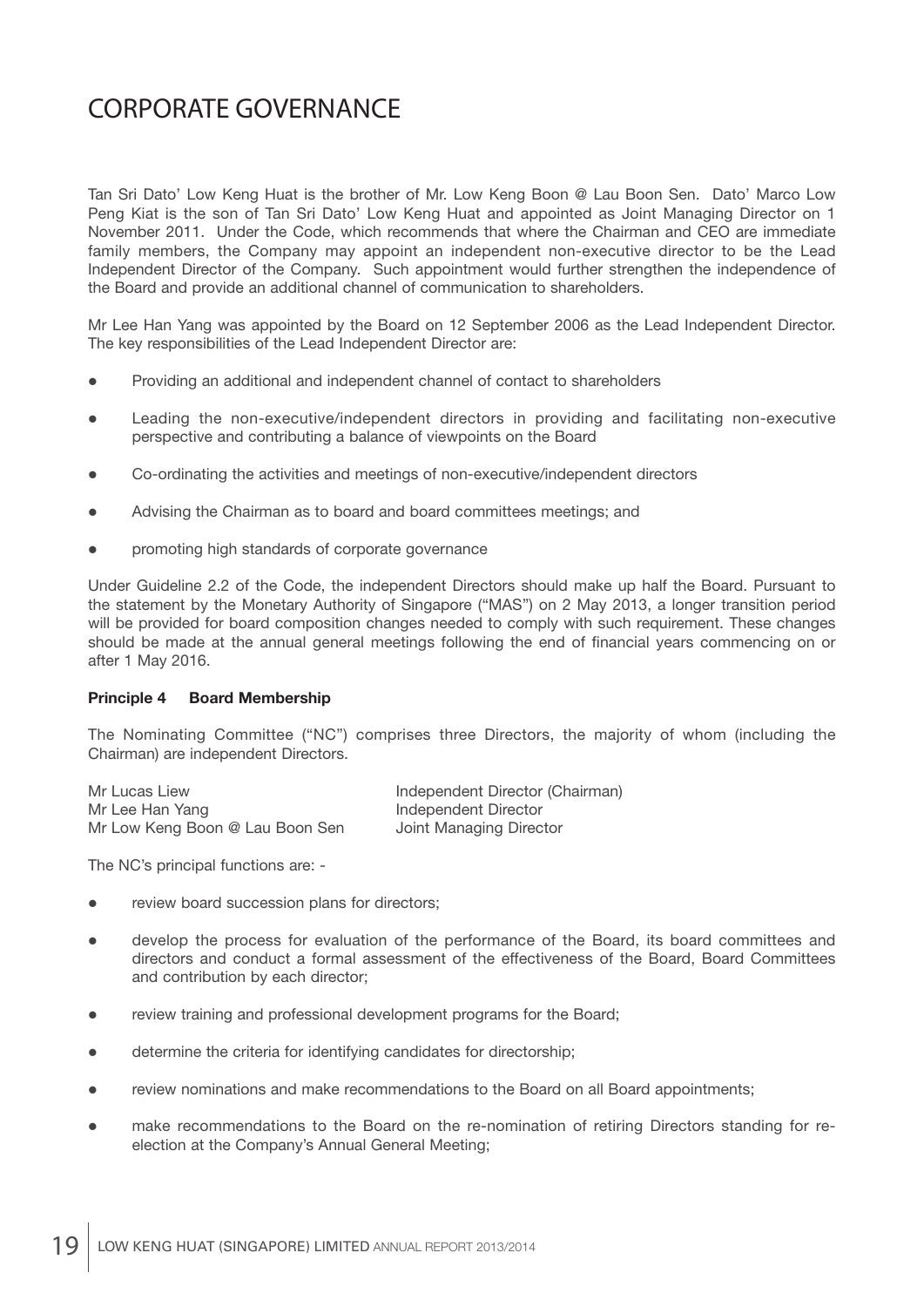- determine annually whether or not a director is independent;
- determine whether a Director is able to and has been adequately carrying out his duties as a Director of the Company;
- decide how the Board's performance may be evaluated and propose objective performance criteria for the Board's approval;and
- ensure disclosure of key information of Directors in the Annual Reports as required by the Code

All Directors are required to submit themselves for re-nomination and re-election at least once in every three years. Article 88 of the Company requires one third of the Board to retire by rotation at every Annual General Meeting. A newly appointed Director, according to Article 87 of the Company, will submit himself for retirement and re-election at the Annual General Meeting following his appointment.

The NC has recommended to the Board, the re-election of Mr Jimmy Yim Wing Kuen who retire by rotation, and the re-appointment of Tan Sri Dato' Low Keng Huat, Mr Low Keng Hoo @ Lau Keeng Foo, Mr Lee Han Yang, Mr Lucas Liew Kim Voon, Mr Low Keng Boon @ Lau Boon Sen and Mr Wey Kim Long who retire pursuant to Section 153(6) of the Companies Act, Cap. 50, at the forthcoming annual general meeting.

In making recommendation for the purpose of re-nomination of these Directors, the NC has taken into consideration these Directors' contribution and performance. The Board has accepted the NC's recommendation. Each of them has abstained from making any recommendation and/or participating in any deliberation of the NC and the Board in respect of the assessment of his own performance or reelection/ re-appointment as a director.

#### **Multiple Board Representations**

The NC has considered and took the view that it would not be appropriate to set a limit on the number of directorships that a Director may hold because directors have different capabilities, the nature of the organisations in which they hold appointments and the kind of committees on which they serve are of different complexities, and accordingly, each Director would personally determine the demands of his or her competing directorships and obligations and assess the number of directorships they could hold and serve effectively.

#### **Selection, Appointment and Re-appointment of Directors**

The NC will conduct an annual review of the composition of the Board in terms of the size and mix of skills and qualifications of Board members. It may, if it deems appropriate, recommend the appointment of additional directors to strengthen the composition of the Board or as part of ongoing Board renewal process. The NC will review and identify the desired competencies for a new appointment.

Where there is a resignation or retirement of an existing director, the NC will re-evaluate the Board composition to assess the competencies for the replacement.

Once the NC has determined the desired competencies for an additional or replacement director to complement the skills and competencies of the existing directors, it will submit its recommendations to the Board for approval.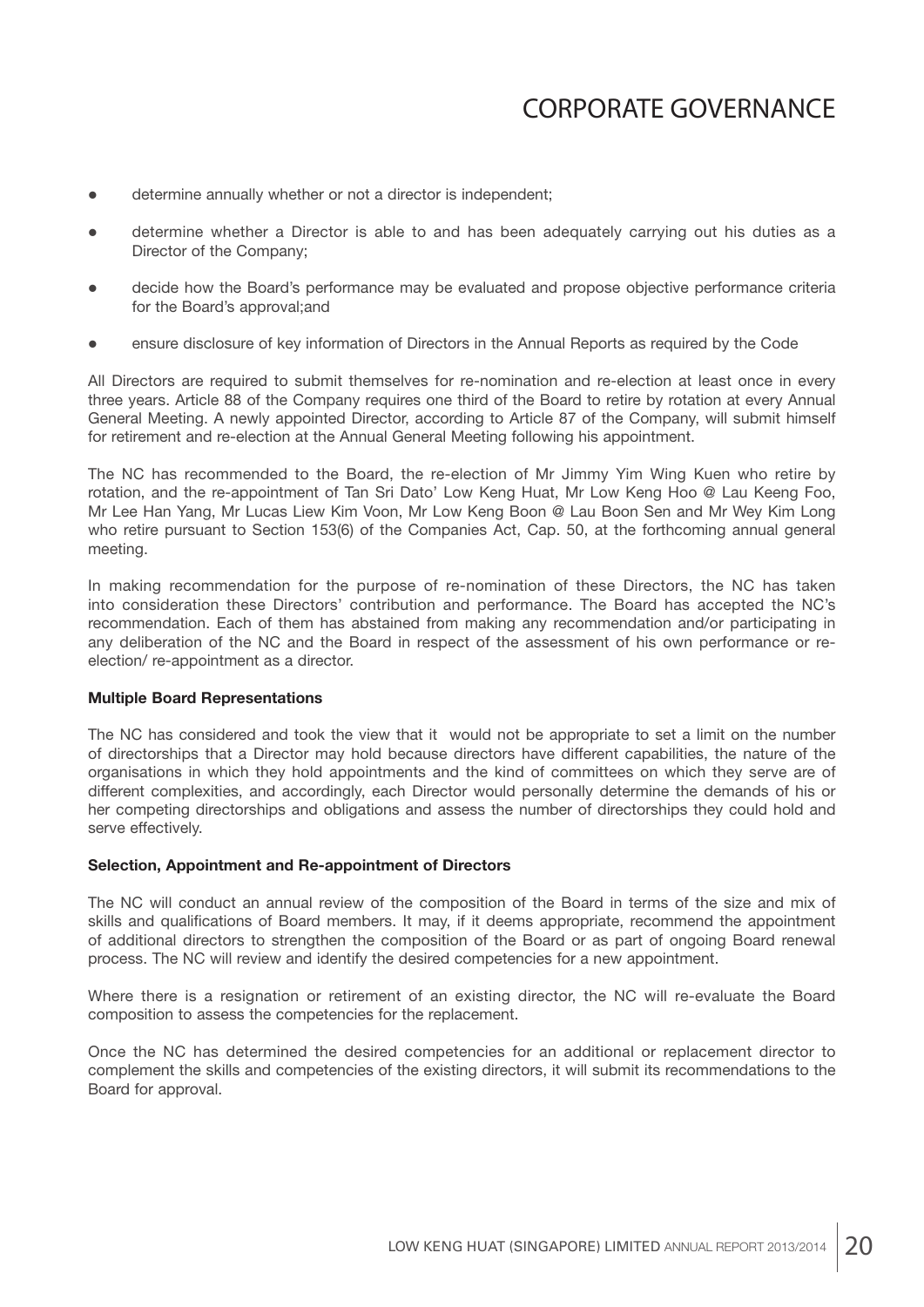Candidates are first sourced through a network of contacts and identified based on the established criteria. Recommendations from directors and management are the usual source for potential candidates. Where applicable, search through external search consultants can be considered.

The NC will shortlist candidates and conduct formal interviews with each of them to assess their suitability and to verify that the candidates are aware of the expectations and the level of commitment required. Finally, the NC will make recommendations on the appointment(s) to the Board for approval.

#### **Principle 5 Board Performance**

The Nominating Committee's evaluation of each Director and the Board's performance as a whole will be conducted on an annual basis.

The general assessment parameters of a Director are experience in being a company director, competence and knowledge. The specific assessment parameters of a Director include level and quality of involvement during the course of the year, attendance record at meetings of the Board and Board Committees, intensity of participation at meetings, the quality of interventions and special contributions.

The Nominating Committee also assesses the effectiveness of the Board as a whole in both quantitative and qualitative terms. Quantitative performance measurement is principally based on shareholder value creation such as share price performance and earnings per share. Qualitative performance indicators include compliance with the Code, transparency in terms of disclosure and feedback from authorities and investors.

#### **Principle 6 Access to information**

The Board is furnished with Board papers prior to any Board meeting. These Board papers include management reports, financial reports and other relevant information meant to provide complete, adequate, timely and reliable information so as to ensure Directors' informed participation at such meetings and hence the effective discharge of their duties.

When decisions to be taken by the Board require specialized knowledge or expert opinions, the Board is able to seek independent professional advice, if necessary. Such cost for professional advice will be borne by the Company.

The Directors may communicate directly with the Management, the Company Secretary, the internal auditor and the external auditors on all matters whenever they deem necessary.

The Company Secretary attends all Board meetings and is responsible to ensure that board procedures, applicable rules and regulations are followed.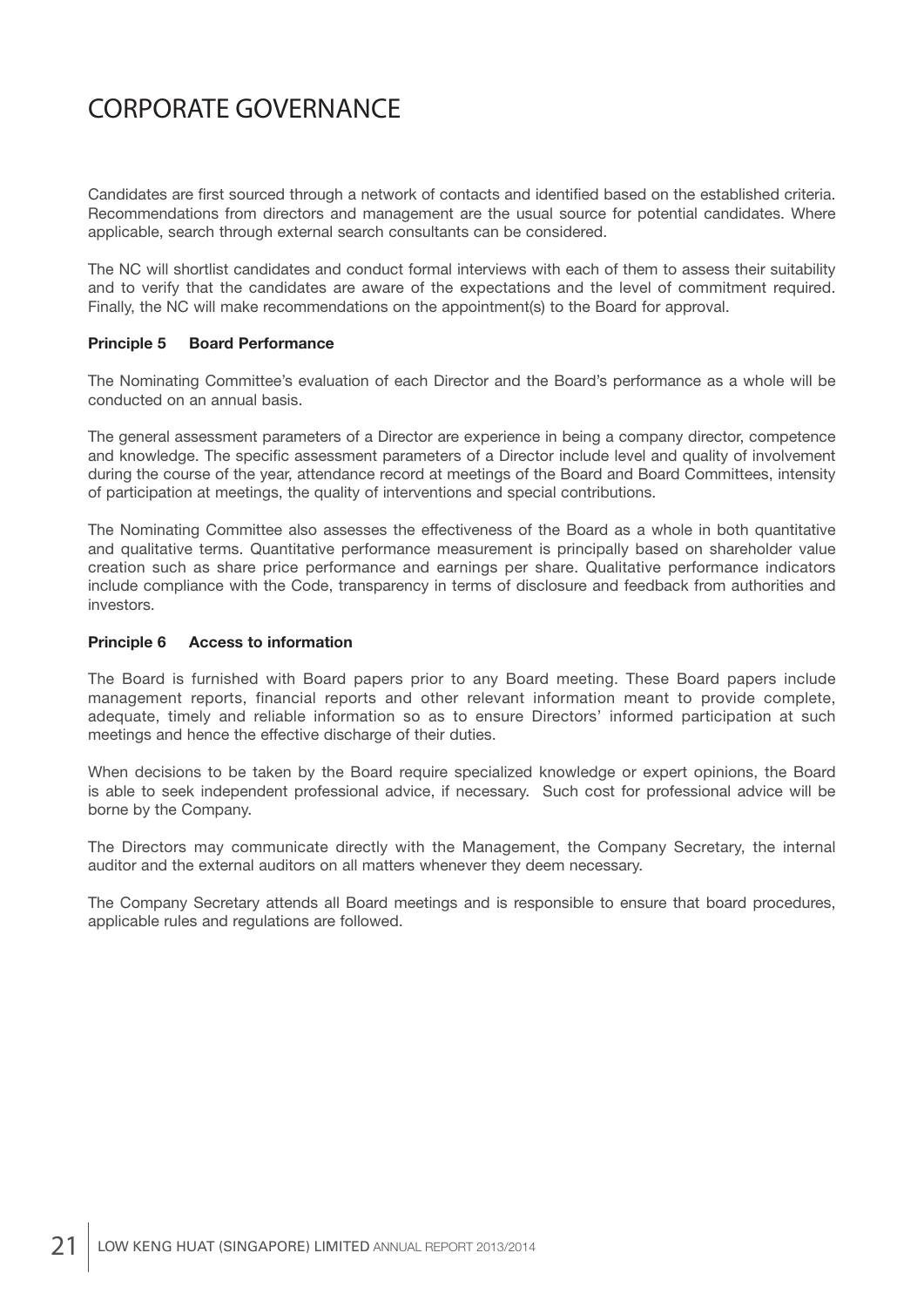### **REMUNERATION MATTERS**

#### **Principle 7 Procedures for Developing Remuneration Policies**

The Code recommends that the Remuneration Committee should comprise entirely non-executive directors, the majority of whom, including the chairman, should be independent.

The Remuneration Committee comprises four Directors, all of whom are non-executive and independent Directors:

| Mr Lee Han Yang | Independent Director and Chairman of Remuneration Committee |
|-----------------|-------------------------------------------------------------|
| Mr Lucas Liew   | Independent Director                                        |
| Mr Wey Kim Long | Independent Director                                        |
| Mr Jimmy Yim    | Independent Director                                        |

The Remuneration Committee's principal responsibilities are to:

- recommend to the Board base pay levels, benefits and incentive opportunities;
- approve the structure of the compensation programme for Directors and Senior Management to ensure that the programme is competitive and sufficient to attract, retain and motivate Senior Management of the required quality to run the Company successfully; and
- review Directors' and Senior Management's compensation annually and determine appropriate adjustments; and review and recommend the Joint Managing Director's pay adjustments.

When necessary, the Remuneration Committee is able to seek independent professional advice on remuneration matters. Such cost will be borne by the Company.

The overriding principle is that no Director should be involved in deciding his own remuneration.

### **Principle 8 Level and Mix of Remuneration**

The Company's remuneration policy is to provide compensation packages at market rates which will reward successful performance and attract, retain and motivate Directors and managers.

Directors' fees are set in accordance with a remuneration framework comprising basic fees and committee fees. The Company will submit the quantum of directors' fee of each year to the shareholders for approval at each Annual General Meeting ("AGM") and they are paid upon the conclusion of the AGM.

The executive Directors' remuneration comprises salary, bonus, allowances and benefits which are governed by service agreements entered into with the Company. The bonus, which makes up a significant portion of total remuneration, is linked to the performance of the Group.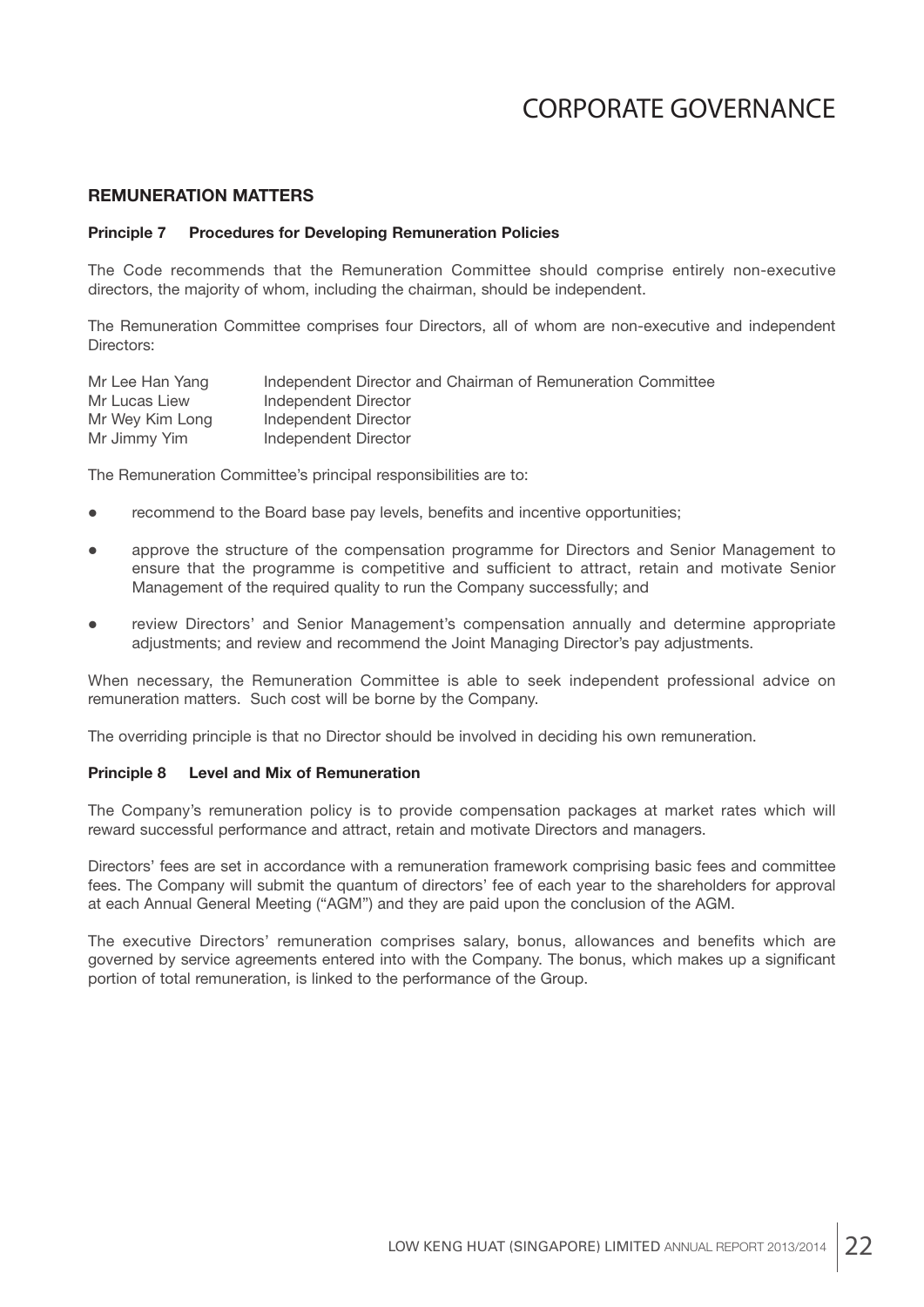### **Principle 9 Disclosure on Remuneration**

The breakdown of the level and mix of remuneration of each Director and the top five key executives for the financial year ended 31 January 2014 are set out below. A significant portion of key executives' remuneration is linked to corporate and individual performance.

|                              | Directors'<br>Fee <sup>(1)</sup> | <b>Salary</b><br>(annual) | <b>Profit Sharing/</b><br>Bonus <sup>(2)</sup><br>(annual) | CPF/<br>Super-<br>annuation | Allowances/<br><b>Benefits</b><br>(annual) | <b>Total</b> |
|------------------------------|----------------------------------|---------------------------|------------------------------------------------------------|-----------------------------|--------------------------------------------|--------------|
| <b>Directors</b>             |                                  |                           |                                                            |                             |                                            |              |
| \$2,000,000 to \$2,250,000   |                                  |                           |                                                            |                             |                                            |              |
| Low Keng Boon @ Lau Boon Sen |                                  | 720,000                   | 1,417,431                                                  | 5,525                       | 57,956                                     | 2,200,912    |
| \$1,000,000 to \$1,250,000   |                                  |                           |                                                            |                             |                                            |              |
| Low Keng Hoo @ Lau Keeng Foo |                                  | 360,000                   | 708,715                                                    | 5,525                       | 28,520                                     | 1,102,760    |
| Dato' Marco Low Peng Kiat    |                                  | 360,000                   | 708,715                                                    |                             | 16,381                                     | 1,085,096    |
| \$250,000 to \$499,999       |                                  |                           |                                                            |                             |                                            |              |
| Low Poh Kuan                 |                                  | 240,000                   | 80,000                                                     | 13,600                      | 20,617                                     | 354,217      |
| Below \$250,000              |                                  |                           |                                                            |                             |                                            |              |
| Tan Sri Dato' Low Keng Huat  | 55,000                           |                           |                                                            |                             |                                            | 55,000       |
| Lee Han Yang                 | 50,000                           |                           |                                                            |                             |                                            | 50,000       |
| Lucas Liew                   | 50,000                           |                           |                                                            |                             |                                            | 50,000       |
| Wey Kim Long                 | 45,000                           |                           |                                                            |                             |                                            | 45,000       |
| Jimmy Yim Wing Kuen          | 45,000                           |                           |                                                            |                             |                                            | 45,000       |
|                              |                                  |                           |                                                            |                             |                                            |              |
| <b>Key Executives</b>        |                                  |                           |                                                            |                             |                                            |              |
| \$250,000 to \$499,999       |                                  |                           |                                                            |                             |                                            |              |
| Lee Yoon Moi                 |                                  | 72%                       | 24%                                                        | 1%                          | 3%                                         | 100%         |
| Low Chin Han                 | $\overline{\phantom{0}}$         | 60%                       | 20%                                                        |                             | 20%                                        | 100%         |
| Chin Yeok Yuen               |                                  | 70%                       | 24%                                                        | 3%                          | 3%                                         | 100%         |
| Low Poh Kok                  |                                  | 71%                       | 24%                                                        |                             | 5%                                         | 100%         |
| Below \$250,000              |                                  |                           |                                                            |                             |                                            |              |
| <b>Bruce Doig</b>            |                                  | 82%                       | 10%                                                        | 8%                          |                                            | 100%         |

(1) Directors' fee proposed for 2013/2014

(2) Profit Share for 2013/2014 for Messrs Low Keng Boon, Low Keng Hoo, Dato' Marco Low Peng Kiat, amounts are in accordance with service agreements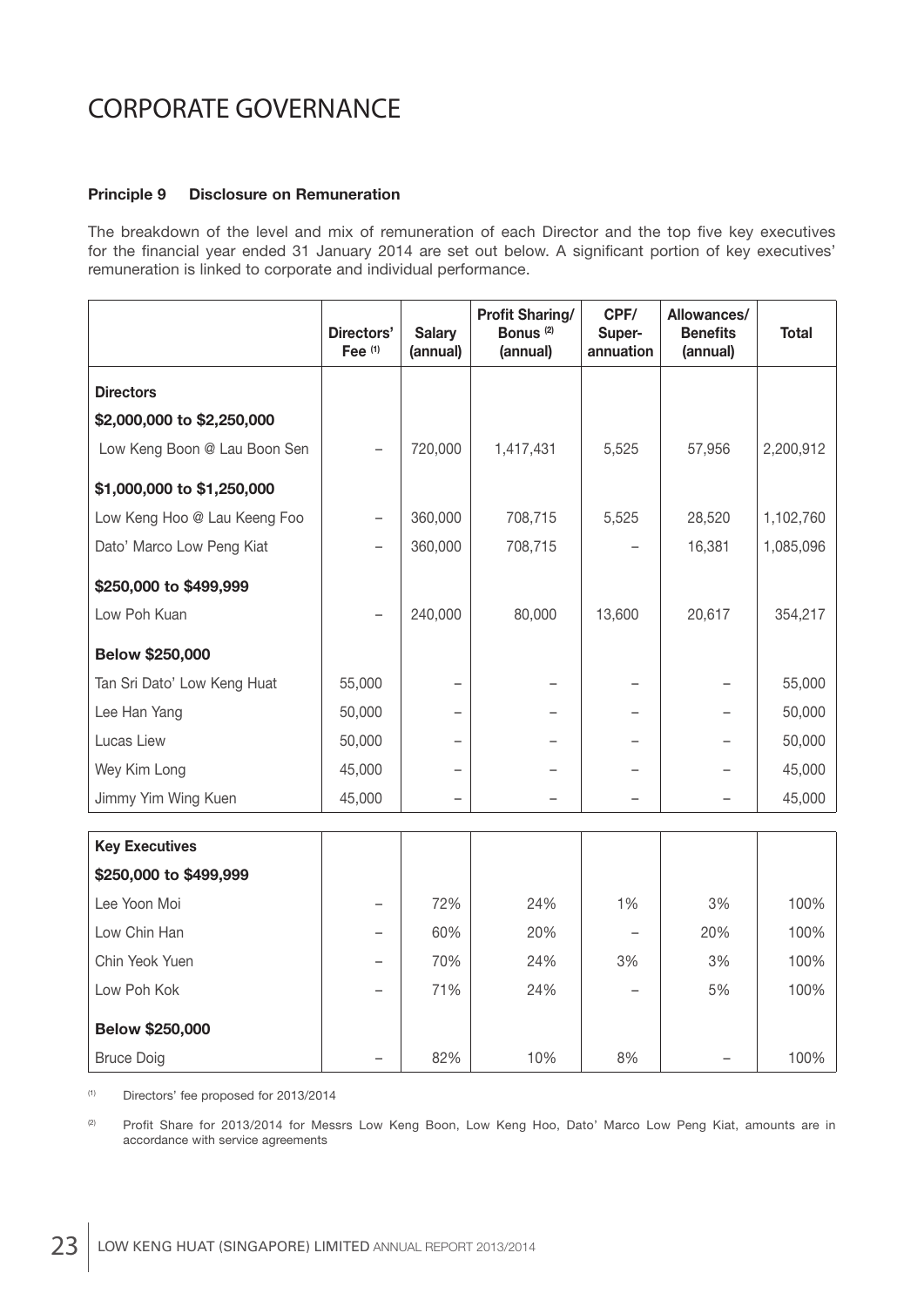The directors' fees are subject to shareholders' approval at the Annual General Meeting.

The aggregate total remuneration paid to the top five key management personnel (who are not directors or the CEO) is \$1,683,305.00.

Dato' Marco Low Peng Kiat is the son of Tan Sri Dato' Low Keng Huat. Mr. Low Chin Han is the son of Mr Low Keng Boon @ Lau Boon Sen. Messrs Low Poh Kuan and Low Poh Kok are the sons of Mr Low Keng Hoo @ Lau Keeng Foo.

#### **Remuneration of Immediate Family Members of Directors or Substantial Shareholders**

The Remuneration of employees who are immediate family members of a director or CEO are as follows:-

|                           | <b>Relationship to Directors/CEO</b>                                                                                                          | <b>Designation in the Company</b> |
|---------------------------|-----------------------------------------------------------------------------------------------------------------------------------------------|-----------------------------------|
| S\$250,000 to S\$499,999  |                                                                                                                                               |                                   |
| Low Poh Kok               | Son of Mr Low Keng Hoo                                                                                                                        | Property Development Manager      |
| Low Chin Han              | Son of Mr Low Keng Boon                                                                                                                       | Director - Hospitality            |
| S\$150,0001 to S\$200,000 |                                                                                                                                               |                                   |
| Steven Low Chee Leong     | Son of Mr Low Keng Boon                                                                                                                       | Head, Safety Department           |
| S\$100,001 to S\$150,000  |                                                                                                                                               |                                   |
| Chong Chee Kui            | Nephew of Tan Sri Dato' Low Keng Huat,<br>Mr Low Keng Boon, Mr Low Keng Hoo and<br>cousin of Dato' Marco Low Peng Kiat and<br>Mr Low Poh Kuan | Senior Site Supervisor            |
| S\$50,001 to S\$100,000   |                                                                                                                                               |                                   |
| Carol Low Seok Peng       | Daughter of Mr Low Keng Boon                                                                                                                  | <b>Site Secretary</b>             |
| Low Poh Hon               | Son of Mr Low Keng Hoo                                                                                                                        | Office Administrator              |
| Paullyn Tay Chiu Gee      | Daughter-in-law of Mr Low Keng Hoo                                                                                                            | Project Co-ordinator              |

Save as disclosed, no employee of the Group is an immediate family member of a Director or CEO and whose remuneration is in excess of \$50,000 in the year under review.

#### **ACCOUNTABILITY AND AUDIT**

#### **Principle 10 Accountability**

The Board is accountable to the shareholders while the Management is accountable to the Board. The Board fully recognizes that it has a responsibility to provide timely, reliable and fair disclosure of material information, and to avoid selective disclosure of the same.

The Company will release any price-sensitive information to the public before meeting any group of investors.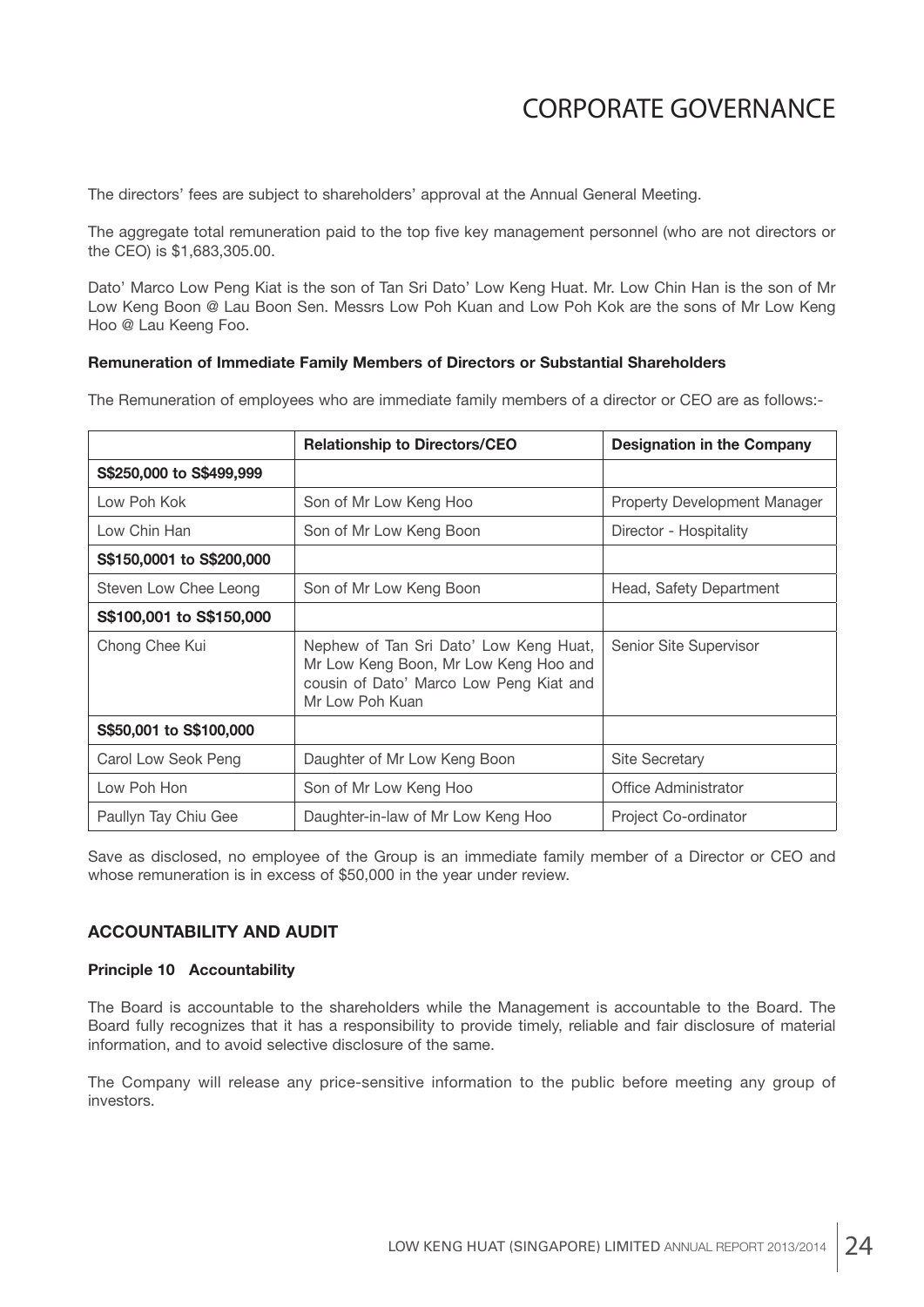#### **Principle 11 Risk Management and Internal Controls**

#### **Internal Controls**

The Group has a system of internal controls designed to provide reasonable assurance that proper accounting records are maintained, the Group's assets are safeguarded and that financial information used for financial reporting is reliable.

The Audit Committee has reviewed the effectiveness of the Group's internal control system in the light of key business and financial risks affecting its business.

#### **Risk Management Policies and Processes**

The main risks arising from the Group's business and financial instruments are operational and financial risks.

Operational risk is inherent in all business activities. To minimize such a risk, the Group has put in place a QEHS (Quality, Environmental, Occupational Health and Safety) system for the construction business and an operating manual for the hotel business. Senior management adopts a proactive and "handson" approach in managing and supervising the Group's business. In addition, the Group has taken comprehensive insurance policies to cover unexpected events and losses. Where necessary, the Group engages external consultants and experts to assist in the operations.

Pursuant to Rule 1207(10) of the Listing Manual, the Board, with the concurrence of the Audit Committee, is satisfied that the present internal controls and risk management are adequate to address financial, operational and compliance risks in the light of the nature and size of the Group's business and operations.

For the financial year ended 31 January 2014, the Board has received assurance from the Joint Managing Directors and the Chief Financial Officer that the financial records have been properly maintained and the financial statements give a true and fair view of the Group's operations and finances, and regarding the effectiveness of the Company's risk management and internal controls system.

#### **Principle 12 The Audit Committee**

The Audit Committee comprises three Directors, all of whom (including the Chairman) are independent:

| Mr Lucas Liew   | Independent Director (Chairman of the Committee) |
|-----------------|--------------------------------------------------|
| Mr Lee Han Yang | Independent Director                             |
| Mr Wey Kim Long | Independent Director                             |

These Audit Committee members have had many years of experience in senior management positions in the financial, accounting and industrial sectors. They have sufficient financial management expertise and experience to discharge the Audit Committee's functions.

The Audit Committee assists the Board in fulfilling its responsibilities in financial reporting, management of financial and control risks, and monitoring of the internal control systems.

The Audit Committee meets periodically to perform the following functions:

- Review with the external auditor, the audit plan, and their evaluation of the accounting, operational and compliance controls, risk management and audit report;
- Review the annual and interim financial statements including the announcements to SGX-ST prior to submission to the Board;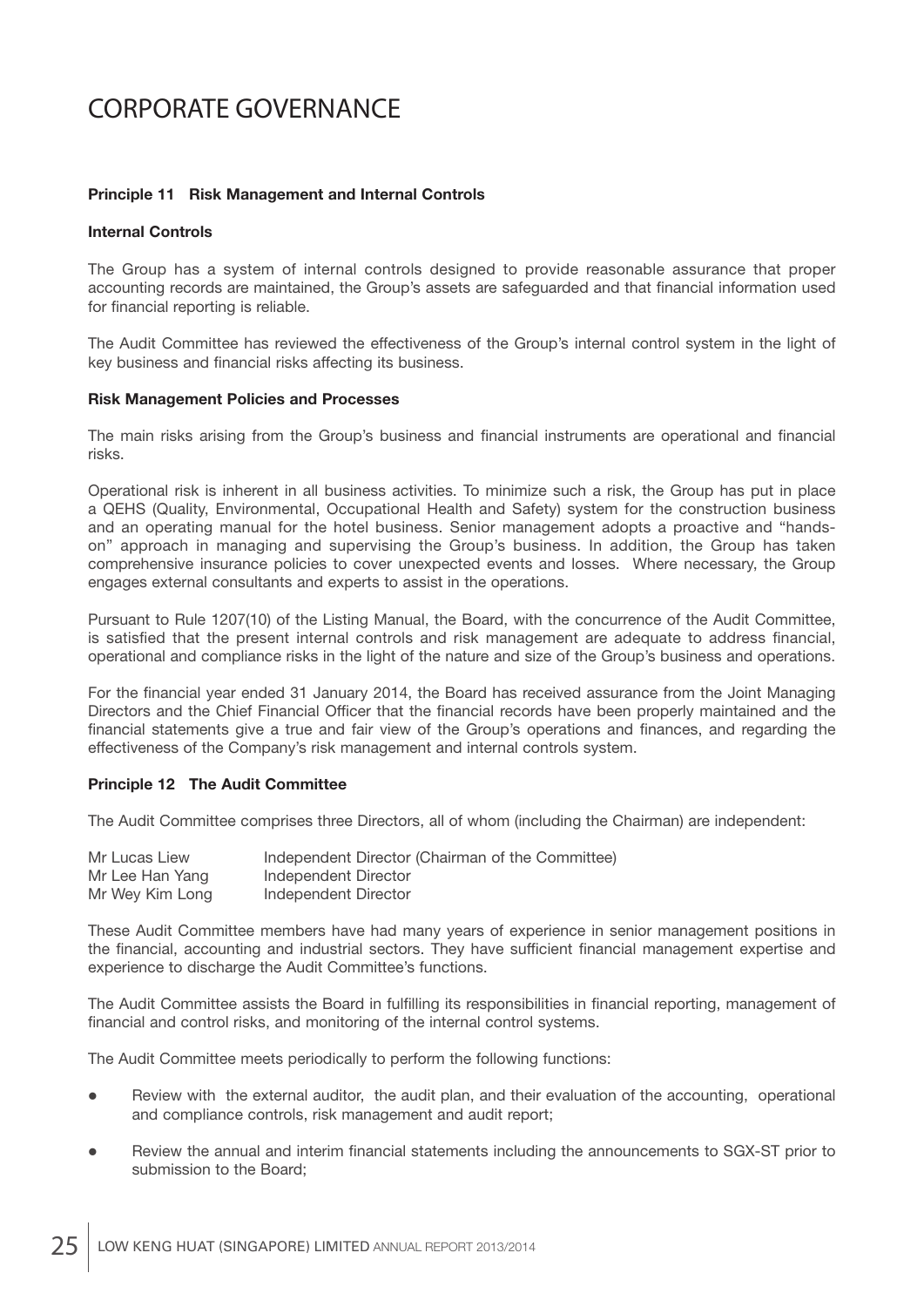- Review the assistance given by Management and the staff of the Company to the external auditor;
- Review the independence of the external auditor;
- Nomination of the external auditor;
- Oversee internal audit; and
- Review of interested person transactions between the Group and interested persons.

The Audit Committee has full access to and co-operation of the Management, internal auditor and external auditor. It also has the discretion to invite any Director and executive officer to attend its meetings. The Audit Committee has the discretion to meet the external auditor without the presence of the Management.

The Company has set up a Whistle Blowing Policy. The Board believes that effective whistle-blowing arrangements will act as a deterrent to malpractice and wrongdoing, encourage openness, promote transparency, underpin the risk management systems of the Group and enhance its reputation. The policy had been circulated to all employees for implementation.

For the year under review, the Audit Committee has considered the matters set out in the Directors' Report, including the scope of non-audit services provided by the external auditor and are satisfied that the nature and extent of such services will not prejudice the independence of the external auditor.

The Audit Committee noted that the aggregate amount of audit fees paid and payable by the Group to the external auditors for FY2013/2014 was approximately S\$216,400, of which audit fees amounted to approximately S\$189,800 and non-audit fees amounted to approximately S\$26,600.

In appointing the audit firms for the Group, the Audit Committee is satisfied that the Company has complied with Listing Rules 712 and 716.

The Company records and reports interested person transactions which are subject to review by the Audit Committee to ensure that they were conducted on normal commercial terms. Details of interested person transactions during the year under review pursuant to the SGX-ST Listing Manual are as follows:

| Name of interested person | Aggregate value of all interested<br>person transactions during<br>the financial year under review<br>(excluding transactions less<br>than \$100,000 and transactions<br>conducted under shareholders'<br>mandate pursuant to Rule 920) | Aggregate value of all interested<br>person transactions conducted<br>under shareholders' mandate<br>pursuant to Rule 920 (excluding<br>transactions less than \$100,000) |
|---------------------------|-----------------------------------------------------------------------------------------------------------------------------------------------------------------------------------------------------------------------------------------|---------------------------------------------------------------------------------------------------------------------------------------------------------------------------|
| Consistent Record Sdn Bhd | Bina Meganmas Sdn Bhd:                                                                                                                                                                                                                  | N/A                                                                                                                                                                       |
|                           | Loan \$766,360                                                                                                                                                                                                                          |                                                                                                                                                                           |

Pursuant to Chapter 9 of the SGX-ST Listing Manual, the above interested person transactions are either below the relevant materiality threshold or exempted from shareholders' approval.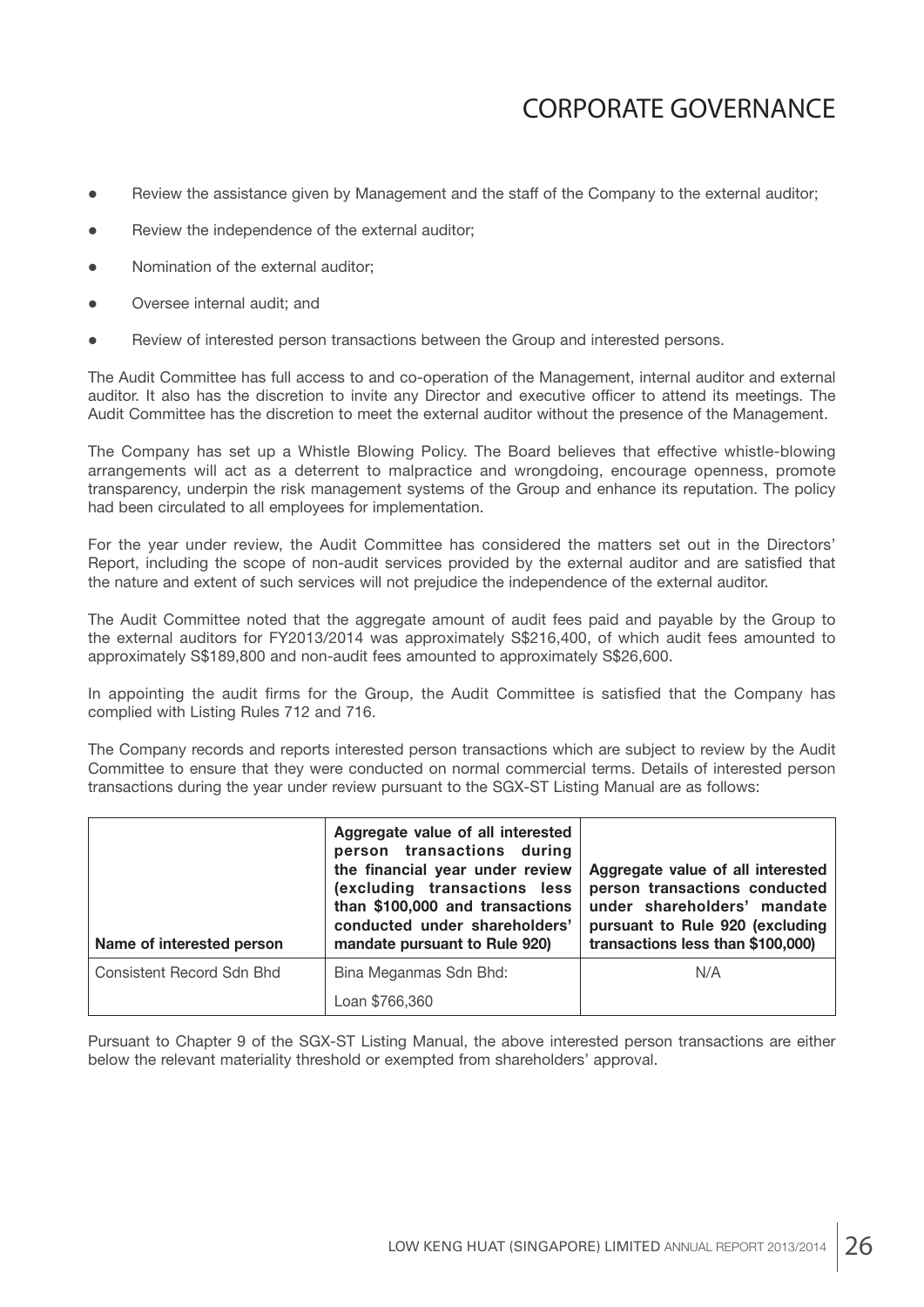#### **Principle 13 Internal Audit**

The Company has appointed internal auditors to carry out internal audits. The internal auditors report directly to the Audit Committee.

To ensure the adequacy of the internal audit function, the Audit Committee sets and reviews the scope, methodology and observations of the internal audit.

#### **COMMUNICATION WITH SHAREHOLDERS**

#### **Principle 14 Shareholder Rights**

#### **Principle 15 Communication with Shareholders**

#### **Principle 16 Conduct of Shareholder Meetings**

The Company endeavours to communicate regularly, effectively and fairly with its shareholders.

Financial results and material information are communicated to shareholders on a timely basis. Communication is made through:

- Annual reports that are prepared and issued to all shareholders;
- Announcements via SGXNET;
- Press releases on major developments;
- The Company's website at www.lkhs.com.sg from which shareholders can access information about the Group; and
- Notices of and explanatory memoranda for Annual General Meetings and Extraordinary General Meetings.

Shareholders are encouraged to attend the Annual General Meeting and other general meetings of the Company to ensure a high level of accountability and to stay informed of the Group's development. The general meetings are the principal forum for dialogue with shareholders. Shareholders can vote in person or by way of proxy at the general meetings.

The notices of the general meetings are dispatched to shareholders, together with explanatory notes at least 14 clear days before each meeting. The notice is also advertised in a national newspaper. The Board welcomes questions from shareholders who have an opportunity to raise issues either formally or informally during, before or after the general meeting.

The Board will set separate resolutions at general meetings on each distinct issue. Each item of special business included in the notice of the meeting is accompanied, where appropriate, by an explanation for the proposed separate resolution relating to the said item.

The Chairman of the audit, nominating and remuneration committees would be present and available to address questions at general meetings. The external auditor would be present at the said meetings to assist the Directors in addressing any relevant queries raised by shareholders.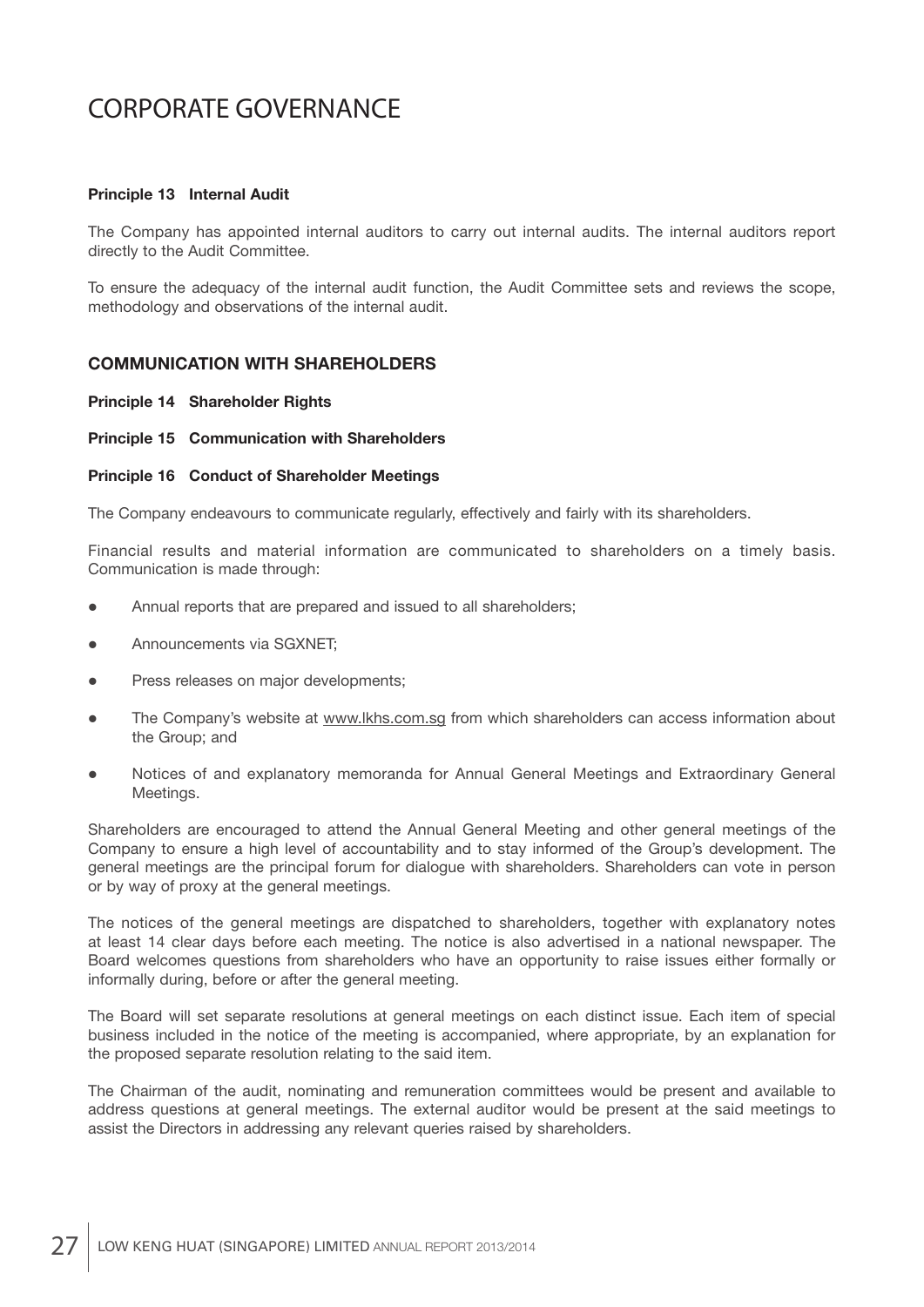### **SECURITIES TRANSACTIONS**

The Company has adopted and implemented a policy on dealings in the securities that is in accordance with Rule 1207(19) of the Listing Manual. Under this policy, Directors, Management and accounting staff are prohibited from dealing in the Company's Shares during the period commencing two weeks before the announcement of the financial statements for each of the first three quarters of its financial year and one month before the announcement of the company's full year financial statements and at any time while in possession of any unpublished material price-sensitive information.

Directors and officers are required to comply with and observe the laws on insider trading even if they trade in the Company's Securities outside the prohibited periods. They are discouraged from dealing in the Company's Securities on short-term considerations and should be mindful of the laws on insider trading.

#### **Material Contracts**

There was no material contracts entered into by the Company or any of its subsidiary companies involving the interest of the Executive Chairman, any Director, or controlling shareholder.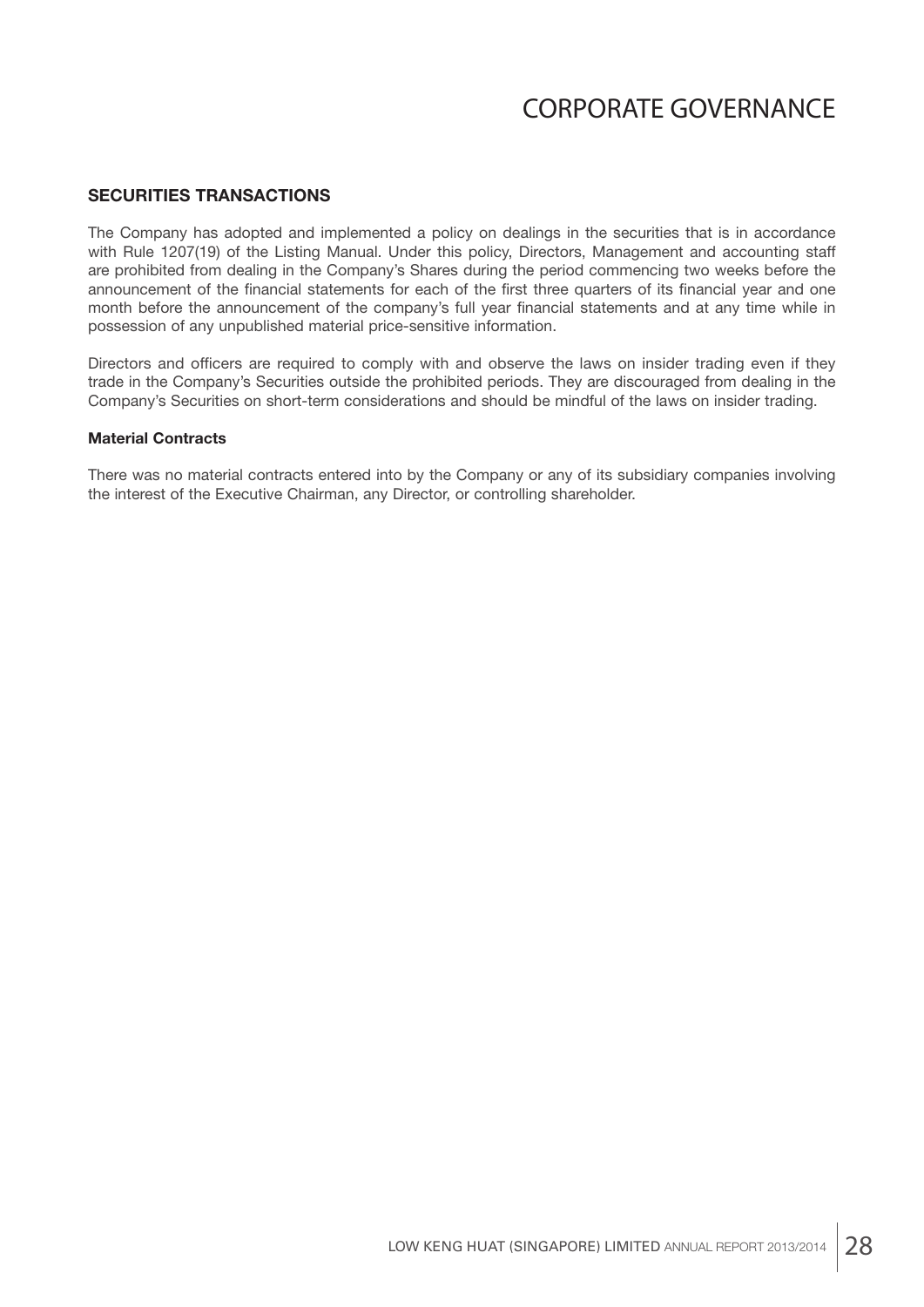#### FOR THE FINANCIAL YEAR ENDED 31 JANUARY 2014

The directors submit this annual report to the members together with the audited consolidated financial statements of the Group for the financial year ended 31 January 2014 and the statement of financial position of the Company as at 31 January 2014.

### **Names of Directors**

The directors of the Company in office at the date of this report are:

Tan Sri Dato' Low Keng Huat Low Keng Boon Dato' Marco Low Peng Kiat Low Keng Hoo Low Poh Kuan Lee Han Yang Lucas Liew Kim Voon Wey Kim Long Jimmy Yim Wing Kuen

Mr Lee Han Yang, Mr Lucas Liew Kim Voon, Mr Wey Kim Long and Mr Jimmy Yim Wing Kuen are independent and non-executive directors.

#### **Arrangements to enable directors to acquire shares or debentures**

During and at the end of the financial year, neither the Company nor any of its subsidiaries was a party to any arrangement of which the object was to enable the directors to acquire benefits through the acquisition of shares in or debentures of the Company or of any other corporate body.

#### **Directors' interest in shares or debentures**

According to the Register of Directors' Shareholdings kept by the Company under Section 164 of the Companies Act, Cap. 50, none of the directors who held office at the end of the financial year had any interest in the shares or debentures of the Company or its related corporations except as follows:

|                                   |                  |                                             |                            | Holdings in which director is |  |
|-----------------------------------|------------------|---------------------------------------------|----------------------------|-------------------------------|--|
|                                   |                  | Holdings registered in the name of director | deemed to have an interest |                               |  |
|                                   |                  | As at                                       |                            | As at                         |  |
|                                   | As at            | 31 January 2014                             | As at                      | 31 January 2014               |  |
| Name of director                  | 1 February 2013  | & 21 February 2014                          | 1 February 2013            | & 21 February 2014            |  |
|                                   | Number of shares |                                             |                            |                               |  |
| Low Keng Huat (Singapore) Limited |                  |                                             |                            |                               |  |
| Tan Sri Dato' Low Keng Huat       | 1,200,000        |                                             | 395,194,345                | 395, 194, 345                 |  |
| Low Keng Boon                     | 61,841,450       | 54,341,450                                  | 27,086,000                 | 27,452,000                    |  |
| Dato' Marco Low Peng Kiat         | 300,000          | 1,500,000                                   | 396,745,345                | 396,745,345                   |  |
| Low Keng Hoo                      | 52,889,946       | 52,889,946                                  |                            |                               |  |
| Low Poh Kuan                      | 1,998,000        | 1,998,000                                   |                            |                               |  |
| Lee Han Yang                      |                  | 480,000                                     | 480,000                    |                               |  |
| Lucas Liew Kim Voon               | 456,000          | 456,000                                     |                            |                               |  |
| Wey Kim Long                      | 400,000          | 400,000                                     |                            |                               |  |
| Jimmy Yim Wing Kuen               | 100,000          | 100,000                                     | 100,000                    | 100,000                       |  |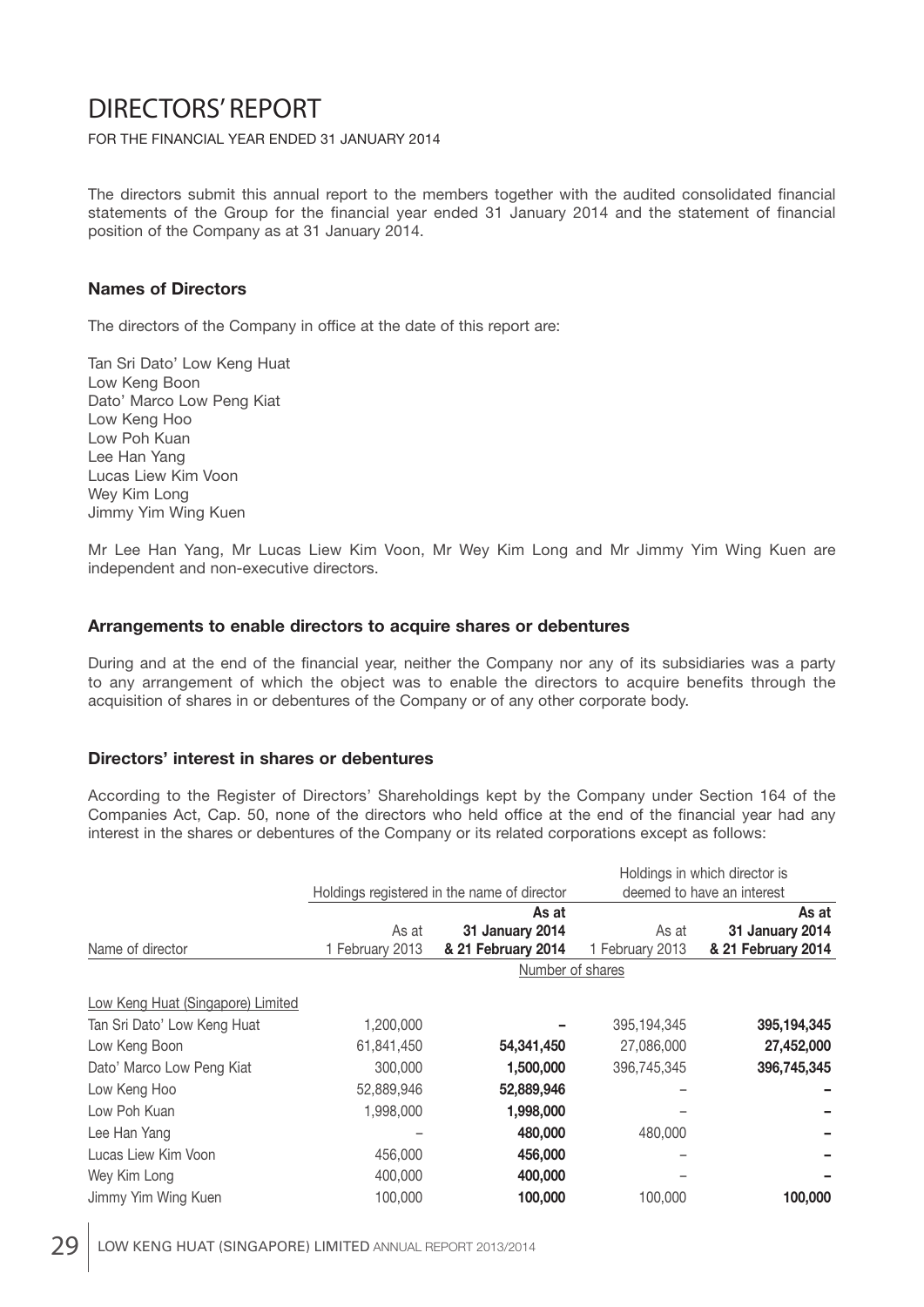#### FOR THE FINANCIAL YEAR ENDED 31 JANUARY 2014

### **Directors' interest in shares or debentures (cont'd)**

|                             |                 |                                             |                 | Holdings in which director is         |
|-----------------------------|-----------------|---------------------------------------------|-----------------|---------------------------------------|
|                             |                 | Holdings registered in the name of director |                 | deemed to have an interest            |
|                             |                 | As at                                       |                 | As at                                 |
|                             | As at           | 31 January 2014                             | As at           | 31 January 2014<br>& 21 February 2014 |
| Name of director            | 1 February 2013 | & 21 February 2014                          | 1 February 2013 |                                       |
|                             |                 | Number of shares of RM1.00 each             |                 |                                       |
| Ultimate holding company -  |                 |                                             |                 |                                       |
| Consistent Record Sdn. Bhd. |                 |                                             |                 |                                       |
| Tan Sri Dato' Low Keng Huat |                 |                                             |                 |                                       |
| Dato' Marco Low Peng Kiat   |                 |                                             |                 |                                       |

By virtue of the provisions of Section 7 of the Singapore Companies Act, Cap. 50, Tan Sri Dato' Low Keng Huat and Dato' Marco Low Peng Kiat are deemed to have an interest in all the subsidiaries of the Company and all the joint ventures in which the Company has 20% or more equity interest.

#### **Directors' benefits**

Since the end of the previous financial year, no director has received or has become entitled to receive a benefit under a contract which is required to be disclosed under Section 201(8) of the Companies Act, Cap. 50 except for salaries, bonuses and fees and those benefits that are disclosed in this report and in Notes 27 and 35 to the financial statements.

#### **Share options**

No options to take up unissued shares of the Company or any subsidiaries have been granted during the financial year.

No shares were issued during the financial year to which this report relates by virtue of the exercise of the options to take up unissued shares of the Company or any subsidiaries.

There were no unissued shares of the Company or any subsidiaries under option at the end of the financial year.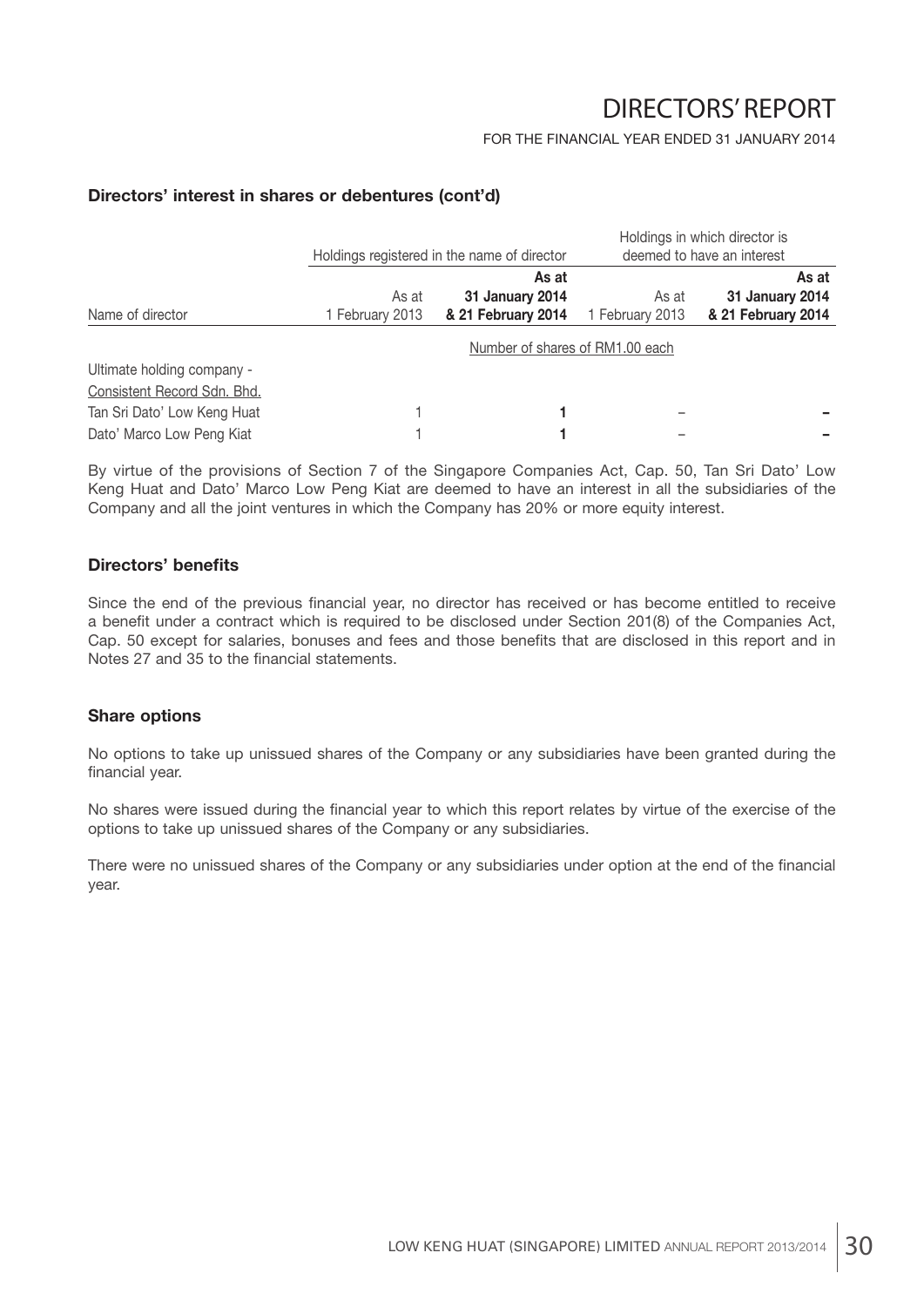FOR THE FINANCIAL YEAR ENDED 31 JANUARY 2014

### **Audit committee**

The Audit Committee comprises the following members:

Lucas Liew Kim Voon (Chairman) Lee Han Yang Wey Kim Long

The Audit Committee performs the functions set out in Section 201B(5) of the Companies Act, Cap. 50, the SGX Listing Manual and the Code of Corporate Governance. In performing these functions, the Audit Committee reviewed the following:

- (i) overall scope of both the internal and external audits and the assistance given by the Company's officers to the auditor. It met with the Company's internal and external auditors to discuss the results of their respective examinations and their evaluation of the Company's system of internal accounting controls;
- (ii) the audit plan of the Company's independent auditor and any recommendations on internal accounting controls arising from the statutory audit;
- (iii) the quarterly financial information and the statement of financial position of the Company and the consolidated financial statements of the Group for the financial year ended 31 January 2014 as well as the auditor's report thereon; and
- (iv) interested person transactions (as defined in Chapter 9 of the Listing Manual of the Singapore Exchange).

The Audit Committee has full access to management and is given the resources required for it to discharge its functions. It has full authority and the discretion to invite any director or executive officer to attend its meetings. The Audit Committee also recommends the appointment of the external auditor and reviews the level of audit and non-audit fees.

The Audit Committee is satisfied with the independence and objectivity of the external auditor and has recommended to the Board of Directors that the auditor, Foo Kon Tan Grant Thornton LLP, be nominated for re-appointment as auditor at the forthcoming Annual General Meeting of the Company.

#### **Independent auditor**

The independent auditor, Foo Kon Tan Grant Thornton LLP, Public Accountants and Chartered Accountants, has expressed its willingness to accept re-appointment.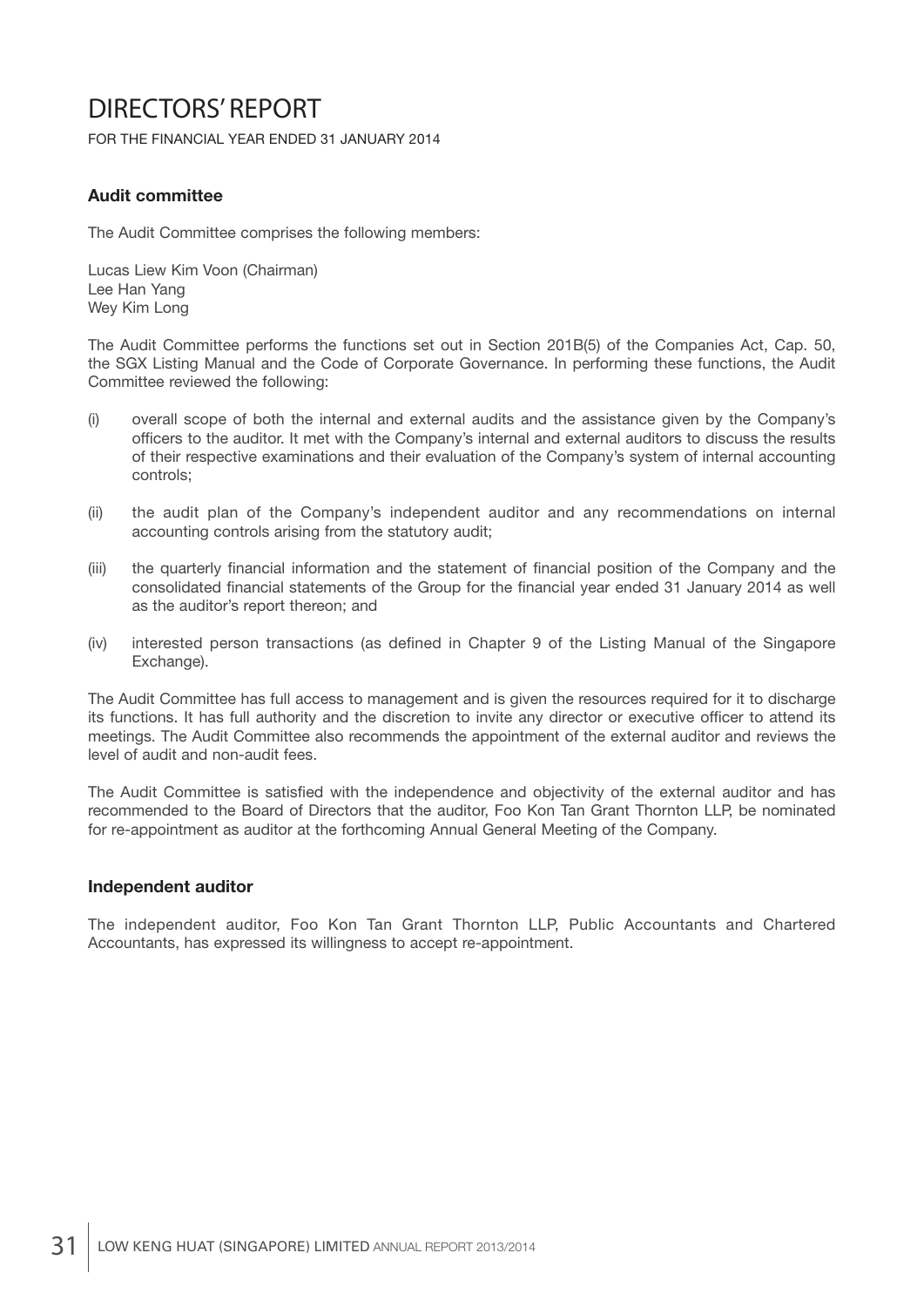FOR THE FINANCIAL YEAR ENDED 31 JANUARY 2014

### **Other information required by the SGX-ST**

#### **Material information**

Apart from the Service Agreements between certain executive directors and the Company, there is no material contract to which the Company or any of its subsidiaries, is a party which involve directors' interests subsisted or have been entered into during the financial year ended 31 January 2014.

#### **Interested person transactions**

There was no interested person transaction as defined in Chapter 9 of the SGX-ST Listing Manual conducted during the financial year except as disclosed in the "Corporate Governance" section of the Annual Report.

On behalf of the Directors

LOW KENG BOON

DATO' MARCO LOW PENG KIAT

Dated: 28 April 2014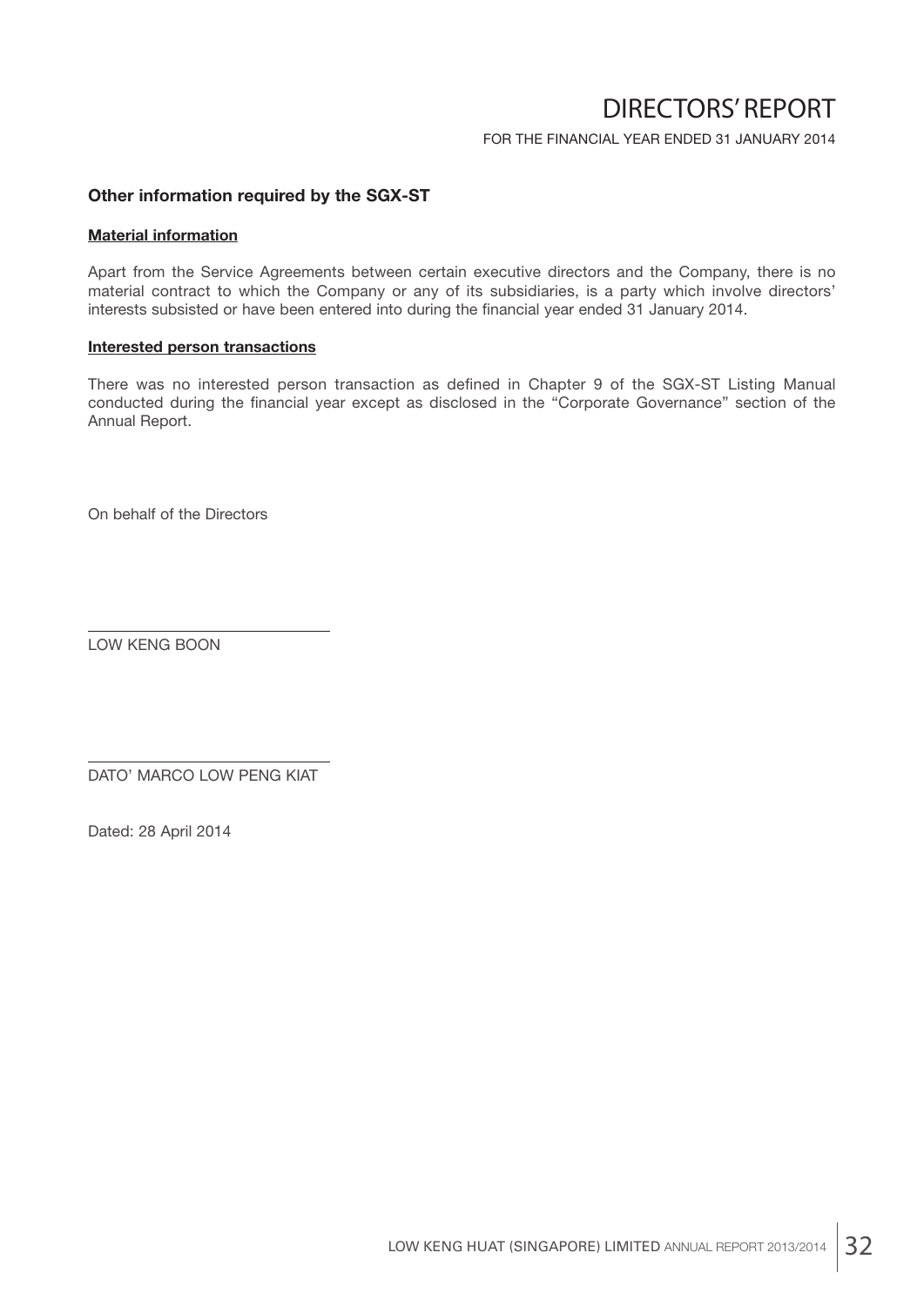# STATEMENT BY DIRECTORS

FOR THE FINANCIAL YEAR ENDED 31 JANUARY 2014

In the opinion of the directors, the accompanying statements of financial position, consolidated statement of profit or loss and other comprehensive income, consolidated statement of changes in equity and consolidated statement of cash flows, together with the notes thereon, are drawn up so as to give a true and fair view of the state of affairs of the Group and of the Company as at 31 January 2014 and of the results of the business, changes in equity and cash flows of the Group for the financial year ended on that date, and at the date of this statement, there are reasonable grounds to believe that the Company will be able to pay its debts as and when they fall due.

On behalf of the Directors

LOW KENG BOON

DATO' MARCO LOW PENG KIAT

Dated: 28 April 2014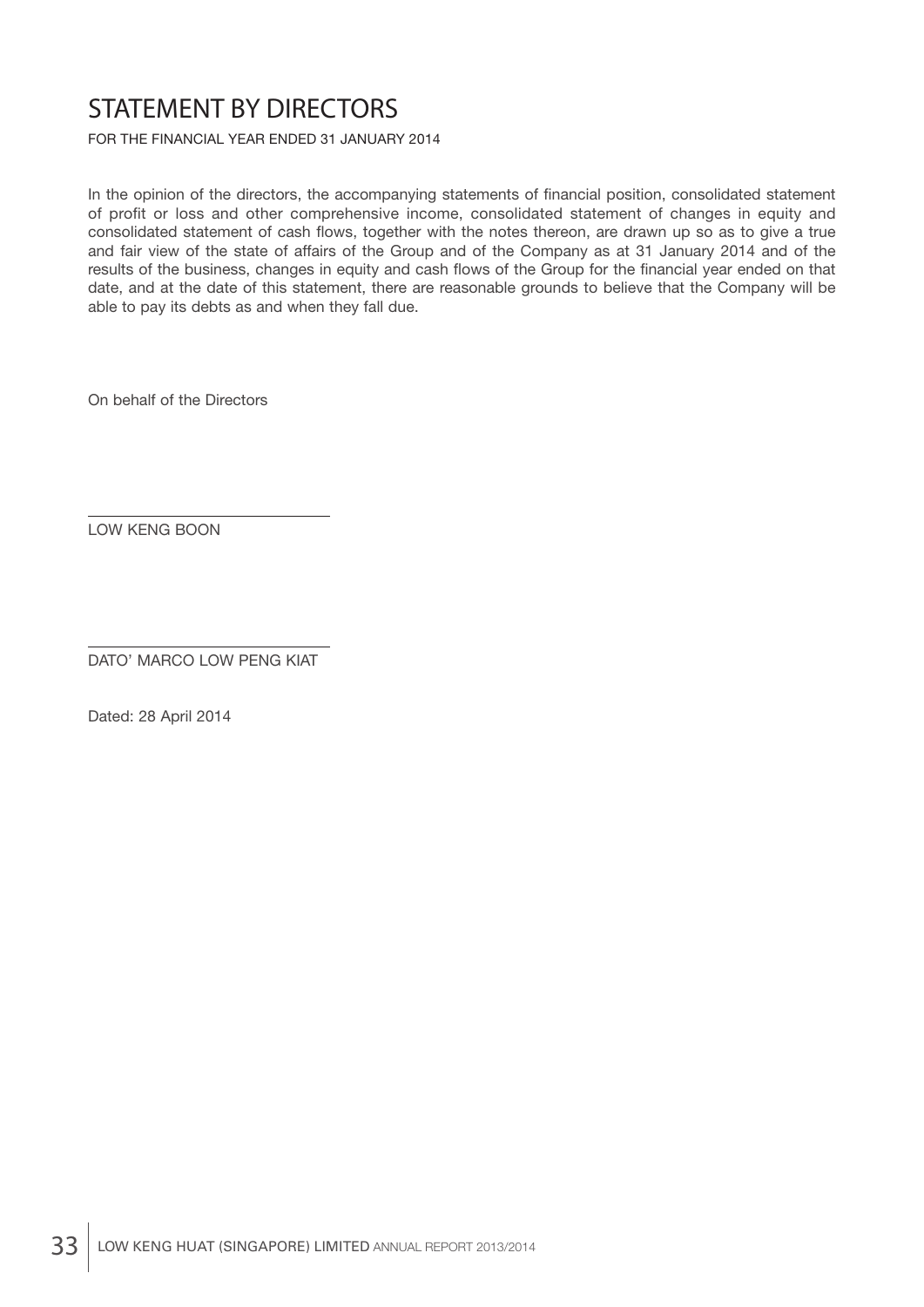## INDEPENDENT AUDITOR'S REPORT

## TO THE MEMBERS OF LOW KENG HUAT (SINGAPORE) LIMITED

#### Report on the financial statements

We have audited the accompanying financial statements of Low Keng Huat (Singapore) Limited ("the Company") and its subsidiaries ("the Group"), which comprise the statements of financial position of the Group and the Company as at 31 January 2014, the consolidated statement of profit or loss and other comprehensive income, consolidated statement of changes in equity and consolidated statement of cash flows of the Group for the financial year then ended, and a summary of significant accounting policies and other explanatory information.

#### Management's responsibility for the financial statements

Management is responsible for the preparation of financial statements that give a true and fair view in accordance with the provisions of the Singapore Companies Act (the "Act") and Singapore Financial Reporting Standards, and for devising and maintaining a system of internal accounting controls sufficient to provide a reasonable assurance that assets are safeguarded against loss from unauthorised use or disposition; and transactions are properly authorised and that they are recorded as necessary to permit the preparation of true and fair profit and loss accounts and balance sheets and to maintain accountability of assets.

#### Auditor's responsibility

Our responsibility is to express an opinion on these financial statements based on our audit. We conducted our audit in accordance with Singapore Standards on Auditing. Those standards require that we comply with ethical requirements and plan and perform the audit to obtain reasonable assurance about whether the financial statements are free from material misstatement.

An audit involves performing procedures to obtain audit evidence about the amounts and disclosures in the financial statements. The procedures selected depend on the auditor's judgement, including the assessment of the risks of material misstatement of the financial statements, whether due to fraud or error. In making those risk assessments, the auditor considers internal control relevant to the entity's preparation of the financial statements that give a true and fair view in order to design audit procedures that are appropriate in the circumstances, but not for the purpose of expressing an opinion on the effectiveness of the entity's internal control. An audit also includes evaluating the appropriateness of accounting policies used and the reasonableness of accounting estimates made by management, as well as evaluating the overall presentation of the financial statements.

We believe that the audit evidence we have obtained is sufficient and appropriate to provide a basis for our audit opinion.

#### Opinion

In our opinion, the consolidated financial statements of the Group and the statement of financial position of the Company are properly drawn up in accordance with the provisions of the Act and Singapore Financial Reporting Standards so as to give a true and fair view of the state of affairs of the Group and of the Company as at 31 January 2014 and of the results, changes in equity and cash flows of the Group for the financial year ended on that date.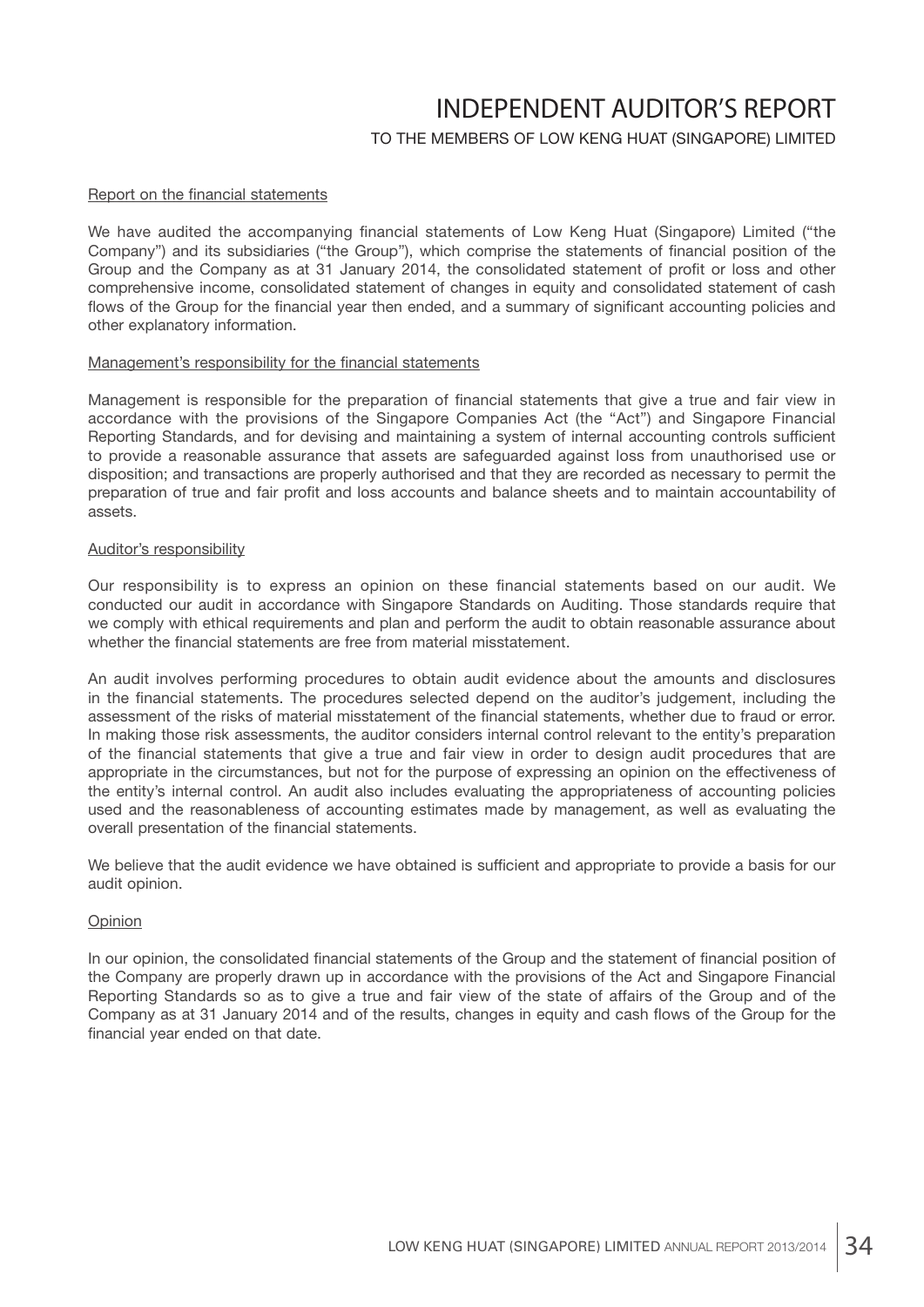# INDEPENDENT AUDITOR'S REPORT

TO THE MEMBERS OF LOW KENG HUAT (SINGAPORE) LIMITED

### Report on other legal and regulatory requirements

In our opinion, the accounting and other records required by the Act to be kept by the Company and by those subsidiaries incorporated in Singapore of which we are the auditor have been properly kept in accordance with the provisions of the Act.

Foo Kon Tan Grant Thornton LLP Public Accountants and Chartered Accountants

Singapore, 28 April 2014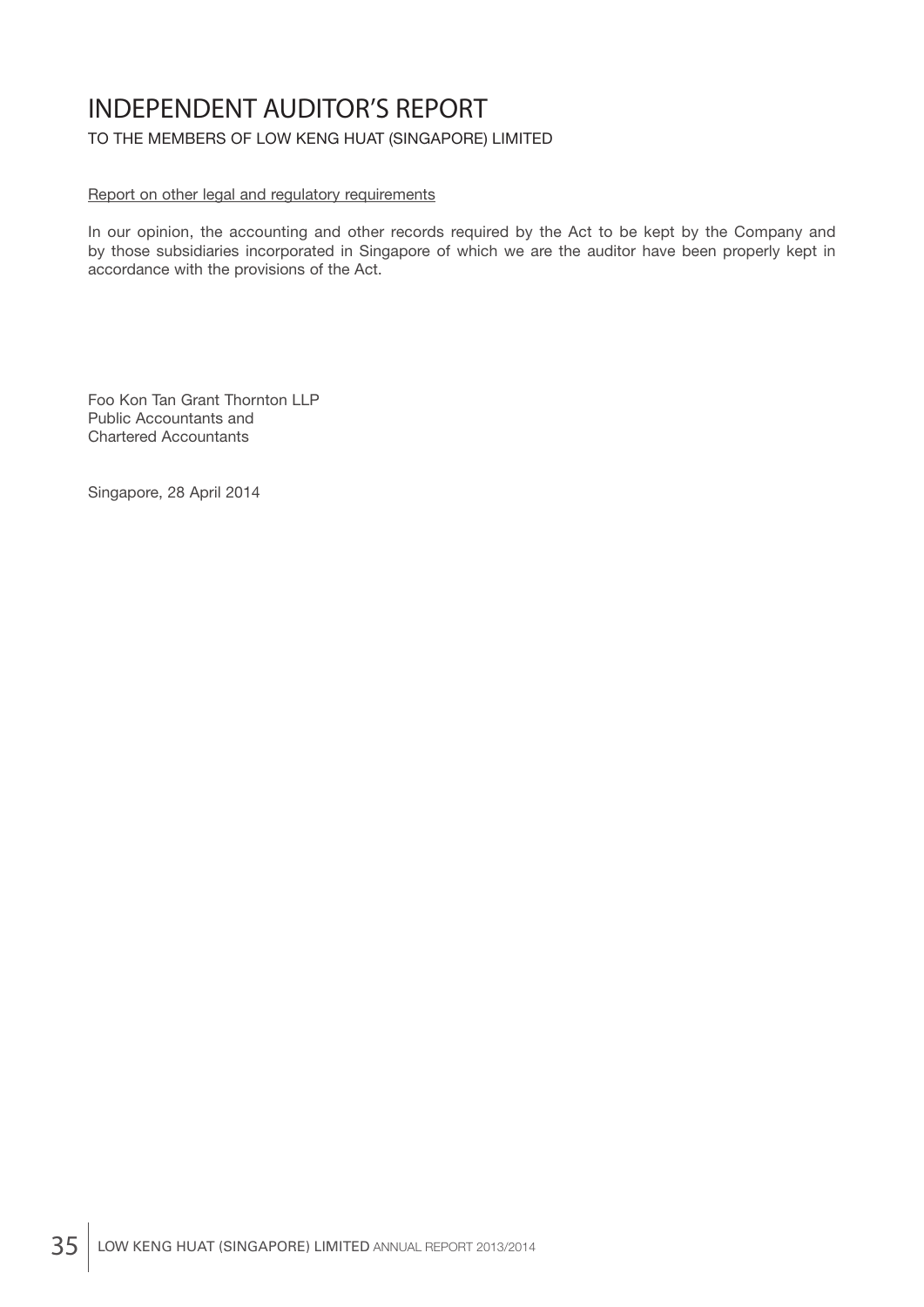# STATEMENTS OF FINANCIAL POSITION

AS AT 31 JANUARY 2014

|                                           | The Group      |              |                |            | The Company    |
|-------------------------------------------|----------------|--------------|----------------|------------|----------------|
|                                           |                | 31 January   | 31 January     | 31 January | 31 January     |
|                                           |                | 2014         | 2013           | 2014       | 2013           |
|                                           | Note           | \$'000       | \$'000         | \$'000     | \$'000         |
| <b>ASSETS</b>                             |                |              |                |            |                |
| <b>Current assets</b>                     |                |              |                |            |                |
| Cash and cash equivalents                 | 4              | 195,782      | 205,517        | 53,187     | 64,138         |
| Investments                               | 5(a)           | 4,342        | 6,200          |            |                |
| Trade and other receivables               | 6              | 43,842       | 41,881         | 30,731     | 30,392         |
| Work-in-progress                          | $\overline{7}$ |              |                |            |                |
| Inventories                               | 8              | 545          | 566            |            |                |
| Development properties                    | $\mathsf{9}$   | 1,191,528    | 872,421        |            |                |
|                                           |                | 1,436,039    | 1,126,585      | 83,918     | 94,530         |
| <b>Non-current assets</b>                 |                |              |                |            |                |
| Investments                               | 5(b)           | 41,438       | 49,244         | 2,103      | 2,032          |
| Joint ventures                            | 10(a)          | 144,147      | 152,657        | 25,286     | 28,827         |
| Associated companies                      | 11             | 25,609       | 15,908         | 12,400     |                |
| Subsidiaries                              | 12             |              |                | 375,287    | 321,383        |
| Investment properties                     | 13             | 14,366       | 8,541          | 2,320      | 6,416          |
| Property, plant and equipment             | 14             | 59,814       | 65,992         | 13,349     | 4,923          |
| Other receivables                         | 6              | 64           | 62             |            | 3,705          |
| Deferred tax assets                       | 15             | 3,369        | 3,269          |            |                |
|                                           |                | 288,807      | 295,673        | 430,745    | 367,286        |
| <b>Total assets</b>                       |                | 1,724,846    | 1,422,258      | 514,663    | 461,816        |
| <b>LIABILITIES</b>                        |                |              |                |            |                |
| <b>Current liabilities</b>                |                |              |                |            |                |
| Trade and other payables                  | 16             | 600,483      | 339,461        | 96,764     | 87,105         |
| Amounts owing to subsidiaries (non-trade) | 17             |              |                | 15,989     | 16,795         |
| Advances received from a joint venture    | 18             | $\mathbf{2}$ | $\overline{2}$ | 2          | $\overline{2}$ |
| Amount owing to a non-controlling         |                |              |                |            |                |
| shareholder of a subsidiary (non-trade)   | 19             | 473          | 511            |            |                |
| Provision for directors' fee              |                | 245          | 245            | 245        | 245            |
| Current tax payable                       |                | 6,560        | 9,881          | 4,738      | 6,321          |
| <b>Bank borrowings</b>                    | 20             | 59,154       |                | 5,000      |                |
|                                           |                | 666,917      | 350,100        | 122,738    | 110,468        |
| <b>LIABILITIES</b>                        |                |              |                |            |                |
| <b>Non-current liabilities</b>            |                |              |                |            |                |
| Bank borrowings                           | 20             | 438,135      | 513,750        |            |                |
| Amounts owing to non-controlling          |                |              |                |            |                |
| shareholders of a subsidiary (non-trade)  | 19             | 98,599       | 43,435         |            |                |
| Joint ventures                            | 10(b)          | 27,234       | 22,618         | 27,104     | 22,573         |
| Other payables                            | 16             | 232          | 240            |            |                |
| Derivative financial instrument           | 21             | 1,595        | 2,705          | 1,595      | 2,705          |
| Deferred tax liabilities                  | 15             | 52           | 14             |            |                |
|                                           |                | 565,847      | 582,762        | 28,699     | 25,278         |
| <b>Total liabilities</b>                  |                | 1,232,764    | 932,862        | 151,437    | 135,746        |
| <b>NET ASSETS</b>                         |                | 492,082      | 489,396        | 363,226    | 326,070        |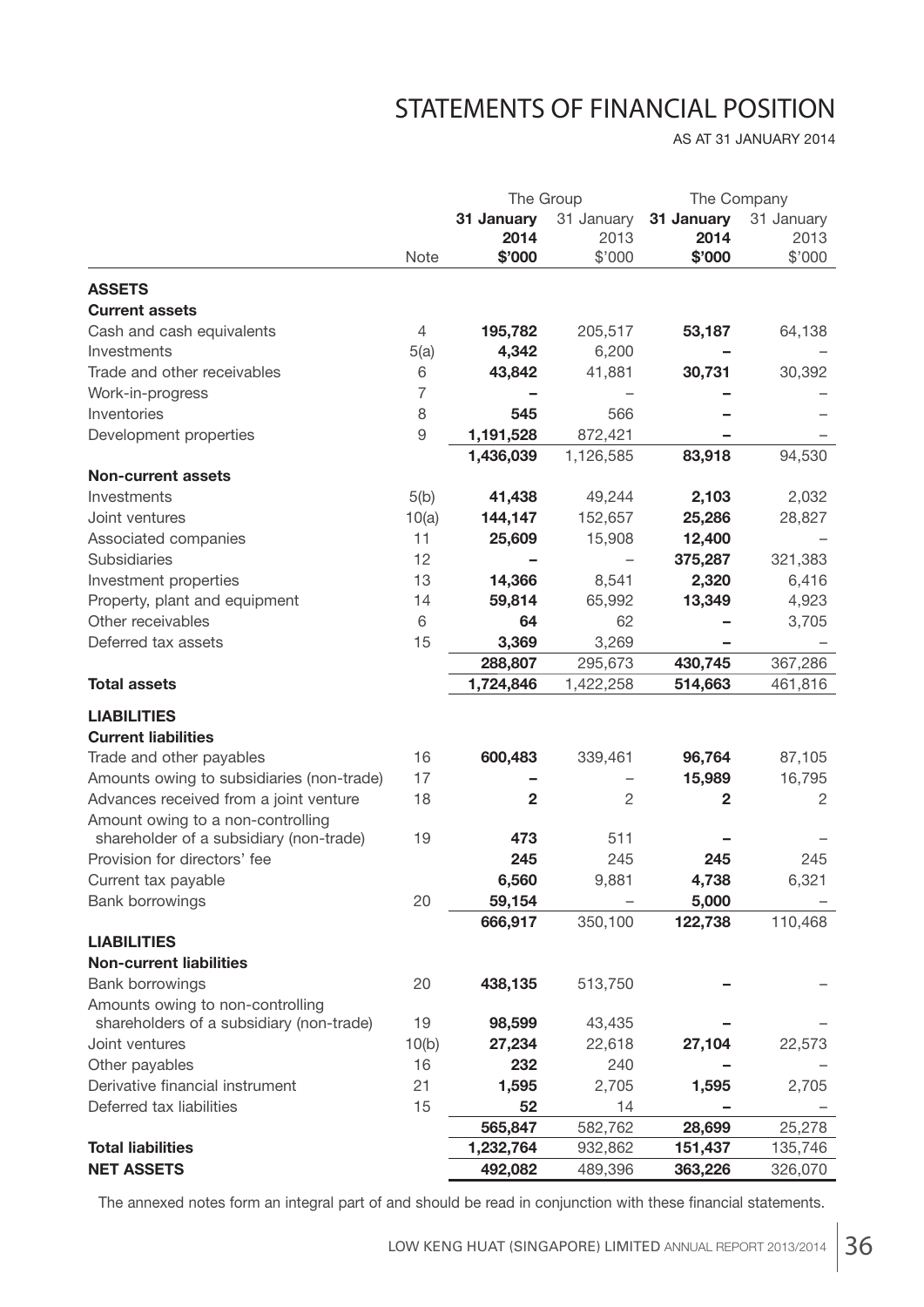# STATEMENTS OF FINANCIAL POSITION

AS AT 31 JANUARY 2014

|                              | The Group   |                    | The Company        |                    |                    |
|------------------------------|-------------|--------------------|--------------------|--------------------|--------------------|
|                              |             | 31 January<br>2014 | 31 January<br>2013 | 31 January<br>2014 | 31 January<br>2013 |
|                              | <b>Note</b> | \$'000             | \$'000             | \$'000             | \$'000             |
| <b>EQUITY</b>                |             |                    |                    |                    |                    |
| <b>Capital and Reserves</b>  |             |                    |                    |                    |                    |
| Share capital                | 22          | 161,863            | 161,863            | 161,863            | 161,863            |
| Fair value reserve           | 23          | 6.229              | 12,454             | 1.248              | 1,133              |
| Retained profits             | 24          | 310,385            | 295,517            | 200.115            | 163.074            |
| Currency translation reserve | 25          | 309                | 6,297              |                    |                    |
|                              |             | 478,786            | 476,131            | 363,226            | 326,070            |
| Non-controlling interests    |             | 13,296             | 13,265             |                    |                    |
| <b>Total equity</b>          |             | 492,082            | 489,396            | 363,226            | 326,070            |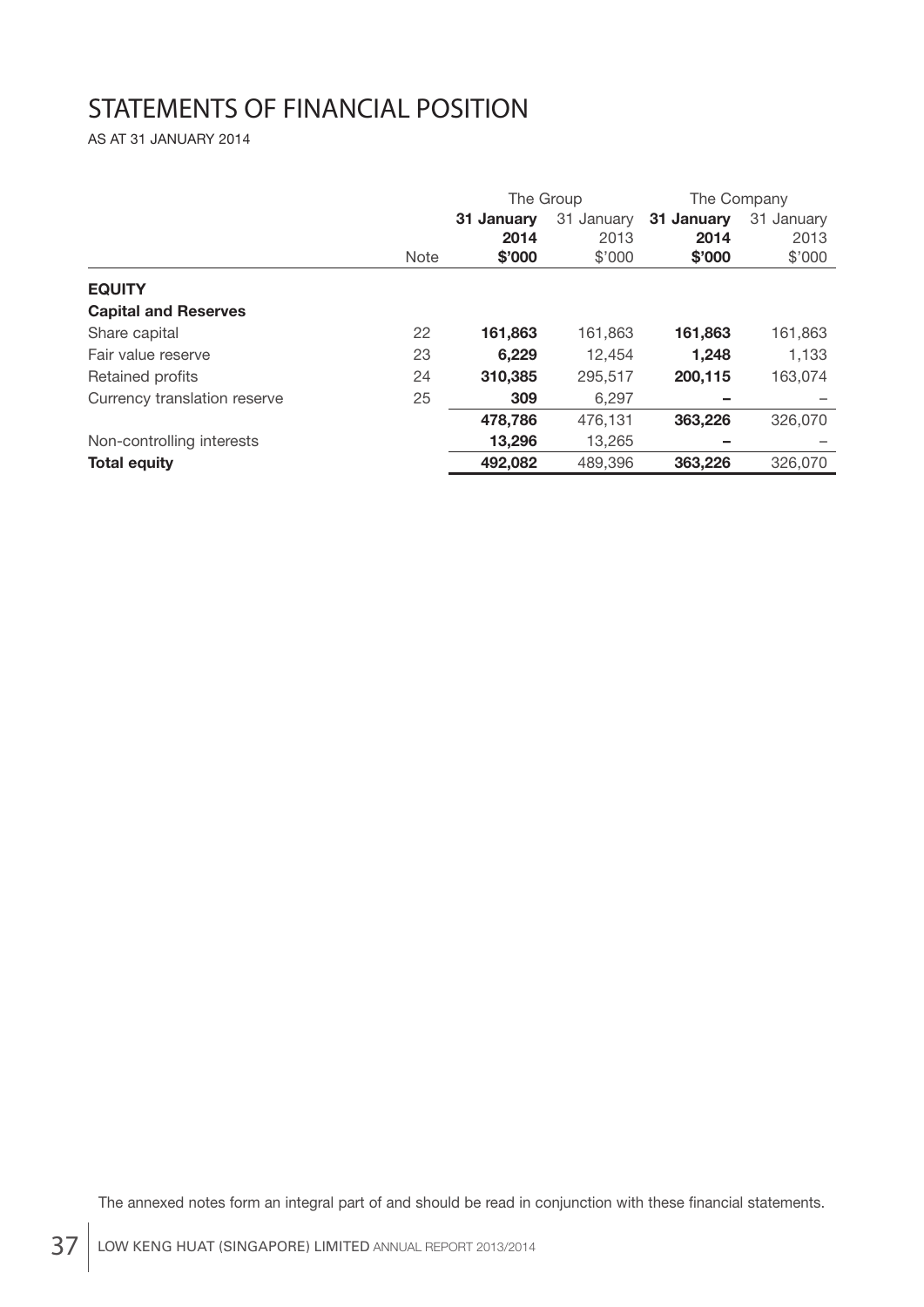# CONSOLIDATED STATEMENT OF PROFIT OR LOSS AND OTHER COMPREHENSIVE INCOME

FOR THE FINANCIAL YEAR ENDED 31 JANUARY 2014

|                                                                                                                                                                                           |             | The Group          |                    |
|-------------------------------------------------------------------------------------------------------------------------------------------------------------------------------------------|-------------|--------------------|--------------------|
|                                                                                                                                                                                           |             | <b>Year ended</b>  | Year ended         |
|                                                                                                                                                                                           |             | 31 January<br>2014 | 31 January<br>2013 |
|                                                                                                                                                                                           | <b>Note</b> | \$'000             | \$'000             |
|                                                                                                                                                                                           |             |                    |                    |
| Revenue                                                                                                                                                                                   | 3, 34       | 79,700             | 126,364            |
| Cost of sales                                                                                                                                                                             | 27          | (51, 330)          | (70,001)           |
| Gross profit                                                                                                                                                                              |             | 28,370             | 56,363             |
| Other operating income                                                                                                                                                                    | 26(a)       | 11,172             | 7,558              |
| <b>Distribution costs</b>                                                                                                                                                                 |             | (2, 296)           | (15,982)           |
| Administrative costs                                                                                                                                                                      | 26(b)       | (15,905)           | (22,098)           |
| Change in fair value of derivative financial instrument                                                                                                                                   | 21          | 1,110              | 598                |
| Other operating expenses                                                                                                                                                                  | 26(c)       | (5, 974)           | (4,400)            |
| Finance costs                                                                                                                                                                             | 26(d)       | (2, 116)           | (1, 411)           |
| Profit from operations                                                                                                                                                                    |             | 14,361             | 20,628             |
| Share of results of joint ventures and associated companies                                                                                                                               |             | 39,502             | 94,813             |
| Profit before taxation                                                                                                                                                                    | 27          | 53,863             | 115,441            |
| <b>Taxation</b>                                                                                                                                                                           | 28          | (4, 485)           | (5,866)            |
| Profit after taxation for the year                                                                                                                                                        |             | 49,378             | 109,575            |
| Other comprehensive income:<br>Items that will be reclassified subsequently to profit or loss<br>Currency translation loss                                                                |             | (7, 593)           | (3, 112)           |
| Financial assets, available-for-sale<br>fair value (losses)/gains recognised in fair value reserve<br>$\overline{\phantom{a}}$<br>- fair value losses recycled from fair value reserve to | 5, 23       | (4, 586)           | 10,168             |
| consolidated income statement on derecognition                                                                                                                                            | 23, 26(a)   | (1, 541)           | (1,896)            |
| Other comprehensive (expense)/income for the year, net of tax                                                                                                                             |             | (13, 720)          | 5,160              |
| Total comprehensive income for the year                                                                                                                                                   |             | 35,658             | 114,735            |
| Profit/(loss) attributable to:                                                                                                                                                            |             |                    |                    |
| Owners of the parent                                                                                                                                                                      | 29          | 48,115             | 109,746            |
| Non-controlling interests                                                                                                                                                                 |             | 1,263              | (171)              |
|                                                                                                                                                                                           |             | 49,378             | 109,575            |
|                                                                                                                                                                                           |             |                    |                    |
| Total comprehensive income/(expense) attributable to:                                                                                                                                     |             |                    |                    |
| Owners of the parent                                                                                                                                                                      |             | 35,902             | 115,154            |
| Non-controlling interests                                                                                                                                                                 |             | (244)              | (419)              |
|                                                                                                                                                                                           |             | 35,658             | 114,735            |
| Earnings per share (cents)                                                                                                                                                                | 29          |                    |                    |
| - basic                                                                                                                                                                                   |             | 6.51               | 14.85              |
| - diluted                                                                                                                                                                                 |             | 6.51               | 14.85              |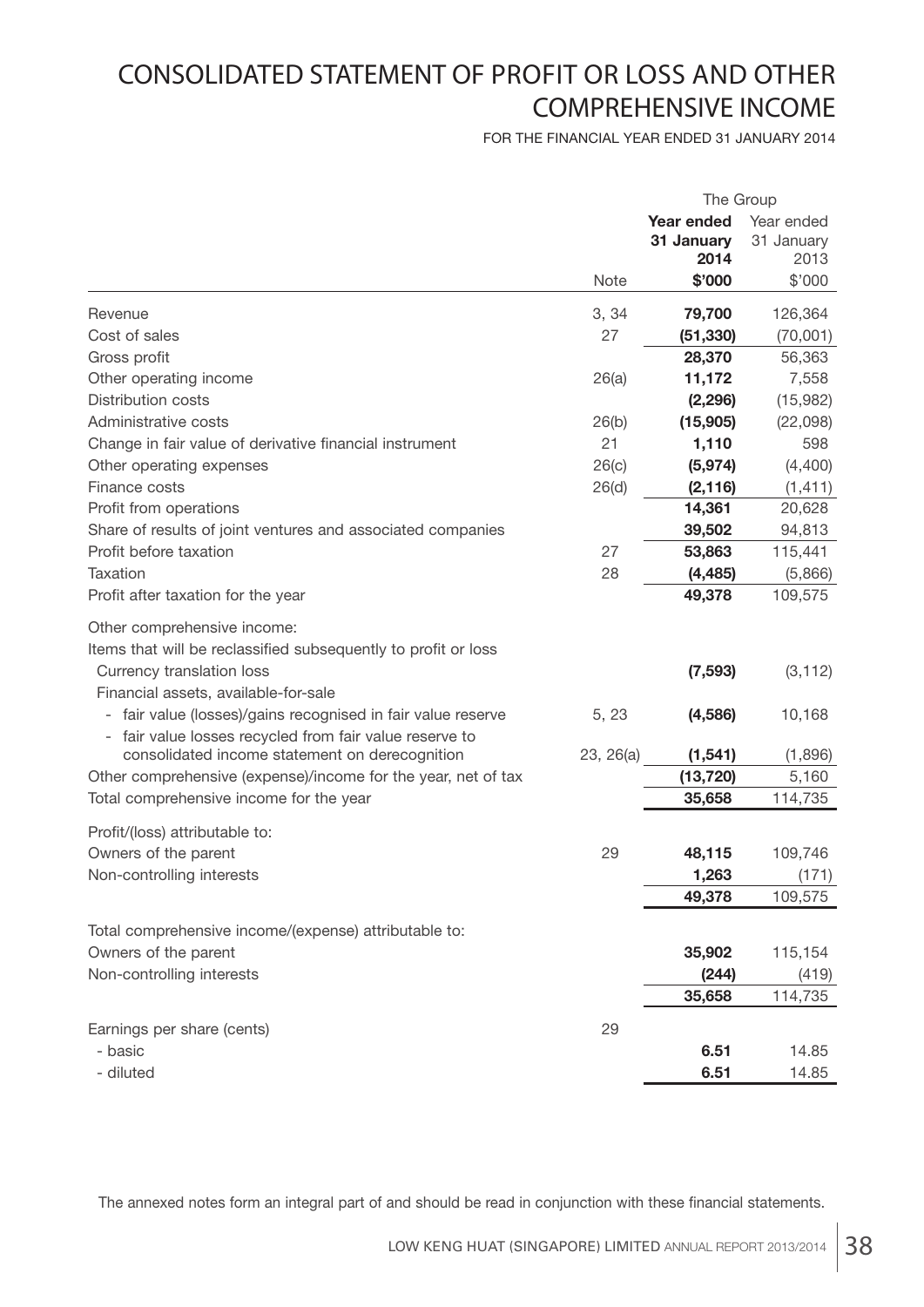# CONSOLIDATED STATEMENT OF CHANGES IN EQUITY

FOR THE FINANCIAL YEAR ENDED 31 JANUARY 2014

|                                                            |      |         |            |           |          | Total                                |           |           |
|------------------------------------------------------------|------|---------|------------|-----------|----------|--------------------------------------|-----------|-----------|
|                                                            |      |         |            |           | Currency | attributable                         | Non-      |           |
|                                                            |      | Share   | Fair value | Retained  |          | translation to owners of controlling |           |           |
|                                                            |      | capital | reserve    | profits   | reserve  | the parent                           | interests | Total     |
|                                                            | Note | \$'000  | \$'000     | \$'000    | \$'000   | \$'000                               | \$'000    | \$'000    |
| Balance at 1<br>February 2012                              |      | 161,863 | 4,266      | 215,323   | 9,077    | 390,529                              | 14,164    | 404,693   |
| Total comprehensive<br>income/(loss) for the<br>year       |      |         | 8,188      | 109,746   | (2,780)  | 115,154                              | (419)     | 114,735   |
| Dividends paid in<br>respect of financial<br>year ended 31 |      |         |            |           |          |                                      |           |           |
| January 2012                                               | 32   |         |            | (29, 552) |          | (29, 552)                            | (480)     | (30, 032) |
| Balance at 31<br>January 2013                              |      | 161,863 | 12,454     | 295,517   | 6,297    | 476,131                              | 13,265    | 489,396   |
| Total<br>comprehensive<br>income/(loss)<br>for the year    |      |         | (6, 225)   | 48,115    | (5,988)  | 35,902                               | (244)     | 35,658    |
| Dividends paid in<br>respect of financial<br>year ended 31 |      |         |            |           |          |                                      |           |           |
| January 2013                                               | 32   |         |            | (33, 247) |          | (33, 247)                            | (475)     | (33, 722) |
| Acquisition of<br>subsidiaries                             |      |         |            |           |          |                                      | 750       | 750       |
| Balance at 31<br>January 2014                              |      | 161,863 | 6,229      | 310,385   | 309      | 478,786                              | 13,296    | 492,082   |
|                                                            |      |         |            |           |          |                                      |           |           |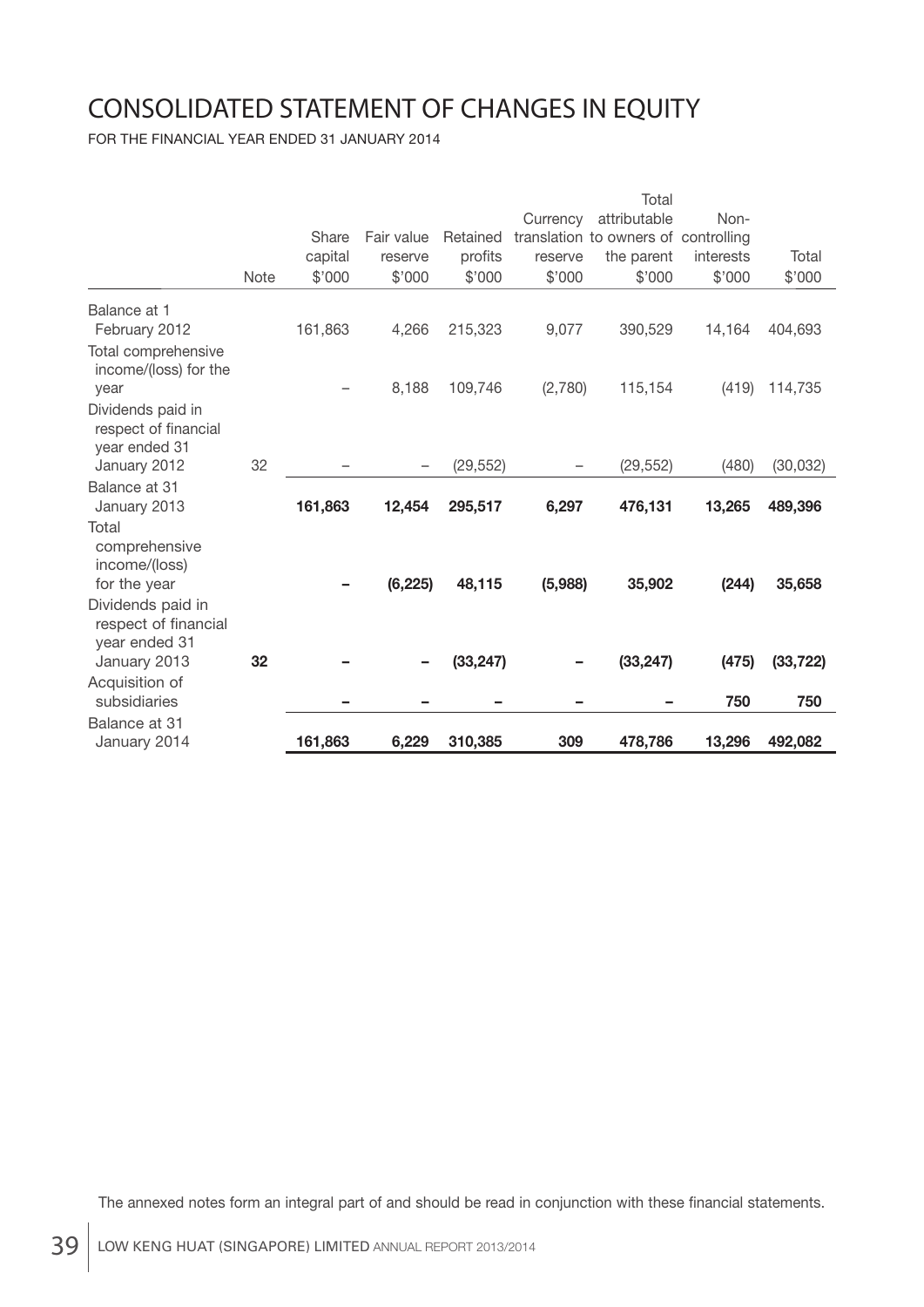# CONSOLIDATED STATEMENT OF CASH FLOWS

FOR THE FINANCIAL YEAR ENDED 31 JANUARY 2014

|                                                                                 | <b>Year ended</b><br>31 January<br>2014 | Year ended<br>31 January<br>2013 |
|---------------------------------------------------------------------------------|-----------------------------------------|----------------------------------|
|                                                                                 | \$'000                                  | \$'000                           |
| <b>Cash Flows from Operating Activities</b>                                     |                                         |                                  |
| Profit before taxation                                                          | 53,863                                  | 115,441                          |
| Adjustments for:                                                                |                                         |                                  |
| Share of results of joint ventures and associated companies                     | (39, 502)                               | (94, 813)                        |
| Depreciation of:                                                                |                                         |                                  |
| investment properties                                                           | 725                                     | 725                              |
| property, plant and equipment                                                   | 5,186                                   | 4,198                            |
| (Gain)/loss on disposal of:                                                     |                                         |                                  |
| investment properties                                                           | (3, 560)                                |                                  |
| property, plant and equipment                                                   | (21)                                    | 11                               |
| Impairment loss on property, plant and equipment                                | 1,084                                   |                                  |
| Gain on liquidation of joint ventures                                           |                                         | (49)                             |
| Property, plant and equipment written off                                       | 36                                      | 97                               |
| Fair value gains recycled from fair value reserve to consolidated income        |                                         |                                  |
| statement on derecognition of available-for-sale financial assets               | (1, 541)                                | (1,896)                          |
| Fair value loss/(gain) on financial assets at fair value through profit or loss | 1,850                                   | (2, 121)                         |
| Change in fair value of derivative financial instrument                         | (1, 110)                                | (598)                            |
| Interest expense                                                                | 2,116                                   | 1,411                            |
| Interest income                                                                 | (479)                                   | (476)                            |
| Operating profit before working capital changes                                 | 18,647                                  | 21,930                           |
| Inventories and work-in-progress                                                | 138                                     | 359                              |
| Development properties                                                          | (319, 107)                              | (81, 022)                        |
| Receivables                                                                     | (1,794)                                 | 61                               |
| Payables                                                                        | 262,002                                 | 209,534                          |
| Cash (used in)/generated from operations                                        | (40, 114)                               | 150,862                          |
| Interest paid                                                                   | (2, 773)                                | (601)                            |
| Income tax paid                                                                 | (7, 703)                                | (16, 819)                        |
| Net cash (used in)/generated from operating activities                          | (50, 590)                               | 133,442                          |
| Balance carried forward                                                         | (50, 590)                               | 133,442                          |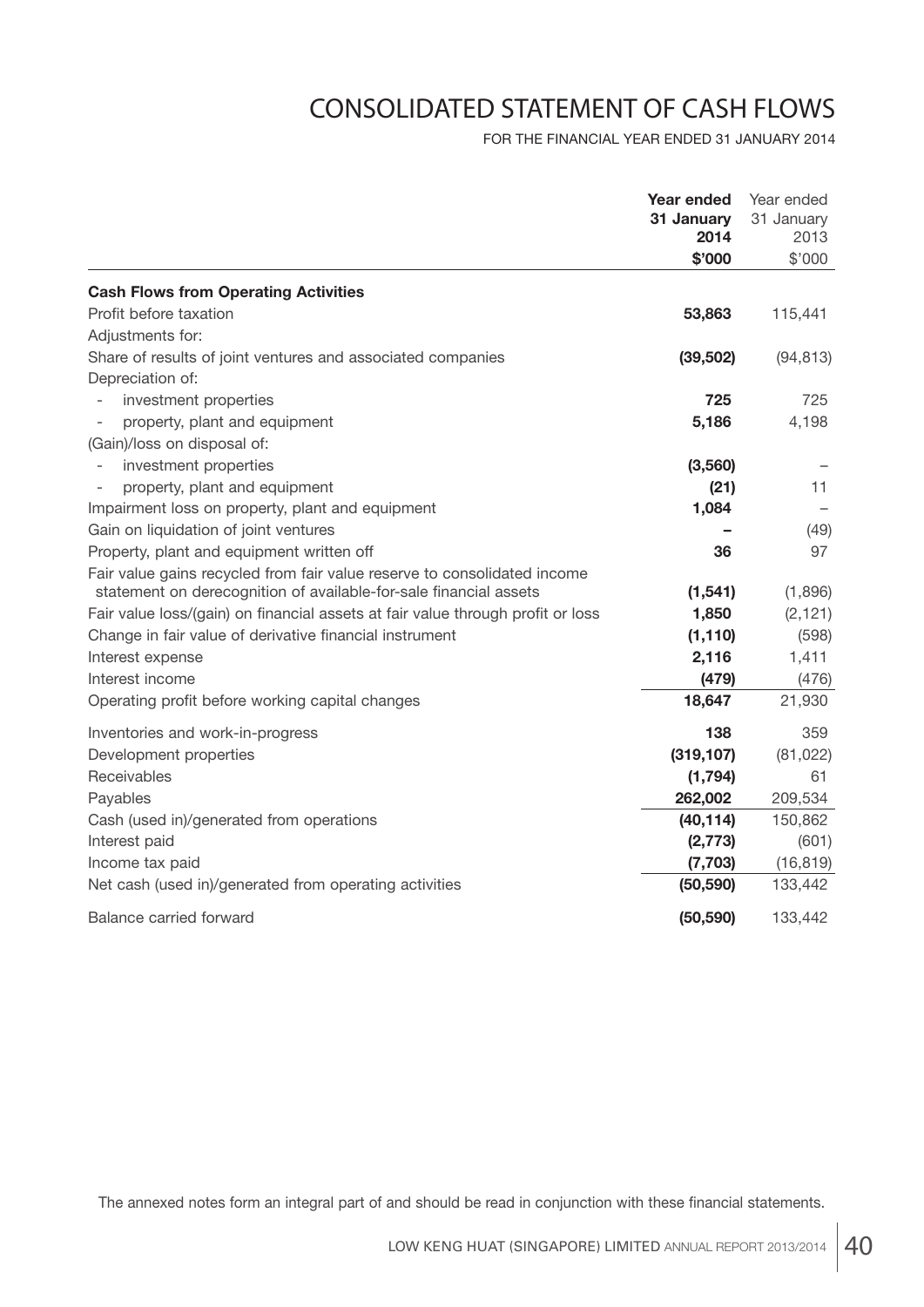# CONSOLIDATED STATEMENT OF CASH FLOWS

FOR THE FINANCIAL YEAR ENDED 31 JANUARY 2014

|                                                                                  | Year ended<br>31 January<br>2014 | Year ended<br>31 January<br>2013 |
|----------------------------------------------------------------------------------|----------------------------------|----------------------------------|
|                                                                                  | \$'000                           | \$'000                           |
| Balance brought forward                                                          | (50, 590)                        | 133,442                          |
| <b>Cash Flows from Investing Activities</b>                                      |                                  |                                  |
| Acquisition of property, plant and equipment                                     | (6, 707)                         | (5,969)                          |
| Acquisition of investment properties                                             | (9,990)                          |                                  |
| Interest received                                                                | 479                              | 476                              |
| Advances and loans from joint ventures and associated companies                  | 32,923                           | 22,028                           |
| Capital return from joint ventures in liquidation                                |                                  | 57                               |
| Proceeds from redemption of redeemable preference shares from a                  |                                  |                                  |
| joint venture                                                                    | 1,500                            |                                  |
| Dividends from joint ventures                                                    | 47,800                           | 15,923                           |
| Proceeds from return of loans from joint ventures                                | (41, 282)                        | 73,142                           |
| Proceeds from disposal of quoted equity investments                              | 3,053                            | 6,135                            |
| Proceeds from disposal of property, plant and equipment                          | 924                              | 527                              |
| Proceeds from disposal of investment properties                                  | 7,000                            |                                  |
| Net cash generated from investing activities                                     | 35,700                           | 112,319                          |
| <b>Cash Flows from Financing Activities</b>                                      |                                  |                                  |
| Capital contribution from non-controlling shareholders of subsidiaries (Note 12) | 750                              |                                  |
| Dividends paid to shareholders of the Company                                    | (33, 247)                        | (29, 552)                        |
| Dividends paid to non-controlling shareholders of a subsidiary                   | (475)                            | (480)                            |
| Loans from non-controlling shareholders of a subsidiary                          | 55,125                           | 120                              |
| Proceeds from bank borrowings                                                    | 267,289                          | 10,000                           |
| Repayment of bank borrowings                                                     | (283, 750)                       | (53,000)                         |
| Net cash generated from/(used in) financing activities                           | 5,692                            | (72, 912)                        |
| Net (decrease)/increase in cash and cash equivalents                             | (9, 198)                         | 172,849                          |
| Cash and cash equivalents at beginning of year                                   | 205,517                          | 32,888                           |
| Exchange differences on translations of cash and cash equivalents at             |                                  |                                  |
| beginning of year                                                                | (537)                            | (220)                            |
| Cash and cash equivalents at end of year (Note 4)                                | 195,782                          | 205,517                          |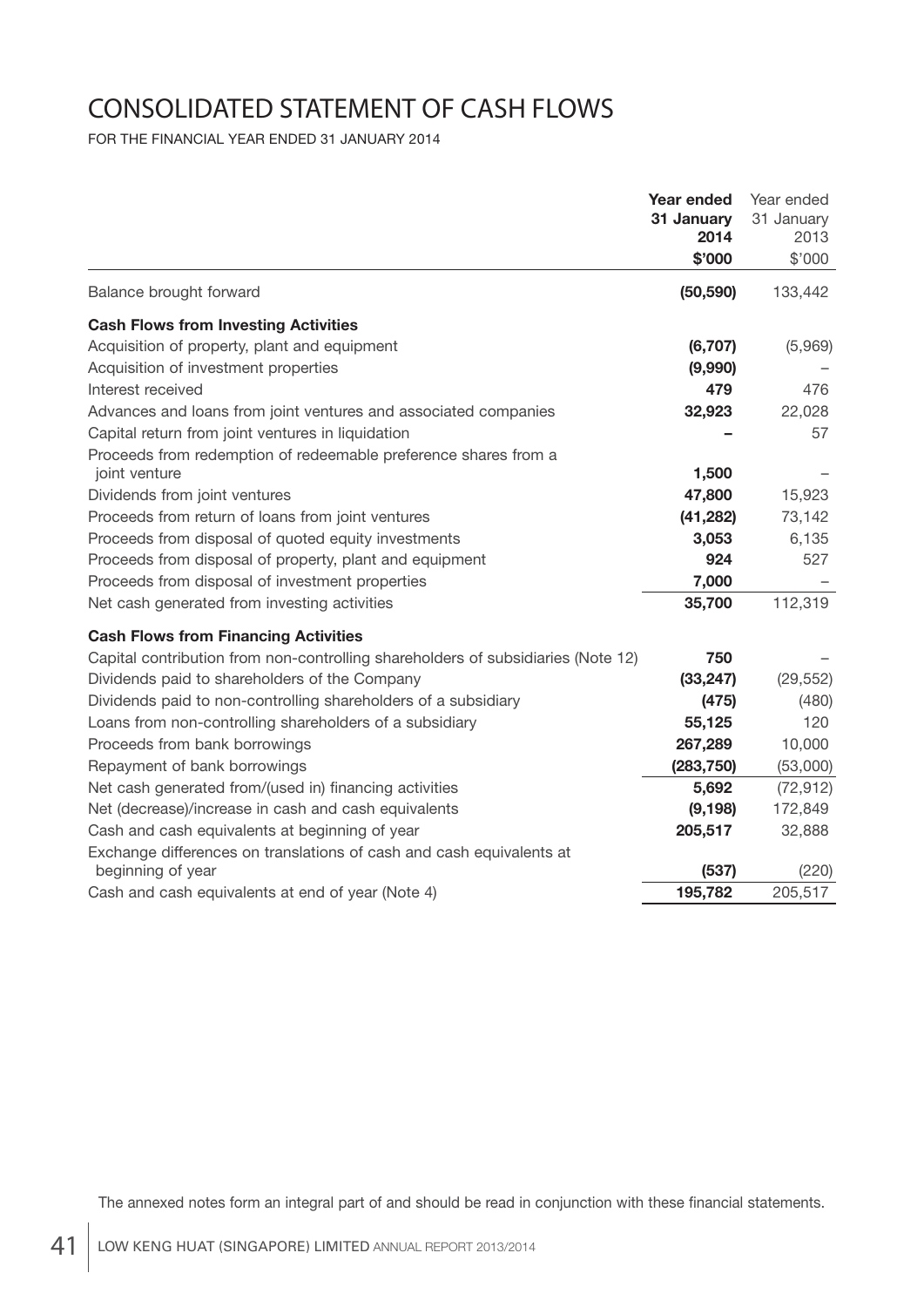FOR THE FINANCIAL YEAR ENDED 31 JANUARY 2014

### **1 General information**

The financial statements of the Group and of the Company for the financial year ended 31 January 2014 were authorised for issue in accordance with a resolution of the directors on the date of the Statement by Directors.

 The Company was incorporated and domiciled in Singapore and is listed on the Singapore Exchange.

The registered office of the Company is located at 80 Marine Parade Road #18-05/09, Parkway Parade, Singapore 449269.

 The principal activities of the Company are those of general building contractors and investment holding. The principal activities of the subsidiaries are disclosed in Note 12 to the financial statements.

 The immediate and ultimate holding company of the Company is Consistent Record Sdn. Bhd., a company incorporated in Malaysia.

### **2(a) Basis of preparation**

The financial statements are prepared in accordance with Singapore Financial Reporting Standards ("FRS") including related Interpretations to FRS ("INT FRS") promulgated by the Accounting Standards Council ("ASC"). The financial statements have been prepared under the historical cost convention, except as disclosed in the accounting policies below.

All financial information is presented in Singapore Dollar ("\$"), unless otherwise stated.

#### **Significant accounting estimates and judgements**

The preparation of the financial statements in conformity with FRS requires the use of judgements, estimates and assumptions that affect the reported amounts of assets and liabilities and disclosure of contingent assets and liabilities at the date of the financial statements and the reported amounts of revenues and expenses during the financial year. Although these estimates are based on management's best knowledge of current events and actions, actual results may differ from those estimates.

 The critical accounting estimates and assumptions used and areas involving a high degree of judgement are described below:

#### **Critical judgements made and assumptions used in applying accounting policies**

#### Construction contracts (Note 7)

The Group recognises profits from construction contracts using the percentage of completion method based on the stage of completion. The stage of completion is measured by reference to the architect's certification of value of work done to-date, and the contract costs incurred to-date to the estimated total costs for the contract, as may be applicable.

Significant assumptions are used to estimate the total contract costs and the recoverable variation works that affect the stage of completion and the contract revenue respectively. In making these estimates, management has relied on past experience and architect's certificate of value of work done to-date.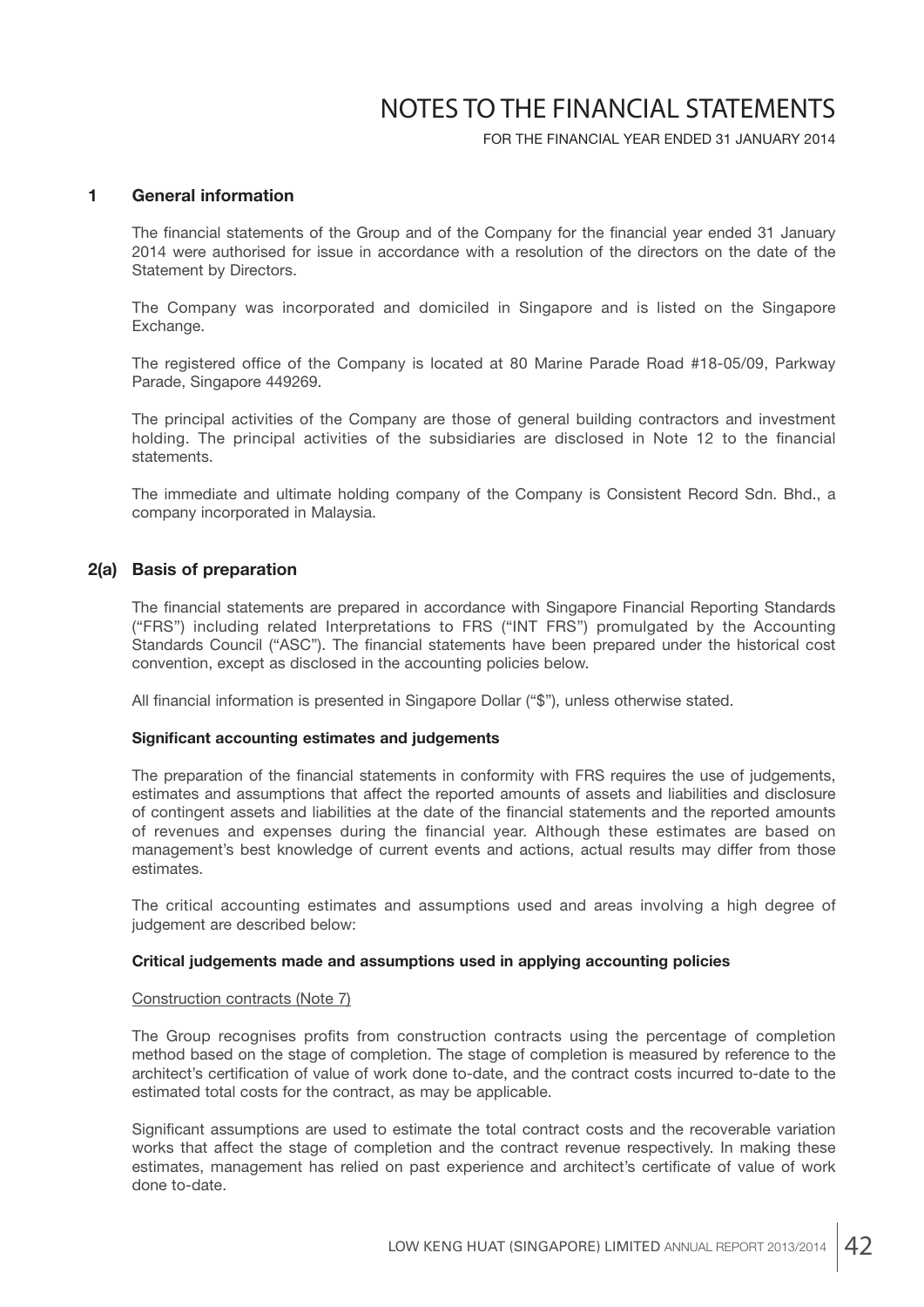FOR THE FINANCIAL YEAR ENDED 31 JANUARY 2014

## **2(a) Basis of preparation (cont'd)**

#### **Critical judgements made and assumptions used in applying accounting policies (cont'd)**

#### Construction contracts (Note 7) (cont'd)

 If the revenue on uncompleted contracts at the end of reporting date increase/decrease by 10% from management's estimates, the Group's profit will increase/decrease by \$2,965,000.

 If the contract costs of uncompleted contracts to be incurred increase/decrease by 10% from management's estimates, the Group's profit will decrease/increase by \$1,623,000.

Significant judgement is also required to assess allowance made for foreseeable losses, if any, where the contract cost incurred for any project exceeds its contract sum. In estimating the total costs for construction contracts, management makes reference to information such as:

- (a) Current offers from contractors and suppliers;
- (b) Recent offers agreed with contractors and suppliers; and
- (c) Professional estimation on construction and material costs.

#### Carrying value of development properties (Note 9)

Significant judgement is required in assessing the recoverability of the carrying value of development properties. Analysis has been carried out based on assumptions regarding the selling price and costs of properties. Significant judgement is required in determining total costs of properties, including construction costs and variation orders. The Group estimates total construction costs based on contracts awarded and the experience of qualified project managers.

#### Impairment of available-for-sale equity instruments (Note 5)

 The Group records impairment charges on available-for-sale equity investments when there has been a significant or prolonged decline in the fair value below their cost. The determination of what is "significant" or "prolonged" requires judgement. In making this judgement, the Group evaluates, among other factors, historical share price movements and the duration and extent to which the fair value of an investment is less than its cost. For the financial year ended 31 January 2014, no impairment loss was recognised for available-for-sale financial assets (2013 - Nil). The carrying amount of available-for-sale equity investments as at 31 January 2014 was \$41,438,000 (2013 - \$49,244,000). If a decline in fair value below cost was considered significant or prolonged, the Group would have recognised an additional loss of \$156,000 (2013 - Nil).

#### Impairment in investment in subsidiaries (Note 12)

 Determining whether investment in subsidiaries is impaired requires an estimation of the value-inuse of that investment. The value-in-use calculation requires the Group to estimate the future cash flows expected from the cash-generating units and an appropriate discount rate in order to calculate the present value of the future cash flows. Management has evaluated the recoverability of the investment based on such estimates.

#### Depreciation of investment properties (Note 13)

 Investment properties of the Group and the Company are depreciated on a straight-line basis over their estimated useful lives. Management estimates the useful lives of the investment properties to be within 10 to 99 years. The carrying amounts of the Group's and the Company's investment properties as at 31 January 2014 are \$14,366,000 and \$2,320,000 respectively.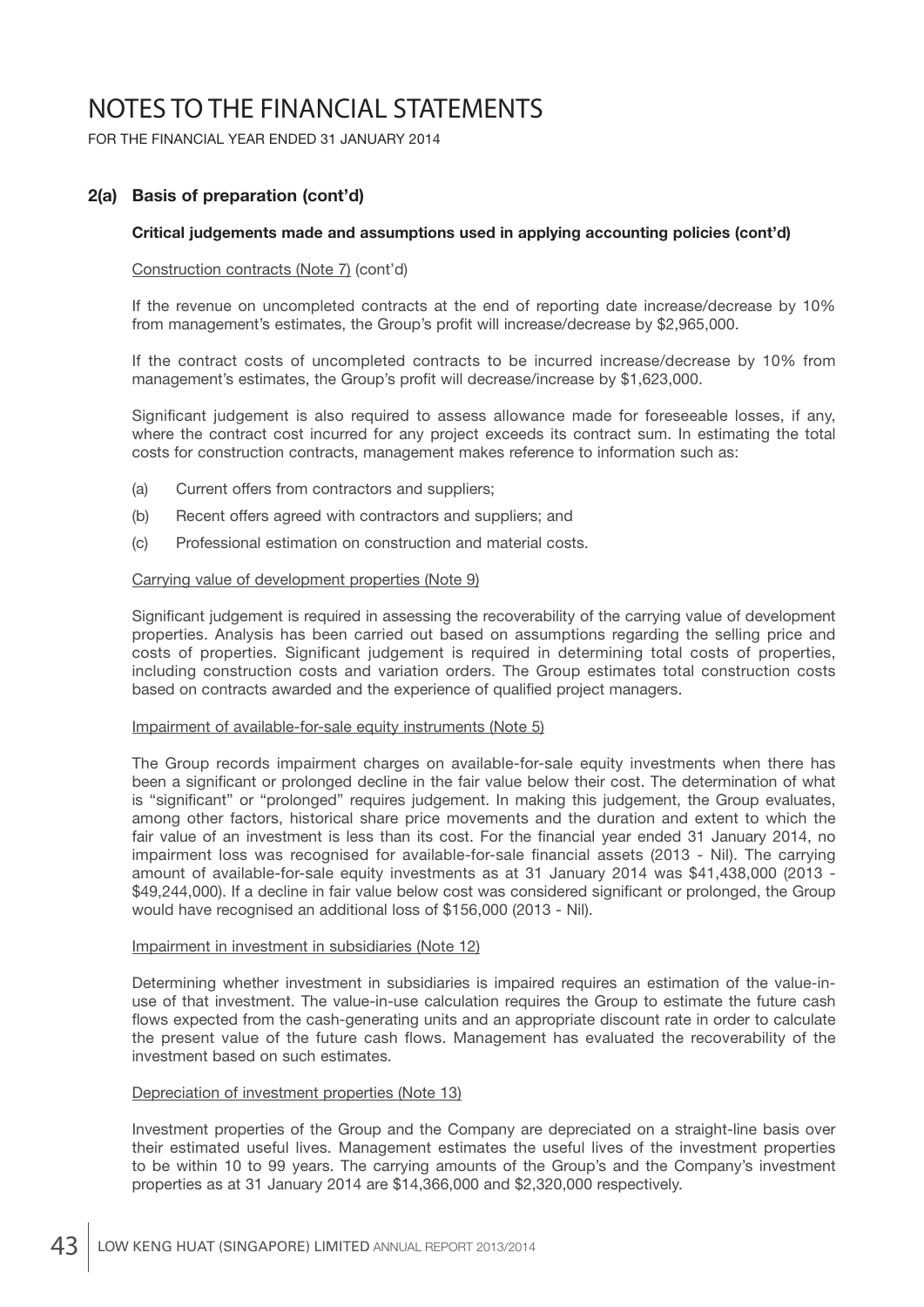FOR THE FINANCIAL YEAR ENDED 31 JANUARY 2014

## **2(a) Basis of preparation (cont'd)**

#### **Critical judgements made and assumptions used in applying accounting policies (cont'd)**

#### Depreciation of property, plant and equipment (Note 14)

 Property, plant and equipment are depreciated on a straight-line basis over their estimated useful lives. Management estimates the useful lives of the property, plant and equipment to be within 3 to 99 years. The carrying amounts of the Group's and the Company's property, plant and equipment as at 31 January 2014 are \$59,814,000 and \$13,349,000 respectively. Changes in the expected level of usage and technological developments could impact the economic useful lives and the residual values of these assets, therefore future depreciation charges could be revised.

#### Classification of properties (Notes 9 and 13)

The Group determines whether a property is classified as investment property or development property:

- Investment properties comprise land and buildings (principally offices and commercial warehouse) which are not occupied substantially for use by, or in the operations of, the Group, nor for sale in the ordinary course of business, but are held primarily to earn rental income and capital appreciation.
- Development properties comprise properties that are held for sale in the ordinary course of business. Principally, these are residential, offices and retail properties that the Group develops and intends to sell before or on completion of construction.

#### **Critical assumptions used and accounting estimates in applying accounting policies**

#### Allowance for bad and doubtful debts (Note 6)

 The Group makes allowances for bad and doubtful debts based on an assessment of the recoverability of trade and other receivables. Allowances are applied to trade and other receivables where events or changes in circumstances indicate that the balances may not be collectible. The identification of bad and doubtful debts requires the use of judgement and estimates. Where the expected outcome is different from the original estimate, such difference will impact carrying value of trade and other receivables and doubtful debt expenses in the period in which such estimate has been changed.

#### Income tax (Notes 15 and 28)

The Group has exposures to income taxes in several jurisdictions. Significant judgement is involved in determining the capital allowances and deductibility of certain expenses during the estimation of the provision for income tax. There are certain transactions and computations for which the ultimate tax determination is uncertain during the ordinary course of business. The Group recognises liabilities for expected tax issues based on estimates of whether additional taxes will be due. When the final tax outcome of these matters is different from the amounts that were initially recognised, such differences will impact the income tax and deferred tax provisions in the period in which such determination is made.

 The accounting policies used by the Group have been applied consistently to all periods presented in these financial statements.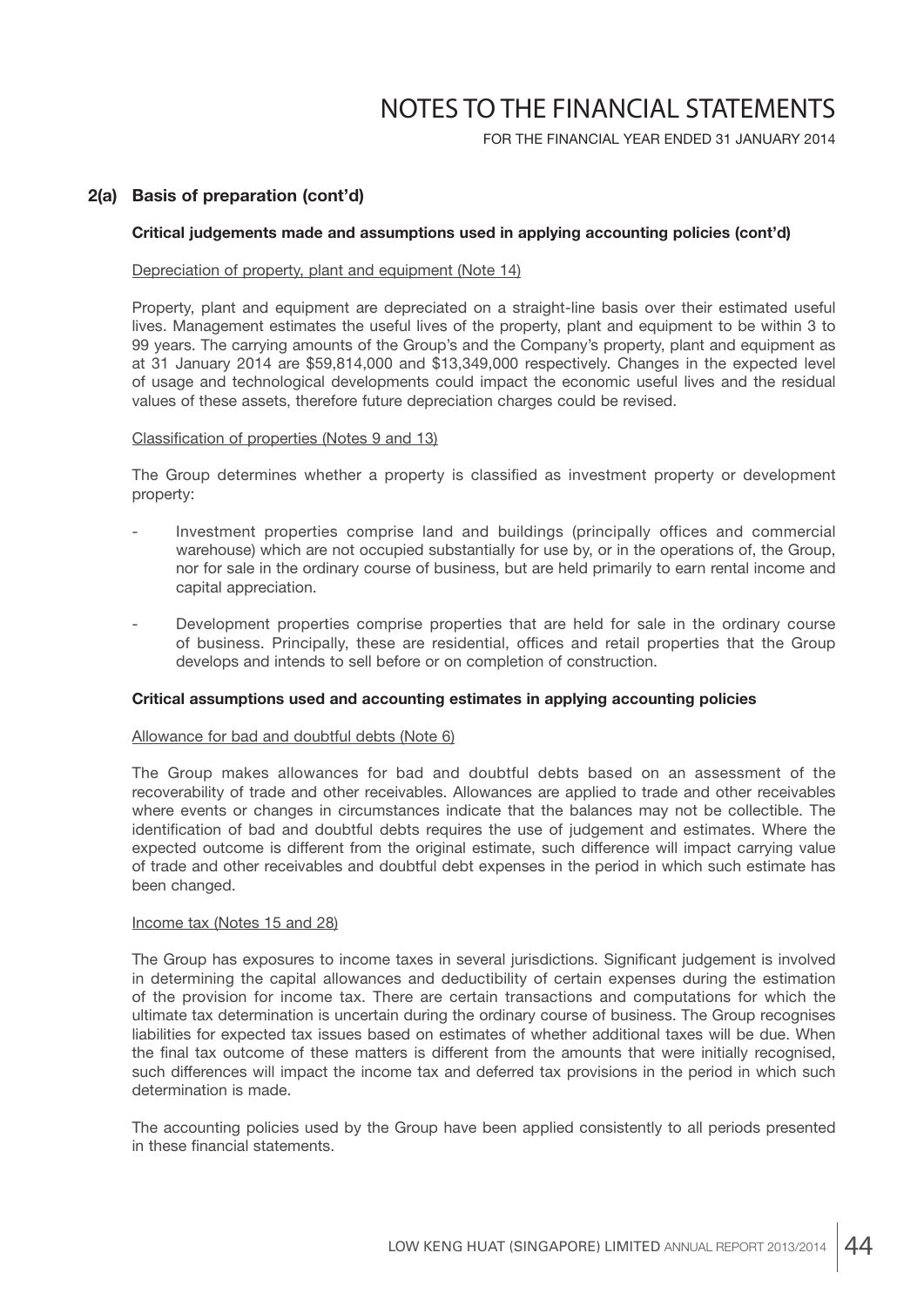FOR THE FINANCIAL YEAR ENDED 31 JANUARY 2014

### **2(b) Interpretations and amendments to published standards effective in 2013**

 On 1 February 2013, the Group adopted the amended FRS that are mandatory for application from that date. Changes to the Group's accounting policies have been made as required, in accordance with the transitional provisions in the respective FRS. This includes the following FRS which are relevant to the Group:

| Reference                 | <b>Description</b>                                                  |
|---------------------------|---------------------------------------------------------------------|
| FRS 1                     | Presentation of Items of Other Comprehensive Income                 |
| <b>FRS 16</b>             | Property, Plant and Equipment                                       |
| <b>FRS 19</b>             | <b>Employee Benefits</b>                                            |
| <b>FRS 107</b>            | Disclosures - Offsetting Financial Assets and Financial Liabilities |
| <b>FRS 113</b>            | Fair Value Measurement                                              |
| Improvements to FRSs 2012 |                                                                     |

#### FRS 1 Presentation of Items of Other Comprehensive Income

 The amendments to FRS 1 *Presentation of Items of Other Comprehensive Income* ("OCI") are effective for financial periods beginning on or after 1 July 2012.

 The amendments to FRS 1 changes the grouping of items presented in OCI. Items that could be classified to profit or loss at a future point in time would be presented separately from items which will never be reclassified. As the amendments only affect the presentations of items that are already recognised in OCI, the Company does not expect any impact on its financial position or performance upon adoption of this standard.

#### FRS 107 Disclosures - Offsetting Financial Assets and Financial Liabilities

 The amendments to FRS 107 provides disclosure requirements that are intended to help investors and other financial statement users better assess the effect or potential effect of offsetting arrangements on an entity's financial position. The new disclosures require information about the gross amount of financial assets and liabilities before offsetting and the amounts set off in accordance with the offsetting model in FRS 32.

#### FRS 113 Fair Value Measurement

FRS 113 clarifies the definition of fair value and provides related guidance and enhanced disclosures about fair value measurements. It does not affect which items are required to be fair-valued. The scope of FRS 113 is broad and it applies for both financial and non-financial items for which other FRSs require or permit fair value measurements or disclosures about fair value measurements except in certain circumstances.

 FRS 113 applies prospectively for annual periods beginning on or after 1 January 2013. Its disclosure requirements need not be applied to comparative information in the first year of application.

 The adoption of these amended FRS did not result in substantial changes to the Group's and Company's accounting policies and had no material effect on the amounts reported for the current or prior financial years.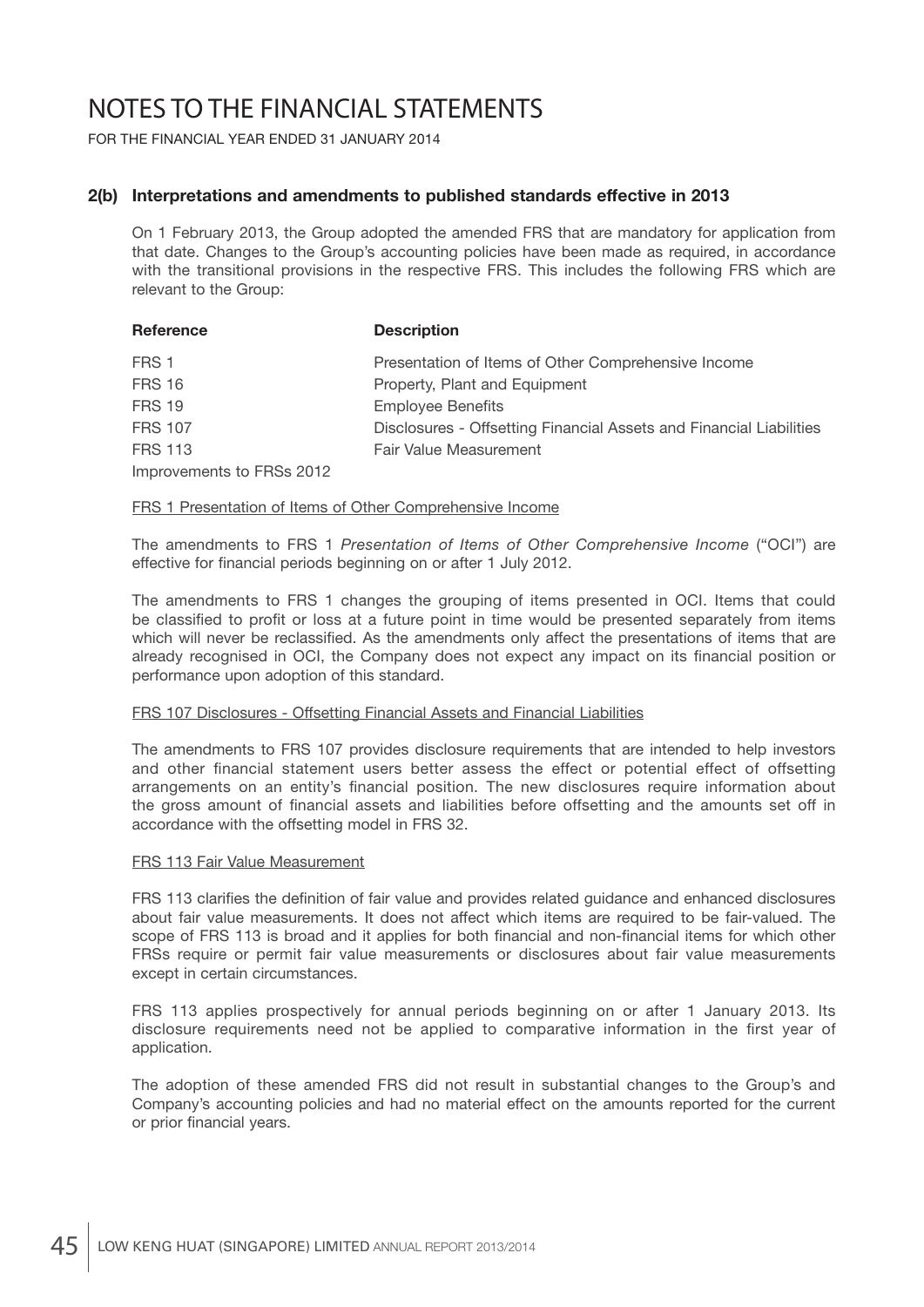FOR THE FINANCIAL YEAR ENDED 31 JANUARY 2014

### **2(c) FRS issued but not yet effective**

At the date of authorisation of these financial statements, the following new or amended FRS issued in 2013/2014 that are not yet effective but may be early adopted for the current financial year:

| Reference                 | <b>Description</b>                                                     | <b>Effective date</b><br>(Annual periods<br>beginning on<br>or after) |
|---------------------------|------------------------------------------------------------------------|-----------------------------------------------------------------------|
| <b>Revised FRS 27</b>     | Separate Financial Statements                                          | 1 January 2014                                                        |
| <b>Revised FRS 28</b>     | Investments in Associates and Joint Ventures                           | 1 January 2014                                                        |
| <b>FRS 110</b>            | <b>Consolidated Financial Statements</b>                               | 1 January 2014                                                        |
| <b>FRS 111</b>            | Joint Arrangements                                                     | 1 January 2014                                                        |
| <b>FRS 112</b>            | Disclosure of Interests in Other Entities                              | 1 January 2014                                                        |
| Amendments to FRS 32      | Offsetting Financial Assets and Financial Liabilities                  | 1 January 2014                                                        |
| Amendments to FRS 36      | Recoverable Amount Disclosures for<br><b>Non-Financial Assets</b>      | 1 January 2014                                                        |
| Amendments to FRS 39      | Novation of Derivatives and Continuation of<br><b>Hedge Accounting</b> | 1 January 2014                                                        |
| Amendments to FRS 19      | Defined Benefit Plans Employee Contributions                           | 1 July 2014                                                           |
| Improvements to FRSs 2014 |                                                                        |                                                                       |
| - Amendments to FRS 16    | Property, Plant and Equipment                                          | 1 July 2014                                                           |
| - Amendments to FRS 24    | <b>Related Party Disclosures</b>                                       | 1 July 2014                                                           |
| - Amendments to FRS 38    | Intangible Assets                                                      | 1 July 2014                                                           |
| - Amendments to FRS 40    | <b>Investment Property</b>                                             | 1 July 2014                                                           |
| - Amendments to FRS 102   | Share-based Payment                                                    | 1 July 2014                                                           |
| - Amendments to FRS 103   | <b>Business Combinations</b>                                           | 1 July 2014                                                           |
| - Amendments to FRS 108   | <b>Operating Segments</b>                                              | 1 July 2014                                                           |
| - Amendments to FRS 113   | <b>Fair Value Measurement</b>                                          | 1 July 2014                                                           |

#### FRS 110 *Consolidated Financial Statements*

 FRS 110 replaces all of the guidance on control and consolidation in IAS 27 "Consolidated and Separate Financial Statements" and SIC 12 "Consolidation - Special Purpose Entities". The same criteria are now applied to all entities to determine control. Additional guidance is also provided to assist in the determination of control where this is difficult to assess. The Group and the Company will apply FRS 110, if applicable, from 1 February 2014, but this is not expected to have any significant impact on the financial statements of the Group and the Company.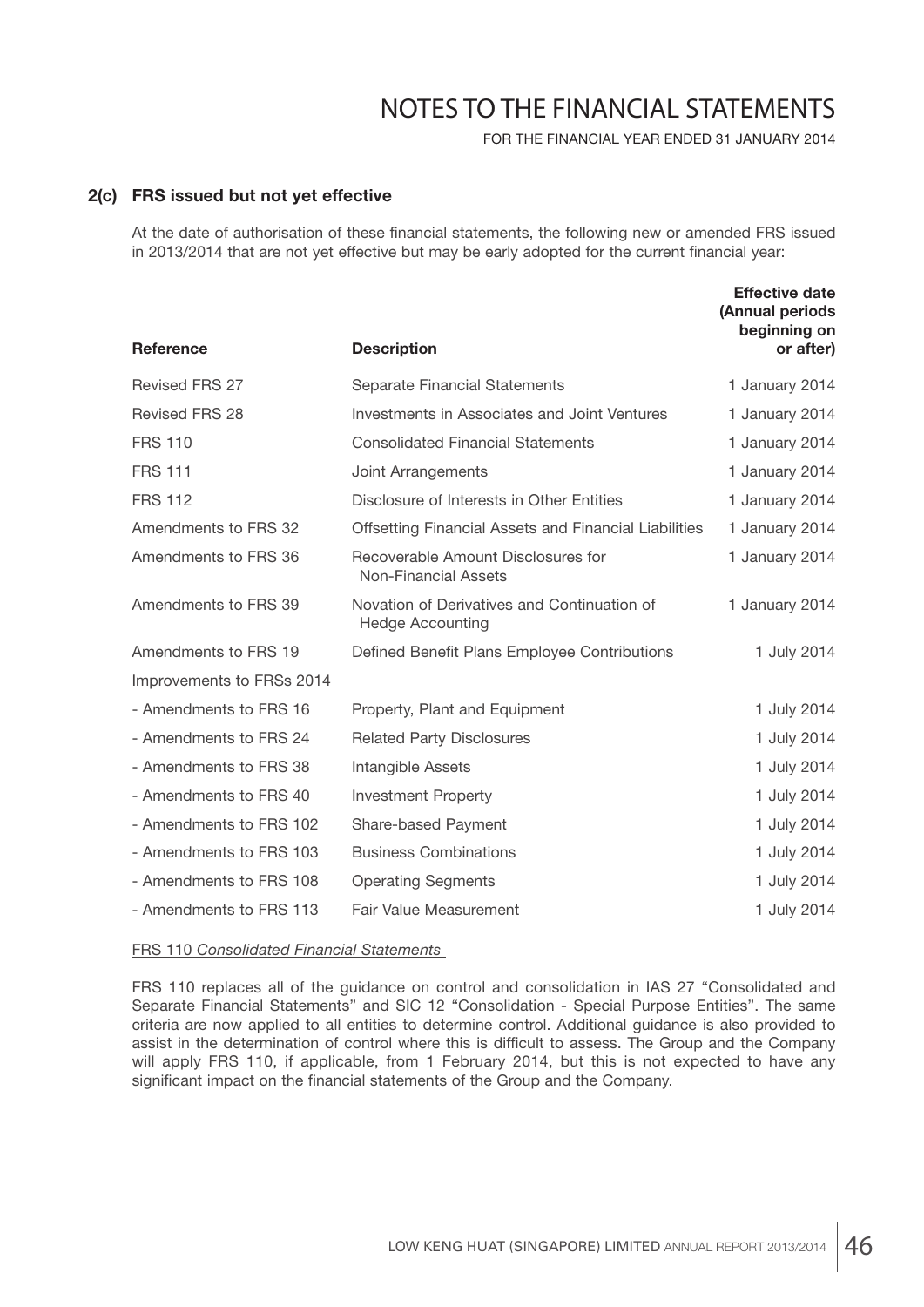FOR THE FINANCIAL YEAR ENDED 31 JANUARY 2014

## **2(c) FRS issued but not yet effective (cont'd)**

#### FRS 111 *Joint Arrangements*

 FRS 111 introduces a number of changes. The "types" of joint arrangements have been reduced to two: joint operations and joint ventures. The existing policy choice of proportionate consolidation for jointly controlled entities has been eliminated and equity accounting is mandatory for participants in joint ventures. Entities that participate in joint operations will follow accounting much like that for joint assets or joint operations currently.

#### FRS 112 *Disclosure of Interests in Other Entities*

FRS 112 requires disclosure of information that helps financial statement readers to evaluate the nature, risks and financial effects associated with the entity's interests in (1) subsidiaries, (2) associates, (3) joint arrangements and (4) unconsolidated structured entities.

 The Group and the Company will apply FRS 112, if applicable, prospectively from 1 February 2014. FRS 112 will not result in any changes to the Group's and the Company's accounting policies but will require more disclosures in the financial statements.

 The directors do not anticipate that the adoption of the above FRSs in future periods will have a material impact on the financial statements of the Group and the Company in the period of their initial adoption.

## **2(d) Summary of significant accounting policies**

### **Consolidation**

The financial statements of the Group include the financial statements of the Company and its subsidiaries made up to the end of the financial year. Information on its subsidiaries is given in Note 12 to the financial statements.

Subsidiaries are entities over which the Group has power to govern the financial and operating policies so as to obtain benefits from its activities, generally accompanied by a shareholding giving rise to a majority of the voting rights. The existence and effect of potential voting rights, if any, that are currently exercisable or convertible are considered when assessing whether the Group controls another entity. Subsidiaries are consolidated from the date on which control is transferred to the Group. They are de-consolidated from the date on which control ceases.

In preparing the consolidated financial statements, transactions, balances and unrealised gains on transactions between group entities are eliminated. Unrealised losses, if any, are also eliminated but are considered an impairment indicator of the asset transferred. Accounting policies of subsidiaries have been changed where necessary to ensure consistency with the policies adopted by the Group.

 Non-controlling interests are that part of the net results of operations and of net assets of a subsidiary attributable to the interests which are not owned directly or indirectly by the equity holders of the Company. They are shown separately in the consolidated statement of comprehensive income, consolidated statement of changes in equity and consolidated statement of financial position. Total comprehensive income is attributed to the non-controlling interests based on their respective interests in a subsidiary, even if this results in the non-controlling interests having a deficit balance.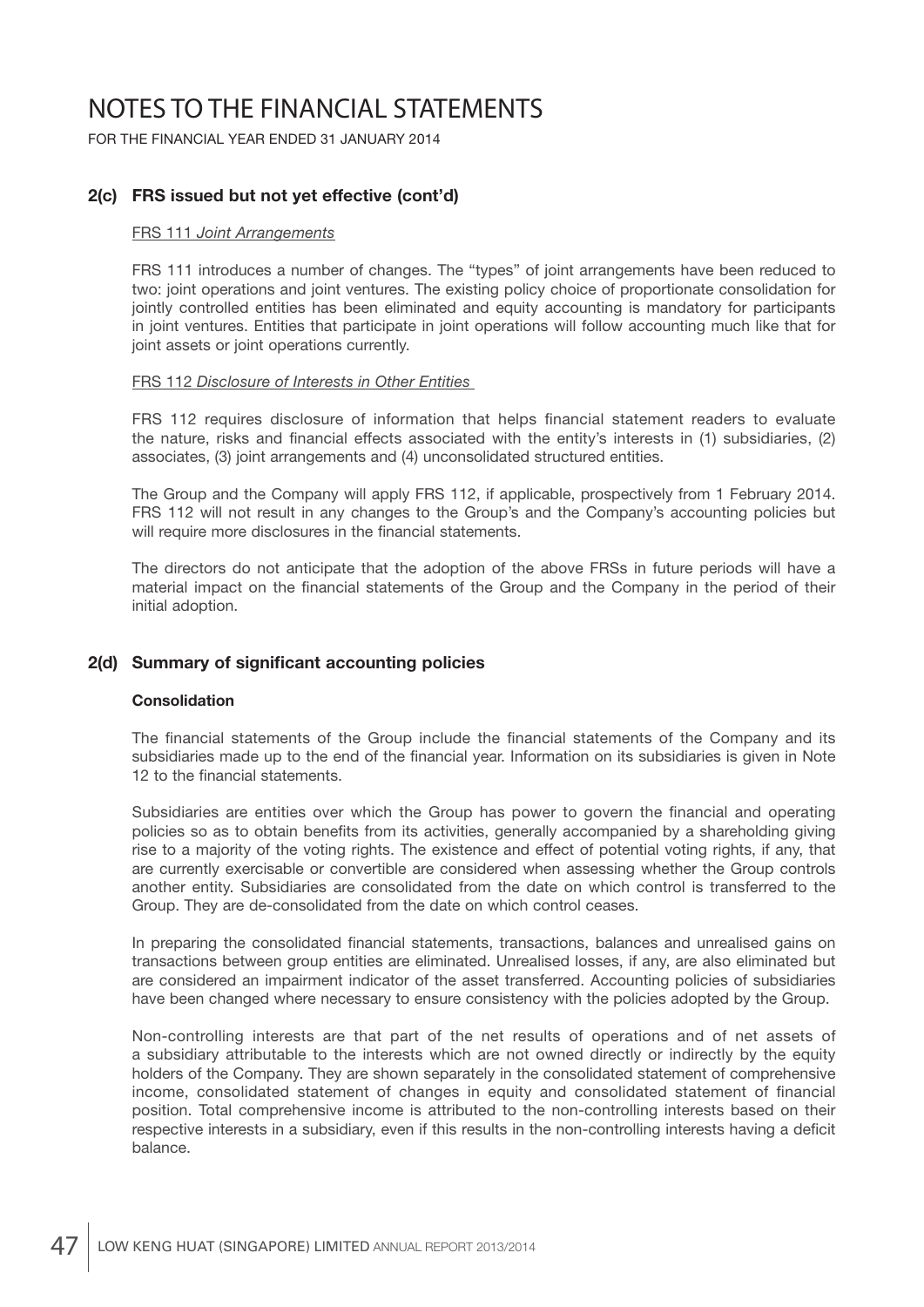FOR THE FINANCIAL YEAR ENDED 31 JANUARY 2014

## 2(d) Summary of significant accounting policies (cont'd)

#### **Consolidation (cont'd)**

#### Acquisition of businesses

The acquisition method of accounting is used to account for business combinations by the Group.

 The consideration transferred for the acquisition of a subsidiary comprises the fair value of the assets transferred, the liabilities incurred and the equity interests issued by the Group. The consideration transferred also includes the fair value of any contingent consideration arrangement and the fair value of any pre-existing equity interest in the subsidiary.

Acquisition-related costs are expensed as incurred.

 Identifiable assets acquired and liabilities and contingent liabilities assumed in a business combination are, with limited exceptions, measured initially at their fair values at the acquisition date.

 On an acquisition-by-acquisition basis, the Group recognises any non-controlling interest in the acquiree at the date of acquisition either at fair value or at the non-controlling interest's proportionate share of the acquiree's net identifiable assets.

 The excess of the consideration transferred, the amount of any non-controlling interest in the acquiree and the acquisition-date fair value of any previous equity interest in the acquiree over the fair value of the net identifiable assets acquired is recorded as goodwill.

#### Disposals of subsidiaries or businesses

 When a change in the Company's ownership interest in a subsidiary results in a loss of control over the subsidiary, the assets and liabilities of the subsidiary including any goodwill, if any, are derecognised. Amounts previously recognised in other comprehensive income in respect of that entity are also reclassified to consolidated income statement or transferred directly to retained earnings if required by a specific Standard.

 Any retained equity interest in the entity is remeasured at fair value. The difference between the carrying amount of the retained investment at the date when control is lost and its fair value is recognised in consolidated income statement.

#### Transactions with non-controlling interests

 Changes in the Company's ownership interest in a subsidiary that do not result in a loss of control over the subsidiary are accounted for as transactions with equity owners of the Group. Any difference between the change in the carrying amounts of the non-controlling interests and the fair value of the consideration paid or received is recognised in a separate reserve within equity attributable to the equity holders of the Company.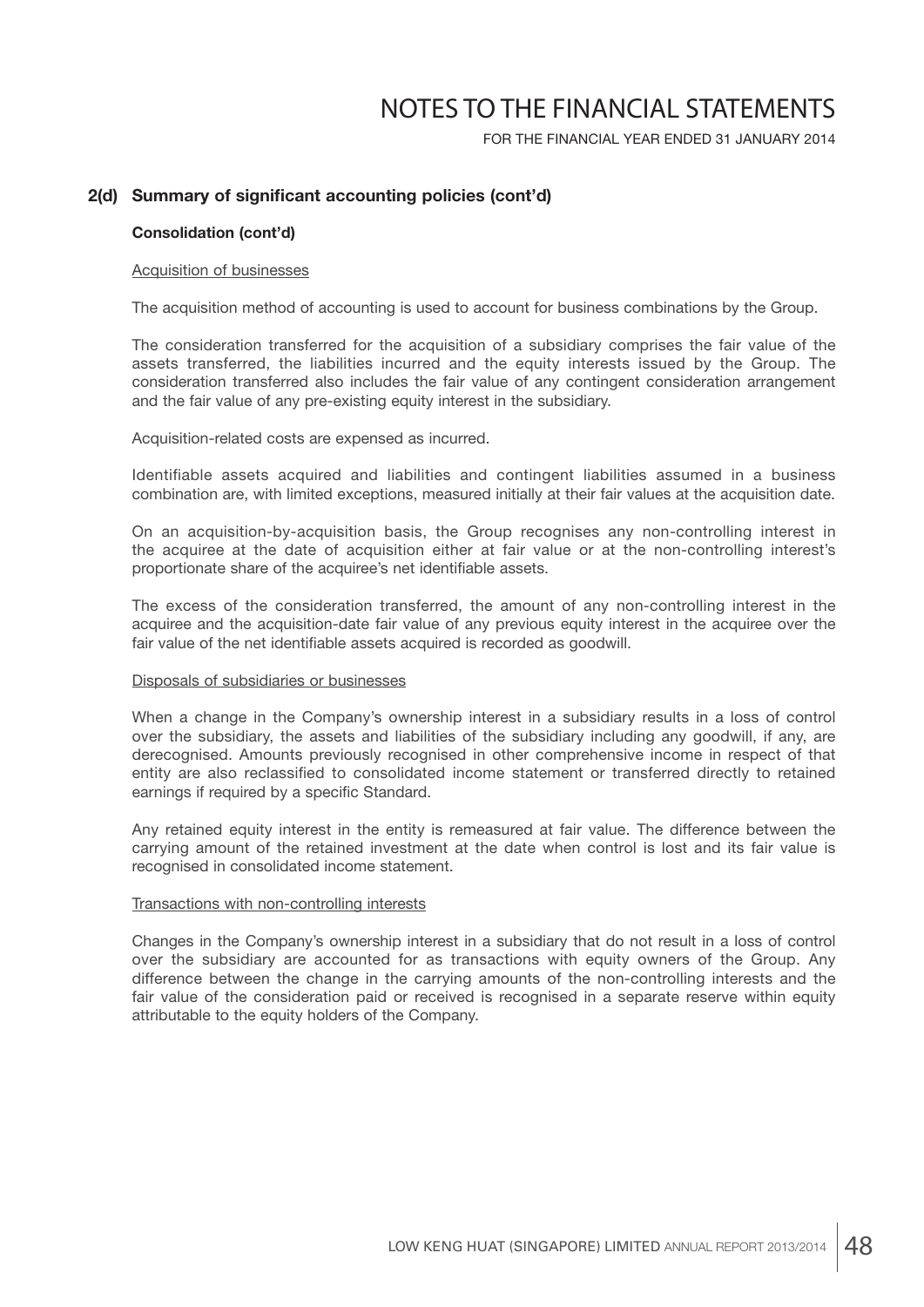FOR THE FINANCIAL YEAR ENDED 31 JANUARY 2014

## 2(d) Summary of significant accounting policies (cont'd)

#### **Investment properties**

Investment properties include those portions of office buildings that are held for long-term rental yields and/or for capital appreciation and land under operating leases that are held for long-term capital appreciation or for a currently indeterminate use.

 Investment properties are initially recognised at cost and subsequently carried at cost less accumulated depreciation and impairment losses, if any. Depreciation is computed using the straight-line method over its remaining lease period of between 10 to 99 years. Freehold land held as an investment property is not subject to depreciation.

 Investment properties are subject to renovations or improvements at regular intervals. The cost of major renovations and improvements is capitalised as additions and the carrying amounts of the replaced components are written off to the consolidated income statement. The cost of maintenance, repairs and minor improvement is charged to the consolidated income statement when incurred.

 Investment properties are derecognised when either they have been disposed of or when the investment property is permanently withdrawn from use and no future economic benefit is expected from its disposal. On disposal of an investment property, the difference between the disposal proceeds and the carrying amount is recognised in the consolidated income statement.

 Transfers are made to investment property when and only when, there is a change in use, evidenced by ending of owner-occupation, or commencement of an operating lease to another party or ending of construction or development. Transfers are made from investment property when and only when, there is a change in use, evidenced by the commencement of owner-occupation or commencement of development with a view to sell.

### **Property, plant and equipment and depreciation**

 Property, plant and equipment are stated at cost less accumulated depreciation and impairment losses, if any. Depreciation is computed using the straight-line method to write off the cost of the assets over their estimated useful lives as follows:

| Freehold property (hotel)                | 50 years      |
|------------------------------------------|---------------|
| Plant, machinery and surveying equipment | 5 to 20 years |
| Motor vehicles                           | 4 to 10 years |
| Furniture, fittings and equipment        | 3 to 20 years |
| Renovation                               | 10 years      |
|                                          |               |

 Leasehold properties are amortised on the straight-line method over the remaining period of the lease (maximum of 99 years).

No depreciation is provided on assets under construction.

 When an asset is revalued, any increase in the carrying amount is credited directly to revaluation surplus unless it reverses a previous revaluation decrease relating to the same asset which was previously recognised as an expense. In these circumstances, the increase is recognised as income to the extent of the previous write down.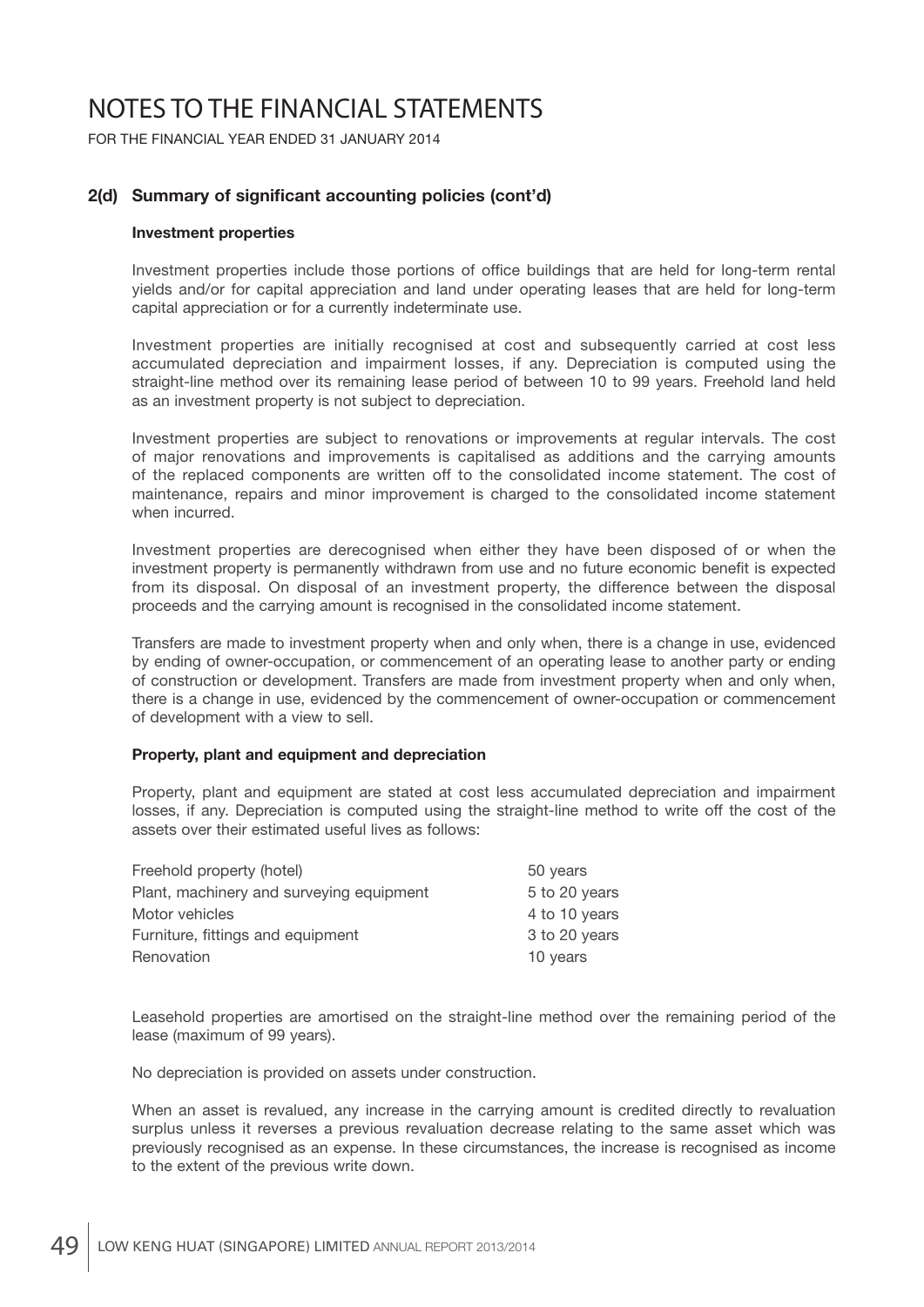FOR THE FINANCIAL YEAR ENDED 31 JANUARY 2014

### 2(d) Summary of significant accounting policies (cont'd)

#### **Property, plant and equipment and depreciation (cont'd)**

 When an asset's carrying amount is decreased as a result of a revaluation, the decrease is recognised as an expense unless it reverses a previous increment relating to that asset, in which case it is charged against any related revaluation surplus, to the extent that the decrease does not exceed the amount held in the revaluation surplus in respect of that same asset. Any balance remaining in the revaluation surplus in respect of an asset, is transferred directly to retained earnings when the asset is de-recognised.

For acquisitions and disposals during the financial year, depreciation is provided from the month of acquisition and to the month before disposal respectively. Fully depreciated property, plant and equipment are retained in the books of accounts until they are no longer in use.

 The cost of property, plant and equipment includes expenditure that is directly attributable to the acquisition of the items. Dismantlement, removal or restoration costs are included as part of the cost of property, plant and equipment if the obligation for dismantlement, removal or restoration is incurred as a consequence of acquiring or using the asset. Cost may also include transfers from equity of any gains/losses on qualifying cash flow hedges of foreign currency purchases of property, plant and equipment, if any.

 Subsequent expenditure relating to a property, plant and equipment that has already been recognised is added to the carrying amount of the asset when it is probable that future economic benefits, in excess of the originally assessed standard of performance of the asset before the expenditure was made, will flow to the Group and the cost can be reliably measured. All other subsequent expenditure is recognised as an expense during the financial year in which it is incurred.

 The residual values, if any, and useful lives of property, plant and equipment are reviewed and adjusted as appropriate at the end of each reporting period. The useful lives and depreciation method are reviewed to ensure that the method and period of depreciation are consistent with previous estimates and the expected pattern of consumption of the future economic benefit embodied in the items of property, plant and equipment.

 An item of property, plant and equipment is derecognised upon disposal or when no future economic benefits are expected from its use or disposal. Any gain or loss on derecognition of the asset is included in the consolidated income statement in the period the asset is derecognised.

#### **Subsidiaries**

 A subsidiary is an entity controlled by the Group. Control exists when the Group has the power to govern the financial and operating policies of an entity so as to obtain benefits from its activities. The existence and effect of potential voting rights that are currently exercisable or convertible are considered when assessing whether there is control.

In the Company's separate financial statements, investments in subsidiaries are stated at cost less accumulated impairment losses on an individual subsidiary basis. On disposal of an investment in subsidiary, the difference between disposal proceeds and the carrying amount of the investment is recognised in the consolidated income statement.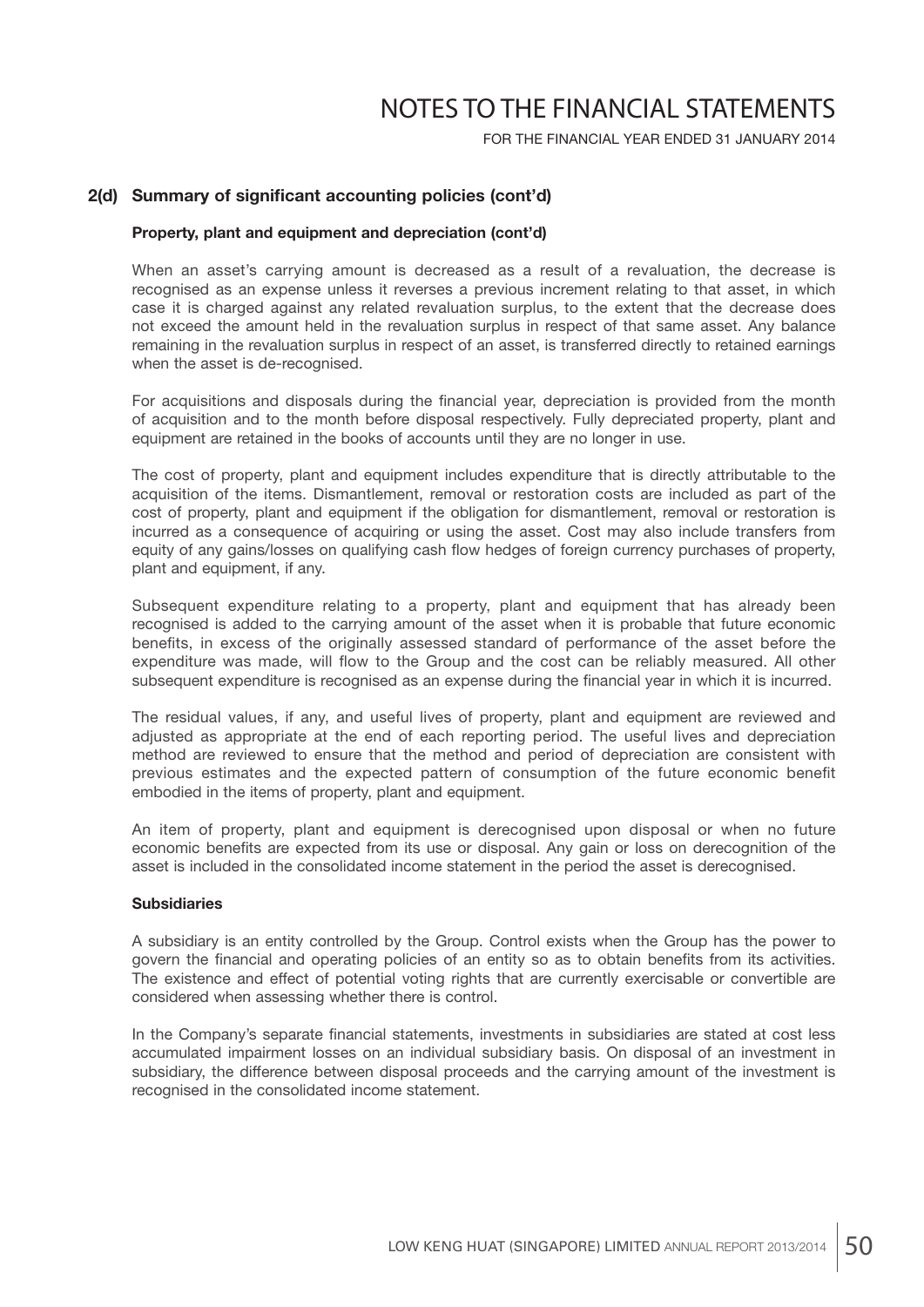FOR THE FINANCIAL YEAR ENDED 31 JANUARY 2014

### 2(d) Summary of significant accounting policies (cont'd)

#### **Associated companies**

An associated company is defined as a company, not being a subsidiary or jointly controlled entity, in which the Group or the Company has significant influence, but not control, over its financial and operating policies. Significant influence is presumed to exist when the Group or the Company holds between 20% and 50% of the voting power of another entity.

 Investments in associated companies at company level are stated at cost. Allowance is made for any impairment losses on an individual company basis.

In applying the equity method of accounting, the Group's share of the post-acquisition profit or loss of associated companies, based on the latest available audited financial statements, is included in the consolidated income statement and its shares of post-acquisition other comprehensive income is recognised in other comprehensive income. Unrealised gains on transactions between the Group and its associated companies are eliminated to the extent of the Group's interest in the associated companies. Unrealised losses are eliminated unless the transaction provides evidence of an impairment of the asset transferred.

 When the Group's share of losses of an associated company equals or exceeds the carrying amount of an investment, the Group ordinarily discontinues including its share of further losses. The investment is reported at nil value. Additional losses are provided for to the extent that the Group has incurred obligations or made payments on behalf of the associated companies to satisfy obligations of the associated companies that the Group has guaranteed or otherwise committed, for example, in the forms of loans. When the associated companies subsequently report profits, the Group resumes including its share of those profits only after its share of the profits equals the share of net losses recognised.

The Group's share of the net assets and post-acquisition retained profits and reserves of associated companies is reflected in the book values of the investments in the consolidated statement of financial position.

 Where the accounting policies of an associated company do not conform to those of the Company, adjustments are made on consolidation when the amounts involved are considered significant to the Group.

 On acquisition of the investment, any difference between the cost of acquisition and the Group's share of the fair values of the net identifiable assets of the associated companies is accounted for in accordance with the accounting policy on "Consolidation".

When financial statements of associated companies with different reporting dates are used (not more than three months apart), if any, adjustments are made for the effects of any significant events or transactions between the investor and the associated companies that occur between the date of the associated companies' financial statements and the end of reporting period.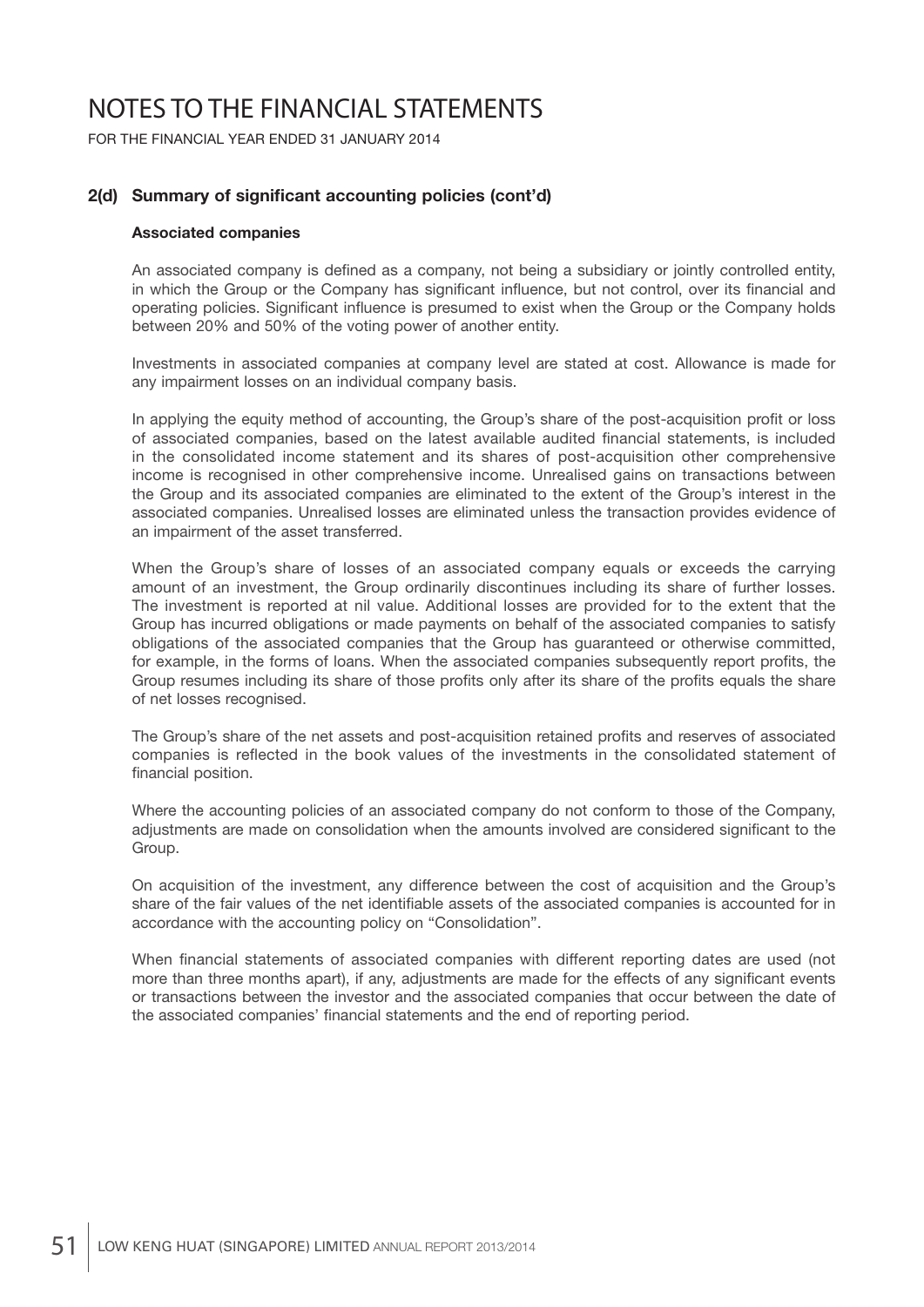FOR THE FINANCIAL YEAR ENDED 31 JANUARY 2014

### 2(d) Summary of significant accounting policies (cont'd)

#### **Joint ventures**

 The Group's joint ventures are entities over which the Group has contractual arrangements to jointly share control over the economic activity of the entities with one or more parties.

 Investments in joint ventures at company level are stated at cost. Interest in joint ventures, other than subsidiaries, is accounted for similar to an associated company using the equity method. Refer to the accounting policy on "Associated companies".

When financial statements of joint ventures with different reporting dates are used (not more than three months apart), if any, adjustments are made for the effects of any significant events or transactions between the investor and the joint ventures that occur between the date of the joint ventures' financial statements and the end of reporting period. Where this occurs, the reporting date of the financial statements of the joint ventures shall be disclosed, together with the reason for using a different reporting period (see Note 10).

#### **Financial assets**

 Financial assets, other than hedging instruments, if any, can be divided into the following categories: financial assets at fair value through profit or loss, held-to-maturity investments, loans and receivables and available-for-sale financial assets. Financial assets are assigned to the different categories by management on initial recognition, depending on the purpose for which the assets were acquired. The designation of financial assets is re-evaluated and classification may be changed at the reporting date with the exception that the designation of financial assets at fair value through profit or loss upon initial recognition is not revocable unless in rare circumstances as specified in the amendments to FRS 39 Financial Instruments: Recognition and Measurement and FRS 107 Financial Instruments: Disclosures.

All financial assets are recognised on their trade date - the date on which the Group commits to purchase or sell the asset. Financial assets are initially recognised at fair value, plus directly attributable transaction costs, except for financial assets at fair value through profit or loss, which are recognised at fair value.

Derecognition of financial instruments occurs when the rights to receive cash flows from the investments expire or are transferred and substantially all of the risks and rewards of ownership have been transferred. An assessment for impairment is undertaken at least at the end of each reporting period whether or not there is objective evidence that a financial asset or a group of financial assets is impaired.

Financial assets and financial liabilities are offset and the net amount presented in the statements of financial position when, and only when, the Group currently has a legally enforceable right to set off the recognised amounts; and intends either to settle on a net basis, or to realise the asset and settle the liability simultaneously.

 Non-compounding interest and other cash flows resulting from holding financial assets are recognised in the consolidated income statement when received, regardless of how the related carrying amount of financial assets is measured.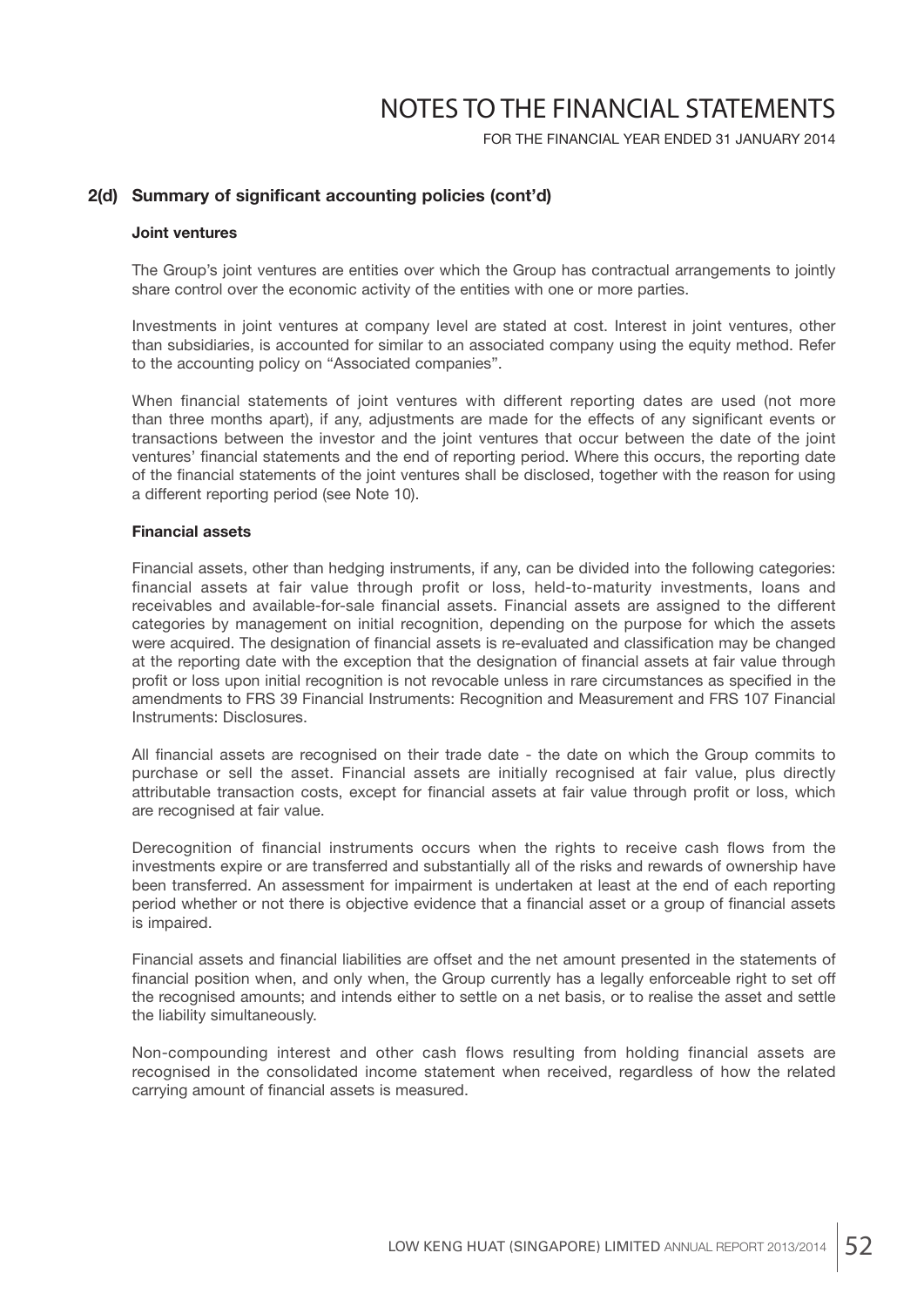FOR THE FINANCIAL YEAR ENDED 31 JANUARY 2014

## 2(d) Summary of significant accounting policies (cont'd)

#### **Financial assets (cont'd)**

#### Financial assets at fair value through profit or loss

Financial assets at fair value through profit or loss include financial assets that are either classified as held for trading or are designated by the entity to be carried at fair value through profit or loss upon initial recognition. In addition, derivative financial instruments that do not qualify for hedge accounting are classified as held for trading. Assets in this category are classified as current assets if they are either held for trading or are expected to be realised within 12 months of the end of reporting period.

Subsequent to initial recognition, the financial assets included in this category are measured at fair value with changes in fair value recognised in consolidated income statement.

#### Loans and receivables

Loans and receivables are non-derivative financial assets with fixed or determinable payments that are not quoted in an active market. They arise when the Group provides money, goods or services directly to a debtor with no intention of trading the receivables. They are included in current assets, except for those with maturities greater than 12 months after the end of reporting period. These are classified as non-current assets.

 Loans and receivables include trade and other receivables, related party balances and deposits held in banks. They are subsequently measured at amortised cost using the effective interest method, less provision for impairment. If there is objective evidence that the asset has been impaired, the financial asset is measured at the present value of the estimated future cash flows discounted at the original effective interest rate. Impairment losses are reversed in subsequent periods when an increase in the asset's recoverable amount can be related objectively to an event occurring after the impairment was recognised, subject to a restriction that the carrying amount of the asset at the date the impairment is reversed does not exceed what the amortised cost would have been had the impairment not been recognised. The impairment or write-back is recognised in the consolidated income statement.

#### Available-for-sale financial assets

Available-for-sale financial assets include non-derivative financial assets that do not qualify for inclusion in any of the other categories of financial assets. They are included in non-current assets unless management intends to dispose of the investment within 12 months of the end of reporting period.

Other than unquoted equity investment, at cost, which is impaired, all financial assets within this category are subsequently measured at fair value with changes in value recognised in equity, net of any effects arising from income taxes, until the financial assets is disposed of or is determined to be impaired, at which time the cumulative gains or losses previously recognised in equity is included in the consolidated income statement for the period.

When a decline in the fair value of an available-for-sale financial asset has been recognised directly in equity and there is objective evidence that the asset is impaired, the cumulative loss that had been recognised directly in equity shall be removed from the equity and recognised in the consolidated income statement even though the financial asset has not been derecognised.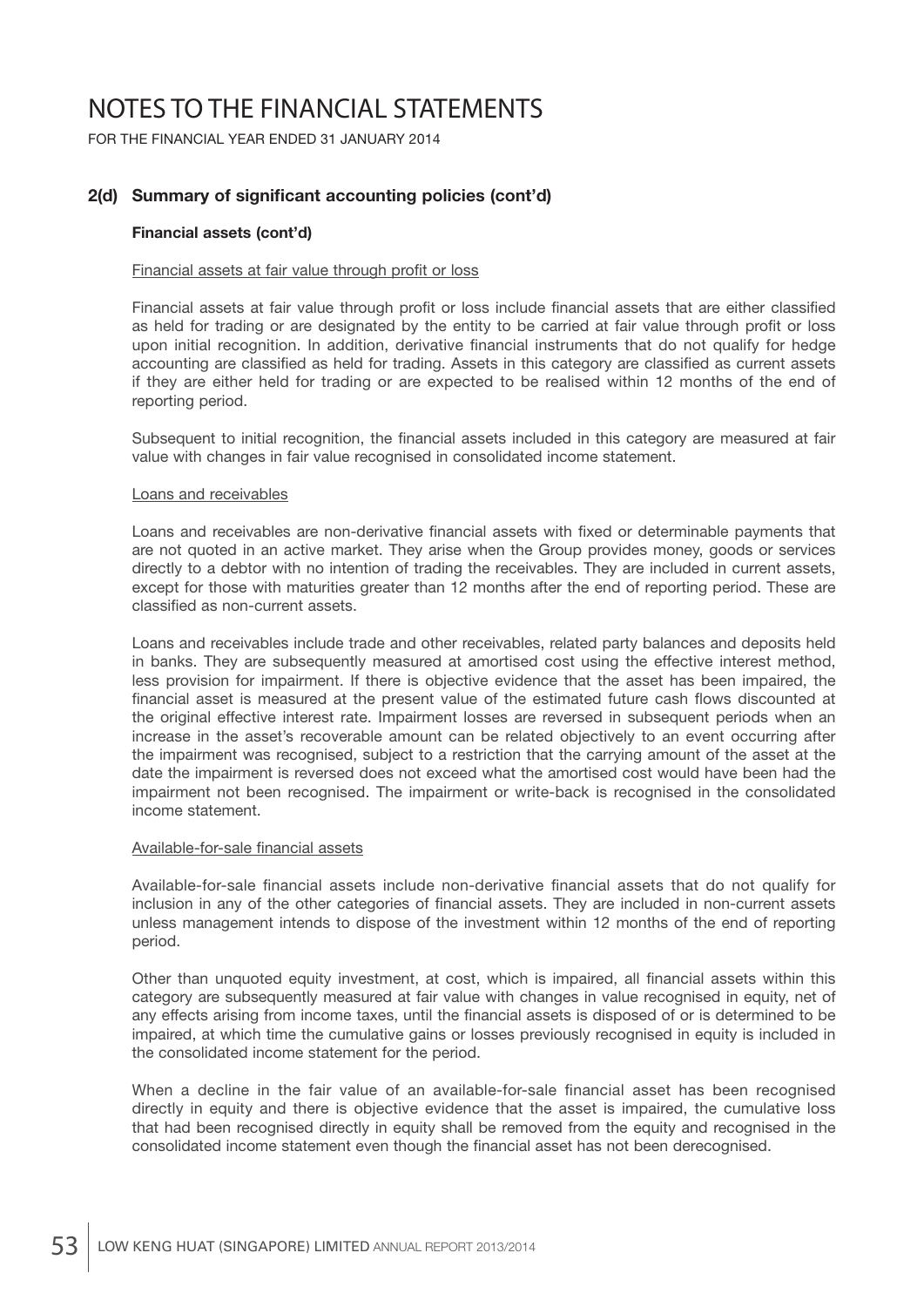FOR THE FINANCIAL YEAR ENDED 31 JANUARY 2014

### 2(d) Summary of significant accounting policies (cont'd)

#### **Financial assets (cont'd)**

#### Available-for-sale financial assets (cont'd)

 The amount of the cumulative loss that is removed from equity and recognised in the consolidated income statement shall be the difference between the acquisition cost (net of any principal repayment and amortisation) and current fair value, less any impairment loss on that financial asset previously recognised in the consolidated income statement.

 Impairment losses recognised in the consolidated income statement for equity investments classified as available-for-sale are not subsequently reversed through the consolidated income statement. Impairment losses recognised in the consolidated income statement for debt instruments classified as available-for-sale are subsequently reversed in the consolidated income statement if an increase in the fair value of the instrument can be objectively related to an event occurring after the recognition of the impairment loss.

 Impairment losses recognised in a previous interim period in respect of available-for-sale equity investments are not reversed even if the impairment losses would have been reduced or avoided had the impairment assessment been made at a subsequent reporting period or end of reporting period.

#### Determination of fair value

The fair values of quoted financial assets are based on current bid prices. If the market for a financial asset is not active, the Group establishes fair value by using valuation techniques. These include the use of recent arm's length transactions, reference to other instruments that are substantially the same, discounted cash flow analysis, and option pricing and valuation models, making maximum use of market inputs. Where fair value of unquoted instruments cannot be measured reliably, fair value is determined by the transaction price.

#### **Derivatives financial instruments**

A derivative financial instrument is initially recognised at its fair value on the date the contract is entered into and is subsequently carried at its fair value. The Group enters into an interest rate swap derivative contract to manage exposure arising from fluctuations in interest rates. The derivative financial instrument does not qualify for hedge accounting and accordingly, the change in fair value of the derivative financial instrument is recognised in the consolidated income statement.

#### **Development properties**

 Development property is a property being constructed or developed for future sale. Costs capitalised include cost of land and other directly related development expenditure, including borrowing costs incurred in developing the property.

 Capitalisation of borrowing costs ceases on issue of Temporary Occupation Permit. The capitalisation rate is determined by reference to the actual rate payable on borrowings for development property, weighted as applicable.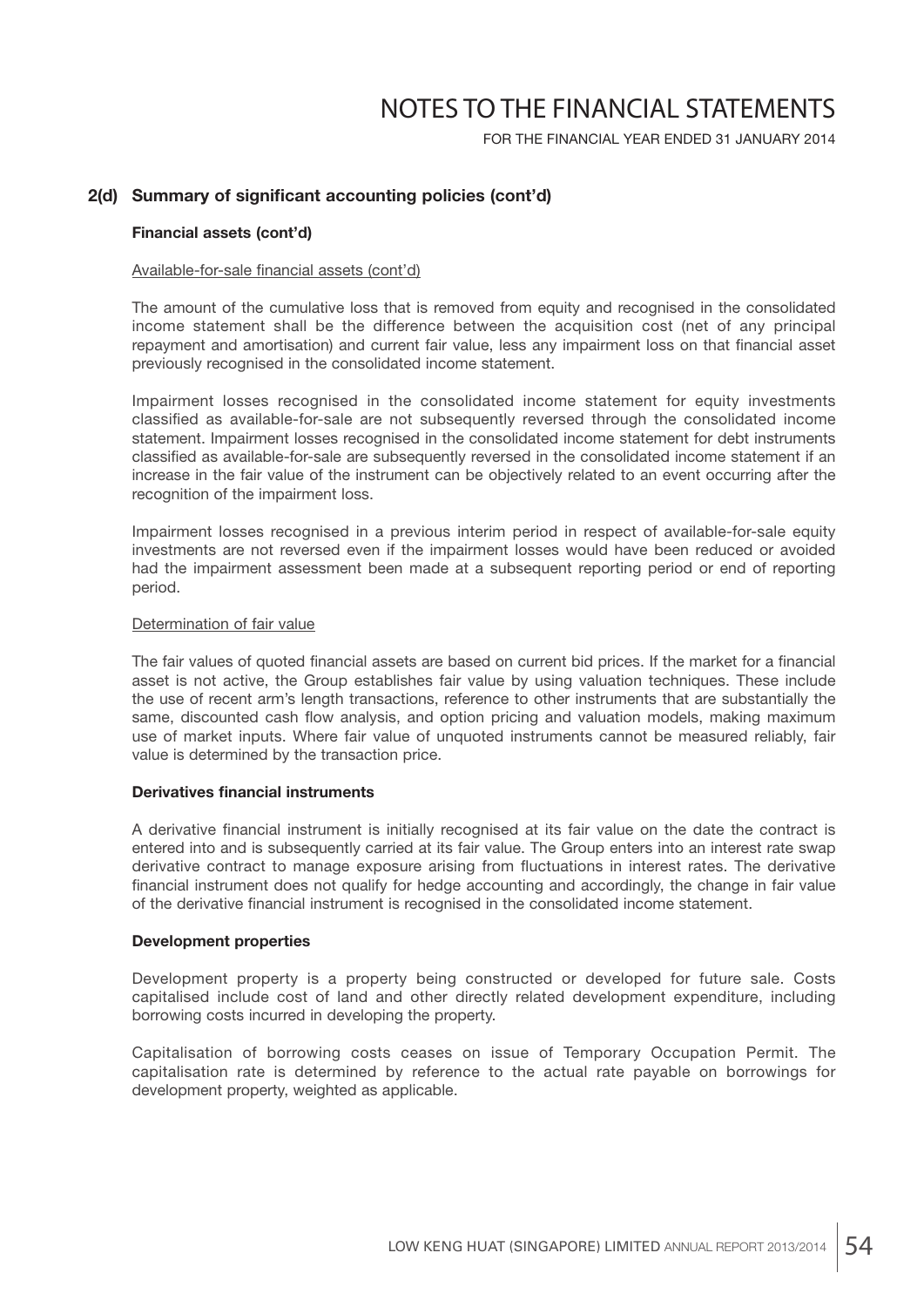FOR THE FINANCIAL YEAR ENDED 31 JANUARY 2014

## 2(d) Summary of significant accounting policies (cont'd)

#### **Development properties (cont'd)**

#### Unsold properties under development

 Any development property that is unsold is carried at the lower of cost and net realisable value. Net realisable value is the estimated selling price in the ordinary course of business less costs to complete development and selling expenses.

#### Sold properties under development

the sales of which are recognised using the completion of construction method

 Revenue and cost on development property that has been sold, if any, is recognised using the completion of construction method. Payments received from purchasers prior to completion are included in trade and other payables as "monies received in advance".

the sales of which are recognised using the percentage of completion method

The aggregated costs incurred together with attributable profits and net of progress billings are presented as development properties in the statements of financial position. If progress billings exceed costs incurred plus recognised profits, the balance is presented as deferred income.

#### **Inventories**

Inventories are stated at the lower of cost and net realisable value. Cost is determined on a firstin first-out basis and includes all costs in bringing the inventories to their present location and condition.

 Write-down is made, where necessary, for obsolete, slow-moving or defective inventories in arriving at the net realisable value. Net realisable value is the estimated selling price in the ordinary course of business, less the estimated costs necessary to make the sale.

#### **Work-in-progress**

 When the outcome of a construction contract cannot be estimated reliably, contract revenue is recognised to the extent of contract costs incurred where it is probable those costs will be recoverable. Contracts costs are recognised when incurred. When the outcome of a construction contract can be estimated reliably, contract revenue and contract costs are recognised by using the percentage of completion method. Contract costs comprise materials, direct labour, subcontractors' costs and an appropriate proportion of overheads.

The percentage of completion is based on architect's certification of construction work completed.

 When it is probable that total contract costs will exceed total contract revenue, the expected loss is recognised as an expense immediately, irrespective of whether or not work has commenced.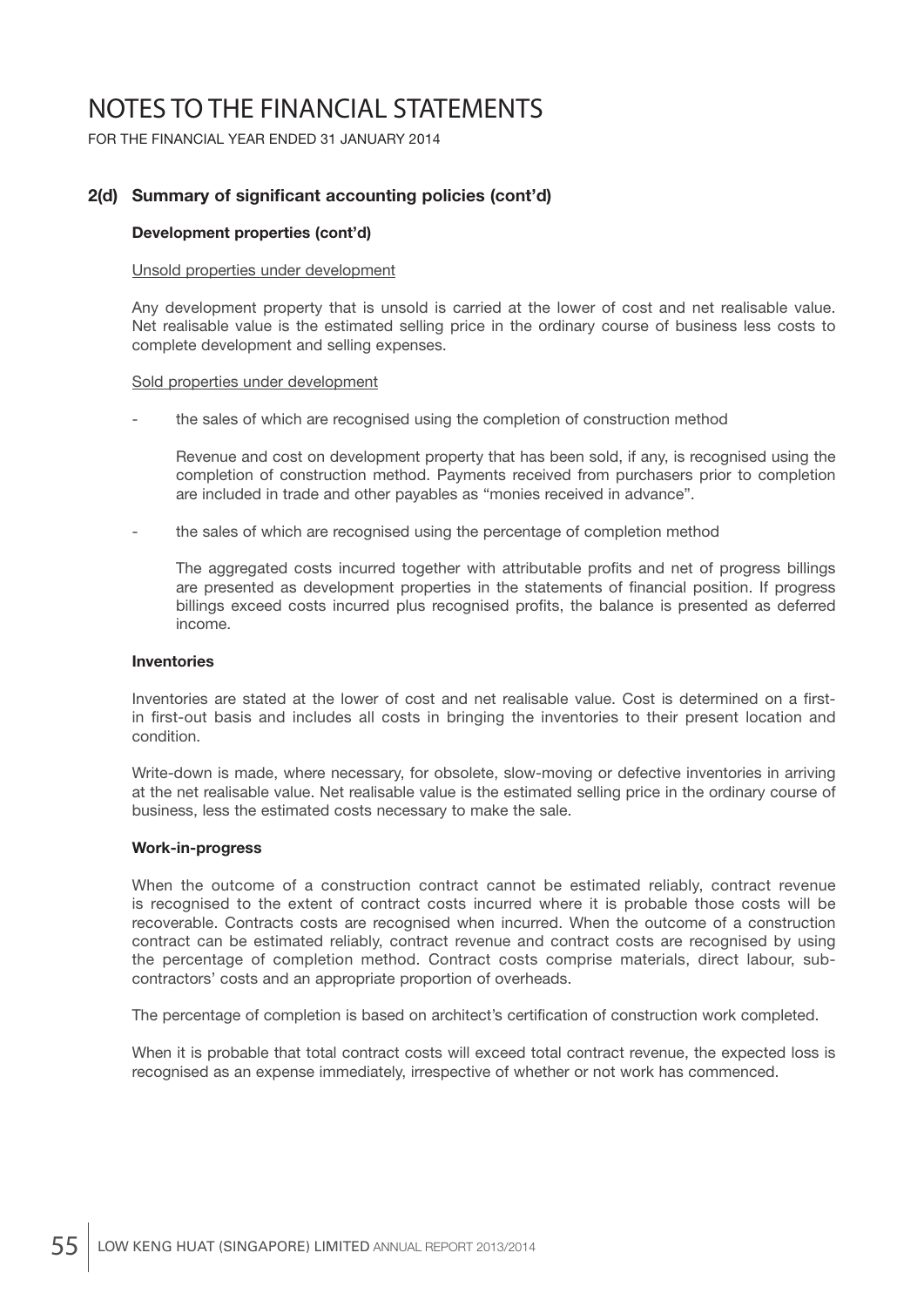FOR THE FINANCIAL YEAR ENDED 31 JANUARY 2014

### 2(d) Summary of significant accounting policies (cont'd)

#### **Cash and cash equivalents**

 Cash and cash equivalents comprise cash balances and bank deposits which are readily convertible to cash and which are subject to an insignificant risk of changes in value.

For the purpose of presentation in the consolidated statement of cash flows, cash and cash equivalents include cash on hand and bank deposits net of any bank overdrafts, if any, which are repayable on demand and which form an integral part of cash management. Bank overdrafts, if any, are presented as current borrowings on the statements of financial position.

#### **Share capital**

Ordinary shares are classified as equity. Incremental costs directly attributable to the issuance of new shares are deducted against the share capital account.

#### **Financial liabilities**

The Group's financial liabilities include bank borrowings, trade and other payables, and related party balances.

 Financial liabilities are recognised when the Group becomes a party to the contractual agreements of the instrument. All interest related charges are recognised as an expense in "finance costs" in the consolidated income statement. Financial liabilities are derecognised if the Group's obligations specified in the contract expire or are discharged or cancelled.

Financial assets and financial liabilities are offset and the net amount presented in the statements of financial position when, and only when, the Group currently has a legally enforceable right to set off the recognised amounts; and intends either to settle on a net basis, or to realise the asset and settle the liability simultaneously.

 Borrowings are recognised initially at fair value of proceeds received less attributable transaction costs, if any. Borrowings are subsequently stated at amortised cost which is the initial fair value less any principal repayments. Any difference between the proceeds (net of transaction costs) and the redemption value is taken to the consolidated income statement over the period of the borrowings using the effective interest method. The interest expense is chargeable on the amortised cost over the period of the borrowings using the effective interest method.

 Gains and losses are recognised in the consolidated income statement when the liabilities are derecognised as well as through the amortisation process.

 Borrowings which are due to be settled within 12 months after the end of reporting period are included in current liabilities in the statements of financial position even though the original terms were for a period longer than 12 months and an agreement to refinance, or to reschedule payments, on a long-term basis is completed after the end of reporting period. Borrowings to be settled within the Group's normal operating cycle are considered as current. Other borrowings due to be settled more than 12 months after the end of reporting period are included in non-current liabilities in the statements of financial position.

 Trade and other payables are initially recognised at fair value and subsequently measured at amortised cost, using the effective interest method.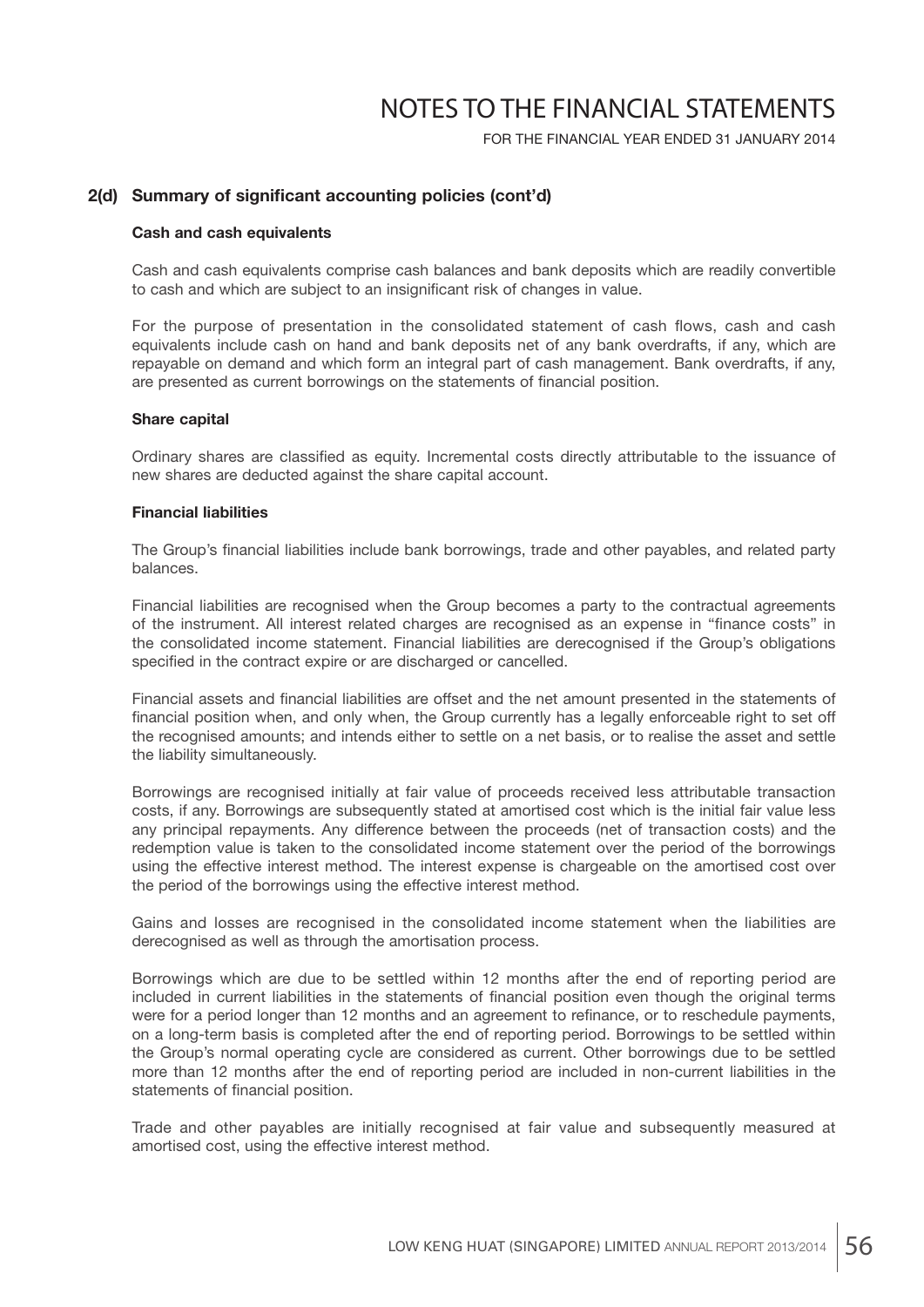FOR THE FINANCIAL YEAR ENDED 31 JANUARY 2014

## 2(d) Summary of significant accounting policies (cont'd)

#### **Financial liabilities (cont'd)**

#### Financial guarantees

 The Company has issued corporate guarantees to banks for bank facilities granted to its subsidiaries. These guarantees are financial guarantee contracts as they require the Company to reimburse the banks if the respective parties fail to make principal or interest payments when due in accordance with the terms of their borrowings.

 Financial guarantee contracts are initially recognised at their fair value plus transaction costs in the statements of financial position.

#### **Operating leases**

Leases where a significant portion of the risks and rewards of ownership are retained by the lessor are classified as operating leases.

#### Where the Group is the lessee

 Rentals on operating leases are charged to the consolidated income statement on a straight-line basis over the lease term. Lease incentives, if any, are recognised as an integral part of the net consideration agreed for the use of the leased asset. Penalty payments on early termination of lease, if any, are recognised in the consolidated income statement when incurred.

#### Where the Group is the lessor

 Leases of investment properties where the Group retains substantially all risks and rewards incidental to ownership are classified as operating leases. Rental income from operating leases (net of any incentives given to the lessees) is recognised in the consolidated income statement on a straight-line basis over the lease term.

#### **Provisions**

 Provisions are recognised when the Group has a present obligation (legal or constructive) as a result of a past event, it is probable that an outflow of resources embodying economic benefits will be required to settle the obligation and a reliable estimate can be made of the amount of the obligation.

 The management reviews the provisions annually and where in their opinion, the provision is inadequate or excessive, due adjustment is made.

 If the effect of the time value of money is material, provisions are discounted using a current pre-tax rate that reflects, where appropriate, the risks specific to the liability. Where discounting is used, the increase in the provision due to the passage of time is recognised as finance costs.

#### **Government grants**

 Government grants were recognised at their fair value where there was reasonable assurance that the grant would be received and all attaching conditions would be complied with. When the grant was related to an expense item, it was recognised in the consolidated income statement over the period necessary to match them on a systematic basis to the costs that it was intended to compensate.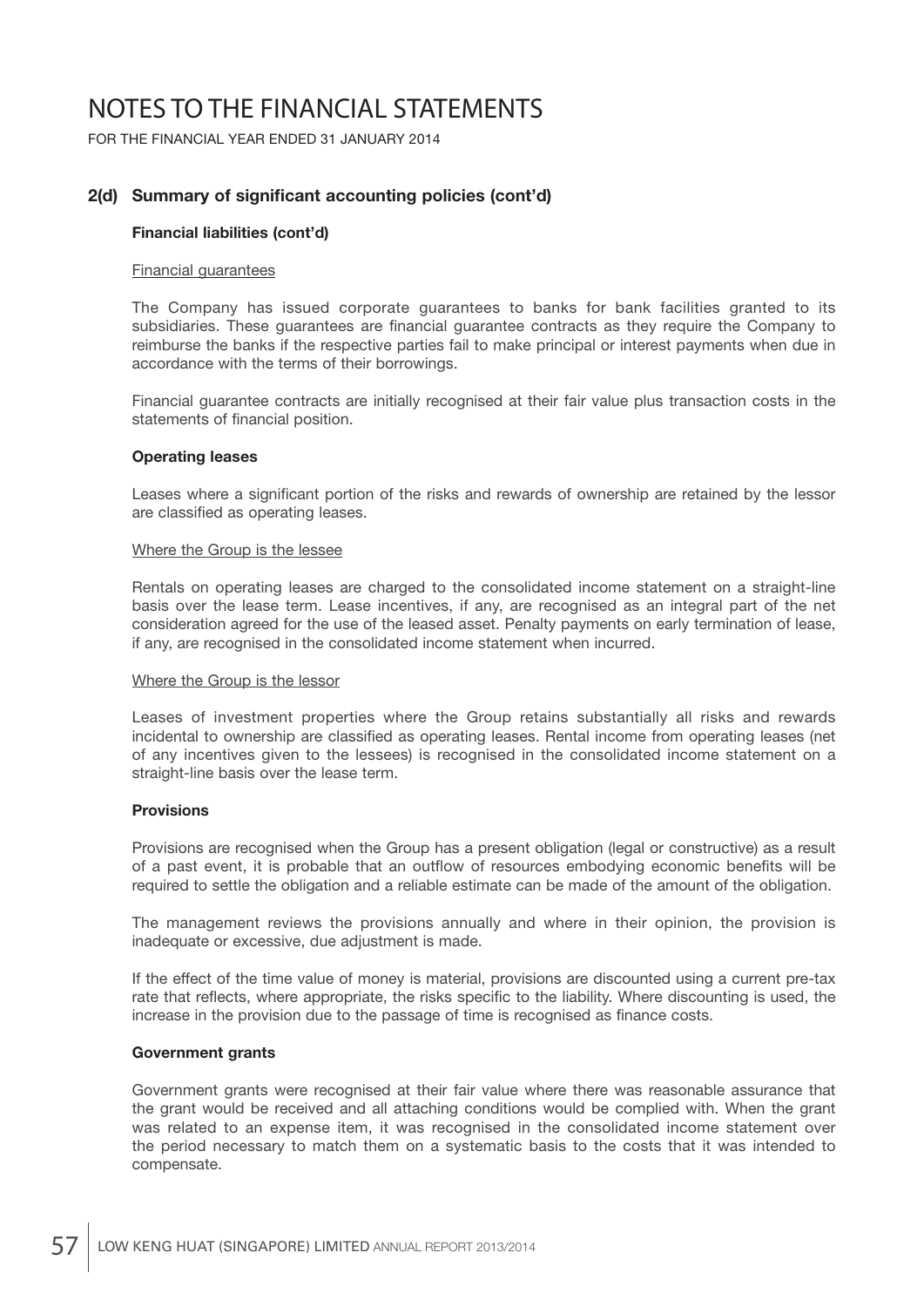FOR THE FINANCIAL YEAR ENDED 31 JANUARY 2014

### 2(d) Summary of significant accounting policies (cont'd)

#### **Employee benefits**

#### Pension obligations

The Group participates in the defined contribution national pension schemes as provided by the laws of the countries in which it has operations. In particular, the Singapore incorporated companies in the Group contribute to the Central Provident Fund ("CPF"), a defined contribution plan regulated and managed by the Government of Singapore, which applies to the majority of the employees. Contributions to CPF or other defined contribution plans are charged to the consolidated income statement in the period to which the contributions relate.

#### Employee leave entitlements

 Employee entitlements to annual leave are recognised when they accrue to employees. Accrual is made for the estimated liability of the unconsumed leave as a result of services rendered by employees up to the end of reporting period.

#### Key management personnel

 Key management personnel are those persons having the authority and responsibility for planning, directing and controlling the activities of the Group. Directors and certain managerial personnel are considered key management personnel.

#### **Income taxes**

 Current income tax for current and prior periods is recognised at the amount expected to be paid to or recovered from the tax authorities, using the tax rates and tax laws that have been enacted or substantively enacted by the end of reporting period.

 Deferred income tax is recognised for all temporary differences arising between the tax bases of assets and liabilities and their carrying amounts in the financial statements except when the deferred income tax arises from the initial recognition of goodwill or an asset or liability in a transaction that is not a business combination and affects neither accounting or taxable profit or loss at the time of the transaction.

 A deferred income tax liability is recognised on temporary differences arising on investments in subsidiaries, associated companies and joint ventures, except where the Group is able to control the timing of the reversal of the temporary difference and it is probable that the temporary difference will not reverse in the foreseeable future.

A deferred income tax asset is recognised to the extent that it is probable that future taxable profit will be available against which the deductible temporary differences and tax losses can be utilised.

Deferred income tax is measured:

- (i) at the tax rates that are expected to apply when the related deferred income tax asset is realised or the deferred income tax liability is settled, based on tax rates and tax laws that have been enacted or substantively enacted by the date of the financial position; and
- (ii) based on the tax consequence that will follow from the manner in which the Group expects, at the date of the financial position, to recover or settle the carrying amounts of its assets and liabilities.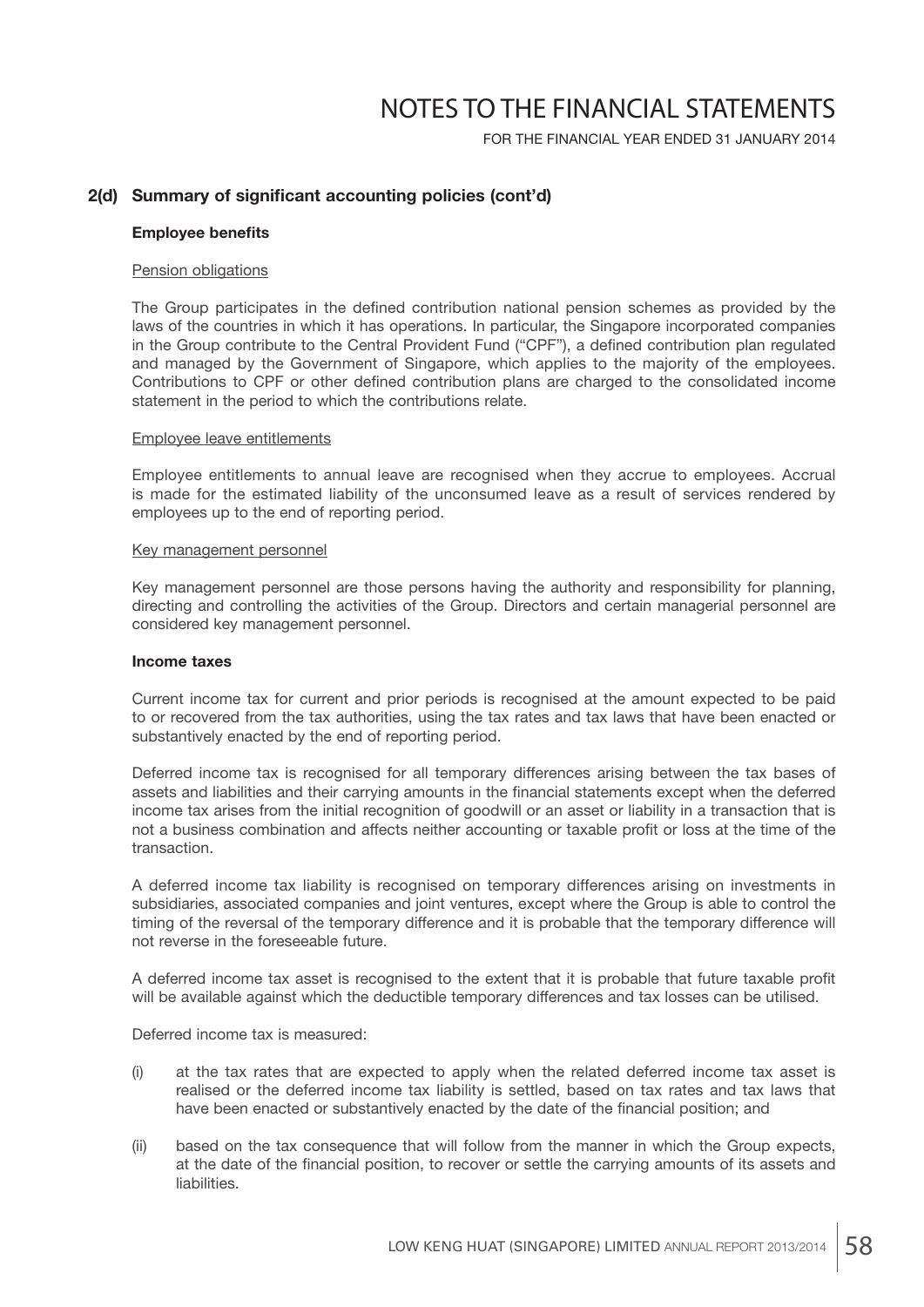FOR THE FINANCIAL YEAR ENDED 31 JANUARY 2014

## 2(d) Summary of significant accounting policies (cont'd)

#### **Income taxes (cont'd)**

Current and deferred income taxes are recognised as income or expense in the profit or loss, except to the extent that the tax arises from a business combination or a transaction which is recognised either in other comprehensive income or directly in equity. Deferred tax arising from a business combination is adjusted against goodwill on acquisition.

 Group tax relief is available for the Singapore incorporated holding company and all its Singapore incorporated subsidiaries with at least 75% equity ownership, directly or indirectly (excluding any foreign shareholdings in the ownership chain) held by Singapore incorporated companies within the Group. Current year's unabsorbed tax losses and capital allowances are available to be set off against taxable profits of profitable subsidiaries within the Group in accordance with the rules.

#### **Impairment of non-financial assets**

The carrying amounts of the Group's non-financial assets subject to impairment are reviewed at the end of each reporting period to determine whether there is any indication of impairment. If any such indication exists, the asset's recoverable amount is estimated.

 If it is not possible to estimate the recoverable amount of the individual asset, then the recoverable amount of the cash-generating unit to which the assets belong will be identified.

 For the purposes of assessing impairment, assets are grouped at the lowest levels for which there are separately identifiable cash flows (cash-generating units). As a result, some assets are tested individually for impairment and some are tested at cash-generating unit level.

 All individual assets or cash-generating units are tested for impairment whenever events or changes in circumstances indicate that the carrying amount may not be recoverable.

 An impairment loss is recognised for the amount by which the asset's or cash-generating unit's carrying amount exceeds its recoverable amount. The recoverable amount is the higher of fair value, reflecting market conditions less costs to sell and value-in-use, based on an internal discounted cash flow evaluation. All assets are subsequently reassessed for indications that an impairment loss previously recognised may no longer exist.

 Any impairment loss is charged to the consolidated income statement unless it reverses a previous revaluation in which case it is charged to equity.

 An impairment loss is reversed if there has been a change in the estimates used to determine the recoverable amount or when there is an indication that the impairment loss recognised for the asset no longer exists or decreases.

 An impairment loss is reversed only to the extent that the asset's carrying amount does not exceed the carrying amount that would have been determined if no impairment loss had been recognised.

 A reversal of an impairment loss on a revalued asset, if any, is credited directly to equity under the heading revaluation surplus. However, to the extent that an impairment loss on the same revalued asset was previously recognised as an expense in the consolidated income statement, a reversal of that impairment loss is recognised as income in the consolidated income statement.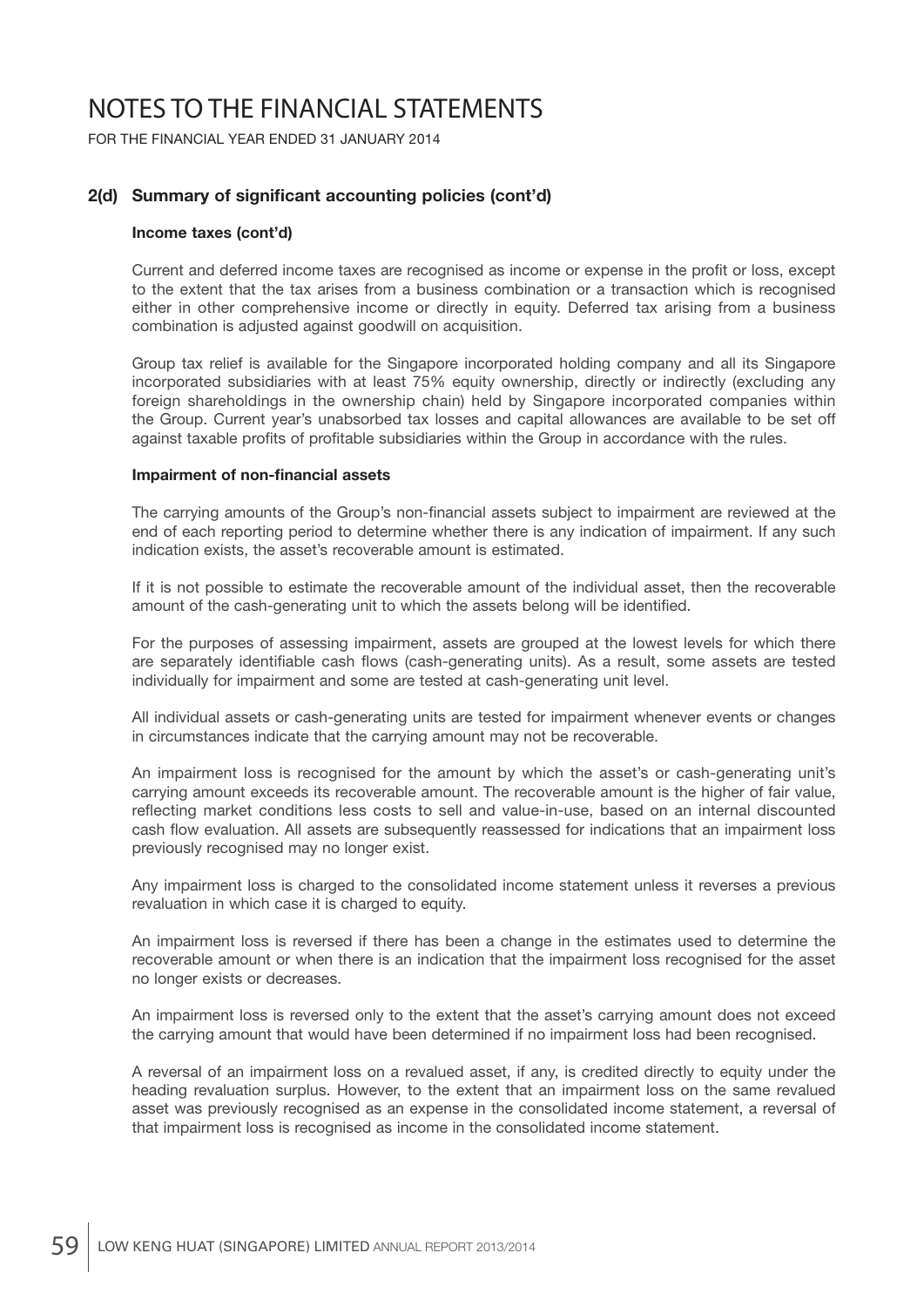FOR THE FINANCIAL YEAR ENDED 31 JANUARY 2014

### 2(d) Summary of significant accounting policies (cont'd)

#### **Revenue recognition**

Revenue is recognised when the significant risks and rewards of ownership have been transferred or services rendered to the buyer. Revenue excludes goods and services taxes or value-added taxes and is arrived at after deduction of trade discounts. No revenue is recognised if there are significant uncertainties regarding recovery of the consideration due, associated costs or the possible return of goods.

#### Construction contracts

 Revenue from construction contracts is recognised using the percentage of completion method based on architect's certification of construction work completed.

#### Hotel management services

Fees from hotel management services are recognised when services are rendered.

#### Rental income

 Revenue from rental is recognised on a monthly basis upon acceptance of tenancy. Rental incentives, if any, are considered an integral part of total rental cost.

#### Development properties for sale

using the completion of construction method

 Revenue from sales of development properties is recognised when the Group has delivered the relevant properties to the purchaser and collectability of related receivable is reasonably assured. Deposits and instalments received on properties sold prior to the date of revenue recognition are included in the statements of financial position under current liabilities - trade and other payables.

During the financial year ended 31 January 2014, no revenue from sales of development properties under completion of construction method have been recognised.

using the percentage of completion method

 Revenue from sales of development properties is recognised by reference to the stage of completion using the percentage of completion method when the Group determines that:

- (a) control and the significant risks and rewards of ownership of the work-in-progress transfer to the buyer in its current state as construction progresses;
- (b) the sales price is fixed and collectible:
- (c) the percentage of completion can be measured reliably;
- (d) there is no significant uncertainty as to the ability of the Group to complete the development; and
- (e) costs incurred or to be incurred can be measured reliably.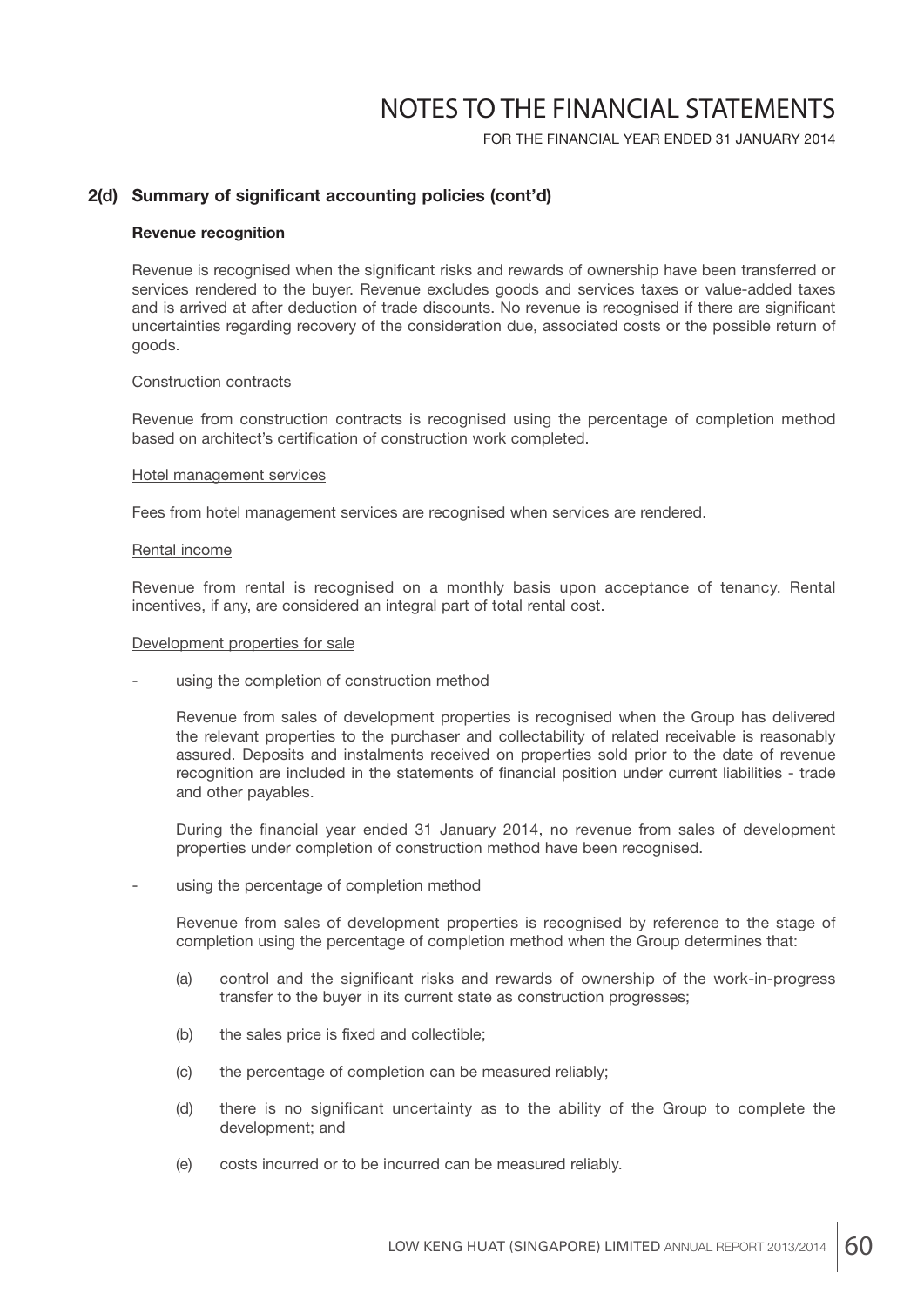FOR THE FINANCIAL YEAR ENDED 31 JANUARY 2014

## 2(d) Summary of significant accounting policies (cont'd)

#### **Revenue recognition (cont'd)**

#### Development properties for sale (cont'd)

using the percentage of completion method (cont'd)

 The percentage of completion is measured by reference to the work performed, based on the ratio of construction costs incurred to-date to the estimated total construction costs. Profits are recognised only in respect of finalised sales contracts to the extent that such profits relate to the progress of the construction work.

During the financial year ended 31 January 2014, no revenue from sales of development properties under percentage of completion method have been recognised as construction work has yet to commence.

#### Hotel and restaurant operations

Revenue from hotel and restaurant operations is recognised when services are rendered.

#### Interest income

Interest income is recognised on a time-apportioned basis using the effective interest method.

#### Dividend income

 Dividend income from investments is recognised when the right to receive the dividend has been established.

#### Government grant

Cash grant received from the government was recognised as income upon receipt.

#### **Functional currencies**

### Functional and presentation currency

Items included in the financial statements of each entity in the Group are measured using the currency of the primary economic environment in which the entity operates ("functional currency"). The consolidated financial statements of the Group and the statement of financial position of the Company are presented in Singapore dollar, which is also the functional currency of the Company.

#### **Conversion of foreign currencies**

#### Transactions and balances

 Transactions in a currency other than the functional currency ("foreign currency") are translated into the functional currency using the exchange rates at the dates of the transactions. Currency translation differences from the settlement of such transactions and from the translation of monetary assets and liabilities denominated in foreign currencies at the closing rates at the end of reporting period are recognised in the consolidated income statement. However, in the consolidated financial statements, currency translation differences arising from borrowings in foreign currencies and other currency instruments designated and qualifying as net investment hedges and net investment in foreign operations, are recognised in other comprehensive income and accumulated in the currency translation reserve.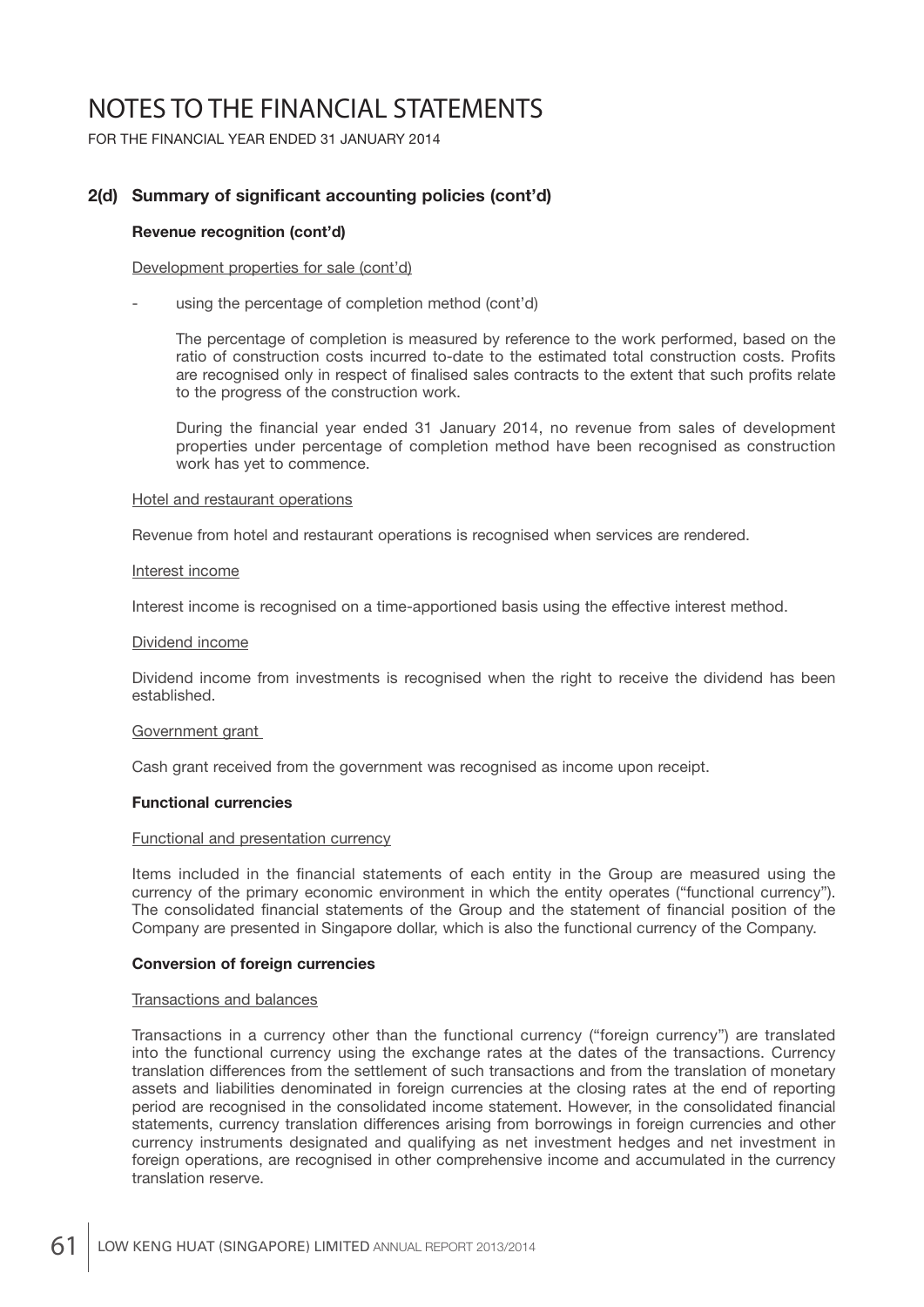FOR THE FINANCIAL YEAR ENDED 31 JANUARY 2014

### 2(d) Summary of significant accounting policies (cont'd)

#### **Conversion of foreign currencies (cont'd)**

#### Transactions and balances (cont'd)

 When a foreign operation is disposed of or any borrowings forming part of the net investment of the foreign operation are repaid, a proportionate share of the accumulated translation differences is reclassified to consolidated income statement, as part of the gain or loss on disposal.

 Foreign exchange gains and losses that relate to borrowings are presented in the consolidated income statement within "finance costs". Foreign currency gains and losses are reported on a net basis as either other income or other operating expense depending on whether foreign currency movements are in a net gain or net loss position.

 Non-monetary items that are measured at fair values in foreign currencies are translated using the exchange rates at the date when the fair values are determined.

 Non-monetary items that are measured at historical cost in foreign currencies are translated using the exchange rates at the date of the transactions.

#### Group entities

The results and financial positions of all the entities within the Group that have a functional currency different from the presentation currency are translated into the presentation currency as follows:

- (i) Assets and liabilities are translated at the closing exchange rates at the end of reporting period;
- (ii) Income and expenses are translated at average exchange rates (unless the average is not a reasonable approximation of the cumulative effect of the rates prevailing on the transaction dates, in which case income and expenses are translated using the exchange rates at the dates of the transactions); and
- (iii) All resulting currency translation differences are recognised in the currency translation reserve in equity.

#### **Dividends**

 Final dividends proposed by the directors are not accounted for in shareholders' equity as an appropriation of retained profits, until they have been approved by the shareholders in a general meeting. When these dividends have been approved by the shareholders and declared, they are recognised as a liability.

 Interim dividends, if any, are simultaneously proposed and declared, because of the articles of association of the Company grant the directors the authority to declare interim dividends. Consequently, interim dividends are recognised directly as a liability when they are proposed and declared.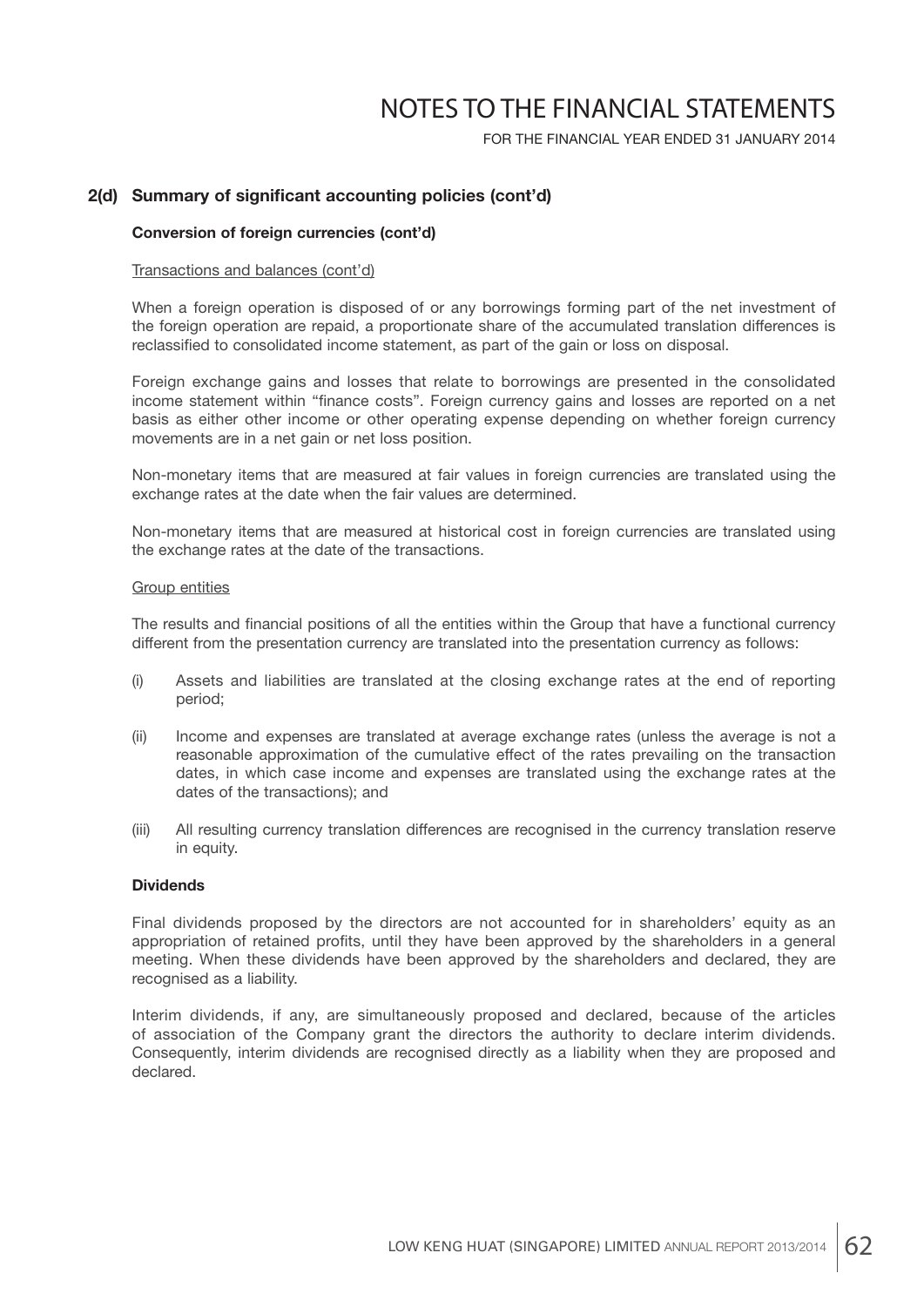FOR THE FINANCIAL YEAR ENDED 31 JANUARY 2014

## 2(d) Summary of significant accounting policies (cont'd)

#### **Related parties**

 Parties are considered to be related if one party has the ability, directly or indirectly, to control the other party or exercise significant influence over the other party in making financial and operating decisions. Parties are also considered related if they are subject to common control or common significant influence. Related parties may be individuals or corporate entities.

#### **Operating segments**

 For management purposes, operating segments are organised based on their products and services which are independently managed by the respective segment managers responsible for the performance of the respective segments under their charge. The segment managers are directly accountable to the joint managing directors who regularly review the segment results in order to allocate resources to the segments and to assess segment performance.

#### **Financial instruments**

Financial instruments carried on the statements of financial position include cash and cash equivalents, financial assets and financial liabilities. The particular recognition methods adopted are disclosed in the individual policy statements associated with each item. These instruments are recognised when contracted for.

Disclosures on financial risk management objectives and policies are provided in Note 36 to the financial statements.

#### **3 Revenue**

Revenue of the Company represents mainly revenue from construction.

 Revenue of the Group includes revenue from hotel management services and operations, rental income, dividend income from investments and excludes inter-company transactions, and applicable goods and services taxes or value-added taxes. The segment analysis of the Group is disclosed in Note 34 to the financial statements.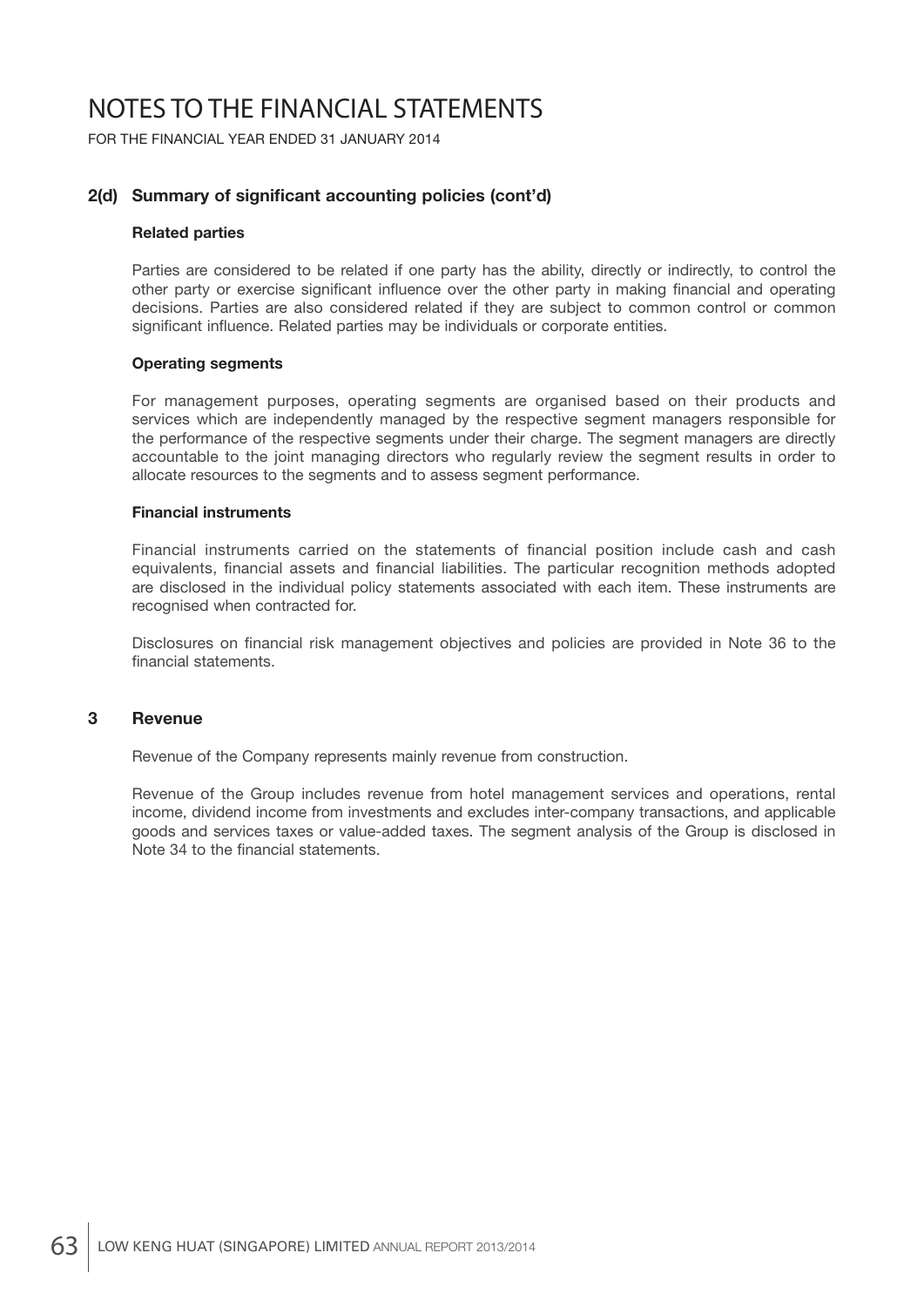FOR THE FINANCIAL YEAR ENDED 31 JANUARY 2014

### **4 Cash and cash equivalents**

|                        |         | The Group |        | The Company |
|------------------------|---------|-----------|--------|-------------|
|                        | 2014    | 2013      | 2014   | 2013        |
|                        | \$'000  | \$'000    | \$'000 | \$'000      |
| Fixed deposits         | 2.897   | 56,206    | -      | 44,000      |
| Cash and bank balances | 192,885 | 149.311   | 53.187 | 20,138      |
|                        | 195,782 | 205,517   | 53,187 | 64,138      |

Cash and cash equivalents are denominated in the following currencies:

| Singapore dollar     | 169.087 | 187.244 | 42.406 | 56,884 |
|----------------------|---------|---------|--------|--------|
| United States dollar | 2,656   | 958     | 2.587  | 886    |
| Australian dollar    | 10.380  | 5.351   | 1,678  | 15     |
| Malaysian Ringgit    | 8.037   | 6.943   | 6.516  | 6.353  |
| Chinese Renminbi     | 5.411   | 4.951   | -      |        |
| Vietnamese Dong      | 211     | 70      | -      |        |
|                      | 195,782 | 205.517 | 53.187 | 64,138 |

#### The Group

The fixed deposits earn an effective interest rate of 3.03% (2013 - 0.62%) per annum which mature on varying dates between 11 February 2014 and 28 June 2014 (2013 - 5 February 2013 and 28 June 2013).

 Included in cash and bank balances of the Group of \$192,885,000 (2013 - \$149,311,000) is a sum of \$104,155,000 (2013 - \$117,174,000) maintained in project accounts with a financial institution. Included in the project accounts is a sum of \$88,698,000 (2013 - \$62,875,000) which can only be applied in accordance with Housing Developers (Project Account) Rules 1997.

## **5 Investments**

|     |                                       | The Group |        | The Company |        |
|-----|---------------------------------------|-----------|--------|-------------|--------|
|     |                                       | 2014      | 2013   | 2014        | 2013   |
|     |                                       | \$'000    | \$'000 | \$'000      | \$'000 |
| (a) | <b>Current</b>                        |           |        |             |        |
|     | Financial assets at fair value        |           |        |             |        |
|     | through profit or loss                |           |        |             |        |
|     | - quoted equity investments           |           |        |             |        |
|     | Balance at beginning of year          | 6,200     | 4,098  |             |        |
|     | <b>Disposals</b>                      | (8)       | (19)   |             |        |
|     | Fair value (loss)/gain recognised     |           |        |             |        |
|     | in consolidated income statement      |           |        |             |        |
|     | [Note $26(a)$ and Note $26(c)$ ]      | (1,850)   | 2,121  |             |        |
|     | Balance at end of year, at fair value | 4,342     | 6,200  |             |        |
|     | Market value of quoted equity         |           |        |             |        |
|     | investments                           | 4,342     | 6.200  |             |        |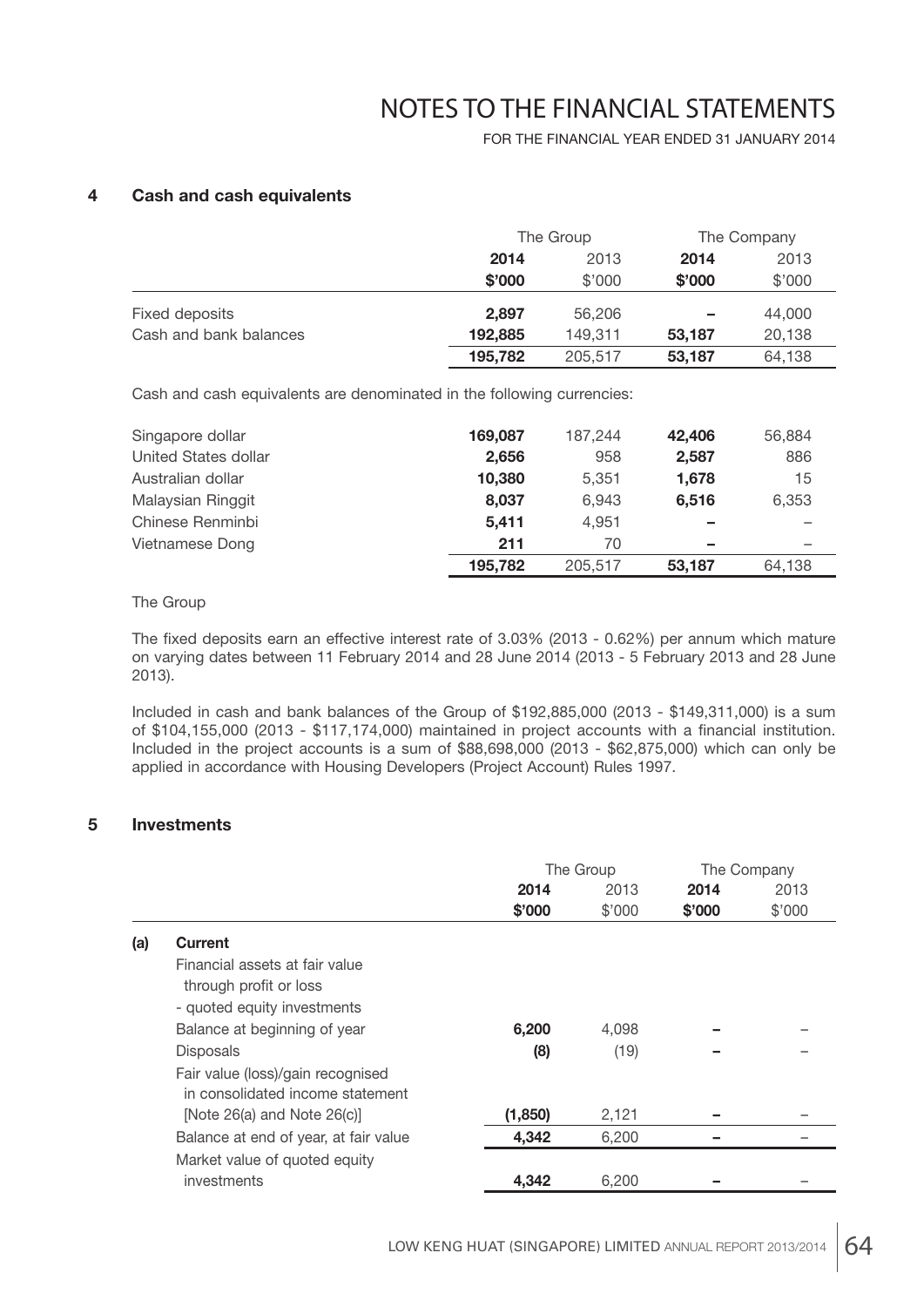FOR THE FINANCIAL YEAR ENDED 31 JANUARY 2014

## **5 Investments (cont'd)**

|       |                                      |              | The Group |          | The Company |        |
|-------|--------------------------------------|--------------|-----------|----------|-------------|--------|
|       |                                      |              | 2014      | 2013     | 2014        | 2013   |
|       |                                      |              | \$'000    | \$'000   | \$'000      | \$'000 |
| (b)   | Non-current                          |              |           |          |             |        |
|       | Available-for-sale financial assets  |              |           |          |             |        |
|       | - quoted equity investments          |              |           |          |             |        |
|       | Balance at beginning of year         |              | 54,928    | 51,621   | 2,172       | 2,114  |
|       | Disposals                            |              | (3,083)   | (6,699)  |             |        |
|       | Exchange translation difference      |              | (175)     | (162)    | (101)       | (94)   |
|       | Fair value (losses)/gains recognised |              |           |          |             |        |
|       | in other comprehensive income        |              |           |          |             |        |
|       | (Note 23)                            |              | (4,586)   | 10,168   | 172         | 152    |
|       |                                      |              | 47,084    | 54,928   | 2,243       | 2,172  |
|       | <b>Accumulated impairment</b>        |              |           |          |             |        |
|       | Balance at beginning of year         |              | (5,684)   | (6, 267) | (140)       | (140)  |
|       | Disposal                             |              | 38        | 583      |             |        |
|       | Balance at end of year               |              | (5,646)   | (5,684)  | (140)       | (140)  |
|       | Balance at end of year, at           |              |           |          |             |        |
|       | fair value                           |              | 41,438    | 49,244   | 2,103       | 2,032  |
|       | Market value of quoted equity        |              |           |          |             |        |
|       | investments                          | (i)          | 41,438    | 49,244   | 2,103       | 2,032  |
|       | Available-for-sale financial assets  |              |           |          |             |        |
|       | - unquoted equity investment,        |              |           |          |             |        |
|       | at cost                              |              |           | 1,734    |             |        |
|       | Less:                                |              |           |          |             |        |
|       | Allowance for impairment loss        |              |           |          |             |        |
|       | Balance at beginning of year         |              | (1, 734)  | (1,734)  |             |        |
|       | Impairment loss written off          |              |           |          |             |        |
|       | during the year                      |              | 1,734     |          |             |        |
|       | Balance at end of year               |              |           | (1, 734) | -           |        |
|       |                                      | (i)          |           |          |             |        |
| Total |                                      | $(i) + (ii)$ | 41,438    | 49,244   | 2,103       | 2,032  |

 The fair value of quoted equity investments is determined by reference to stock exchange quoted bid closing prices.

 The unquoted equity investment carried at cost pertained to an investment in an unquoted company, Global Dial Pty Ltd, which is incorporated in Australia, held by a subsidiary. As the directors of the Company are of the opinion that the cost of the investment cannot be recovered, an impairment loss for the full amount was made. This investment was written off during the financial year ended 31 January 2014.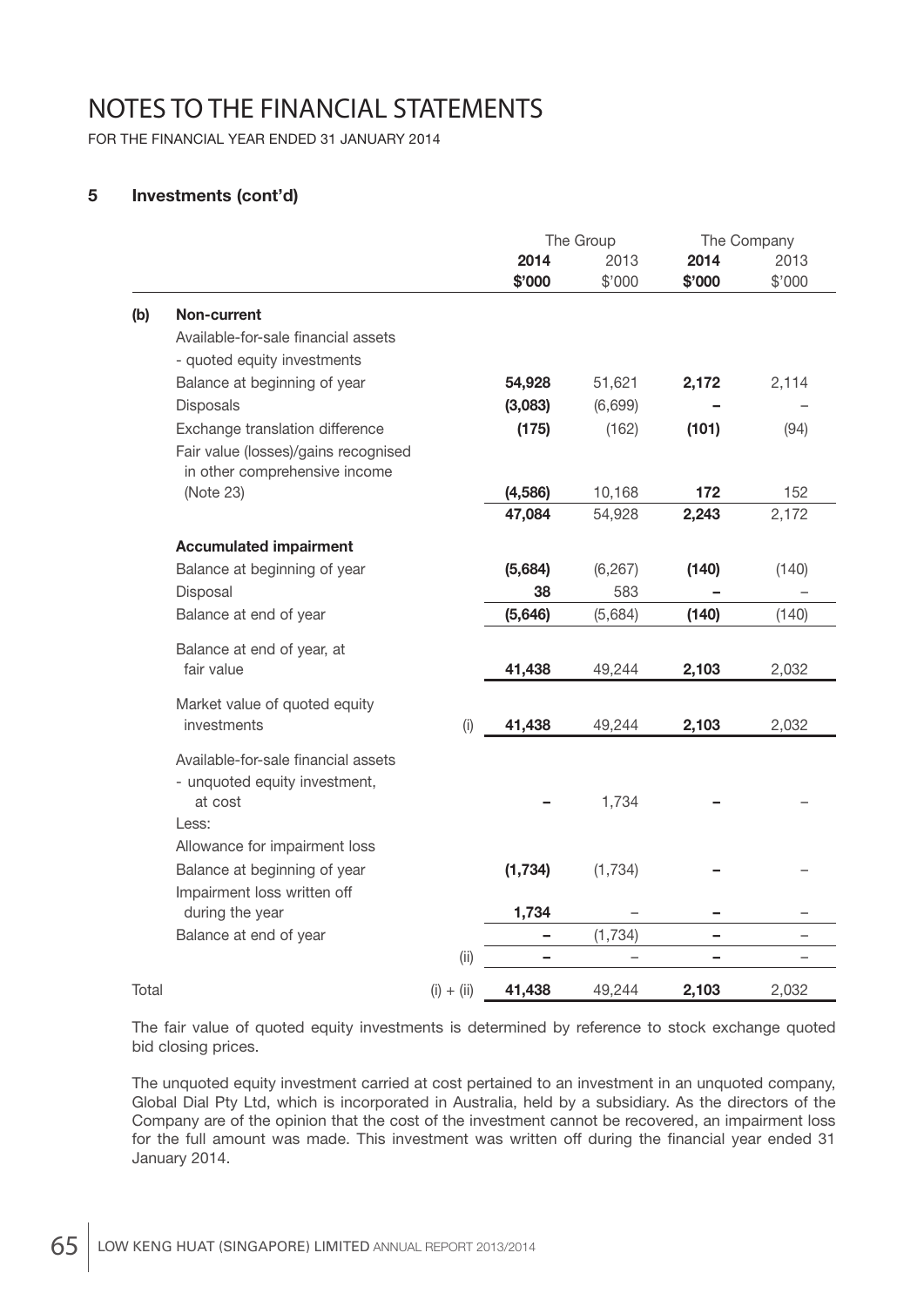FOR THE FINANCIAL YEAR ENDED 31 JANUARY 2014

## **6 Trade and other receivables**

| 2014<br>2014<br>2013<br>2013<br>\$'000<br>\$'000<br>\$'000<br>\$'000<br>Due within one year<br>Trade receivables<br>- third parties<br>20,516<br>10,169<br>19,101<br>39,062<br>- subsidiaries<br>16,249<br>10,381<br>20,516<br>39,062<br>26,418<br>29,482<br>21,600<br>3,913<br><b>Accrued billings</b><br>42,116<br>39,062<br>30,331<br>29,482<br>Allowance for impairment loss of<br>trade receivables<br>(4)<br>Balance at beginning of year<br>(9)<br>Allowance during the year<br>$\overline{\phantom{0}}$<br>Allowance written off<br>4<br>Balance at end of year<br>(9)<br>42,107<br>Net trade receivables<br>39,062<br>30,331<br>29,482<br>(i)<br>Advances<br>65<br>347<br>Staff loans<br>1<br>6<br>6<br>1<br>$\overline{2}$<br>Interest receivable<br>16<br>6<br>1,020<br>832<br>Deposits<br>545<br>244<br>1,000<br>34<br>635<br>40<br>Prepayments<br>Recoverable expenses<br>120<br>32<br>107<br>32<br>$\star$<br>Tax recoverable<br>420<br>Sundry debtors<br>398<br>8<br>1,788<br>2,819<br>400<br>910<br>Impairment loss on other receivables<br>Allowance for the year and balance<br>(53)<br>at end of year<br>Net other receivables<br>400<br>910<br>(ii)<br>1,735<br>2,819<br>43,842<br>$(i) + (ii)$<br>41,881<br>30,731<br>30,392<br>Due after one year<br>Other receivables<br>62<br>3,705<br>(iii)<br>64<br>43,906<br>30,731<br>Total<br>$(i) + (ii) + (iii)$<br>41,943<br>34,097 |  | The Group |  | The Company |
|-----------------------------------------------------------------------------------------------------------------------------------------------------------------------------------------------------------------------------------------------------------------------------------------------------------------------------------------------------------------------------------------------------------------------------------------------------------------------------------------------------------------------------------------------------------------------------------------------------------------------------------------------------------------------------------------------------------------------------------------------------------------------------------------------------------------------------------------------------------------------------------------------------------------------------------------------------------------------------------------------------------------------------------------------------------------------------------------------------------------------------------------------------------------------------------------------------------------------------------------------------------------------------------------------------------------------------------------------------------------------------------------------------|--|-----------|--|-------------|
|                                                                                                                                                                                                                                                                                                                                                                                                                                                                                                                                                                                                                                                                                                                                                                                                                                                                                                                                                                                                                                                                                                                                                                                                                                                                                                                                                                                                     |  |           |  |             |
|                                                                                                                                                                                                                                                                                                                                                                                                                                                                                                                                                                                                                                                                                                                                                                                                                                                                                                                                                                                                                                                                                                                                                                                                                                                                                                                                                                                                     |  |           |  |             |
|                                                                                                                                                                                                                                                                                                                                                                                                                                                                                                                                                                                                                                                                                                                                                                                                                                                                                                                                                                                                                                                                                                                                                                                                                                                                                                                                                                                                     |  |           |  |             |
|                                                                                                                                                                                                                                                                                                                                                                                                                                                                                                                                                                                                                                                                                                                                                                                                                                                                                                                                                                                                                                                                                                                                                                                                                                                                                                                                                                                                     |  |           |  |             |
|                                                                                                                                                                                                                                                                                                                                                                                                                                                                                                                                                                                                                                                                                                                                                                                                                                                                                                                                                                                                                                                                                                                                                                                                                                                                                                                                                                                                     |  |           |  |             |
|                                                                                                                                                                                                                                                                                                                                                                                                                                                                                                                                                                                                                                                                                                                                                                                                                                                                                                                                                                                                                                                                                                                                                                                                                                                                                                                                                                                                     |  |           |  |             |
|                                                                                                                                                                                                                                                                                                                                                                                                                                                                                                                                                                                                                                                                                                                                                                                                                                                                                                                                                                                                                                                                                                                                                                                                                                                                                                                                                                                                     |  |           |  |             |
|                                                                                                                                                                                                                                                                                                                                                                                                                                                                                                                                                                                                                                                                                                                                                                                                                                                                                                                                                                                                                                                                                                                                                                                                                                                                                                                                                                                                     |  |           |  |             |
|                                                                                                                                                                                                                                                                                                                                                                                                                                                                                                                                                                                                                                                                                                                                                                                                                                                                                                                                                                                                                                                                                                                                                                                                                                                                                                                                                                                                     |  |           |  |             |
|                                                                                                                                                                                                                                                                                                                                                                                                                                                                                                                                                                                                                                                                                                                                                                                                                                                                                                                                                                                                                                                                                                                                                                                                                                                                                                                                                                                                     |  |           |  |             |
|                                                                                                                                                                                                                                                                                                                                                                                                                                                                                                                                                                                                                                                                                                                                                                                                                                                                                                                                                                                                                                                                                                                                                                                                                                                                                                                                                                                                     |  |           |  |             |
|                                                                                                                                                                                                                                                                                                                                                                                                                                                                                                                                                                                                                                                                                                                                                                                                                                                                                                                                                                                                                                                                                                                                                                                                                                                                                                                                                                                                     |  |           |  |             |
|                                                                                                                                                                                                                                                                                                                                                                                                                                                                                                                                                                                                                                                                                                                                                                                                                                                                                                                                                                                                                                                                                                                                                                                                                                                                                                                                                                                                     |  |           |  |             |
|                                                                                                                                                                                                                                                                                                                                                                                                                                                                                                                                                                                                                                                                                                                                                                                                                                                                                                                                                                                                                                                                                                                                                                                                                                                                                                                                                                                                     |  |           |  |             |
|                                                                                                                                                                                                                                                                                                                                                                                                                                                                                                                                                                                                                                                                                                                                                                                                                                                                                                                                                                                                                                                                                                                                                                                                                                                                                                                                                                                                     |  |           |  |             |
|                                                                                                                                                                                                                                                                                                                                                                                                                                                                                                                                                                                                                                                                                                                                                                                                                                                                                                                                                                                                                                                                                                                                                                                                                                                                                                                                                                                                     |  |           |  |             |
|                                                                                                                                                                                                                                                                                                                                                                                                                                                                                                                                                                                                                                                                                                                                                                                                                                                                                                                                                                                                                                                                                                                                                                                                                                                                                                                                                                                                     |  |           |  |             |
|                                                                                                                                                                                                                                                                                                                                                                                                                                                                                                                                                                                                                                                                                                                                                                                                                                                                                                                                                                                                                                                                                                                                                                                                                                                                                                                                                                                                     |  |           |  |             |
|                                                                                                                                                                                                                                                                                                                                                                                                                                                                                                                                                                                                                                                                                                                                                                                                                                                                                                                                                                                                                                                                                                                                                                                                                                                                                                                                                                                                     |  |           |  |             |
|                                                                                                                                                                                                                                                                                                                                                                                                                                                                                                                                                                                                                                                                                                                                                                                                                                                                                                                                                                                                                                                                                                                                                                                                                                                                                                                                                                                                     |  |           |  |             |
|                                                                                                                                                                                                                                                                                                                                                                                                                                                                                                                                                                                                                                                                                                                                                                                                                                                                                                                                                                                                                                                                                                                                                                                                                                                                                                                                                                                                     |  |           |  |             |
|                                                                                                                                                                                                                                                                                                                                                                                                                                                                                                                                                                                                                                                                                                                                                                                                                                                                                                                                                                                                                                                                                                                                                                                                                                                                                                                                                                                                     |  |           |  |             |
|                                                                                                                                                                                                                                                                                                                                                                                                                                                                                                                                                                                                                                                                                                                                                                                                                                                                                                                                                                                                                                                                                                                                                                                                                                                                                                                                                                                                     |  |           |  |             |
|                                                                                                                                                                                                                                                                                                                                                                                                                                                                                                                                                                                                                                                                                                                                                                                                                                                                                                                                                                                                                                                                                                                                                                                                                                                                                                                                                                                                     |  |           |  |             |
|                                                                                                                                                                                                                                                                                                                                                                                                                                                                                                                                                                                                                                                                                                                                                                                                                                                                                                                                                                                                                                                                                                                                                                                                                                                                                                                                                                                                     |  |           |  |             |
|                                                                                                                                                                                                                                                                                                                                                                                                                                                                                                                                                                                                                                                                                                                                                                                                                                                                                                                                                                                                                                                                                                                                                                                                                                                                                                                                                                                                     |  |           |  |             |
|                                                                                                                                                                                                                                                                                                                                                                                                                                                                                                                                                                                                                                                                                                                                                                                                                                                                                                                                                                                                                                                                                                                                                                                                                                                                                                                                                                                                     |  |           |  |             |
|                                                                                                                                                                                                                                                                                                                                                                                                                                                                                                                                                                                                                                                                                                                                                                                                                                                                                                                                                                                                                                                                                                                                                                                                                                                                                                                                                                                                     |  |           |  |             |
|                                                                                                                                                                                                                                                                                                                                                                                                                                                                                                                                                                                                                                                                                                                                                                                                                                                                                                                                                                                                                                                                                                                                                                                                                                                                                                                                                                                                     |  |           |  |             |
|                                                                                                                                                                                                                                                                                                                                                                                                                                                                                                                                                                                                                                                                                                                                                                                                                                                                                                                                                                                                                                                                                                                                                                                                                                                                                                                                                                                                     |  |           |  |             |

Trade and other receivables are denominated in the following currencies:

| Singapore dollar     | 41,020 | 37.709 | 30.731 | 34.097 |
|----------------------|--------|--------|--------|--------|
| Vietnamese Dong      | 1.043  | 1.343  |        |        |
| United States dollar | 64     | 62     |        |        |
| Australian dollar    | 1.484  | 2.567  |        |        |
| Chinese Renminbi     | 291    | 259    |        |        |
| Malaysian Ringgit    | 4      | 3      | -      |        |
|                      | 43,906 | 41.943 | 30.731 | 34.097 |

\* represents amount less than \$500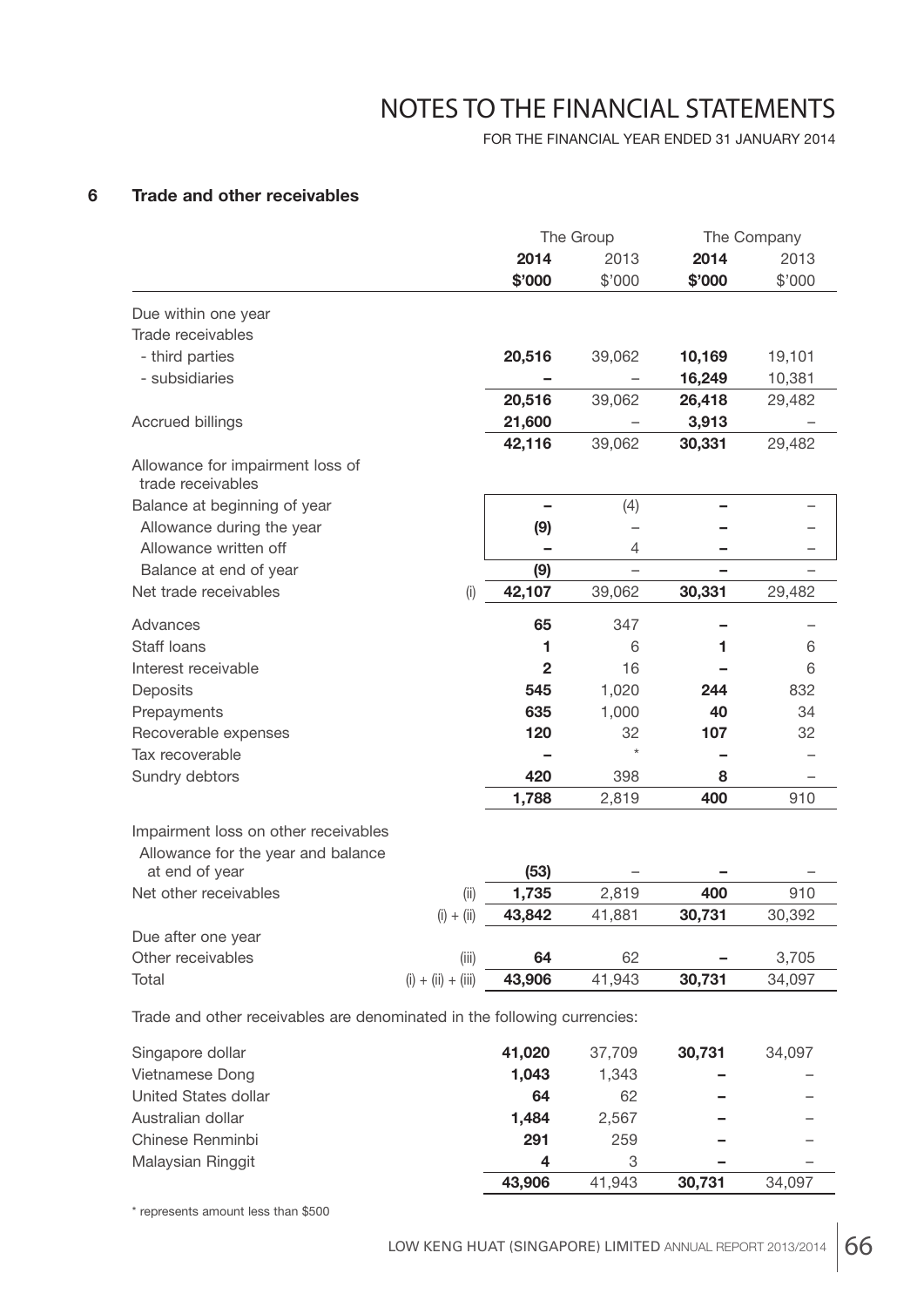FOR THE FINANCIAL YEAR ENDED 31 JANUARY 2014

## **6 Trade and other receivables (cont'd)**

 All trade and other receivables are subject to credit risk exposure where the credit terms are generally between 30 days and 90 days (2013 - 30 days and 90 days). However, the Group does not identify specific concentrations of credit risk with regards to trade and other receivables, as the amounts recognised resemble a large number of receivables from various customers. The trade receivables include a sum of retention money of \$6,364,000 (2013 - \$11,553,000) owing from construction work.

 The trade receivables ageing are generally between 30 days and 90 days (2013 - 30 days and 90 days), excluding the retention money withheld. Retention money from construction works withheld will be paid upon the issuance of maintenance certificates from architects.

 The ageing analysis of trade receivables past due but not impaired, excluding retention money, is as follows:

(i) Financial assets that are neither past due nor impaired

 Trade receivables that are neither past due nor impaired are substantially customers with a good track collection record with the Group and the Company.

|         |        | The Group |        | The Company |
|---------|--------|-----------|--------|-------------|
|         | 2014   | 2013      |        | 2013        |
|         | \$'000 | \$'000    | \$'000 | \$'000      |
| Current | 34,455 | 13,746    | 7.719  | 11,512      |

#### (ii) Financial assets that are past due but not impaired

The ageing analysis of trade receivables past due but not impaired is as follows:

|                        |        | The Group |        | The Company |
|------------------------|--------|-----------|--------|-------------|
|                        | 2014   | 2013      | 2014   | 2013        |
|                        | \$'000 | \$'000    | \$'000 | \$'000      |
| Past due 0 to 3 months | 966    | 13.430    |        |             |
| Past due 3 to 6 months | 303    | 87        |        |             |
| Past due over 6 months | 19     | 246       |        |             |
|                        | 1.288  | 13,763    |        |             |

#### (iii) Financial assets that are past due and impaired

The ageing analysis of trade receivables past due and impaired is as follows:

|                        | The Group                |                          | The Company              |        |
|------------------------|--------------------------|--------------------------|--------------------------|--------|
|                        | 2014                     | 2013                     | 2014                     | 2013   |
|                        | \$'000                   | \$'000                   | \$'000                   | \$'000 |
| Past due over 6 months | $\overline{\phantom{a}}$ | $\overline{\phantom{a}}$ | $\overline{\phantom{a}}$ |        |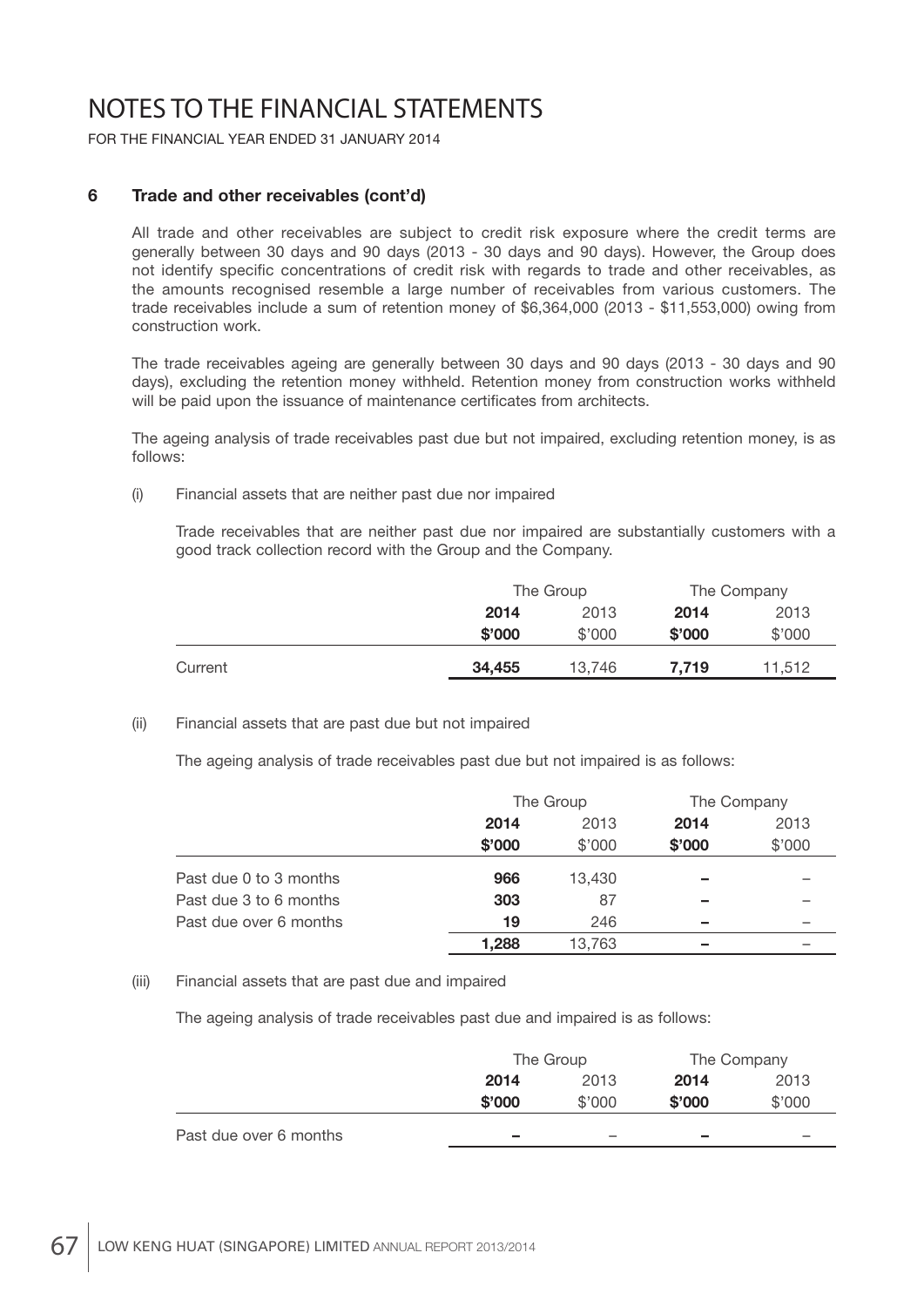FOR THE FINANCIAL YEAR ENDED 31 JANUARY 2014

#### **6 Trade and other receivables (cont'd)**

 Based on historical default rates, the directors of the Company are of the opinion that no impairment is necessary in respect of trade receivables not past due or past due over 6 months as these receivables are mainly arising from customers that have a good credit record in the Group and the Company.

Impairment on trade and other receivables is made on specific debts for which the directors of the Company are of the opinion that these debts are long outstanding and are not recoverable.

Accrued billings relate to work done that has yet to be billed as at the end of the reporting period.

 The staff loans are unsecured and interest-free and are repayable within 12 months from the end of the reporting period.

 As at 31 January 2013, the non-current other receivables of the Company of \$3,705,000 pertained to deposits paid to a subsidiary for the purchase of four office units at Paya Lebar Square. These deposits had been capitalised in property, plant and equipment during the financial year ended 31 January 2014 [Note 14(ii)].

#### **7 Work-in-progress**

|                                                      | The Group  |            |             | The Company |
|------------------------------------------------------|------------|------------|-------------|-------------|
|                                                      | 2014       | 2013       | 2014        | 2013        |
|                                                      | \$'000     | \$'000     | \$'000      | \$'000      |
| Construction costs                                   | 672,563    | 654,741    | 864,739     | 717,611     |
| Attributable profits                                 | 202,036    | 190,273    | 221,340     | 191,556     |
|                                                      | 874,599    | 845,014    | 1,086,079   | 909,167     |
| Progress billings received and receivable            | (874, 599) | (845, 014) | (1,086,079) | (909, 167)  |
|                                                      |            |            |             |             |
| Contract revenue recognised during the year          | 29,647     | 67,437     | 176,975     | 131,590     |
| Contracts-in-progress at end of reporting<br>period: |            |            |             |             |
| Due from customers on construction<br>contracts      |            |            |             |             |
| Due to customers on construction contracts           |            |            |             |             |
|                                                      |            |            |             |             |
| Included in construction costs are the<br>following: |            |            |             |             |
| Depreciation of property, plant and                  |            |            |             |             |
| equipment (Note 14)                                  | 120        | 124        | 120         | 124         |
| Directors' remuneration                              | 664        | 663        | 664         | 663         |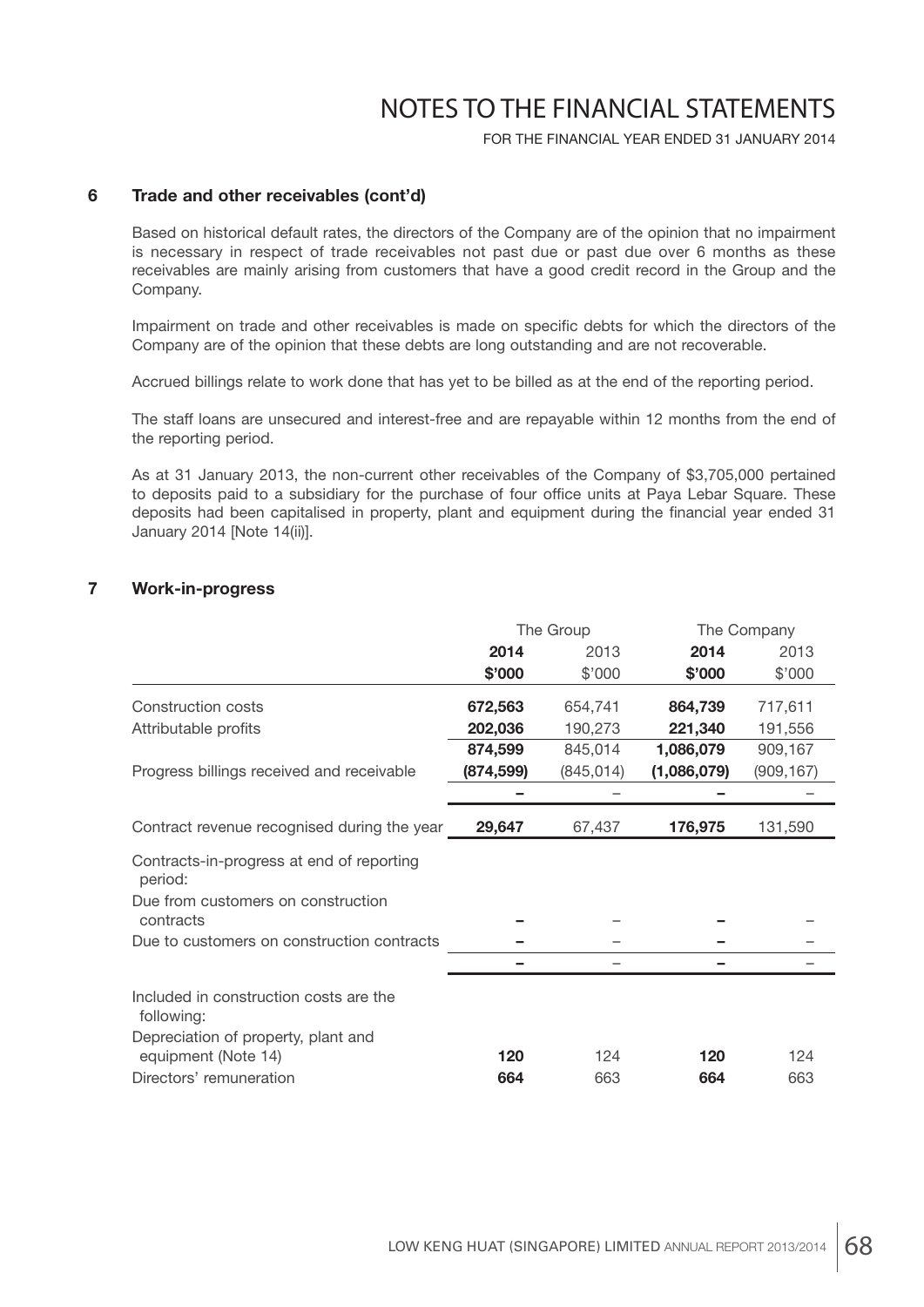FOR THE FINANCIAL YEAR ENDED 31 JANUARY 2014

## **8 Inventories**

| The Group           | 2014<br>\$'000 | 2013<br>\$'000 |
|---------------------|----------------|----------------|
| At cost,            |                |                |
| Hotel supplies      | 106            | 138            |
| Restaurant supplies | 439            | 428            |
|                     | 545            | 566            |

 The inventories charged to cost of sales relate only to hotel operations and restaurants for food and beverage sales for which the cost of goods is approximately \$4,998,000 (2013 - \$6,136,000).

## **9 Development properties**

|                              | 2014      | 2013    |
|------------------------------|-----------|---------|
| The Group                    | \$'000    | \$'000  |
| Land and other related costs | 993.864   | 808,636 |
| Development costs            | 197.664   | 63,785  |
|                              | 1,191,528 | 872.421 |

Interest costs of  $$9,698,000$  (2013 -  $$11,079,000$ ) have been capitalised during the financial year ended 31 January 2014 at effective interest rates ranging from 1.46% to 4.00% (2013 - 1.52% to 4.00%) per annum based on actual borrowing costs.

Details of development properties are as follows:

|     | Name/Location                                                        | Description of<br>development                                                 | Tenure/<br>Group's<br>interest in<br>property | Site area<br>(sq. metres) | Estimated<br>gross floor<br>area (sq.<br>metres) | * Expected<br>date of<br><b>TOP</b> |
|-----|----------------------------------------------------------------------|-------------------------------------------------------------------------------|-----------------------------------------------|---------------------------|--------------------------------------------------|-------------------------------------|
| (1) | <b>Parkland Residences</b><br>Upper Serangoon<br>Crescent, Singapore | 4 tower blocks<br>of 18-storey<br>with a total of<br>680 residential<br>units | $103$ -year<br>leasehold<br>$land/100\%$      | 20,001                    | 60,201                                           | Q4 2014/15                          |
| (2) | Paya Lebar Square<br>60 Paya Lebar Road,<br>Singapore                | 10-storey office<br>tower above a<br>3-storey retail<br>podium                | 99-year<br>leasehold<br>$land/80\%$           | 14.852                    | 62.378                                           | Q4 2014/15                          |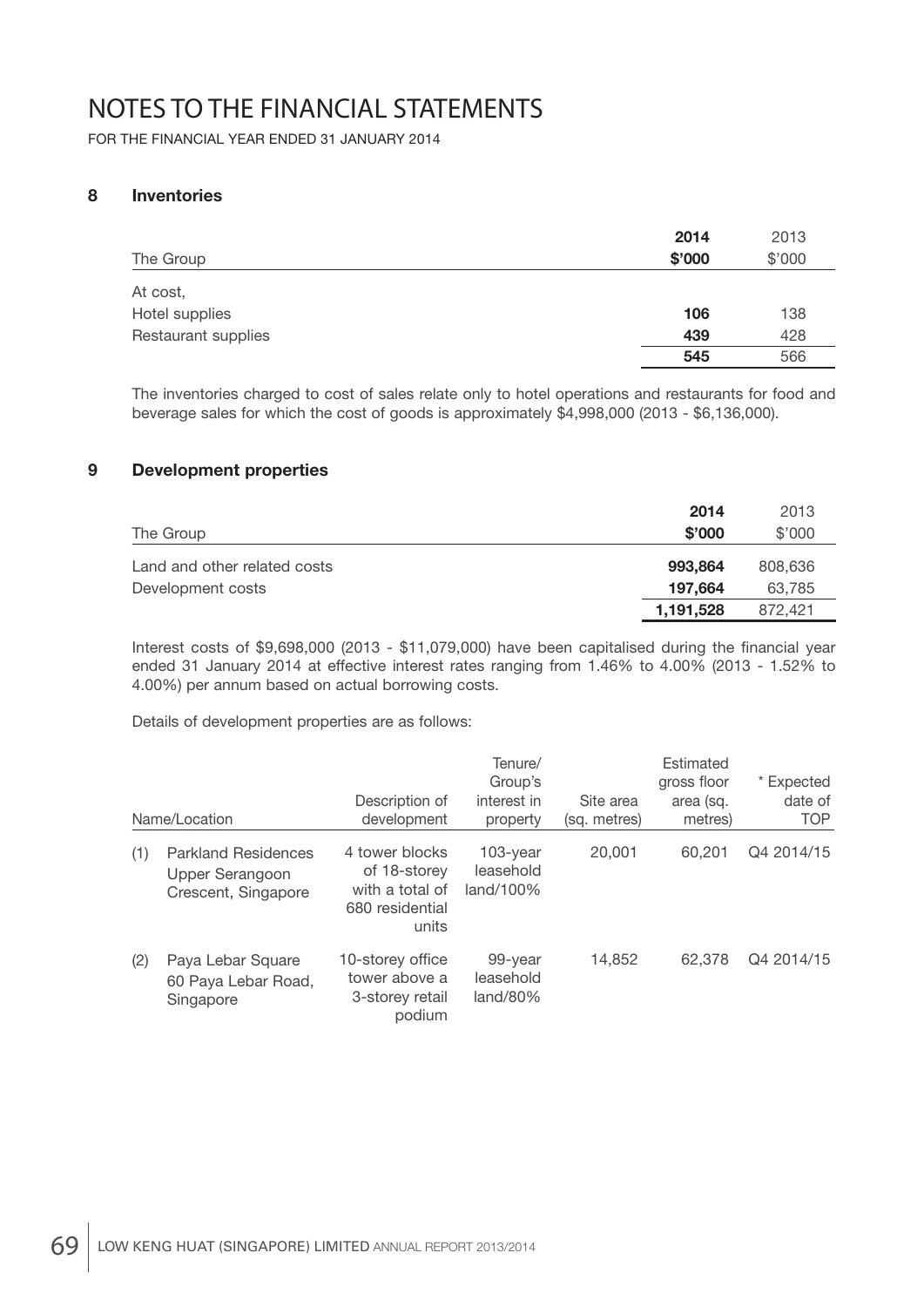FOR THE FINANCIAL YEAR ENDED 31 JANUARY 2014

### **9 Development properties (cont'd)**

|     | Name/Location                                                  | Description of<br>development                                                                                                               | Tenure/<br>Group's<br>interest in<br>property | Site area<br>(sq. metres) | Estimated<br>gross floor<br>area (sq.<br>metres) | * Expected<br>date of<br><b>TOP</b> |
|-----|----------------------------------------------------------------|---------------------------------------------------------------------------------------------------------------------------------------------|-----------------------------------------------|---------------------------|--------------------------------------------------|-------------------------------------|
| (3) | Kismis Lodge<br>Lorong Kismis,<br>Singapore                    | Mixed<br>residential<br>development<br>with 31 units of<br>landed terrace<br>houses and 7<br>units of strata-<br>landed (cluster)<br>houses | Freehold<br>land/70%                          | 6,530                     | 17,920                                           | Q4 2016/17                          |
| (4) | <b>Balestier Towers at</b><br>207 Balestier Road,<br>Singapore | Mixed<br>development<br>of 15 strata of<br>commercial<br>units and 1<br>strata of<br>residential<br>penthouse                               | Freehold<br>land/99%                          | 2,786                     | 3,074                                            | To be<br>determined <sup>(1)</sup>  |

no construction costs and attributable profits recognised yet as at the end of reporting period

Note:

(1) As at the date of these financial statements, Newfort Alliance (Moulmein) Pte. Ltd., a subsidiary of the Company is in the process of acquiring all the remaining balance of residential units at Balestier Tower.

 As at the end of reporting period, all development properties of the Group have been pledged to financial institutions to secure bank borrowings (Note 20).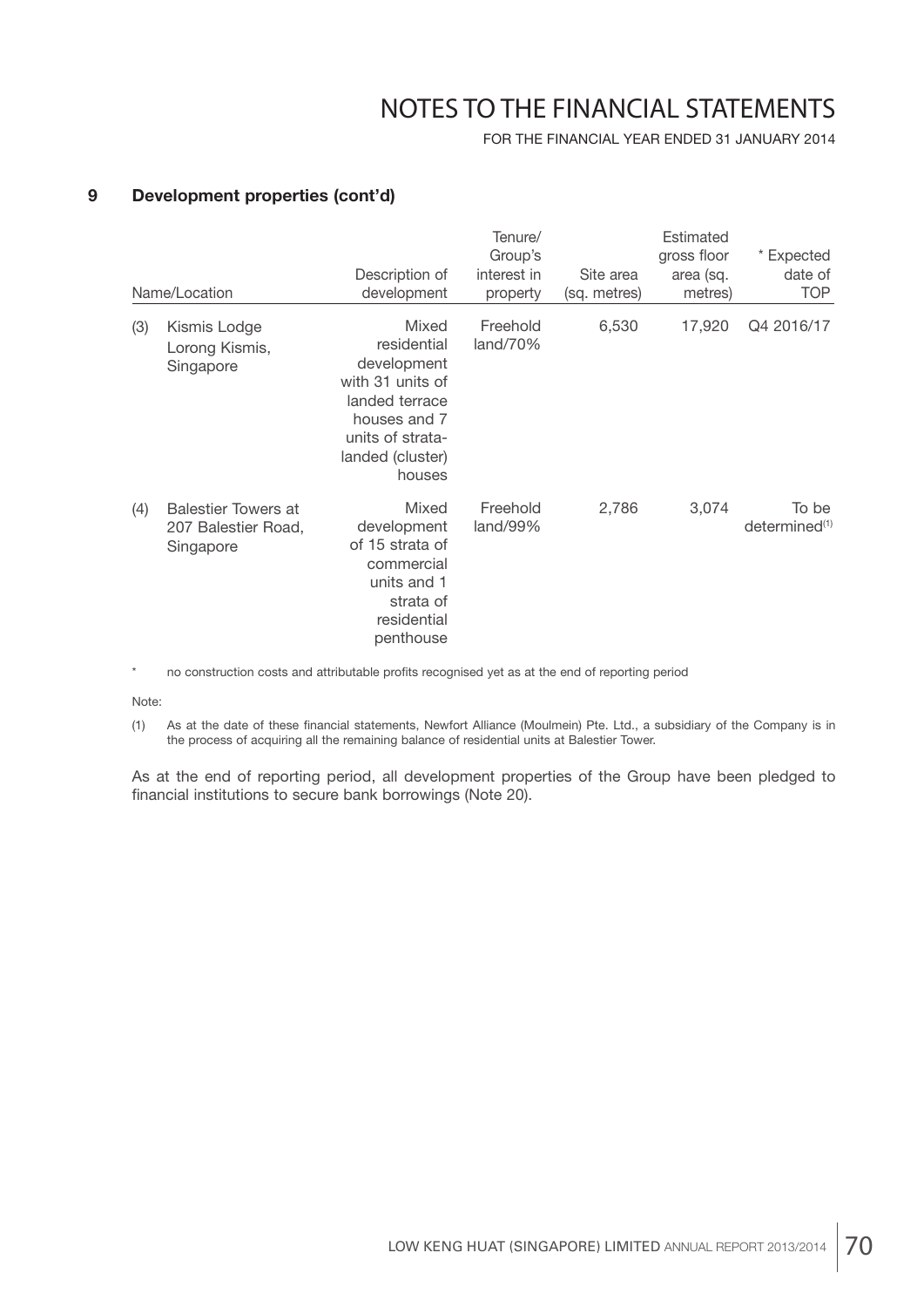FOR THE FINANCIAL YEAR ENDED 31 JANUARY 2014

### **10 Joint ventures**

|     |                                                   |                      |                  | The Group                | The Company      |                  |
|-----|---------------------------------------------------|----------------------|------------------|--------------------------|------------------|------------------|
|     |                                                   |                      | 2014<br>\$'000   | 2013<br>\$'000           | 2014<br>\$'000   | 2013<br>\$'000   |
|     |                                                   |                      |                  |                          |                  |                  |
| (a) | <b>Non-current assets</b>                         |                      |                  |                          |                  |                  |
|     | Contributions made towards joint<br>ventures:     |                      |                  |                          |                  |                  |
|     | - Joint ventures                                  |                      | 15,347           | 16,955                   | 10,487           | 11,987           |
|     | - Exchange fluctuation difference                 |                      | (1, 204)         | (1,054)                  | (108)            |                  |
|     |                                                   |                      | 14,143           | 15,901                   | 10,379           | 11,987           |
|     | Share of retained profits in joint<br>ventures    |                      | 115,086          | 125,552                  | 32,683           | 32,683           |
|     | Exchange fluctuation difference                   |                      | (102)            | (40)                     |                  |                  |
|     | Impairment loss on joint ventures                 |                      |                  |                          |                  |                  |
|     | Balance at beginning of year                      |                      |                  |                          | (27,087)         |                  |
|     | Impairment loss during the year                   |                      |                  |                          | (5,709)          | (27,087)         |
|     | Balance at end of year                            |                      |                  | $\overline{\phantom{0}}$ | (32, 796)        | (27, 087)        |
|     | At cost                                           | (i)                  | 129,127          | 141,413                  | 10,266           | 17,583           |
|     | Amount owing by joint ventures                    |                      |                  |                          |                  |                  |
|     | (non-trade):                                      |                      |                  |                          |                  |                  |
|     | - advances                                        |                      | $^\star$         |                          | $^\star$         |                  |
|     | - interest-free loans                             | (ii)                 | 15,020<br>15,020 | 11,244<br>11,244         | 15,020<br>15,020 | 11,244<br>11,244 |
|     | Total                                             | $(i) + (ii)$         | 144,147          | 152,657                  | 25,286           | 28,827           |
|     |                                                   |                      |                  |                          |                  |                  |
|     | Share of results in joint ventures,<br>net of tax |                      | 37,334           | 93,319                   |                  |                  |
|     |                                                   |                      |                  |                          |                  |                  |
| (b) | <b>Non-current liabilities</b>                    |                      |                  |                          |                  |                  |
|     | Share of retained losses in joint<br>venture      |                      | 865              | 879                      | 1,062            | 1,062            |
|     | Exchange fluctuation difference                   |                      | 35               | (14)                     |                  |                  |
|     |                                                   |                      | 900              | 865                      | 1,062            | 1,062            |
|     | Provision for foreseeable losses                  |                      |                  |                          |                  |                  |
|     | Balance at beginning of year                      |                      | 1,241            | 1,261                    | 999              | 999              |
|     | Exchange fluctuation difference                   |                      | 50               | (20)                     |                  |                  |
|     | Balance at end of year                            |                      | 1,291            | 1,241                    | 999<br>2,061     | 999              |
|     |                                                   | (i)                  | 2,191            | 2,106                    |                  | 2,061            |
|     | Amount owing to a joint venture                   |                      |                  |                          |                  |                  |
|     | (non-trade):                                      |                      |                  |                          |                  |                  |
|     | - advances (denominated in SGD)                   | (ii)                 | 26,812           | 22,212                   | 26,812           | 22,212           |
|     | Amount owing by a joint venture                   |                      |                  |                          |                  |                  |
|     | (non-trade):                                      |                      |                  |                          |                  |                  |
|     | - advances                                        | (iii)                | (1,769)          | (1,700)                  | (1,769)          | (1,700)          |
|     | Total                                             | $(i) + (ii) + (iii)$ | 27,234           | 22,618                   | 27,104           | 22,573           |
|     | Share of results of joint venture,                |                      |                  |                          |                  |                  |
|     | net of tax                                        |                      |                  |                          |                  |                  |
|     |                                                   |                      |                  |                          |                  |                  |

\* represents amount less than \$500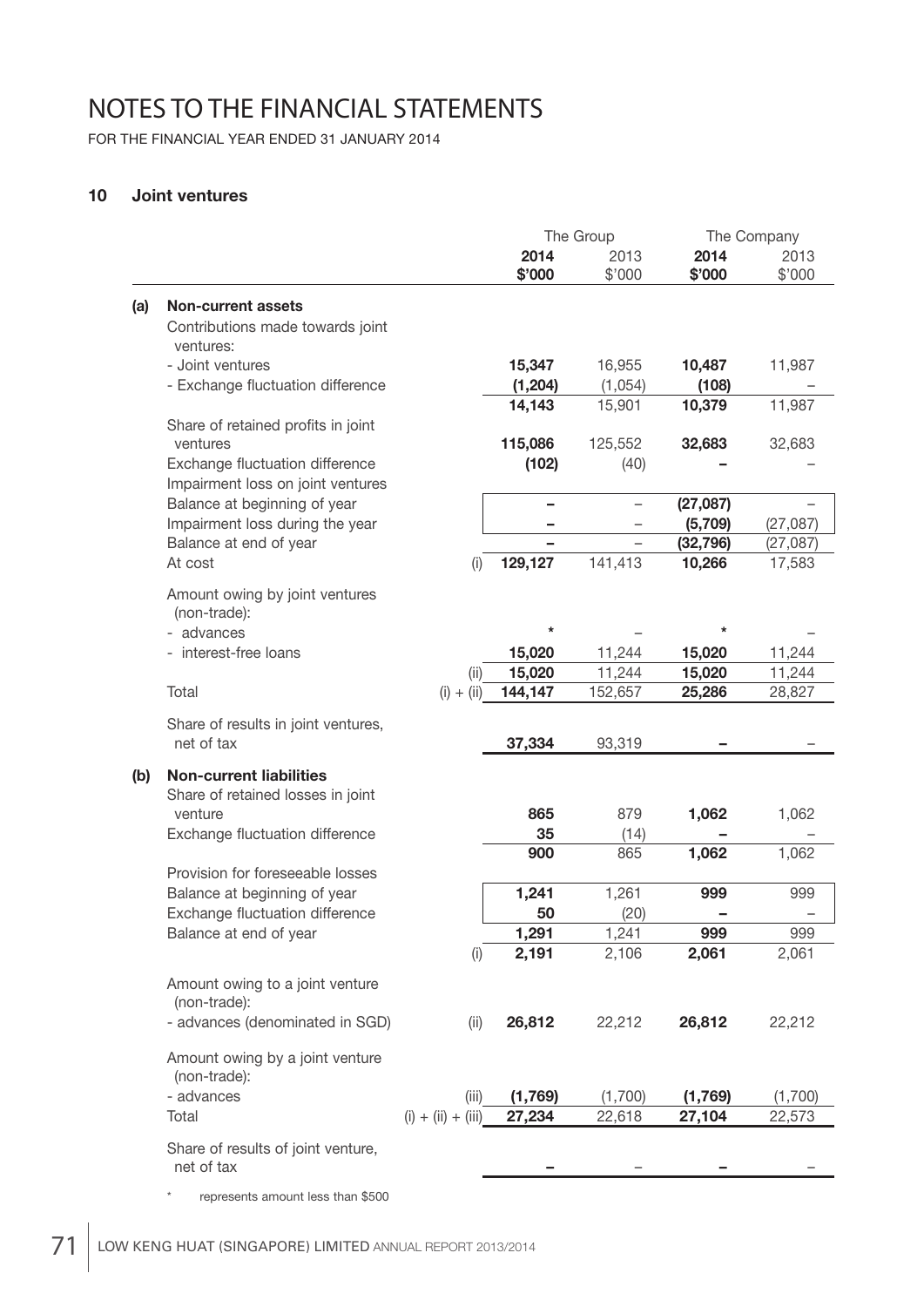FOR THE FINANCIAL YEAR ENDED 31 JANUARY 2014

#### **10 Joint ventures (cont'd)**

 The summarised information of joint ventures, adjusted for the percentage ownership held by the Group, is as follows:

|                                      | 2014       | 2013       |
|--------------------------------------|------------|------------|
| The Group                            | \$'000     | \$'000     |
| Assets                               |            |            |
| - Current assets                     | 232,400    | 222,357    |
| - Non-current assets                 | 15,062     | 11,482     |
|                                      | 247,462    | 233,839    |
| Liabilities                          |            |            |
| - Current liabilities                | (98, 319)  | (36, 540)  |
| - Non-current liabilities            | (18, 388)  | (56, 810)  |
|                                      | (116, 707) | (93, 350)  |
| Net assets                           | 130,755    | 140,489    |
| <b>Sales</b>                         | 104,253    | 275,295    |
| <b>Expenses</b>                      | (59, 128)  | (162, 549) |
| Profit before taxation               | 45,125     | 112,746    |
| Income tax                           | (7, 791)   | (19, 427)  |
| Net profit after taxation            | 37,334     | 93,319     |
| Share of joint ventures' commitments | 2,621      | 2,480      |

The non-trade advances and loans owing by/to joint ventures have no fixed terms of repayments. They are unsecured and are neither planned nor likely to be settled in the foreseeable future. Because they represent advances and loans with indeterminable repayments, it is not practicable to determine the fair value of these amounts owing.

During the financial year ended 31 January 2014, the dividends received by the Group from joint ventures amounted to \$47,800,000 (2013 - \$15,923,000).

The non-trade amount owing by joint ventures is denominated in the following currencies:

| The Group and the Company | 2014<br>\$'000 | 2013<br>\$'000 |
|---------------------------|----------------|----------------|
| Singapore dollar          | $\ast$         | $\ast$         |
| Malaysian Ringgit         | 15,020         | 11.244         |
| United States dollar      | 1.769          | 1,700          |
|                           | 16.789         | 12.944         |

represents amount less than \$500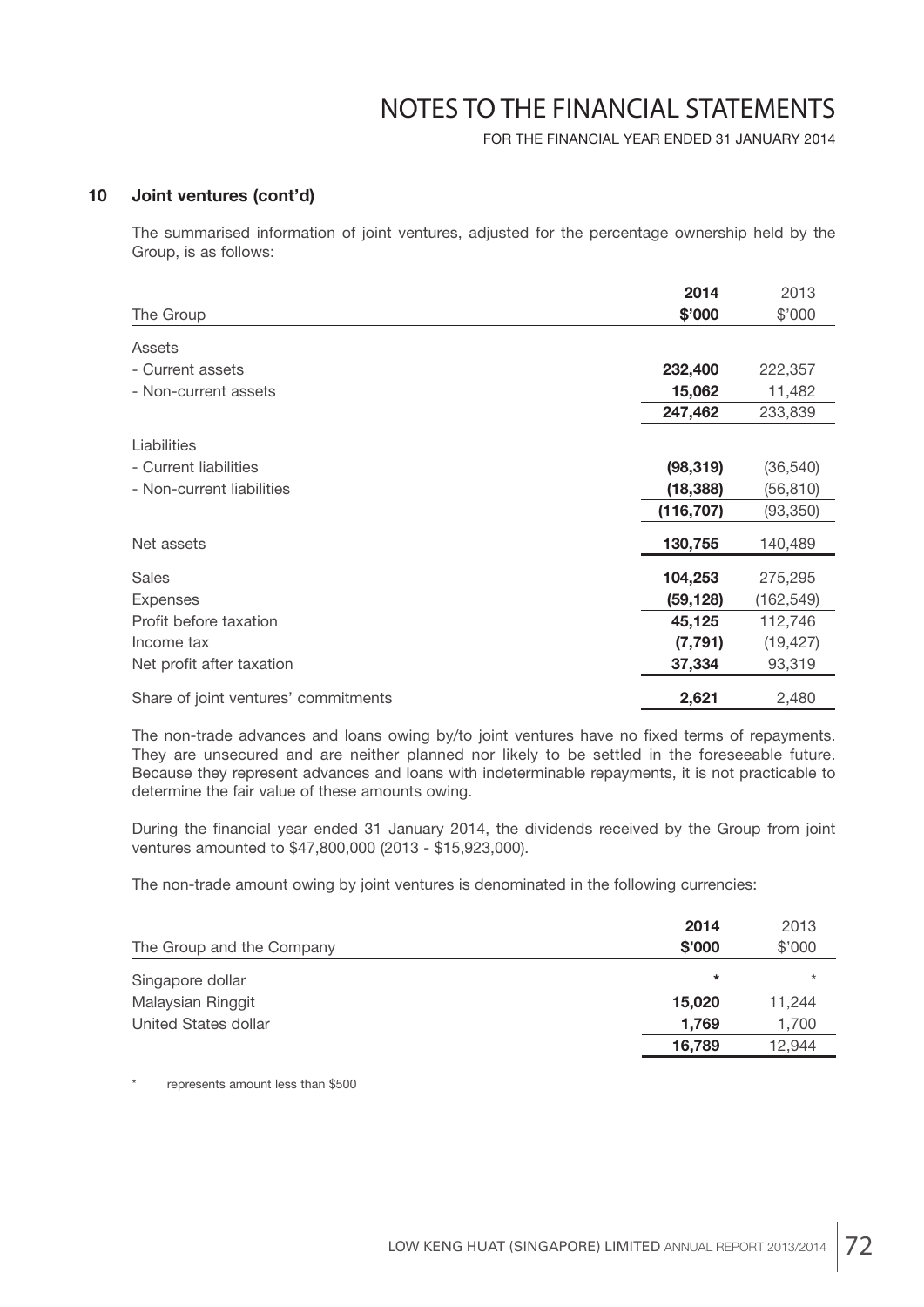FOR THE FINANCIAL YEAR ENDED 31 JANUARY 2014

### **10 Joint ventures (cont'd)**

Details of the joint ventures are as follows:

|                 | Name                                                          | Country of<br>incorporation/<br>principal place<br>of business | Effective<br>percentage<br>of equity held |      | Principal activities                                                                                                                                                           | <b>Different</b><br>reporting<br>period other<br>than<br>31 January |
|-----------------|---------------------------------------------------------------|----------------------------------------------------------------|-------------------------------------------|------|--------------------------------------------------------------------------------------------------------------------------------------------------------------------------------|---------------------------------------------------------------------|
|                 |                                                               |                                                                | 2014                                      | 2013 |                                                                                                                                                                                |                                                                     |
|                 |                                                               |                                                                | $\frac{0}{0}$                             | %    |                                                                                                                                                                                |                                                                     |
| $^{\copyright}$ | LKH - C.A.T. Joint<br>Venture                                 | Singapore                                                      | 51                                        | 51   | In liquidation                                                                                                                                                                 |                                                                     |
| #, $**$         | Kings & Queens<br>Development<br>Pte. Ltd.                    | Singapore                                                      | 30                                        | 30   | Developed Twin Regency<br>on three adjoining parcels<br>of land at Kim Tian Road<br>and redeveloped South<br>Bank on the former Eng<br>Cheong Tower along<br>North Bridge Road | 31 December                                                         |
| #, $**$         | Regency One<br>Development<br>Pte. Ltd.                       | Singapore                                                      | 20                                        | 20   | In liquidation                                                                                                                                                                 | 31 December                                                         |
| #, $**$         | <b>Duchess Walk</b><br>Pte. Ltd.                              | Singapore                                                      | 30                                        | 30   | <b>Developed Duchess</b><br>Residences on a parcel<br>of land at Duchess<br>Avenue                                                                                             | 31 December                                                         |
| Λ               | Peak Garden<br>Pte. Ltd.                                      | Singapore                                                      | 40                                        | 40   | Developed the Minton<br>on a parcel of land at<br>Hougang Street 11                                                                                                            | 31 December                                                         |
| ΛΛ              | <b>Bina Meganmas</b><br>Sdn. Bhd.                             | Malaysia                                                       | 49                                        | 49   | To build bungalow lots at<br>Bandar Seri Alam, Johor                                                                                                                           |                                                                     |
| $##$ , **       | <b>Promatik Emas</b><br>Sdn. Bhd.                             | Malaysia                                                       | 25                                        | 25   | Developed Panaroma,<br>a parcel of land at<br>Persiaran Hampshire,<br>Kuala Lumpur ("KL")                                                                                      | 31 December                                                         |
| $##$ , **       | Suasana Simfoni<br>Sdn. Bhd.                                  | Malaysia                                                       | 20                                        | 20   | To develop condominium<br>on a parcel of land at<br>Jalan Conlay in KL                                                                                                         | 31 December                                                         |
| $^{+}$          | OSC - Duxton<br>(Vietnam) Joint<br>Venture Company<br>Limited | Socialist<br>Republic of<br>Vietnam                            | 75                                        | 75   | To develop residential<br>apartments, office<br>building and a five-star<br>hotel at Front Beach,<br>Vung Tau City, Socialist<br>Republic of Vietnam                           | 31 December                                                         |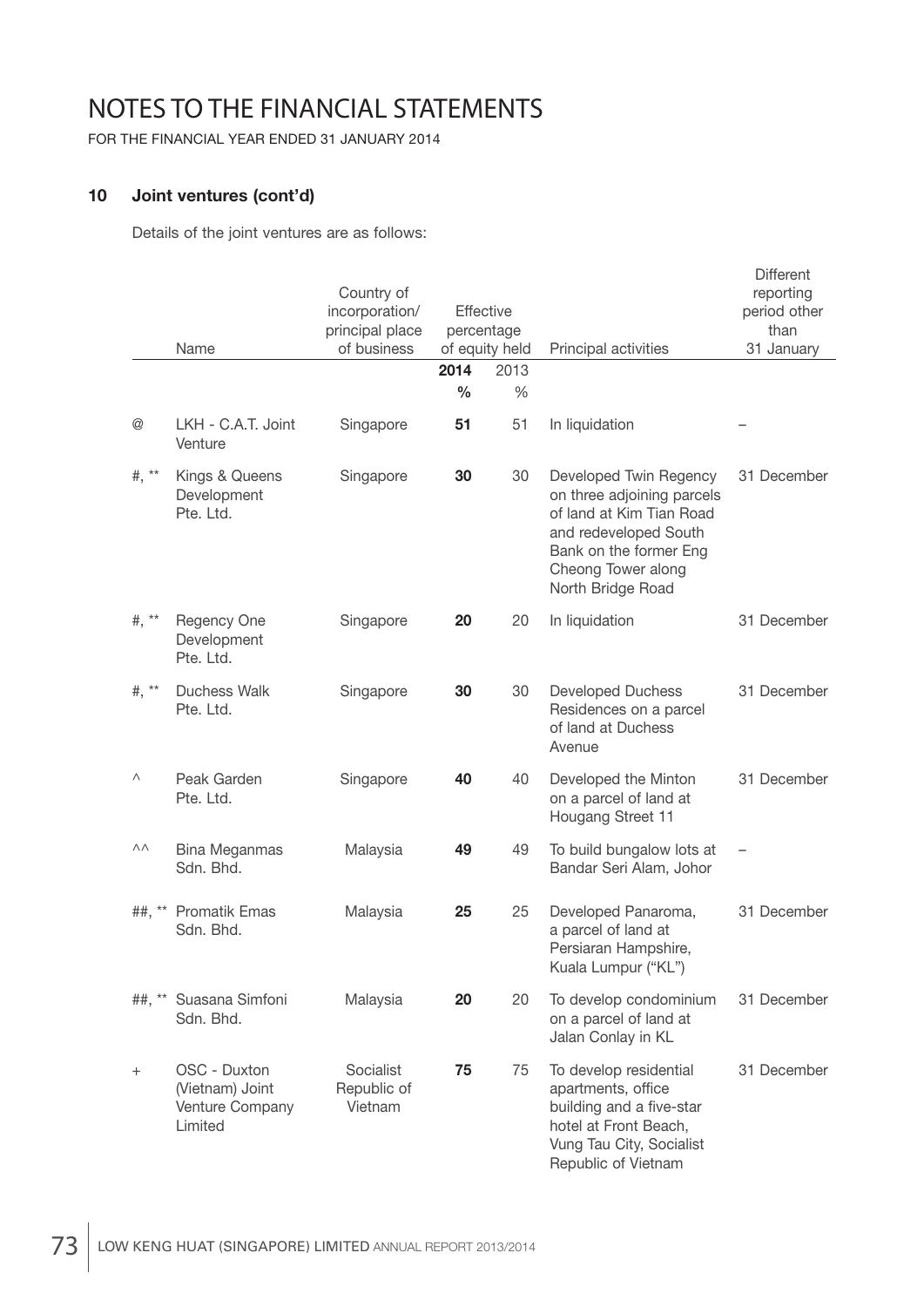FOR THE FINANCIAL YEAR ENDED 31 JANUARY 2014

#### **10 Joint ventures (cont'd)**

- @ This joint venture is a jointly-controlled operation.
- ^ Audited by KPMG LLP, Singapore
- ^^ Audited by Yee Choon Kong & Co., Malaysia
- # Audited by PricewaterhouseCoopers LLP, Singapore
- ## Audited by PricewaterhouseCoopers, Malaysia
- + Interest is held through a subsidiary and audited by Ernst & Young LLP, Socialist Republic of Vietnam. Not consolidated as the entity is not controlled by the Group and deemed to be a joint venture as the Group shares the control of the entity.
- These joint ventures are subsidiaries of a public company, UOL Group Limited, listed with The Singapore Exchange. The results of these joint ventures are based on audited results to 31 December 2013, all within three months of the year-end of the Group. The total assets and liabilities represented less than 3% (2013 - 4%) of the Group's total assets and liabilities, revenue and net profit after taxation represented less than 1% (2013 - 2%) of the Group's revenue and net profit after taxation. No adjustments were made to these joint venturers' financial results as in the opinion of the directors, there were no material transactions and events occurred in the intervening period.

 The Group is unable to obtain timely information of Peak Garden Pte. Ltd. and OSC-Duxton (Vietnam) Joint Venture Company Limited for the intervening period arising from the extent of the joint venture arrangements. The results of these joint ventures are based on audited results to 31 December 2013, all within three months of the year-end of the Group. No adjustments were made to these joint venturers' financial results as in the opinion of the directors, there were no material transactions and events occurred in the intervening period.

 The Group has a 75% equity interest at a cost of \$4,968,000 (2013 - \$4,968,000) in OSC-Duxton (Vietnam) Joint Venture Company Limited ("OSC-Duxton"), which is to develop residential apartments, office building and a five-star hotel at Front Beach, Vung Tau City in Vietnam. OSC-Duxton is deemed to be a joint venture of the Group, accounted using the equity method of accounting as the strategic, operating, investing and financing key decisions require the unanimous approval of its venturers.

 In accordance to Rule 716 of The Singapore Exchange Securities Trading Limited - Listing Rules, the Audit Committee and Board of Directors of the Company confirmed that they are satisfied that the appointment of different auditors for its joint ventures would not compromise the standard and effectiveness of the audit of the Group and of the Company.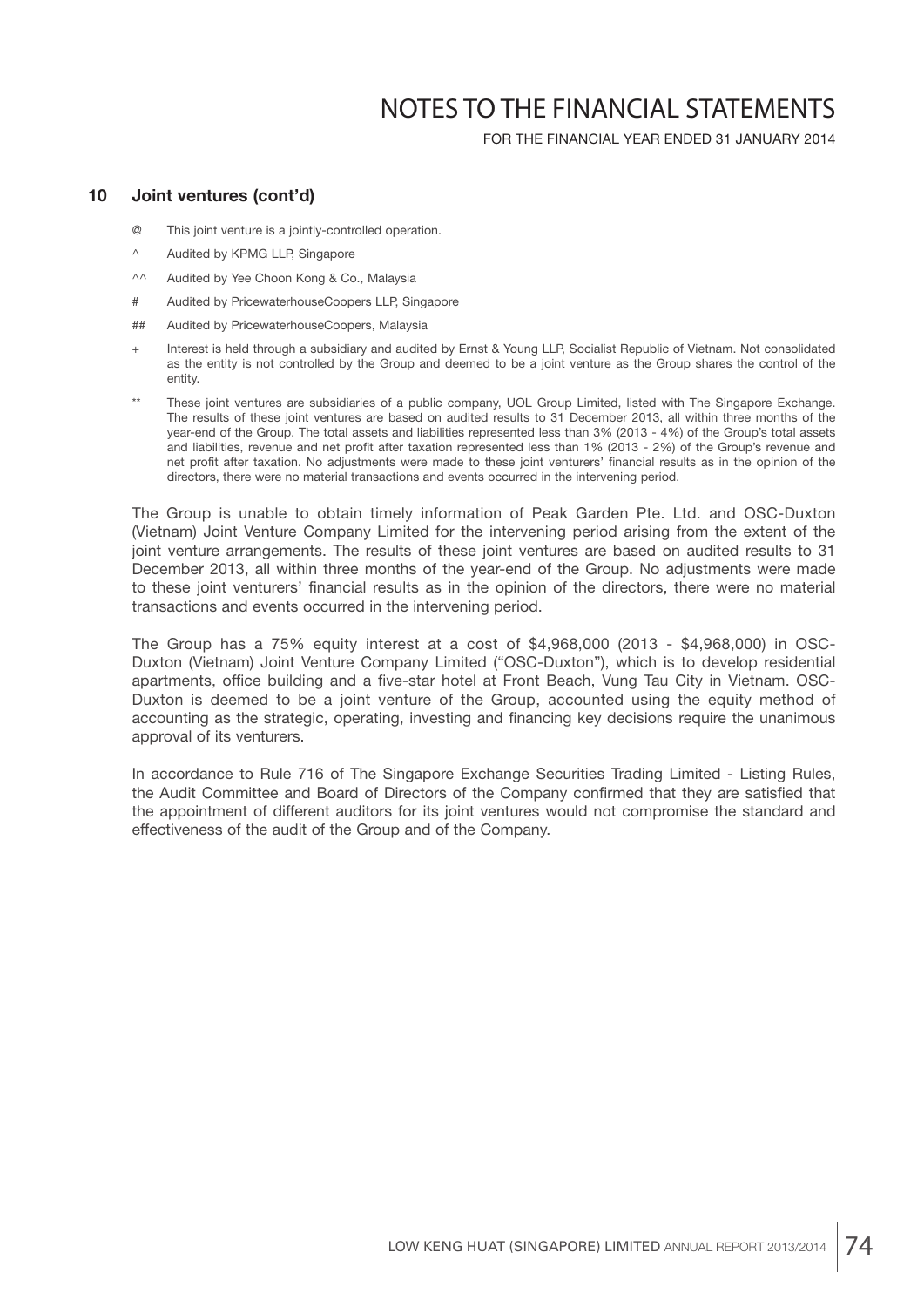FOR THE FINANCIAL YEAR ENDED 31 JANUARY 2014

### **11 Associated companies**

|                                            |        |                      |           | The Company |
|--------------------------------------------|--------|----------------------|-----------|-------------|
|                                            | 2014   | 2013                 | 2014      | 2013        |
|                                            | \$'000 | \$'000               | \$'000    | \$'000      |
| Unquoted equity investment, at cost<br>(i) | 5,310  | 5,310                | $\ast$    |             |
|                                            | 5,114  | 3,101                |           |             |
|                                            | (986)  | (591)                |           |             |
| (i)                                        | 4,128  | 2,510                |           |             |
|                                            |        |                      |           |             |
| (iii)                                      | 16,171 | 8,088                | 12,400    |             |
|                                            | 25,609 | 15,908               | 12,400    |             |
|                                            | 2,168  | 1,494                |           |             |
|                                            |        | $(i) + (ii) + (iii)$ | The Group |             |

represents amount less than \$500

 The summarised information of the associated companies, not adjusted for the percentage ownership held by the Group, is as follows:

|                             | 2014   | 2013   |
|-----------------------------|--------|--------|
|                             | \$'000 | \$'000 |
| - Assets                    | 77.232 | 33,991 |
| - Liabilities               | 57,485 | 17,864 |
| - Revenue                   | 16.201 | 19.274 |
| - Net profit after taxation | 4,076  | 3,042  |

The non-trade loans owing by associated companies have no fixed terms of repayment. They are unsecured, interest-free and are neither planned nor likely to be settled in the foreseeable future. Because they represent loans with indeterminable repayments, it is not practicable to determine the fair value of these amounts owing.

 The non-trade amounts owing by associated companies are denominated in the following currencies:

|                   |        | The Group                |        | The Company |
|-------------------|--------|--------------------------|--------|-------------|
|                   | 2014   | 2013                     | 2014   | 2013        |
|                   | \$'000 | \$'000                   | \$'000 | \$'000      |
| Singapore Dollar  | 12,400 | $\overline{\phantom{0}}$ | 12,400 |             |
| Malaysian Ringgit | 3,771  | 8,088                    | -      |             |
|                   | 16,171 | 8,088                    | 12,400 |             |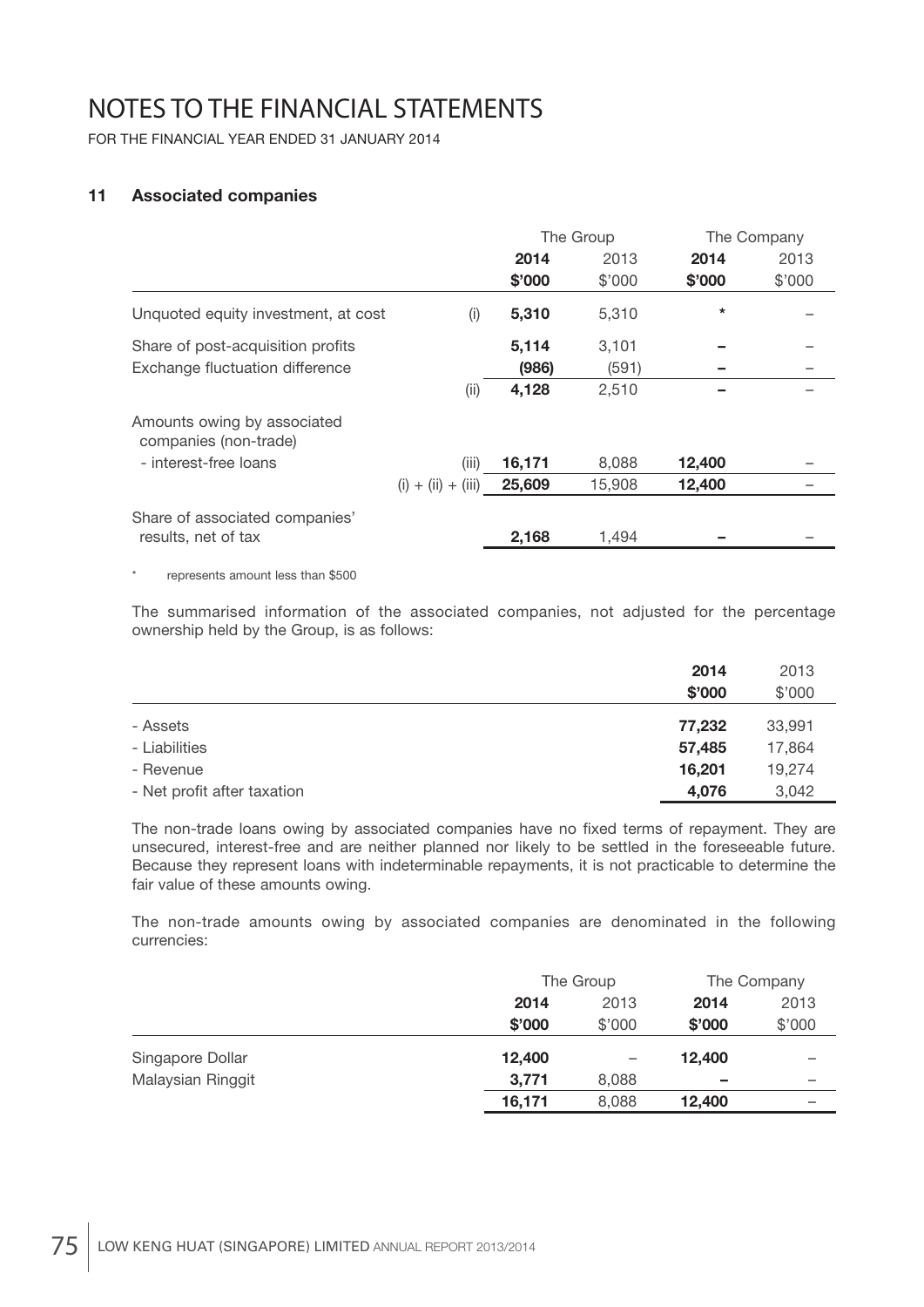FOR THE FINANCIAL YEAR ENDED 31 JANUARY 2014

### **11 Associated companies (cont'd)**

Details of the associated companies are as follows:

|                    | Country of<br>incorporation/<br>principal place<br>of business    |               |      | Principal activities                           |
|--------------------|-------------------------------------------------------------------|---------------|------|------------------------------------------------|
|                    |                                                                   | 2014          | 2013 |                                                |
|                    |                                                                   | $\frac{0}{0}$ | $\%$ |                                                |
| Binakawa Sdn. Bhd. | Malaysia                                                          | 49            | 49   | Property development and<br>investment holding |
|                    | Singapore                                                         | 40            | -    | Property investment                            |
|                    | Singapore                                                         | 40            | -    | Property investment                            |
|                    | Name<br>Westgate Tower Pte. Ltd.<br>Westgate Commercial Pte. Ltd. |               |      | Effective<br>percentage<br>of equity held      |

^ Audited by Yee Choon Kong & Co., Malaysia

 In accordance to Rule 716 of The Singapore Exchange Securities Trading Limited – Listing Rules, the Audit Committee and Board of Directors of the Company confirmed that they are satisfied that the appointment of different auditors for its associated companies would not compromise the standard and effectiveness of the audit of the Group and of the Company.

### **12 Subsidiaries**

|                                                |          | 2014    | 2013    |
|------------------------------------------------|----------|---------|---------|
| The Company                                    |          | \$'000  | \$'000  |
| Unquoted equity investments, at cost           |          | 7,312   | 6,762   |
| Impairment loss on investments in subsidiaries |          |         |         |
| Balance at beginning of year                   |          | (521)   | (3,751) |
| Allowance no longer required                   |          |         | 3,230   |
| Balance at end of year                         |          | (521)   | (521)   |
|                                                | (i)      | 6,791   | 6,241   |
| Amounts owing by subsidiaries (non-trade):     |          |         |         |
| interest-free<br>-                             |          | 102,482 | 139,943 |
| interest-bearing<br>-                          |          | 269,514 | 175,729 |
|                                                |          | 371,996 | 315,672 |
| Impairment loss on receivables                 |          |         |         |
| Balance at beginning of year                   |          | (530)   | (746)   |
| Allowance for the year                         |          | (2,970) |         |
| Allowance no longer required                   |          |         | 216     |
| Balance at end of year                         |          | (3,500) | (530)   |
|                                                | (ii)     | 368,496 | 315,142 |
| Total<br>(i)                                   | $+$ (ii) | 375,287 | 321,383 |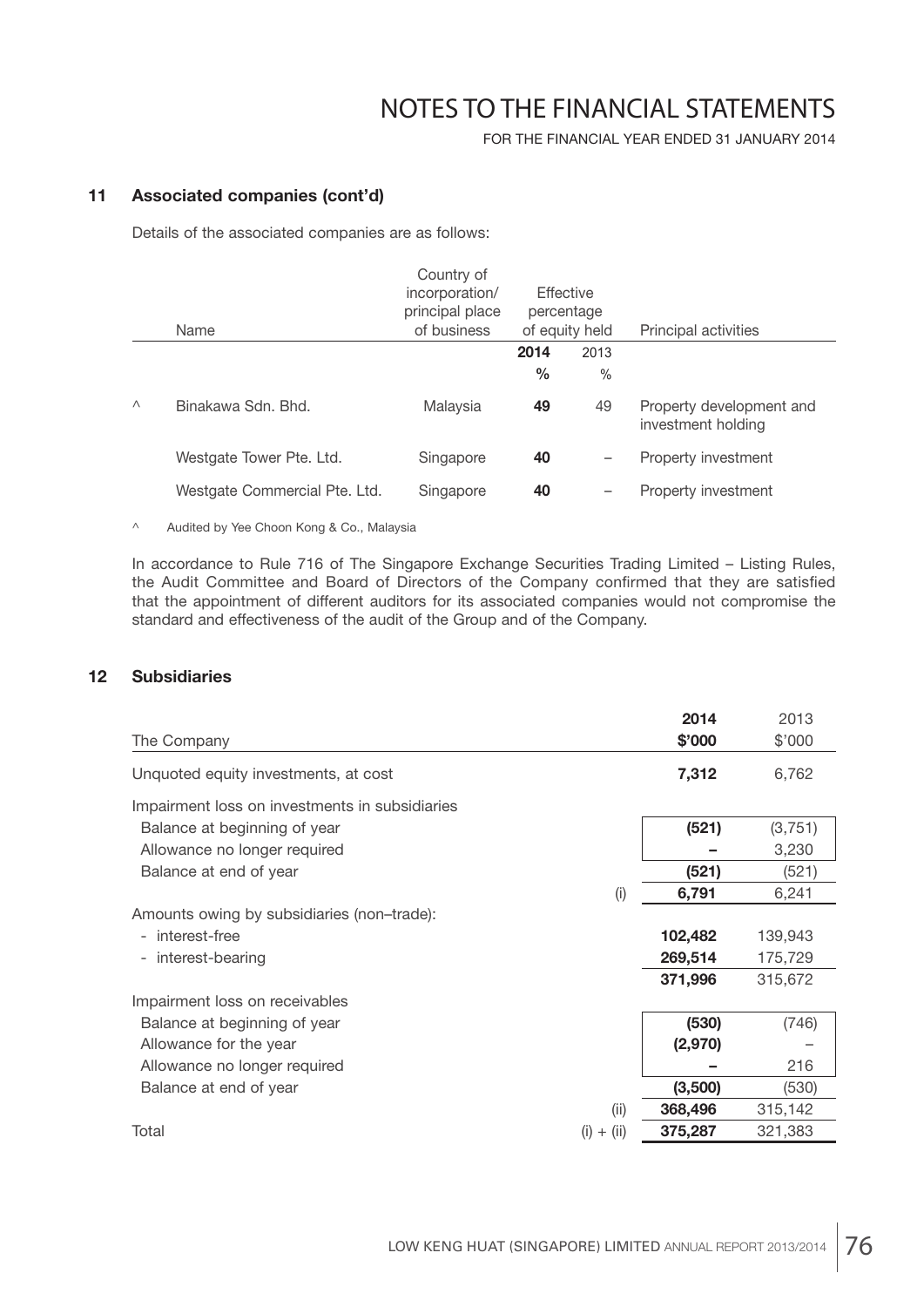FOR THE FINANCIAL YEAR ENDED 31 JANUARY 2014

### **12 Subsidiaries (cont'd)**

The non–trade amounts owing by subsidiaries are denominated in the following currencies:

|                   | 2014    | 2013    |
|-------------------|---------|---------|
| The Company       | \$'000  | \$'000  |
| Singapore dollar  | 363,791 | 302,685 |
| Malaysian Ringgit | 8.205   | 12,755  |
| Australian dollar | -       | 232     |
|                   | 371,996 | 315,672 |

The non-trade amounts owing by subsidiaries have no fixed terms of repayment. They represent advances which are unsecured and interest-free. They are neither planned nor likely to be settled in the foreseeable future. Because they represent advances with indeterminable repayments, it is not practicable to determine the fair value of these amounts owing.

 In respect of the interest-bearing amounts made to subsidiaries, interest is charged at rates ranging from 1.8% to 4.0% (2013 - 2.5% to 4.0%) per annum to 4 (2013 - 2) of the subsidiaries.

#### Acquisition of subsidiaries

During the financial year ended 31 January 2014, the Group acquired 70% equity interest in a subsidiary, Newfort Alliance (Kismis) Pte. Ltd., 99% equity interest in a subsidiary, Newfort Alliance (Moulmein) Pte. Ltd. and 55% equity interest in a subsidiary, Paya Lebar Square Pte. Ltd. for an aggregate consideration of \$2,000,000. The fair value of net assets acquired approximated their book values.

#### (a) Consideration

|                    | 2014<br>\$'000 | 2013<br>\$'000           |
|--------------------|----------------|--------------------------|
| Cash consideration | 2,000          | $\overline{\phantom{a}}$ |

(b) Fair value of identifiable assets acquired and liabilities assumed at acquisition dates

|                               | 2014<br>\$'000 | 2013<br>\$'000 |
|-------------------------------|----------------|----------------|
| Cash and cash equivalents     | 1,250          |                |
| Other receivables             | 750            |                |
| Total net identifiable assets | 2,000          |                |
| Non-controlling interests     | (750)          |                |
|                               | 1,250          |                |

(c) Effect on cash flows of the Group

|                                                          | 2014<br>\$'000 | 2013<br>\$'000 |
|----------------------------------------------------------|----------------|----------------|
| Cash consideration paid (per (a) above)                  | 2.000          |                |
| Less: Cash and cash equivalents in subsidiaries acquired | (1,250)        |                |
| Net cash inflow on acquisition                           | 750            |                |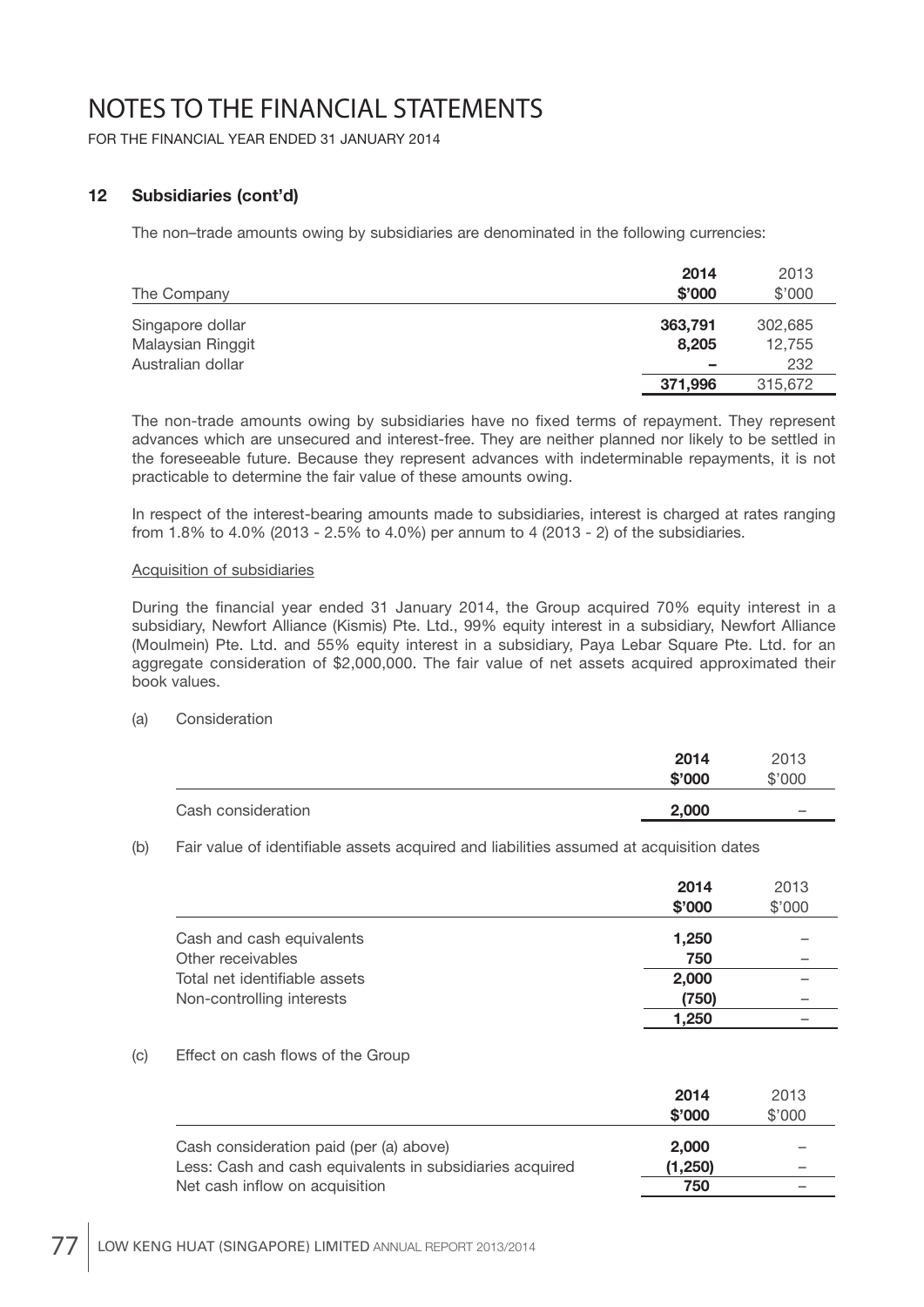FOR THE FINANCIAL YEAR ENDED 31 JANUARY 2014

#### **12 Subsidiaries (cont'd)**

 The Group has elected to measure the non–controlling interests at the non–controlling interests' proportionate share of the identifiable net assets.

The subsidiaries acquired during the financial year ended 31 January 2014 contributed \$113,000 to the Group's profit after tax for the financial year ended 31 January 2014. If acquisition had occurred on 1 February 2013, Group's revenue and profit would have been \$Nil and \$Nil respectively. The subsidiaries' assets and liabilities as at 31 January 2014 were \$281,634,000 and \$279,522,000 respectively.

Details of the subsidiaries are as follows:

|                                        | Country of             |         |             |               |        |                                                |
|----------------------------------------|------------------------|---------|-------------|---------------|--------|------------------------------------------------|
|                                        | incorporation/         |         |             | Effective     |        |                                                |
|                                        | principal place        |         | Cost of     | percentage of |        |                                                |
| Name                                   | of business            |         | investments | equity held   |        | Principal activities                           |
|                                        |                        | 2014    | 2013        | 2014          | 2013   |                                                |
|                                        |                        | \$'000  | \$'000      | $\frac{0}{0}$ | $\%$   |                                                |
| Subsidiaries held by the Company       |                        |         |             |               |        |                                                |
| Kwan Hwee Investment<br>Pte Ltd        | Singapore              | 3,230   | 3,230       | 100           | 100    | Property development<br>and investment holding |
| Low Keng Huat International<br>Pte Ltd | Singapore              | 3,000   | 3,000       | 100           | 100    | Investment holding                             |
| Quality Investments Pte Ltd            | Singapore              | 500     | 500         | 100           | 100    | Investment holding                             |
| Prodev Pte Ltd                         | Singapore              | 10      | 10          | 100           | 100    | Investment holding                             |
| LKH (Saigon) Pte. Ltd.                 | Singapore              | 10      | 10          | 100           | 100    | Investment holding                             |
| Bali Investment Pte. Ltd.              | Singapore              | *       | $\star$     | 100           | 100    | Investment holding                             |
| Dalton Investment Pte. Ltd.            | Singapore              | *       | $\star$     | 100           | 100    | Investment holding                             |
| Duxton Hotel (Pte.) Ltd.               | Singapore              | $\star$ | $\star$     | 100           | 100    | Hotel management<br>services                   |
| Domitian Investment Pte. Ltd.          | Singapore              | $\star$ | $\star$     | 100           | 100    | Investment holding                             |
| Thyme Saigon Pte Ltd                   | Singapore              | *       | $^\star$    | 100           | 100    | Investment holding                             |
| Vigor Investments Pte Ltd              | Singapore              | *       | $\star$     | 100           | 100    | Investment holding                             |
| LKH (Construction) Pte. Ltd.           | Singapore              | *       | $^\star$    | 100           | 100    | Investment holding                             |
| Starworth Pte. Ltd.                    | Singapore              | *       | $\star$     | 100           | 100    | Investment holding                             |
| Kendall Pte Ltd                        | Singapore              | 1       | 1           | 75            | 75     | Investment holding                             |
| LKH (Cambodia) Ltd                     | Kingdom of<br>Cambodia | 11      | 11          | $+100$        | $+100$ | Dormant                                        |
| Siong Feng Development<br>Pte. Ltd.    | Singapore              | $\star$ | $\star$     | 100           | 100    | Investment holding                             |

Balance carried forward **6,762** 6,762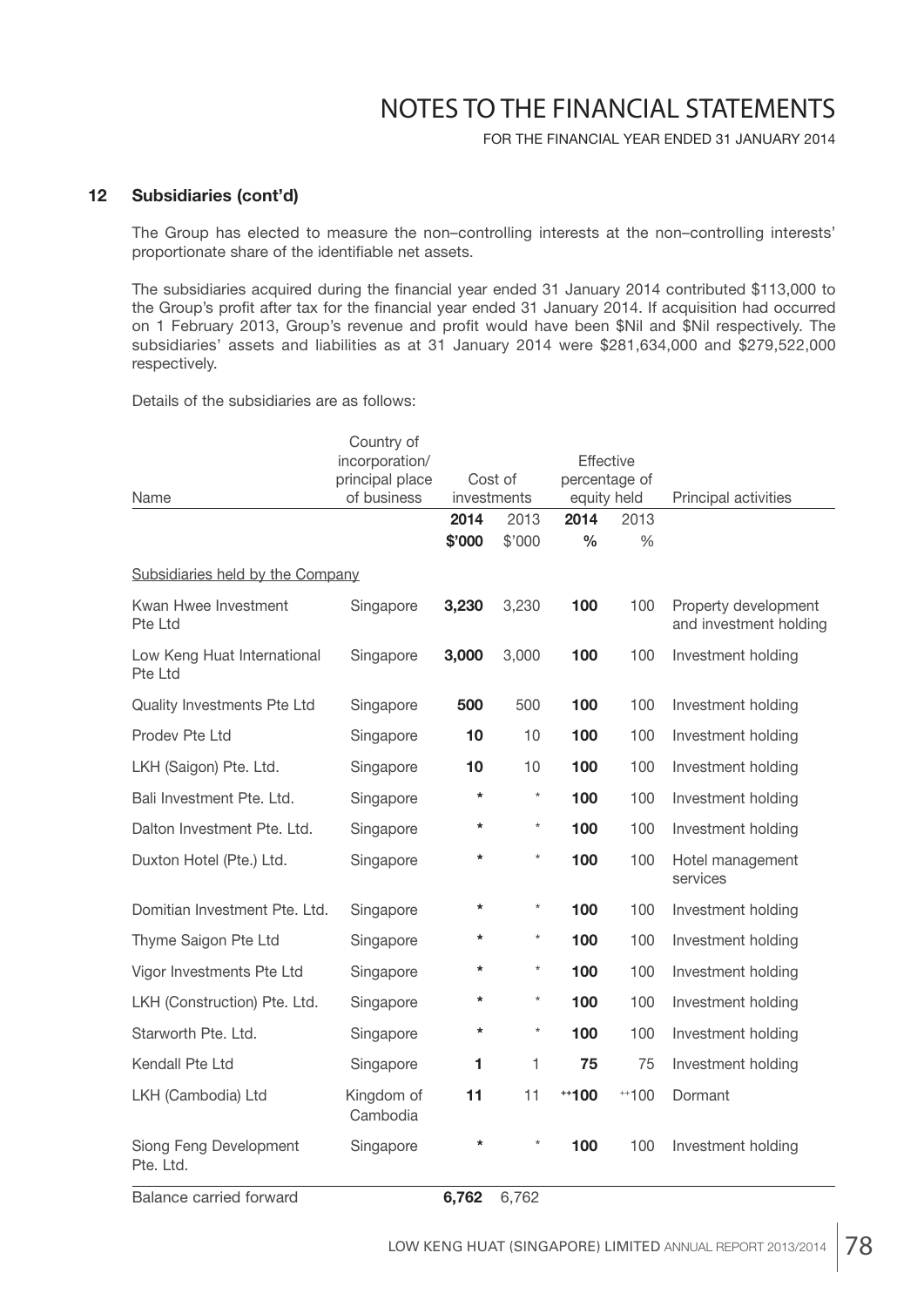FOR THE FINANCIAL YEAR ENDED 31 JANUARY 2014

### **12 Subsidiaries (cont'd)**

|      | Name                                           | Country of<br>incorporation/<br>principal place<br>of business | 2014   | Cost of<br>investments<br>2013 |               | Effective<br>percentage of<br>equity held<br>2013 | Principal activities             |
|------|------------------------------------------------|----------------------------------------------------------------|--------|--------------------------------|---------------|---------------------------------------------------|----------------------------------|
|      |                                                |                                                                | \$'000 | \$'000<br>6,762                | $\frac{0}{0}$ | $\%$                                              |                                  |
|      | Balance brought forward                        |                                                                | 6,762  |                                |               |                                                   |                                  |
|      | Subsidiaries held by the Company               |                                                                |        |                                |               |                                                   |                                  |
|      | <b>Huatland Development</b><br>Pte. Ltd.       | Singapore                                                      | *      | $\star$                        | 100           | 100                                               | Not commenced<br>operations yet  |
|      | East Peak<br>Development Pte. Ltd.             | Singapore                                                      | *      | $\star$                        | 100           | 100                                               | Investment holding               |
|      | Paya Lebar Square<br>Pte. Ltd.                 | Singapore                                                      | 550    |                                | 55            |                                                   | Property investment              |
|      | Newfort Alliance<br>(Moulmein) Pte. Ltd.       | Singapore                                                      | *      |                                | 99            |                                                   | Property investment              |
|      | Subsidiary held by Bali Investment Pte. Ltd.   |                                                                |        |                                |               |                                                   |                                  |
| #    | Vista Mutiara Sdn Bhd                          | Malaysia                                                       | ÷.     | $^{+}$                         | 100           | 100                                               | Investment holding               |
|      | Subsidiaries held by Starworth Pte. Ltd.       |                                                                |        |                                |               |                                                   |                                  |
|      | Carnivore Brazilian<br>Churrascaria Pte. Ltd.  | Singapore                                                      | ÷.     | $^{+}$                         | 100           | 100                                               | Restaurant                       |
|      | Upper Club Pte. Ltd.                           | Singapore                                                      | ٠      | $^{+}$                         |               | 100                                               | Struck off on<br>7 November 2013 |
|      | 22 Dempsey Pte. Ltd.                           | Singapore                                                      | ÷      | $^{+}$                         | 100           | 100                                               | Restaurant                       |
|      | Subsidiary held by Dalton Investment Pte. Ltd. |                                                                |        |                                |               |                                                   |                                  |
| $**$ | <b>Vinametric Limited</b>                      | Socialist<br>Republic<br>of Vietnam                            | ÷      | $^{+}$                         | 100           | 100                                               | Hotel owner and<br>operator      |
|      | Subsidiaries held by Duxton Hotel (Pte.) Ltd.  |                                                                |        |                                |               |                                                   |                                  |
| Λ    | <b>Duxton Hotels</b><br>International Pty Ltd  | Australia                                                      | ÷.     | $+$                            | 100           | 100                                               | Owner of trademark               |
|      | L'Aigle d'Or<br>Investment Pte. Ltd.           | Singapore                                                      | ÷      | $^{+}$                         |               | 100                                               | Struck off on<br>7 November 2013 |
|      | Subsidiary held by Kendall Pte Ltd             |                                                                |        |                                |               |                                                   |                                  |
| Λ    | Amuret Pty Ltd                                 | Australia                                                      | ÷      | $^{+}$                         | 75            | 75                                                | Investment holding               |
|      | Balance carried forward                        |                                                                | 7,312  | 6,762                          |               |                                                   |                                  |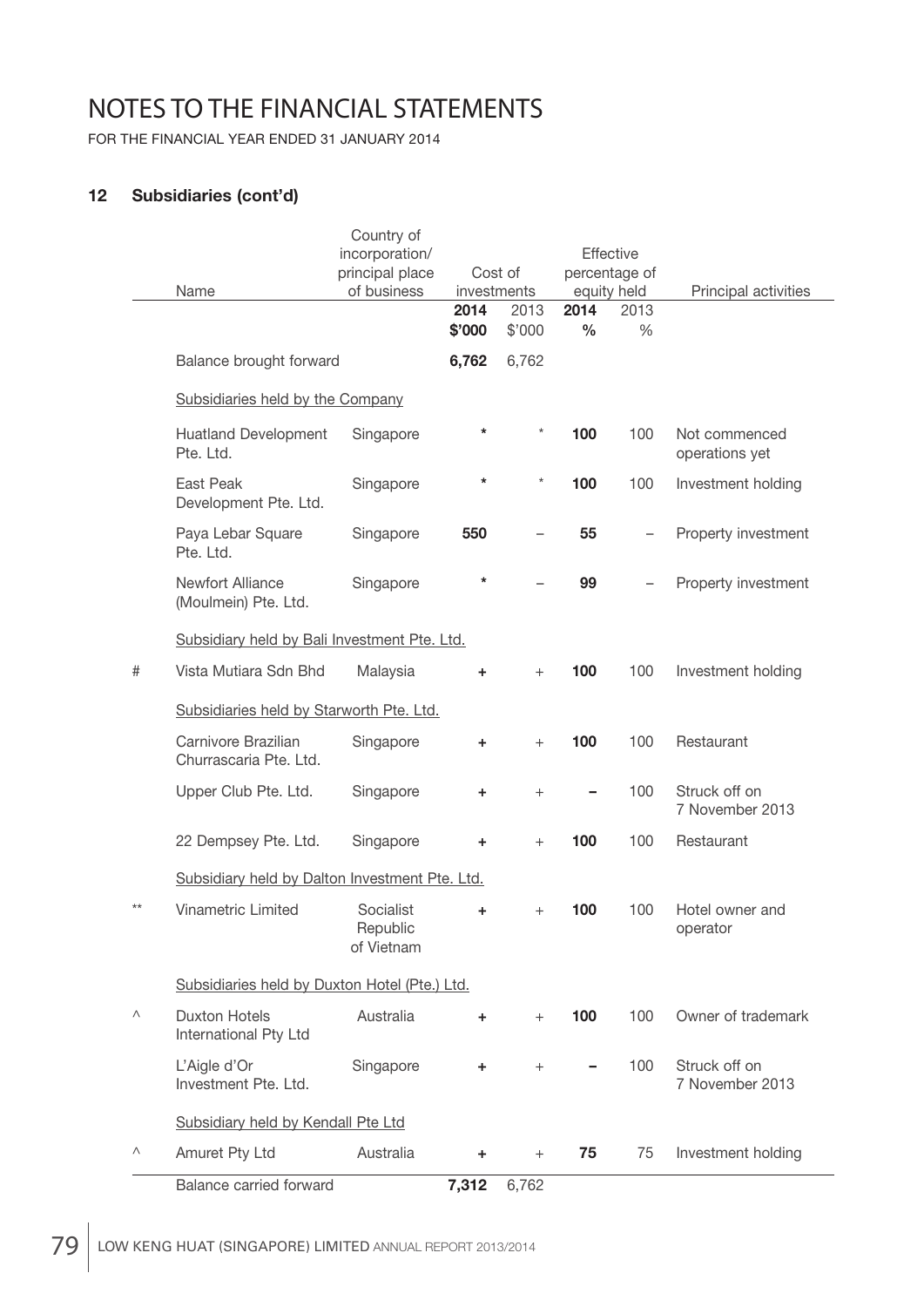FOR THE FINANCIAL YEAR ENDED 31 JANUARY 2014

### **12 Subsidiaries (cont'd)**

|    |                                                           | Country of                       |           |             |               |               |                      |
|----|-----------------------------------------------------------|----------------------------------|-----------|-------------|---------------|---------------|----------------------|
|    |                                                           | incorporation/                   |           |             |               | Effective     |                      |
|    |                                                           | principal place                  |           | Cost of     |               | percentage of |                      |
|    | Name                                                      | of business                      |           | investments |               | equity held   | Principal activities |
|    |                                                           |                                  | 2014      | 2013        | 2014          | 2013          |                      |
|    |                                                           |                                  | \$'000    | \$'000      | $\frac{0}{0}$ | $\%$          |                      |
|    | Balance brought forward                                   |                                  | 7,312     | 6,762       |               |               |                      |
|    | Subsidiaries held by Low Keng Huat International Pte Ltd  |                                  |           |             |               |               |                      |
| Λ  | Narymal Pty Ltd                                           | Australia                        | ÷.        | $^{+}$      | 75            | 75            | Hotel management     |
| ΛΛ | Shanghai Nova<br><b>Realty Development</b><br>Co., Ltd    | People's<br>Republic<br>of China | ÷.        | $^{+}$      | 63            | 63            | Investment holding   |
| ΛΛ | Shanghai Xinfeng<br><b>Realty Development</b><br>Co., Ltd | People's<br>Republic<br>of China | $\ddot{}$ | $+$         | 60            | 60            | Property development |
|    | Pyline Pte Ltd                                            | Singapore                        | ÷.        | $^{+}$      | 75            | 75            | Dormant              |
|    | Subsidiary held by Quality Investments Pte Ltd            |                                  |           |             |               |               |                      |
|    | Herman Investments<br>Pte Ltd                             | Singapore                        | ÷.        | $^{+}$      | 100           | 100           | Investment holding   |
|    | Subsidiary held by Siong Feng Development Pte. Ltd.       |                                  |           |             |               |               |                      |
|    | Paya Lebar<br>Development Pte. Ltd.                       | Singapore                        | ÷         | $+$         | 80            | 80            | Property development |
|    | Subsidiary held by East Peak Development Pte. Ltd.        |                                  |           |             |               |               |                      |
|    | Newfort Alliance<br>(Kismis) Pte. Ltd.                    | Singapore                        | ÷.        | $^{+}$      | 70            |               | Property development |
|    |                                                           |                                  | 7,312     | 6,762       |               |               |                      |
|    |                                                           |                                  |           |             |               |               |                      |

\* Represents amount less than \$500

# Audited by Yee Choon Kong & Co., Malaysia

\*\* Audited by Ernst & Young LLP, Socialist Republic of Vietnam

^ Audited by PricewaterhouseCoopers LLP, Australia

^^ Audited by Shanghai Credental Certified Public Accountants Co., Ltd

+ Interest held through subsidiaries

++ Includes deemed interest

 In accordance to Rule 716 of The Singapore Exchange Securities Trading Limited – Listing Rules, the Audit Committee and Board of Directors of the Company confirmed that they are satisfied that the appointment of different auditors for its subsidiaries would not compromise the standard and effectiveness of the audit of the Group and of the Company.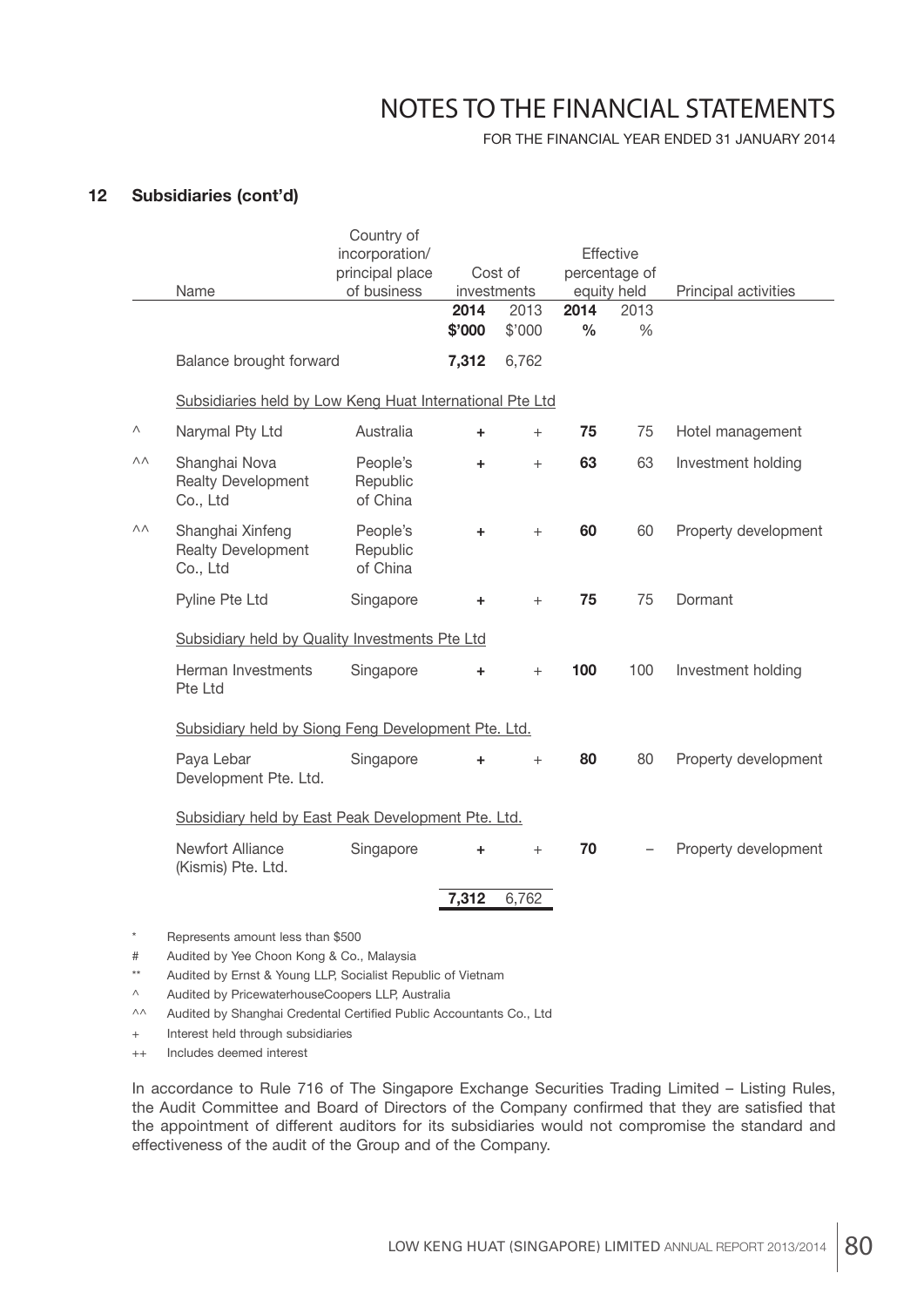FOR THE FINANCIAL YEAR ENDED 31 JANUARY 2014

### **13 Investment properties**

|                              | The Group |        | The Company |        |
|------------------------------|-----------|--------|-------------|--------|
|                              | 2014      | 2013   | 2014        | 2013   |
|                              | \$'000    | \$'000 | \$'000      | \$'000 |
| Cost                         |           |        |             |        |
| Balance at beginning of year | 20,057    | 20,057 | 16,883      | 16,883 |
| <b>Additions</b>             | 9,990     |        | 30          |        |
| <b>Disposals</b>             | (8, 153)  |        | (8, 153)    |        |
| Balance at end of year       | 21,894    | 20,057 | 8,760       | 16,883 |
| Accumulated depreciation     |           |        |             |        |
| Balance at beginning of year | 6,803     | 6,078  | 5,754       | 5,069  |
| Depreciation for the year    | 725       | 725    | 686         | 685    |
| Balance at end of year       | 7,528     | 6,803  | 6,440       | 5,754  |
| Accumulated impairment loss  |           |        |             |        |
| Balance at beginning of year | 4,713     | 4,713  | 4,713       | 4,713  |
| <b>Disposals</b>             | (4, 713)  |        | (4, 713)    |        |
| Balance at end of year       |           | 4,713  |             | 4,713  |
| Net book value               | 14,366    | 8,541  | 2,320       | 6,416  |
| Fair value                   | 313,784   | 22,709 | 6,416       | 14,820 |

(a) Investment properties are leased to third parties under operating leases [Note 33.1(b)].

(b) The following amounts are recognised in the consolidated income statement:

|                                                      |             | 2014   | 2013   |
|------------------------------------------------------|-------------|--------|--------|
| The Group                                            | <b>Note</b> | \$'000 | \$'000 |
| Income                                               |             |        |        |
| Rental income included in:                           |             |        |        |
| - revenue                                            |             | 506    | 1,399  |
| - other operating income                             | 26(a)       | 805    | 162    |
| <b>Expenses</b>                                      |             |        |        |
| Direct operating expenses arising from:              |             |        |        |
| - investment properties that generated rental income |             | 1,340  | 1.400  |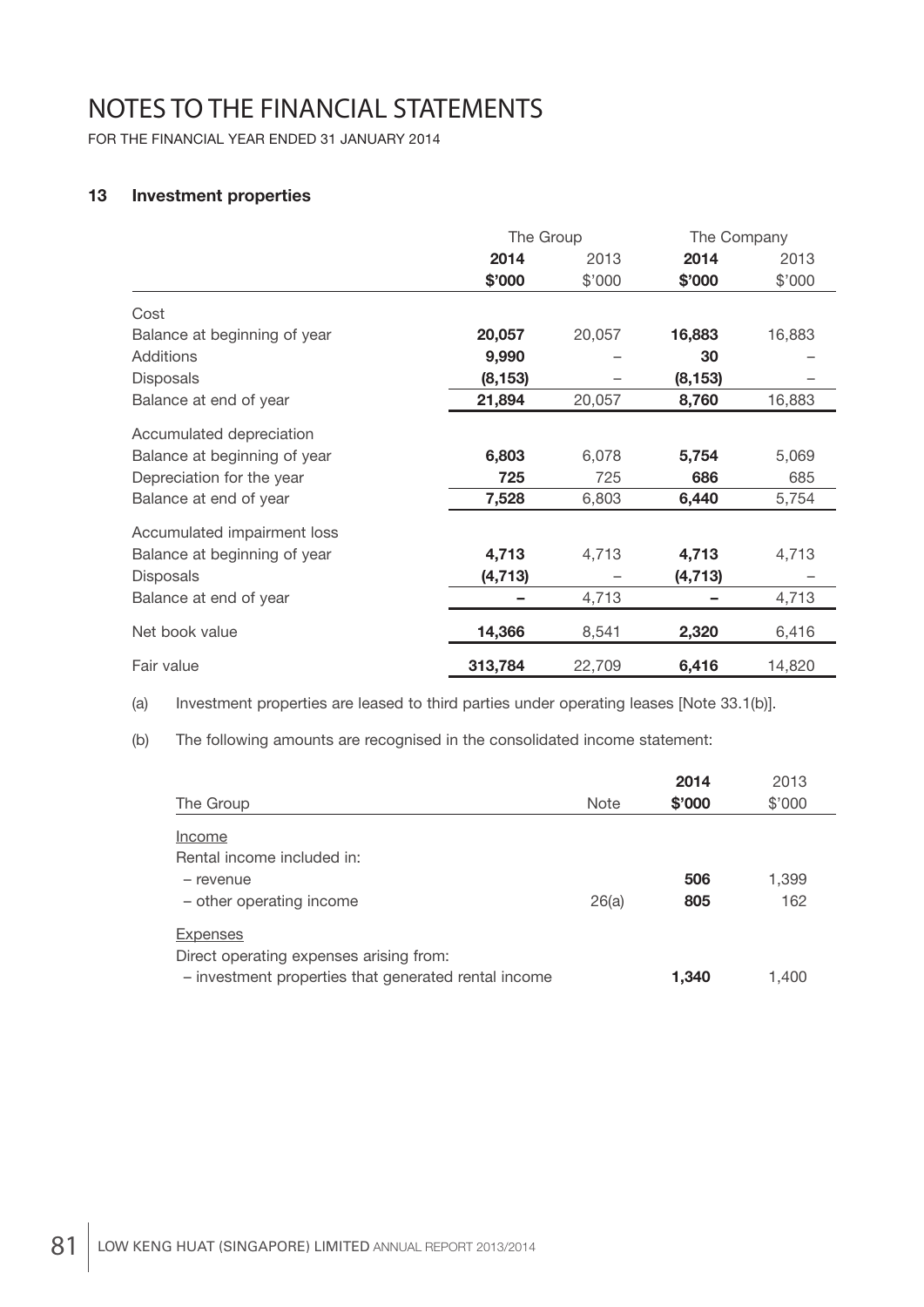FOR THE FINANCIAL YEAR ENDED 31 JANUARY 2014

#### **13 Investment properties (cont'd)**

(c) The investment properties held by the Group, comprise:

| Location                                                                            | Description                                | Area<br>(sq. metres) | Tenure                                                     | Net book value<br>(\$'000) |       |
|-------------------------------------------------------------------------------------|--------------------------------------------|----------------------|------------------------------------------------------------|----------------------------|-------|
|                                                                                     |                                            |                      |                                                            | 2014                       | 2013  |
| Section 49, Town and<br>District of Kuala Lumpur,<br>Malaysia <sup>(1)</sup>        | Land at Lot 13<br>to Lot 19 and<br>Lot 117 | 1,310                | Freehold                                                   |                            | 3,440 |
| 80 Marine Parade Road<br>18th Floor of Parkway<br>Parade, Singapore <sup>(2)</sup>  | 4 office units                             | 468                  | 99 years lease<br>commencing<br>17 August 1979             | 2,086                      | 2,126 |
| 1790 PT Plot A14609,<br>Sungei Kadut Loop,<br>Singapore <sup>(3)</sup>              | Warehouse                                  | 4,620                | 30 years lease<br>commencing<br>1 March 1995               | 2,320                      | 2,975 |
| 60 Paya Lebar Road,<br>Paya Lebar Square Retail<br>Podium, Singapore <sup>(4)</sup> | 159 retail units                           | 12,476               | Leasehold<br>99 years<br>commencing 25<br><b>July 2011</b> | 9,960                      |       |
|                                                                                     |                                            |                      |                                                            | 14,366                     | 8,541 |

Notes:

 (1) A subsidiary of the Company, Vista Mutiara Sdn Bhd has on behalf of the Company, entered into a sale and purchase agreement with a third party to sell the freehold land located at Section 49 Town District of Kuala Lumpur, Malaysia on 28 May 2013 for an aggregate consideration of \$7,000,000 (RM17,500,000).

 On 19 September 2013, the sale and purchase transaction was completed upon the transfer of ownership and a gain of \$3,560,000 [Note 26(a) and 27] has been recognised in the consolidated income statement in the financial year ended 31 January 2014.

- $(2)$  On 15 April 2013, the directors of the Company estimated the market value to be \$7,966,000 (2013 \$7,889,000) for these 4 office units located at 80 Marine Parade Road based on the current market trend and with reference to indicative prices for similar office units in the area.
- <sup>(3)</sup> On 13 December 2013, the directors of the Company estimated the market value to be \$5,818,000 (2013 \$6,306,000 on the basis of open market value by Knight Frank) for the warehouse located at 43 Sungei Kadut Loop based on the current market trend and with reference to indicative prices of similar warehouses in the area.
- (4) On 1 August 2013, a firm of independent professional valuers, Colliers International, valued the retail units, assuming the properties have been completed, to be \$300,000,000 based on current market trends and with reference to indicative prices of similar property transactions.

The directors of the Company are of the view that there is no significant change in the market values of the above properties from the respective valuation dates to 31 January 2014.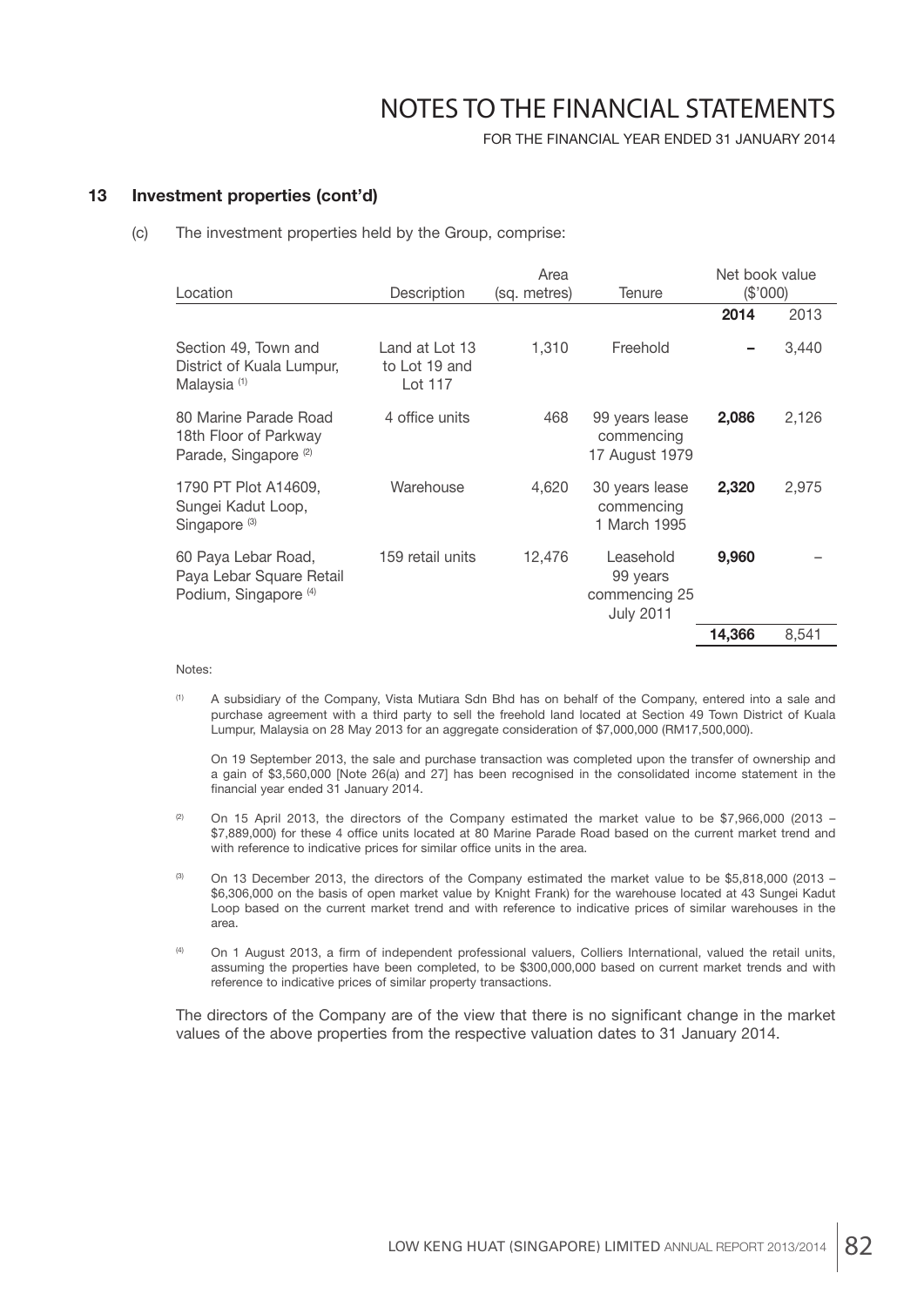FOR THE FINANCIAL YEAR ENDED 31 JANUARY 2014

### **14 Property, plant and equipment**

### **(i) Properties**

|                                 | Freehold | Leasehold  |           |
|---------------------------------|----------|------------|-----------|
|                                 | property | properties | Sub-total |
| The Group                       | \$'000   | \$'000     | \$'000    |
| Cost                            |          |            |           |
| At 1 February 2012              | 30,279   | 33,277     | 63,556    |
| Additions                       | 2,311    |            | 2,311     |
| Transfer from work-in-progress  |          | 704        | 704       |
| <b>Disposals</b>                |          | (546)      | (546)     |
| Exchange translation difference | (855)    | (501)      | (1, 356)  |
| At 31 January 2013              | 31,735   | 32,934     | 64,669    |
| Additions                       |          | 1,334      | 1,334     |
| Reclassifications               | (1, 313) |            | (1, 313)  |
| <b>Disposals</b>                | (675)    | (35)       | (710)     |
| Exchange translation difference | (4, 170) | 106        | (4,064)   |
| At 31 January 2014              | 25,577   | 34,339     | 59,916    |
| Accumulated depreciation        |          |            |           |
| At 1 February 2012              | 2,977    | 14,936     | 17,913    |
| Depreciation for the year       | 257      | 812        | 1,069     |
| <b>Disposals</b>                |          | (545)      | (545)     |
| Exchange translation difference | (94)     | (227)      | (321)     |
| At 31 January 2013              | 3,140    | 14,976     | 18,116    |
| Depreciation for the year       | 239      | 973        | 1,212     |
| <b>Disposals</b>                |          | (22)       | (22)      |
| Exchange translation difference | (476)    | 17         | (459)     |
| At 31 January 2014              | 2,903    | 15,944     | 18,847    |
| Net book value                  |          |            |           |
| At 31 January 2014              | 22,674   | 18,395     | 41,069    |
| At 31 January 2013              | 28,595   | 17,958     | 46,553    |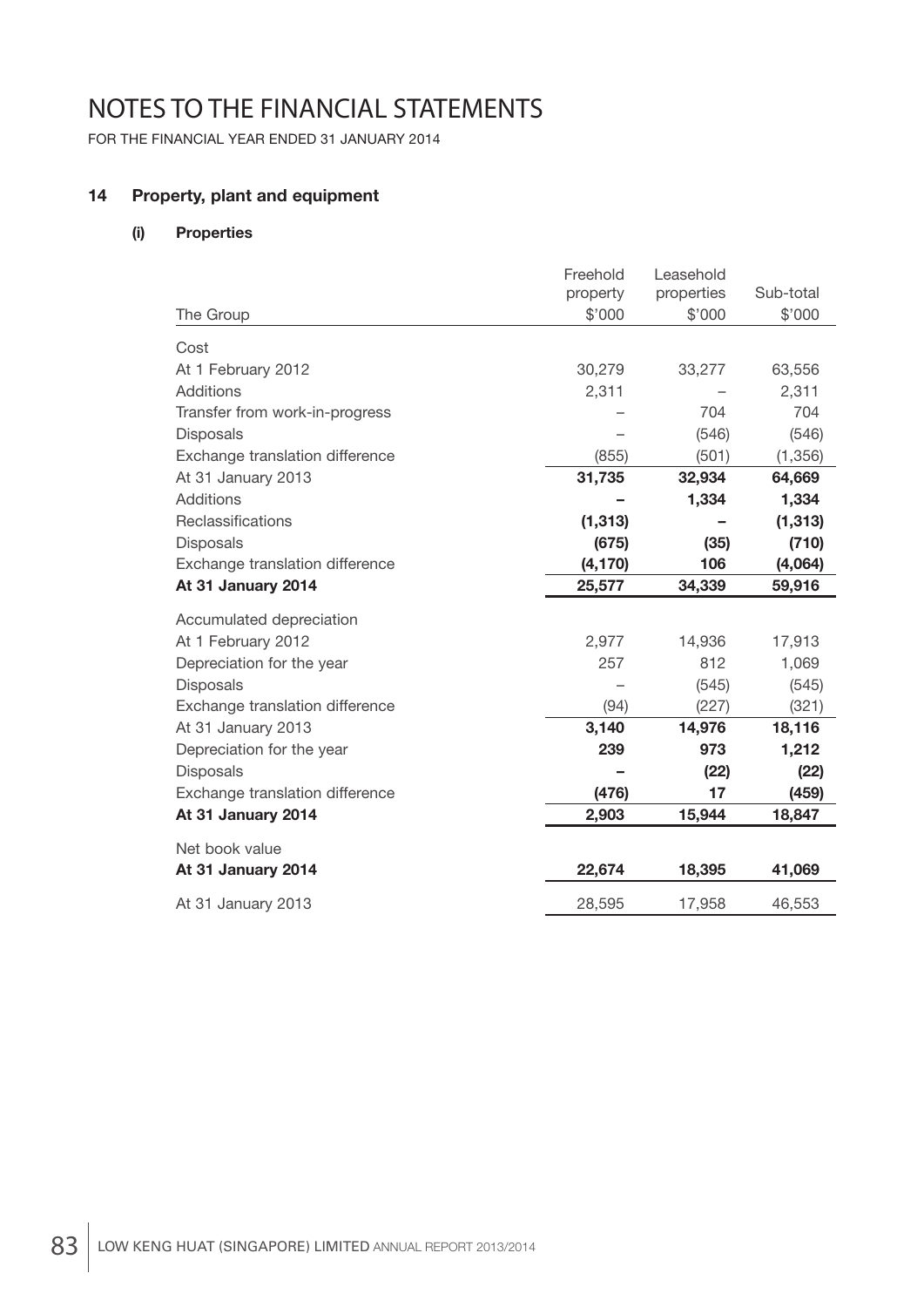FOR THE FINANCIAL YEAR ENDED 31 JANUARY 2014

### **14 Property, plant and equipment (cont'd)**

### **(ii) Other property, plant and equipment**

|                                 | Plant,<br>machinery      |        |              |                          |           |           |
|---------------------------------|--------------------------|--------|--------------|--------------------------|-----------|-----------|
|                                 | and                      |        | Furniture,   |                          |           |           |
|                                 | surveying                | Motor  | fittings and |                          |           |           |
|                                 | equipment vehicles       |        |              | equipment Renovation     | Sub-total | Total     |
| The Group                       | \$'000                   | \$'000 | \$'000       | \$'000                   | \$'000    | \$'000    |
| Cost                            |                          |        |              |                          |           |           |
| At 1 February 2012              | 44,867                   | 2,353  | 8,375        | 2,645                    | 58,240    | 121,796   |
| Additions                       | 1,878                    | 468    | 396          | 916                      | 3,658     | 5,969     |
| Transfer from work-in-progress  | $\overline{\phantom{a}}$ |        |              |                          |           | 704       |
| Disposals                       | (1,729)                  | (977)  | (4,896)      | (158)                    | (7,760)   | (8,306)   |
| Reclassifications               | 94                       |        | 86           | (180)                    |           |           |
| Exchange translation difference | (1,280)                  | (5)    | (130)        | $\overline{\phantom{0}}$ | (1, 415)  | (2, 771)  |
| At 31 January 2013              | 43,830                   | 1,839  | 3,831        | 3,223                    | 52,723    | 117,392   |
| <b>Additions</b>                | 2,354                    | 1,006  | 810          | 1,203                    | 5,373     | 6,707     |
| Reclassifications               | 1,313                    |        |              |                          | 1,313     |           |
| Disposals                       | (379)                    | (559)  | (384)        | (722)                    | (2,044)   | (2, 754)  |
| Exchange translation difference | (6,001)                  | (6)    | (264)        | -                        | (6, 271)  | (10, 335) |
| At 31 January 2014              | 41,117                   | 2,280  | 3,993        | 3,704                    | 51,094    | 111,010   |
| Accumulated depreciation        |                          |        |              |                          |           |           |
| At 1 February 2012              | 28,862                   | 1,123  | 7,136        | 950                      | 38,071    | 55,984    |
| Depreciation for the year       | 2,220                    | 220    | 385          | 428                      | 3,253     | 4,322     |
| <b>Disposals</b>                | (1, 715)                 | (588)  | (4, 743)     | (80)                     | (7, 126)  | (7,671)   |
| Exchange translation difference | (804)                    | (3)    | (107)        | $\overline{\phantom{0}}$ | (914)     | (1, 235)  |
| At 31 January 2013              | 28,563                   | 752    | 2,671        | 1,298                    | 33,284    | 51,400    |
| Depreciation for the year       | 2,656                    | 212    | 487          | 739                      | 4,094     | 5,306     |
| Disposals                       | (372)                    | (347)  | (380)        | (695)                    | (1,794)   | (1, 816)  |
| Impairment loss                 |                          |        |              |                          |           |           |
| [Note 26(c) and Note 27]        | 198                      |        | 100          | 786                      | 1,084     | 1,084     |
| Exchange translation difference | (4, 105)                 | (1)    | (213)        |                          | (4, 319)  | (4, 778)  |
| At 31 January 2014              | 26,940                   | 616    | 2,665        | 2,128                    | 32,349    | 51,196    |
| Net book value                  |                          |        |              |                          |           |           |
| At 31 January 2014              | 14,177                   | 1,664  | 1,328        | 1,576                    | 18,745    | 59,814    |
| At 31 January 2013              | 15,267                   | 1,087  | 1,160        | 1,925                    | 19,439    | 65,992    |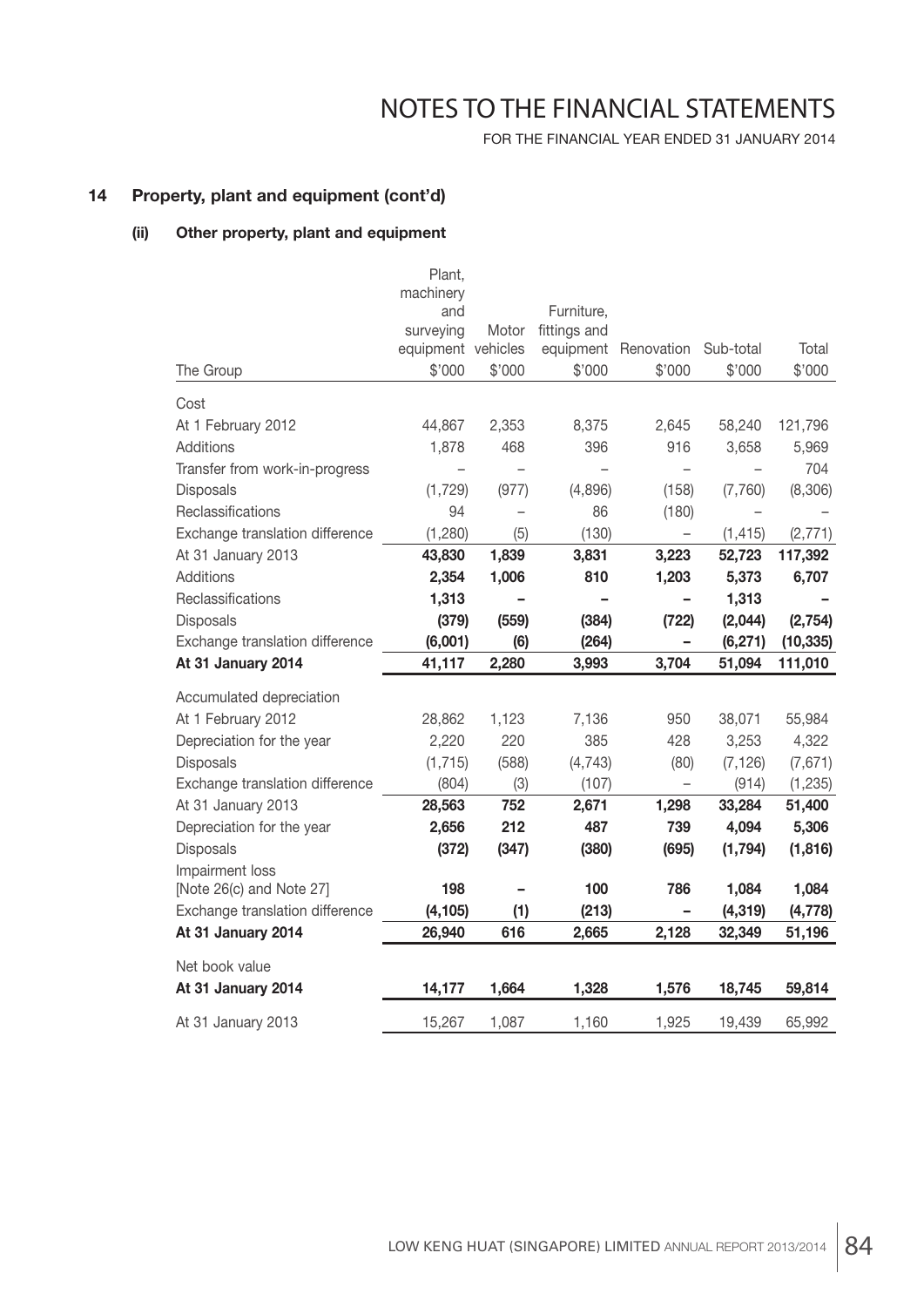FOR THE FINANCIAL YEAR ENDED 31 JANUARY 2014

## **14 Property, plant and equipment (cont'd)**

|                           |            |                   | Plant,           |          |              |            |          |
|---------------------------|------------|-------------------|------------------|----------|--------------|------------|----------|
|                           |            |                   | machinery<br>and |          | Furniture,   |            |          |
|                           | Leasehold  | Construction      | surveying        | Motor    | fittings and |            |          |
|                           | properties | in progress       | equipment        | vehicles | equipment    | Renovation | Total    |
| The Company               | \$'000     | \$'000            | \$'000           | \$'000   | \$'000       | \$'000     | \$'000   |
| Cost                      |            |                   |                  |          |              |            |          |
| At 1 February 2012        | 8,207      |                   | 1,837            | 2,059    | 1,989        | 60         | 14,152   |
| Additions                 |            |                   | 4                | 468      | 91           |            | 563      |
| Disposals                 |            | $\qquad \qquad -$ | (1,710)          | (857)    | (1,665)      | (60)       | (4, 292) |
| At 31 January 2013        | 8,207      | ÷                 | 131              | 1,670    | 415          | -          | 10,423   |
| Additions                 |            | 7,945             |                  | 1,007    | 324          |            | 9,276    |
| <b>Disposals</b>          |            |                   |                  | (496)    |              |            | (496)    |
| At 31 January 2014        | 8,207      | 7,945             | 131              | 2,181    | 739          |            | 19,203   |
| Accumulated depreciation  |            |                   |                  |          |              |            |          |
| At 1 February 2012        | 4,204      |                   | 1,784            | 927      | 1,857        | 60         | 8,832    |
| Depreciation for the year | 323        |                   | 10               | 187      | 73           |            | 593      |
| Disposals                 |            |                   | (1,710)          | (490)    | (1,665)      | (60)       | (3,925)  |
| At 31 January 2013        | 4,527      |                   | 84               | 624      | 265          |            | 5,500    |
| Depreciation for the year | 323        |                   | 13               | 204      | 98           |            | 638      |
| Disposals                 |            |                   |                  | (284)    |              |            | (284)    |
| At 31 January 2014        | 4,850      |                   | 97               | 544      | 363          |            | 5,854    |
| Net book value            |            |                   |                  |          |              |            |          |
| At 31 January 2014        | 3,357      | 7,945             | 34               | 1,637    | 376          |            | 13,349   |
| At 31 January 2013        | 3,680      |                   | 47               | 1,046    | 150          |            | 4,923    |
|                           |            |                   |                  |          |              |            |          |

|                                  | The Group |        | The Company |        |
|----------------------------------|-----------|--------|-------------|--------|
|                                  | 2014      | 2013   | 2014        | 2013   |
|                                  | \$'000    | \$'000 | \$'000      | \$'000 |
| Depreciation expense charged to: |           |        |             |        |
| Work-in-progress (Note 7)        |           |        |             |        |
| - current year                   | 120       | 124    | 120         | 124    |
| Income statement (Note 27)       | 5,186     | 4,198  | 518         | 469    |
|                                  | 5,306     | 4.322  | 638         | 593    |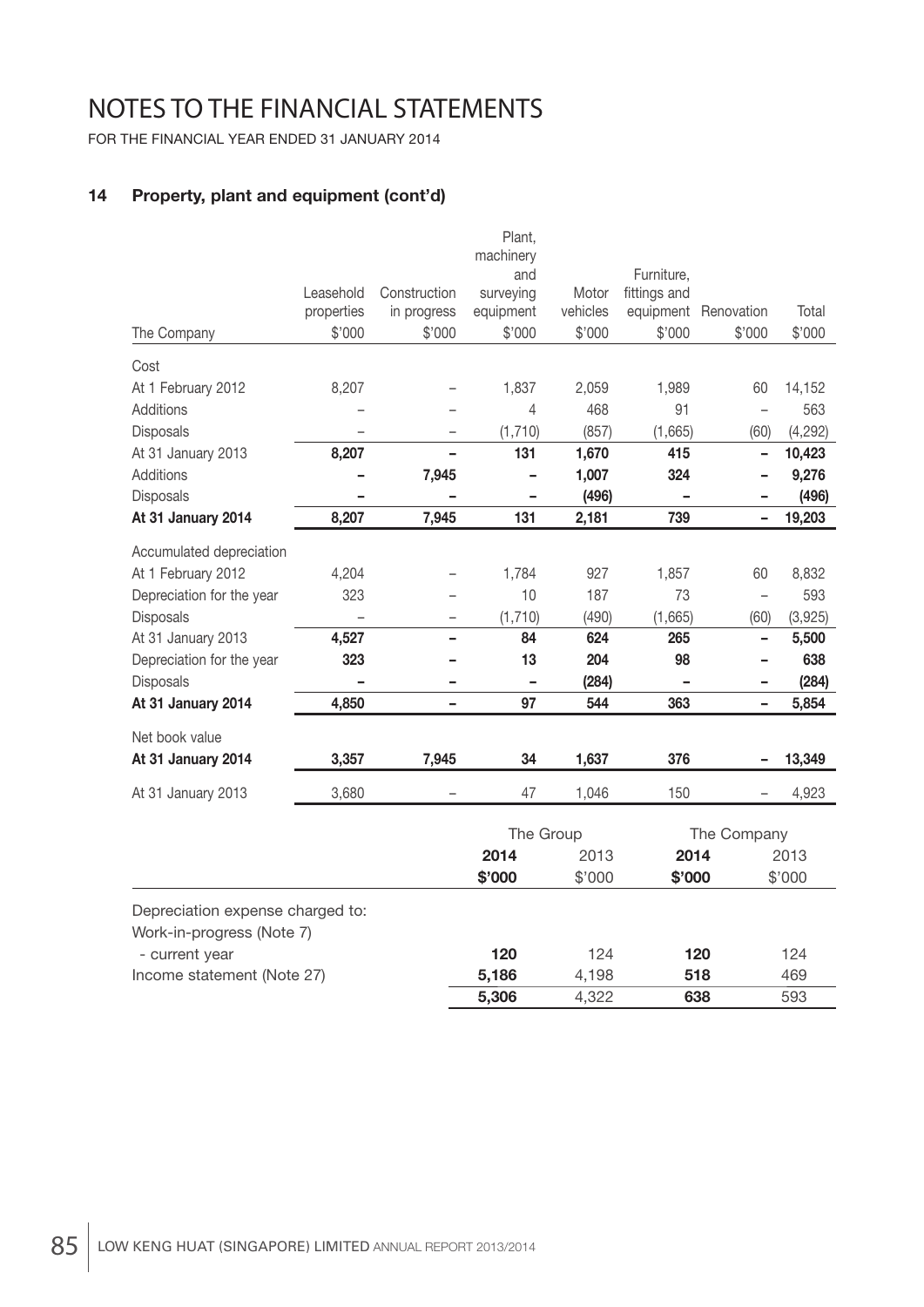FOR THE FINANCIAL YEAR ENDED 31 JANUARY 2014

### **14 Property, plant and equipment (cont'd)**

(i) The freehold property comprises:

| Location                                                          | <b>Description</b>           | Land area<br>(sq. metres) | Tenure   |
|-------------------------------------------------------------------|------------------------------|---------------------------|----------|
| No.1 St. George's Terrace<br>Perth Western Australia<br>Australia | 306-room Duxton Hotel, Perth | 3.410                     | Freehold |

 The freehold property and hotel's plant and machinery at No. 1 St. George's Terrace, Perth, were valued by the directors of the Company based on a valuation on open market value on walk–in walk–out basis by Colliers International Consultancy and Valuation Pty Limited, Australia to be A\$104,000,000 (\$115,440,000) on 7 July 2010. This valuation was not incorporated in the financial statements.

- (ii) Included in additions of the Company of \$9,276,000 is a deposit sum of \$3,705,000 placed to purchase four units of office space from a developer who is the subsidiary of the Company, capitalised under construction in progress during the financial year ended 31 January 2014 (Note 6).
- (iii) The leasehold properties comprise:

| Location                                                                                                                | Description    | Area<br>(sq. metres) | Tenure                                               | Net book<br>value<br>(\$'000) |
|-------------------------------------------------------------------------------------------------------------------------|----------------|----------------------|------------------------------------------------------|-------------------------------|
| 63 Nguyen Hue,<br>Ho Chi Minh City<br>Socialist Republic of<br>Vietnam $(1)$                                            | 198-room hotel | 2,002                | 50 years lease<br>commencing<br>25 September<br>1992 | 6,250                         |
| 1790 PT Plot A14609, Sungei<br>Kadut Loop, Singapore <sup>(2)</sup>                                                     | Warehouse      | 3,439                | 30 years lease<br>commencing<br>1 March 1995         | 530                           |
| Long Hua Garden<br>26 Block B, No. 585<br>Long Wu Road<br>Shanghai 201401,<br>People's Republic of China <sup>(3)</sup> | Office         | 194                  | 50 years<br>commencing<br>1995                       | 843                           |
| 80 Marine Parade Road<br>18th Floor of Parkway Parade<br>Singapore <sup>(4)</sup>                                       | 5 office units | 570                  | 99 years lease<br>commencing<br>17 August 1979       | 2,828                         |
| 60 Paya Lebar Road<br>9th Floor of Paya Lebar Square<br>Singapore (under construction)                                  | 4 office units | 1,002                | 99 years lease<br>commencing<br>25 July 2011         | 7,944                         |
|                                                                                                                         |                |                      |                                                      | 18,395                        |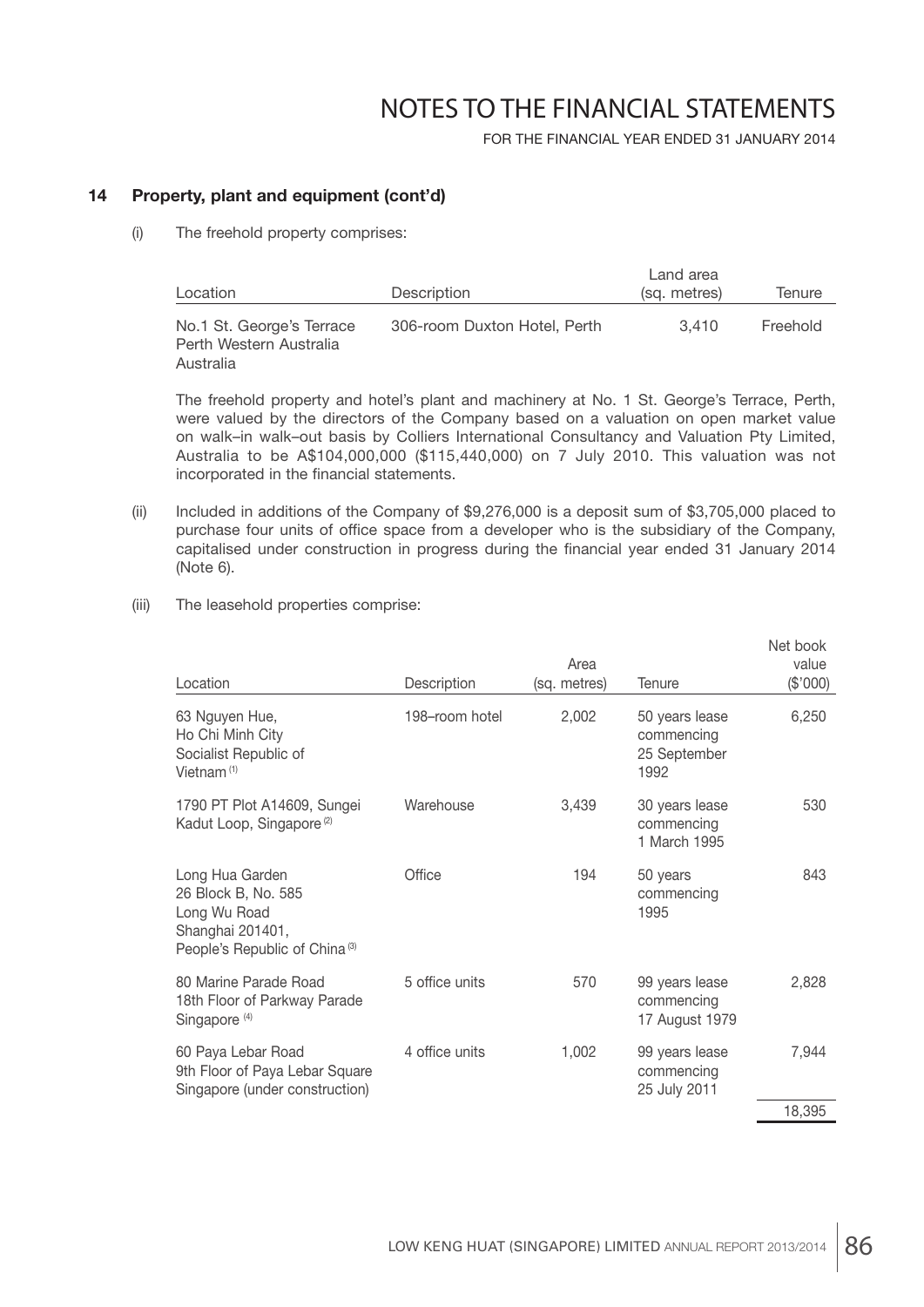FOR THE FINANCIAL YEAR ENDED 31 JANUARY 2014

### **14 Property, plant and equipment (cont'd)**

#### (iii) Notes:

- <sup>(1)</sup> On 1 April 2014, the leasehold property, Duxton Hotel Saigon located at 63 Nguyen Hue was valued by a firm of independent professional valuers, CBRE (Vietnam) Co. Ltd., to be US\$40,000,000 (\$51,200,000) on the basis of open market value.
- <sup>(2)</sup> As at 13 December 2013, the market value is estimated by the directors of the Company to be \$4,331,000 (2013 – \$4,694,000 on the basis of open market value by Knight Frank) for the warehouse located at 43 Sungei Kadut Loop based on the current market trend and with reference to indicative prices of similar warehouses in the area.
- (3) No valuation has been carried out on the office leasehold property in the People's Republic of China with net book value of \$843,000 (2013 – \$809,000) as the amount is regarded as insignificant in relation to the leasehold properties taken as a whole.
- (4) As at 15 April 2013, the market value is estimated by the directors of the Company to be \$9,705,000 (2013 \$9,608,000) for these 5 office units located at 80 Marine Parade Road based on the current market trend and with reference to indicative prices for similar office units in the area.

The directors of the Company are of the view that there is no significant change in the market values of the above properties from the respective valuation dates to 31 January 2014.

#### **15 Deferred taxation**

|                                        | 2014   | 2013   |
|----------------------------------------|--------|--------|
| The Group                              | \$'000 | \$'000 |
| <b>Deferred tax assets</b>             |        |        |
| Balance at beginning of year           | 3,269  | 559    |
| Transfer to income statement (Note 28) | 130    | 2,724  |
| Exchange fluctuation difference        | (30)   | (14)   |
| Balance at end of year                 | 3,369  | 3,269  |
| To be recovered                        |        |        |
| - within one year                      |        |        |
| - after one year                       | 3,369  | 3,269  |
|                                        | 3,369  | 3,269  |
| <b>Deferred tax liabilities</b>        |        |        |
| Balance at beginning of year           | 14     | 17     |
| Transfer to income statement (Note 28) | 38     | (3)    |
| Balance at end of year                 | 52     | 14     |
| To be settled                          |        |        |
| - within one year                      |        |        |
| – after one year                       | 52     | 14     |
|                                        | 52     | 14     |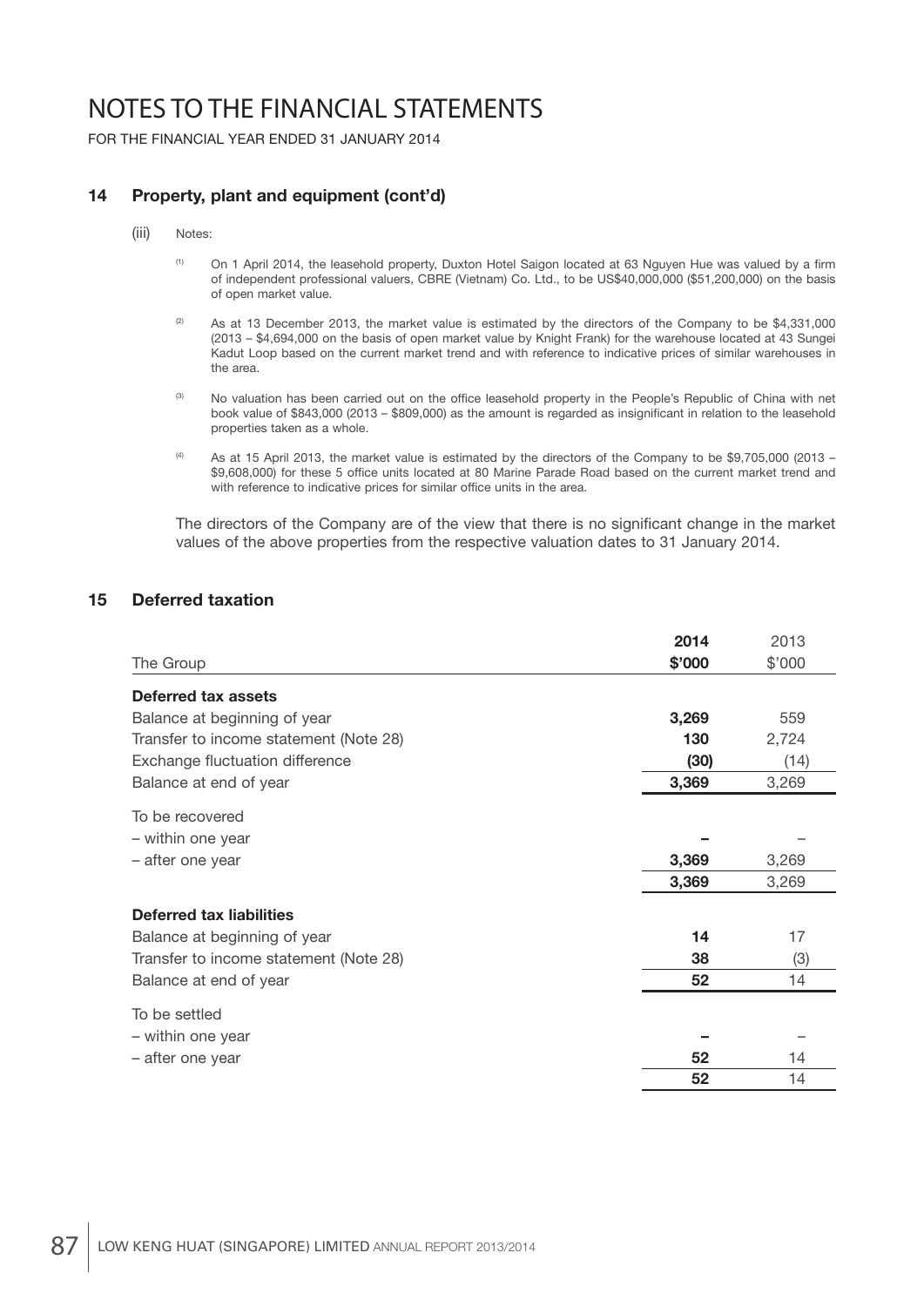FOR THE FINANCIAL YEAR ENDED 31 JANUARY 2014

### **15 Deferred taxation (cont'd)**

The balance comprises tax on the following temporary differences:

|                                 | Excess of net<br>book value |                  | Excess of tax<br>written down |             |          |
|---------------------------------|-----------------------------|------------------|-------------------------------|-------------|----------|
|                                 | over tax written            | <b>Dividends</b> | value over net                | Recognition |          |
|                                 | down value of and interest  |                  | book value of                 | of costs on |          |
|                                 | property, plant             | income not       | property, plant               | uncompleted |          |
|                                 | and equipment               | remitted         | and equipment                 | projects    | Total    |
| The Group                       | \$'000                      | \$'000           | \$'000                        | \$'000      | \$'000   |
| At 1 February 2012              | 3                           | 14               | (559)                         |             | (542)    |
| (Credited)/charged to income    |                             |                  |                               |             |          |
| statement (Note 28)             | (3)                         |                  | 270                           | (2,994)     | (2, 727) |
| Exchange fluctuation difference |                             |                  | 14                            |             | 14       |
| At 31 January 2013              |                             | 14               | (275)                         | (2,994)     | (3,255)  |
| (Credited)/charged to income    |                             |                  |                               |             |          |
| statement (Note 28)             | 38                          |                  | 18                            | (148)       | (92)     |
| Exchange fluctuation difference | -                           |                  | 30                            |             | 30       |
| At 31 January 2014              | 38                          | 14               | (227)                         | (3, 142)    | (3, 317) |

### **16 Trade and other payables**

|                                                          |              | The Group |         | The Company |        |
|----------------------------------------------------------|--------------|-----------|---------|-------------|--------|
|                                                          |              | 2014      | 2013    | 2014        | 2013   |
|                                                          |              | \$'000    | \$'000  | \$'000      | \$'000 |
| Due within one year                                      |              |           |         |             |        |
| Trade payables                                           |              | 97,448    | 84,153  | 96,246      | 82,187 |
| Liabilities owing to tax authorities<br>for business tax |              | 205       | 4,948   |             |        |
| Advances from third parties                              |              | 10        |         |             |        |
| Deposits received from third parties                     |              | 3,562     | 2,005   | 133         | 589    |
| Rental received in advance                               |              | 54        | 9       | 24          |        |
| Interest payable                                         |              | 353       | 1,010   | 225         | 205    |
| Monies received in advance                               |              |           |         |             |        |
| - third parties                                          |              | 494,068   | 243,144 |             |        |
| - a subsidiary                                           |              |           |         |             | 4,000  |
| Allowance for reinstatement costs                        |              | 195       |         |             |        |
| Amount owing to suppliers<br>of property, plant and      |              |           |         |             |        |
| equipment                                                |              | 252       |         |             |        |
| Sundry payables                                          |              | 4,336     | 4,192   | 136         | 124    |
|                                                          | (i)          | 600,483   | 339,461 | 96,764      | 87,105 |
| Due after one year                                       |              |           |         |             |        |
| Other payables                                           | (i)          | 232       | 240     |             |        |
| Total                                                    | $(i) + (ii)$ | 600,715   | 339,701 | 96,764      | 87,105 |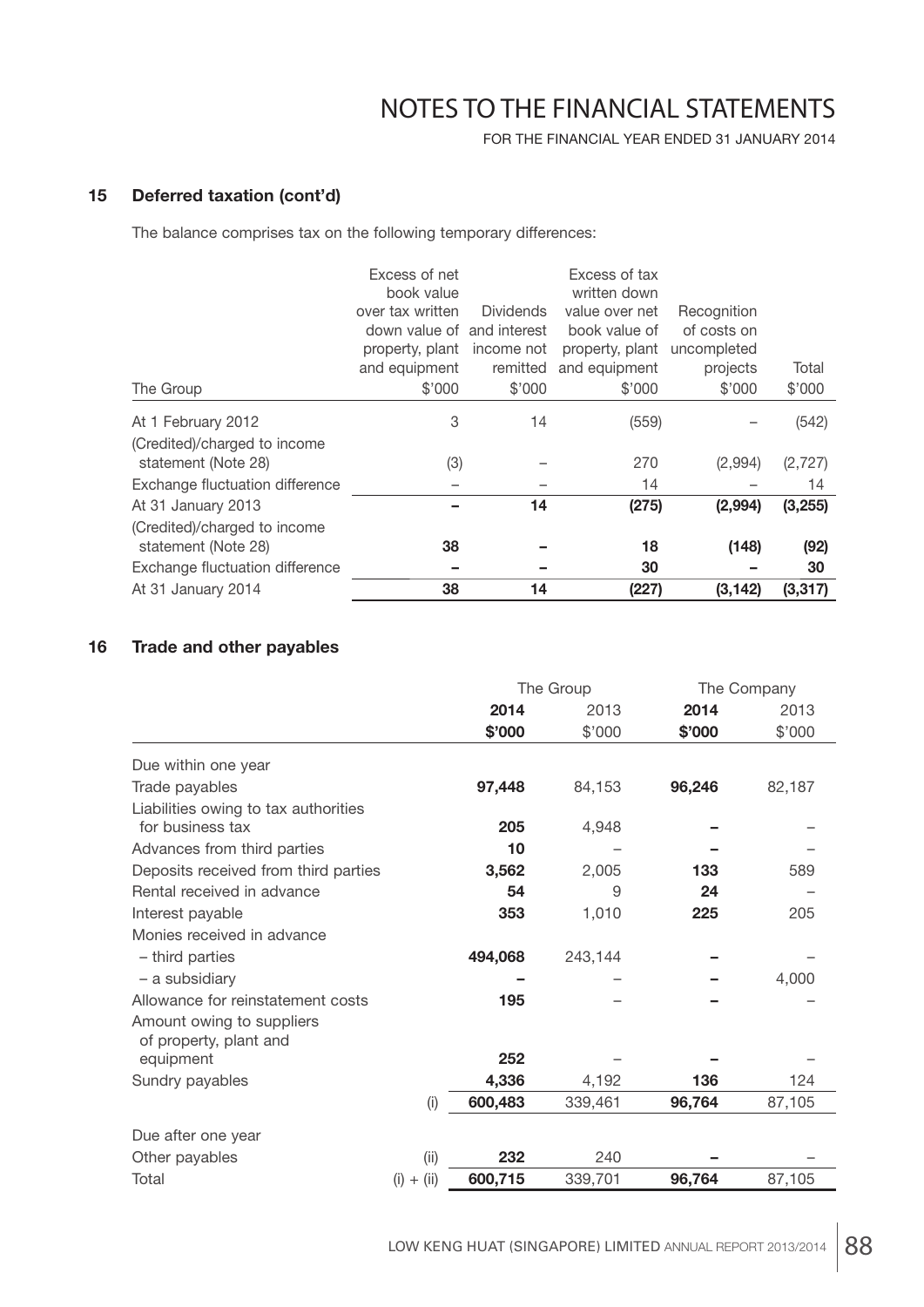FOR THE FINANCIAL YEAR ENDED 31 JANUARY 2014

### **16 Trade and other payables (cont'd)**

Trade and other payables are denominated in the following currencies:

|                   | The Group |         | The Company |        |
|-------------------|-----------|---------|-------------|--------|
|                   | 2014      | 2013    | 2014        | 2013   |
|                   | \$'000    | \$'000  | \$'000      | \$'000 |
| Singapore dollar  | 596,908   | 331,018 | 96.764      | 87,105 |
| Australian dollar | 2,692     | 2,672   |             |        |
| Malaysian Ringgit | 12        | 6       |             |        |
| Chinese Renminbi  | 91        | 83      |             |        |
| Vietnamese Dong   | 1,012     | 5,922   |             |        |
|                   | 600,715   | 339,701 | 96.764      | 87,105 |

 Due to their short duration, management considers the carrying amounts recognised in the statements of financial position to be reasonable approximation of their fair values.

 The liabilities owing to tax authorities relate to business tax liability of \$205,000 (US\$165,000) (2013 – \$4,948,000 (US\$4,026,000)) payable to Vietnamese tax authorities for operating gaming centre which ceased operations since 2010.

 Other payables of \$232,000 (2013 – \$240,000) relate to provision for severance pay to employees of a subsidiary, Vinametric Limited, upon termination of their labour contract following Article 42 of the Labour Code in Socialist Republic of Vietnam.

### **17 Amounts owing to subsidiaries (non–trade)**

#### The Company

 The non-trade amounts of \$15,989,000 (2013 – \$16,795,000) owing to subsidiaries represent advances, which are unsecured and interest–free. They have no fixed terms of repayment and are repayable only when the cash flows of the Company permits.

The non-trade amounts owing to subsidiaries are denominated in the following currencies:

|                   | 2014   | 2013   |
|-------------------|--------|--------|
|                   | \$'000 | \$'000 |
| Singapore dollar  | 15,328 | 15,206 |
| Malaysian Ringgit | 661    | 1,589  |
|                   | 15,989 | 16,795 |

#### **18 Advances received from a joint venture**

The Group and The Company

 The advances received from a joint venture of \$2,000 (2013 – \$2,000) is unsecured and interest-free. The settlement of debt is by way of capital return upon dissolution of the joint venture. Accordingly, it is not practicable to determine the fair values of these amounts owing.

The advances received from a joint venture are denominated in Singapore dollar.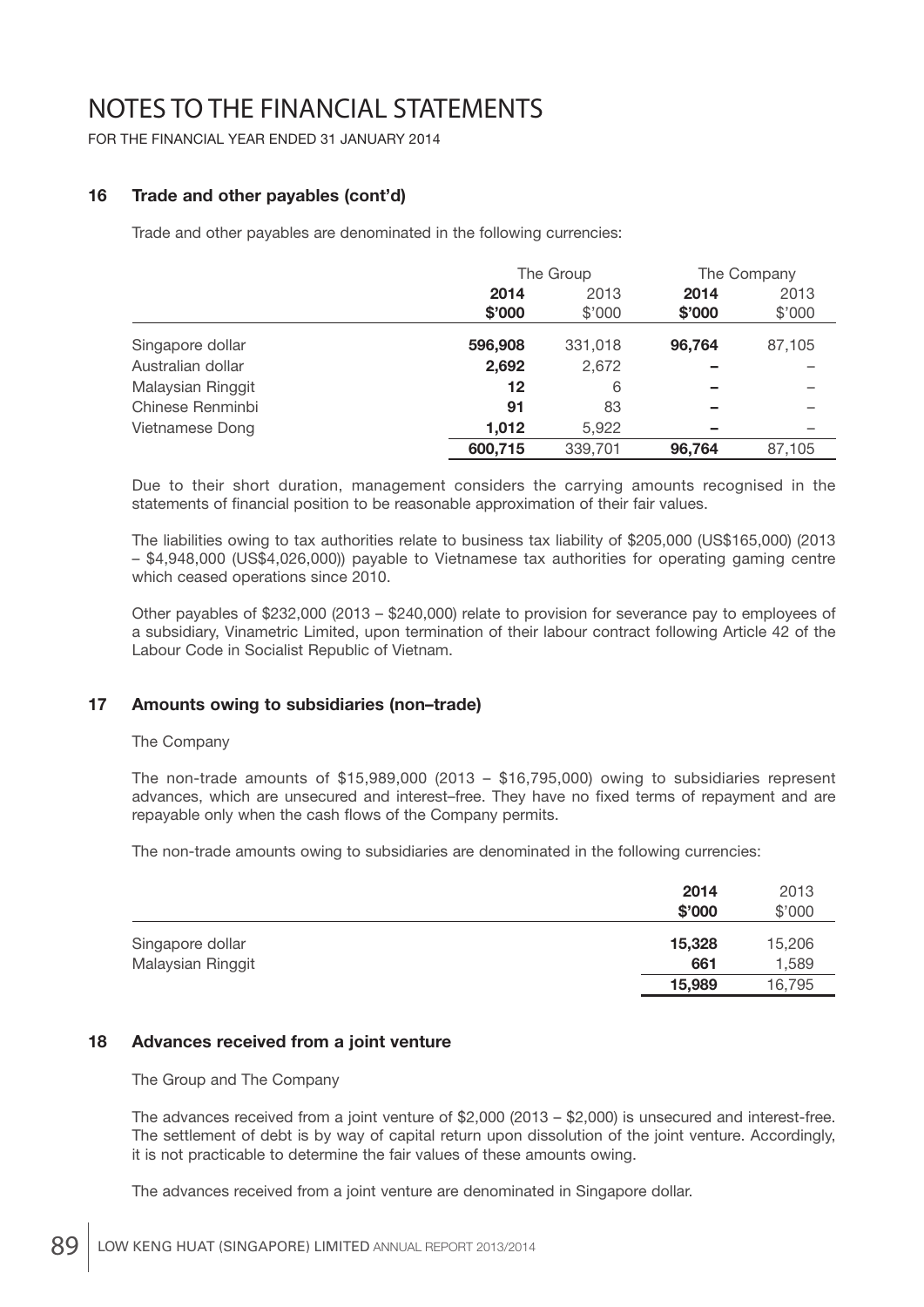FOR THE FINANCIAL YEAR ENDED 31 JANUARY 2014

#### **19 Amounts owing to non-controlling shareholders of subsidiaries (non-trade)**

|                                                                         | 2014   | 2013   |
|-------------------------------------------------------------------------|--------|--------|
| The Group                                                               | \$'000 | \$'000 |
| Non-trade amounts owing to non-controlling shareholders of subsidiaries |        |        |
| - interest-free                                                         | 473    | 511    |
| - interest-bearing                                                      | 98,599 | 43,435 |
|                                                                         | 99,072 | 43,946 |
| Amount repayable:                                                       |        |        |
| Not later than one year                                                 | 473    | 511    |
| Later than one year and not later than five years                       | 52,647 | 43,435 |
| Later than five years                                                   | 45,952 |        |
|                                                                         | 99,072 | 43.946 |

 The non-trade amount of \$473,000 (2013 – \$511,000) owing to a non-controlling shareholder of a subsidiary, represents advances which are unsecured and interest-free. They have no fixed terms of repayment and are repayable only when the cash flows of the Group permits.

In respect of the interest-bearing loans of \$98,599,000 (2013 – \$43,435,000) owing to noncontrolling shareholders of another subsidiaries, interest is charged at a rate of 4.0% (2013 – 4.0%) per annum. In the opinion of the directors of the Company, the interest rates are carried at commercial terms.

 The non-trade amounts owing to non-controlling shareholders of subsidiaries are denominated in the following currencies:

|                   | 2014   | 2013   |
|-------------------|--------|--------|
|                   | \$'000 | \$'000 |
| Singapore dollar  | 98,599 | 43,435 |
| Australian dollar | 473    | 511    |
|                   | 99,072 | 43.946 |

#### **20 Bank borrowings**

|                             | The Group |         | The Company |        |
|-----------------------------|-----------|---------|-------------|--------|
|                             | 2014      | 2013    | 2014        | 2013   |
|                             | \$'000    | \$'000  | \$'000      | \$'000 |
| Variable                    |           |         |             |        |
| Revolving loan - unsecured  | 5,000     |         | 5,000       |        |
| Money market loan - secured | 129,154   |         |             |        |
| Term loans - secured        | 363,135   | 513,750 |             |        |
|                             | 497,289   | 513,750 | 5,000       |        |
| Amount repayable:           |           |         |             |        |
| Not later than one year     | 59,154    |         | 5,000       |        |
| Later than one year and not |           |         |             |        |
| later than five years       | 438,135   | 513,750 |             |        |
| Later than five years       |           |         |             |        |
|                             | 497,289   | 513,750 | 5,000       |        |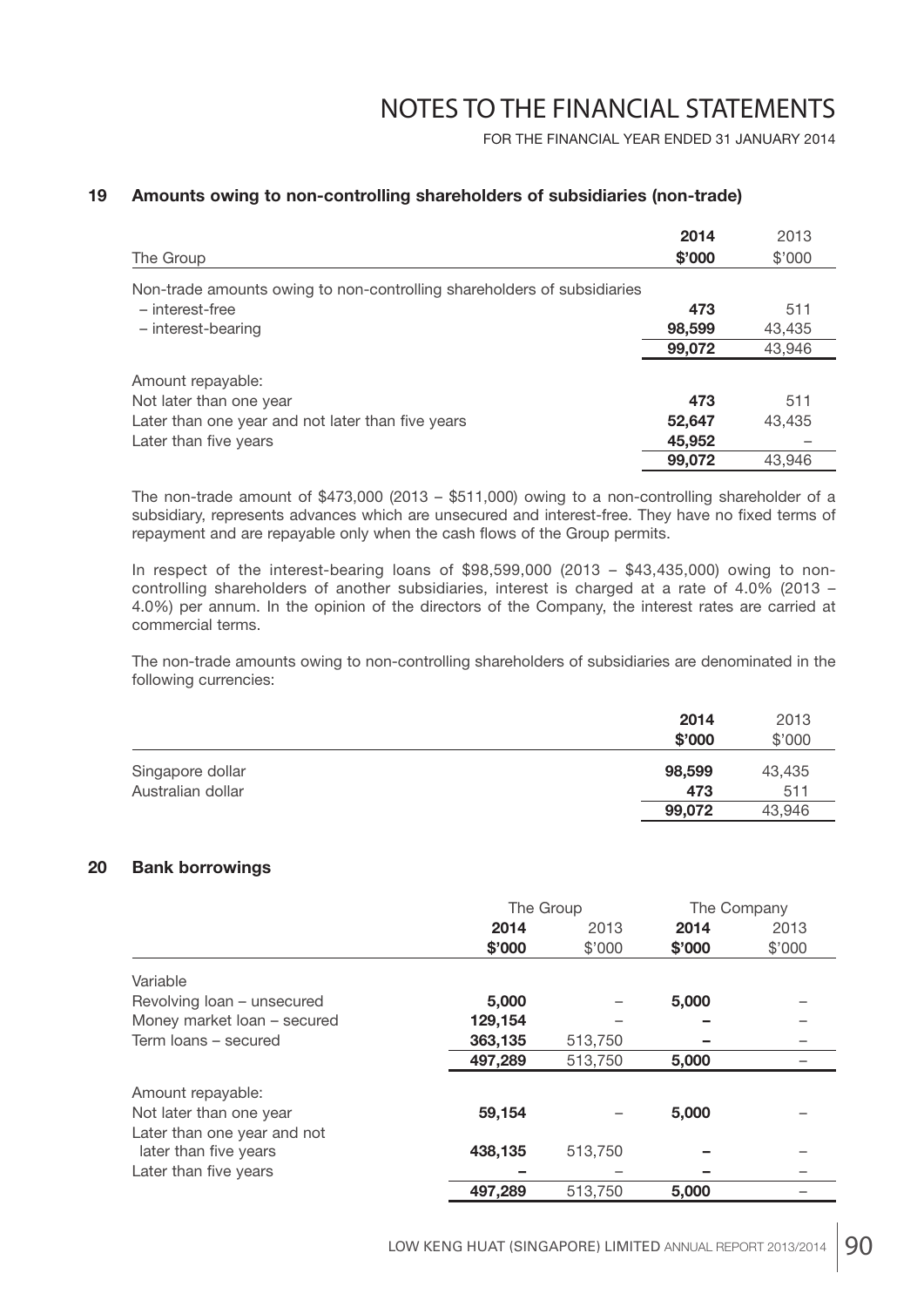FOR THE FINANCIAL YEAR ENDED 31 JANUARY 2014

### **20 Bank borrowings (cont'd)**

All bank borrowings are denominated in Singapore dollar.

 Terms loans totalling \$492,289,000 (2013 – \$513,750,000) are secured by mortgages over the development properties of certain subsidiaries (Note 9) and charges on all new assignments of tenancy, sales agreements and construction contracts.

The maturity dates of bank borrowings are as follows:

| Loan amount | Repayable in full on |
|-------------|----------------------|
| \$'000      |                      |
| 54,154      | 30 April 2014        |
| 5,000       | 21 May 2014          |
| 210,000     | 30 June 2015         |
| 165,000     | 30 June 2015         |
| 63,135      | 31 March 2017        |
| 497,289     |                      |

 The Group has unutilised bank facilities of \$465,544,000 (2013 – \$270,896,000) as at the end of reporting period.

The Group and the Company have financial covenants attached to certain bank loan facilities which relates to restriction of limits imposed on the maintenance of the Group tangible net–worth, the limits on leverage ratio and the extent of interest cover. As at the end of reporting period, the Group has observed these financial covenants accordingly.

 The effective interest rate per annum for the Group's and the Company's borrowings is 1.77% and 1.99% (2013 – 1.80% and Nil) per annum respectively.

The interest rates are repriced monthly.

The table below analyses the maturity profile of the Group's and the Company's borrowings based on contractual undiscounted cash flows:

|                           | 2014               |                                  | 2013               |                           |
|---------------------------|--------------------|----------------------------------|--------------------|---------------------------|
|                           | Carrying<br>amount | <b>Contractual</b><br>cash flows | Carrying<br>amount | Contractual<br>cash flows |
|                           | \$'000             | \$'000                           | \$'000             | \$'000                    |
| The Group                 |                    |                                  |                    |                           |
| Less than one year        | 59,154             | 59,429                           |                    |                           |
| Between one to five years | 438,135            | 447,260                          | 513,750            | 528,965                   |
|                           | 497,289            | 506,689                          | 513,750            | 528,965                   |
| The Company               |                    |                                  |                    |                           |
| Less than one year        | 5,000              | 5,030                            |                    |                           |
| Between one to five years |                    |                                  |                    |                           |
|                           | 5,000              | 5,030                            |                    |                           |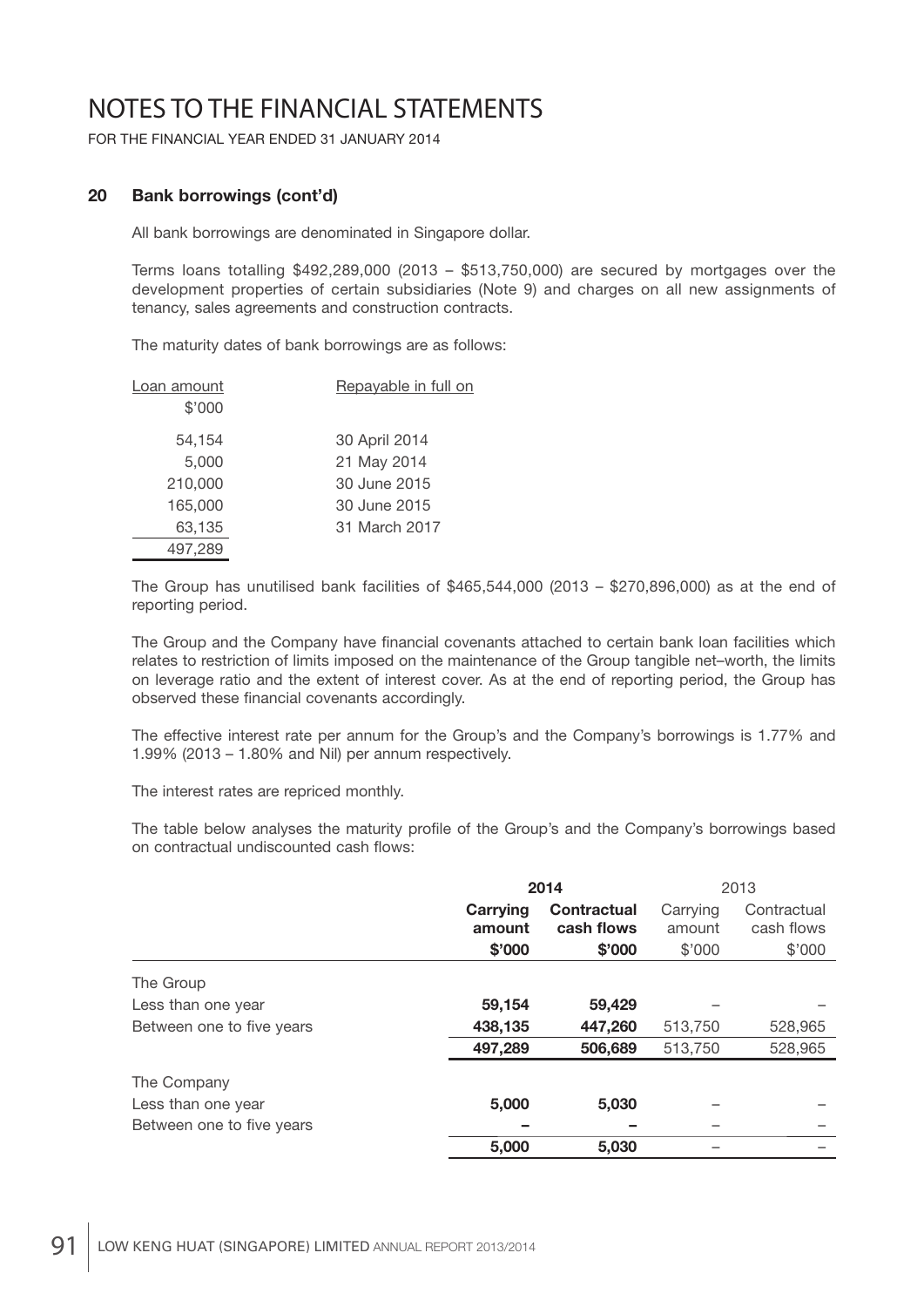FOR THE FINANCIAL YEAR ENDED 31 JANUARY 2014

### **21 Derivative financial instrument**

|                                            | 2014            |                | 2013     |                |
|--------------------------------------------|-----------------|----------------|----------|----------------|
|                                            | <b>Contract</b> | <b>Net</b>     | Contract | <b>Net</b>     |
|                                            | notional        | liabilities at | notional | liabilities at |
|                                            | amount          | fair value     | amount   | fair value     |
| The Group and The Company                  | \$'000          | \$'000         | \$'000   | \$'000         |
| Financial liability through profit or loss |                 |                |          |                |
| Interest rate swap contract                | 50,000          | 1.595          | 50,000   | 2,705          |

 The Group has entered into an interest rate swap to manage its exposure to interest rate risk by swapping from fixed rates to floating rates. Contracts with aggregated nominal values of \$50,000,000 (2013 – \$50,000,000) have fixed interest payments at 2.85% (2013 – 2.85%) per annum from 1 March 2012 to 2 March 2015 and have floating interest receipts pegged to Swap Offer Rate. The net position of the interest rate swap is settled on a quarterly basis.

 The fair value of the interest rate swap is determined by the bank using a valuation model and assumptions that are based on market conditions existing at end of reporting period. The Group does not designate its interest rate swap contract as hedging instrument and the fair value gain of \$1,110,000 (2013 – \$598,000) has been recognised in the consolidated income statement.

#### **22 Share capital**

|                                                             | Number of<br>$\leftarrow$ ordinary shares $\rightarrow$ $\leftarrow$ Amount $\rightarrow$ |      |         |         |
|-------------------------------------------------------------|-------------------------------------------------------------------------------------------|------|---------|---------|
|                                                             | 2014                                                                                      | 2013 | 2014    | 2013    |
| The Company                                                 |                                                                                           |      | \$'000  | \$'000  |
| Issued and fully paid ordinary shares,<br>with no par value |                                                                                           |      |         |         |
| Balance at beginning and at end of year                     | <b>738,816,000</b> 738,816,000                                                            |      | 161,863 | 161,863 |

 The holders of ordinary shares are entitled to receive dividends as declared from time to time and are entitled to one vote per share at meetings of the Company. All issued shares rank equally with regard to the Company's residual assets.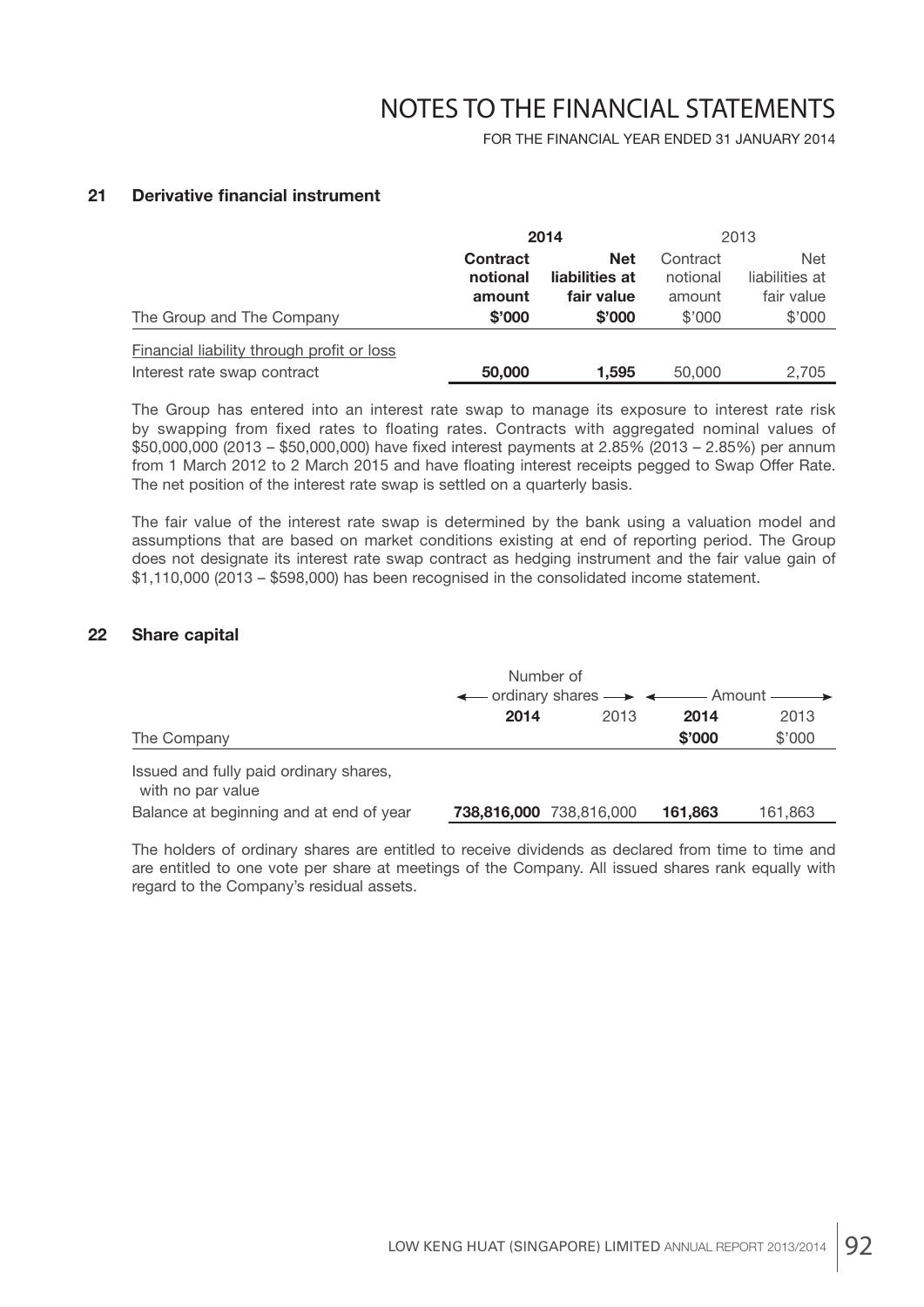FOR THE FINANCIAL YEAR ENDED 31 JANUARY 2014

### **23 Fair value reserve**

|                                                                                                                               | The Group |         | The Company |        |
|-------------------------------------------------------------------------------------------------------------------------------|-----------|---------|-------------|--------|
|                                                                                                                               | 2014      | 2013    | 2014        | 2013   |
|                                                                                                                               | \$'000    | \$'000  | \$'000      | \$'000 |
| Fair value reserve (non-distributable)<br>- available-for-sale financial assets                                               |           |         |             |        |
| Balance at beginning of year                                                                                                  | 12,454    | 4.266   | 1.133       | 1.030  |
| Fair value gains recycled to income<br>statement on derecognition [Note 26(a)]<br>Net fair value (losses)/gains recognised in | (1,541)   | (1,896) |             |        |
| other comprehensive income (Note 5)                                                                                           | (4,586)   | 10,168  | 172         | 152    |
| Exchange translation differences                                                                                              | (98)      | (84)    | (57)        | (49)   |
|                                                                                                                               | (6, 225)  | 8,188   | 115         | 103    |
| Balance at end of year                                                                                                        | 6,229     | 12,454  | 1,248       | 1,133  |

### **24** Retained profits

|                                           | The Group |           | The Company |           |
|-------------------------------------------|-----------|-----------|-------------|-----------|
|                                           | 2014      | 2013      | 2014        | 2013      |
|                                           | \$'000    | \$'000    | \$'000      | \$'000    |
| The Company                               | 233,362   | 192,626   | 233,362     | 192,626   |
| Adjustment for dividend from a subsidiary | (1, 425)  | (1, 442)  |             |           |
|                                           | 231,937   | 191,184   | 233,362     | 192,626   |
| <b>Subsidiaries</b>                       | (8,404)   | 10,868    |             |           |
| Joint ventures and associated companies   | 120,099   | 123,017   |             |           |
|                                           | 343,632   | 325,069   | 233,362     | 192,626   |
| Dividends (Note 32)                       | (33, 247) | (29, 552) | (33, 247)   | (29, 552) |
|                                           | 310,385   | 295,517   | 200,115     | 163,074   |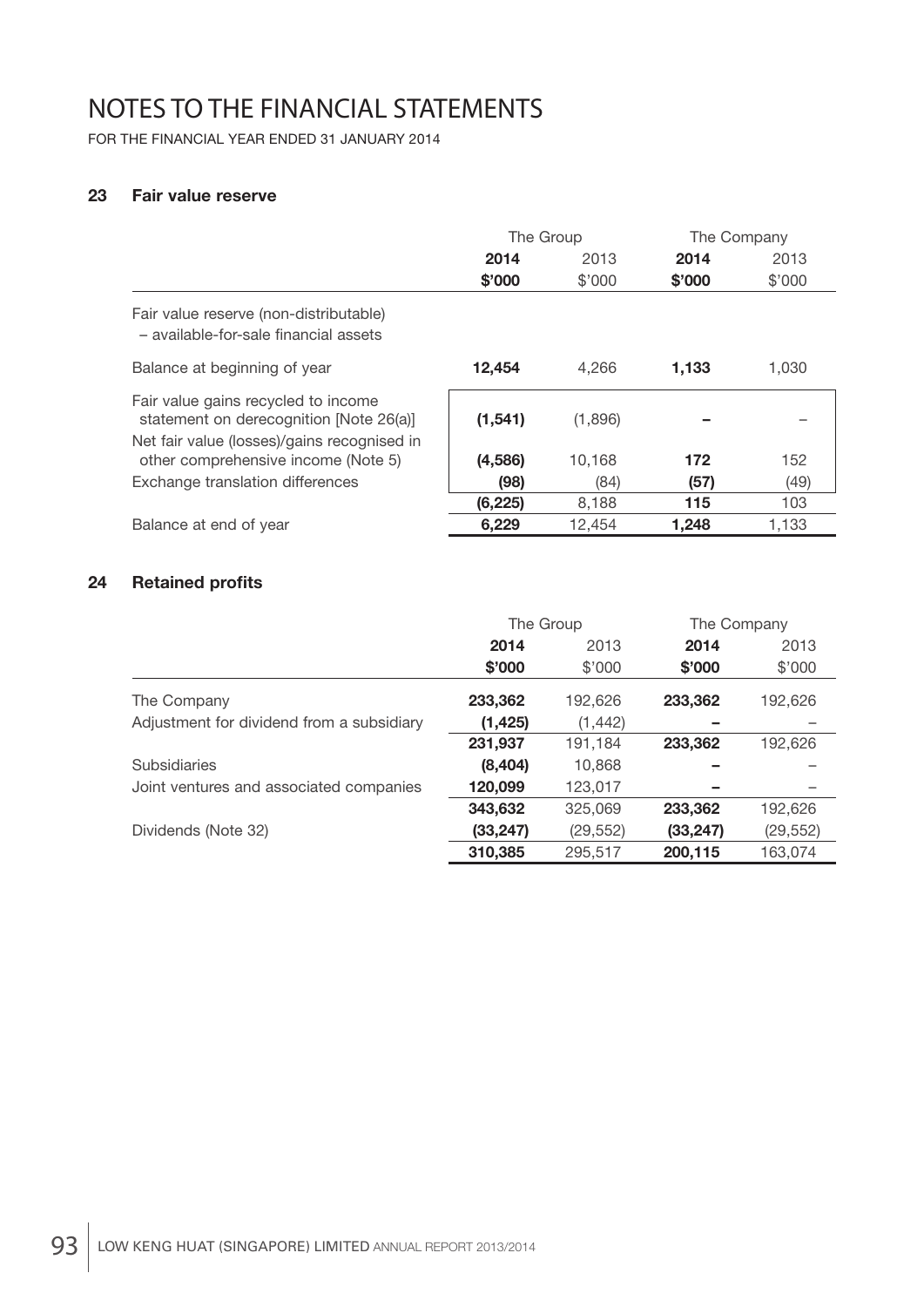FOR THE FINANCIAL YEAR ENDED 31 JANUARY 2014

### **25 Currency translation reserve**

|                                        | The Group |         | The Company |        |
|----------------------------------------|-----------|---------|-------------|--------|
|                                        | 2014      | 2013    | 2014        | 2013   |
|                                        | \$'000    | \$'000  | \$'000      | \$'000 |
| Balance at beginning of year           | 6.297     | 9.077   |             | 14     |
| Exchange fluctuation difference during |           |         |             |        |
| the year                               | (5,988)   | (2,780) |             | 14)    |
| Balance at end of year                 | 309       | 6.297   |             |        |

 The currency translation reserve is a non–distributable reserve and relates to the exchange difference arising from translation of the financial statements of foreign subsidiaries, associated companies and joint ventures.

### **26(a) Other operating income**

|                                                                                                                           |             | 2014   | 2013   |
|---------------------------------------------------------------------------------------------------------------------------|-------------|--------|--------|
| The Group                                                                                                                 | <b>Note</b> | \$'000 | \$'000 |
| Dividend income from quoted equity investments                                                                            |             | 2,551  | 2,100  |
| Gain on liquidation of joint ventures                                                                                     |             |        | 49     |
| Fair value gain on financial assets at fair value through profit<br>or loss                                               | 5, 27       |        | 2,121  |
| Fair value gains recycled from fair value reserve to income<br>statement on derecognition of available-for-sale financial |             |        |        |
| assets                                                                                                                    | 23, 27      | 1,541  | 1,896  |
| Gain on disposal of property, plant and equipment                                                                         | 27          | 21     |        |
| Gain on disposal of investment properties                                                                                 | 27          | 3,560  |        |
| Interest income                                                                                                           |             |        |        |
| - banks                                                                                                                   |             | 256    | 283    |
| - fixed deposits                                                                                                          |             | 223    | 193    |
|                                                                                                                           |             | 479    | 476    |
| Rental income                                                                                                             |             |        |        |
| - investment properties                                                                                                   | 13(b)       | 805    | 162    |
| - development properties                                                                                                  |             | 300    |        |
|                                                                                                                           |             | 1,105  | 162    |
| Management fee                                                                                                            |             |        | 150    |
| Government grant                                                                                                          |             |        | 12     |
| Sundry income                                                                                                             |             | 1,915  | 592    |
|                                                                                                                           |             | 11,172 | 7,558  |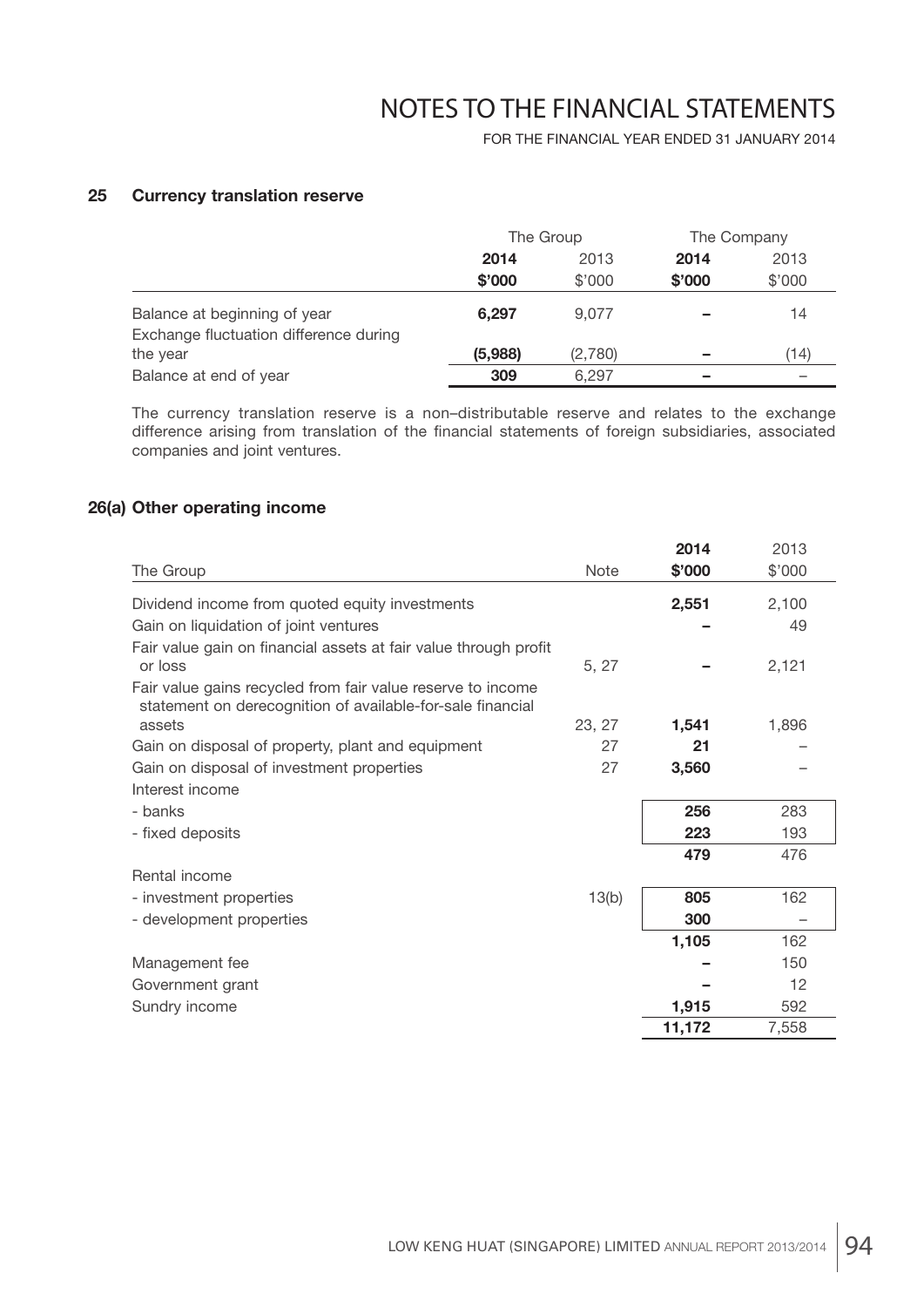FOR THE FINANCIAL YEAR ENDED 31 JANUARY 2014

### **26(b) Administrative costs**

|                                               |             | 2014   | 2013   |
|-----------------------------------------------|-------------|--------|--------|
| The Group                                     | <b>Note</b> | \$'000 | \$'000 |
| Employee benefit costs                        |             | 8,553  | 14,537 |
| Depreciation of property, plant and equipment |             | 720    | 653    |
| Directors' fee                                | 27          | 245    | 245    |
| Travelling and transportation expenses        |             | 185    | 169    |
| Operating lease rentals                       |             | 60     | 65     |
| <b>Others</b>                                 |             | 6,142  | 6,429  |
|                                               |             | 15,905 | 22,098 |

### **26(c) Other operating expenses**

|                                                                              |             | 2014   | 2013   |
|------------------------------------------------------------------------------|-------------|--------|--------|
| The Group                                                                    | <b>Note</b> | \$'000 | \$'000 |
| Exchange loss                                                                | 27          | 784    | 1,307  |
| Impairment loss on property, plant and equipment                             | 14, 27      | 1,084  |        |
| Hotel maintenance and utilities                                              |             | 2,036  | 2,362  |
| Concessionary loss from gaming centre                                        |             |        | 623    |
| Fair value loss on financial assets at fair value through<br>profit and loss | 5, 27       | 1,850  |        |
| Loss on disposal of property, plant and equipment                            | 27          |        | 11     |
| Property, plant and equipment written off                                    | 27          | 36     | 97     |
| Impairment loss on receivables                                               | 6           | 62     |        |
| Others                                                                       |             | 122    |        |
|                                                                              |             | 5.974  | 4.400  |

### **26(d) Finance costs**

#### The Group

Finance costs relate to interest expense on bank loans (see Note 20).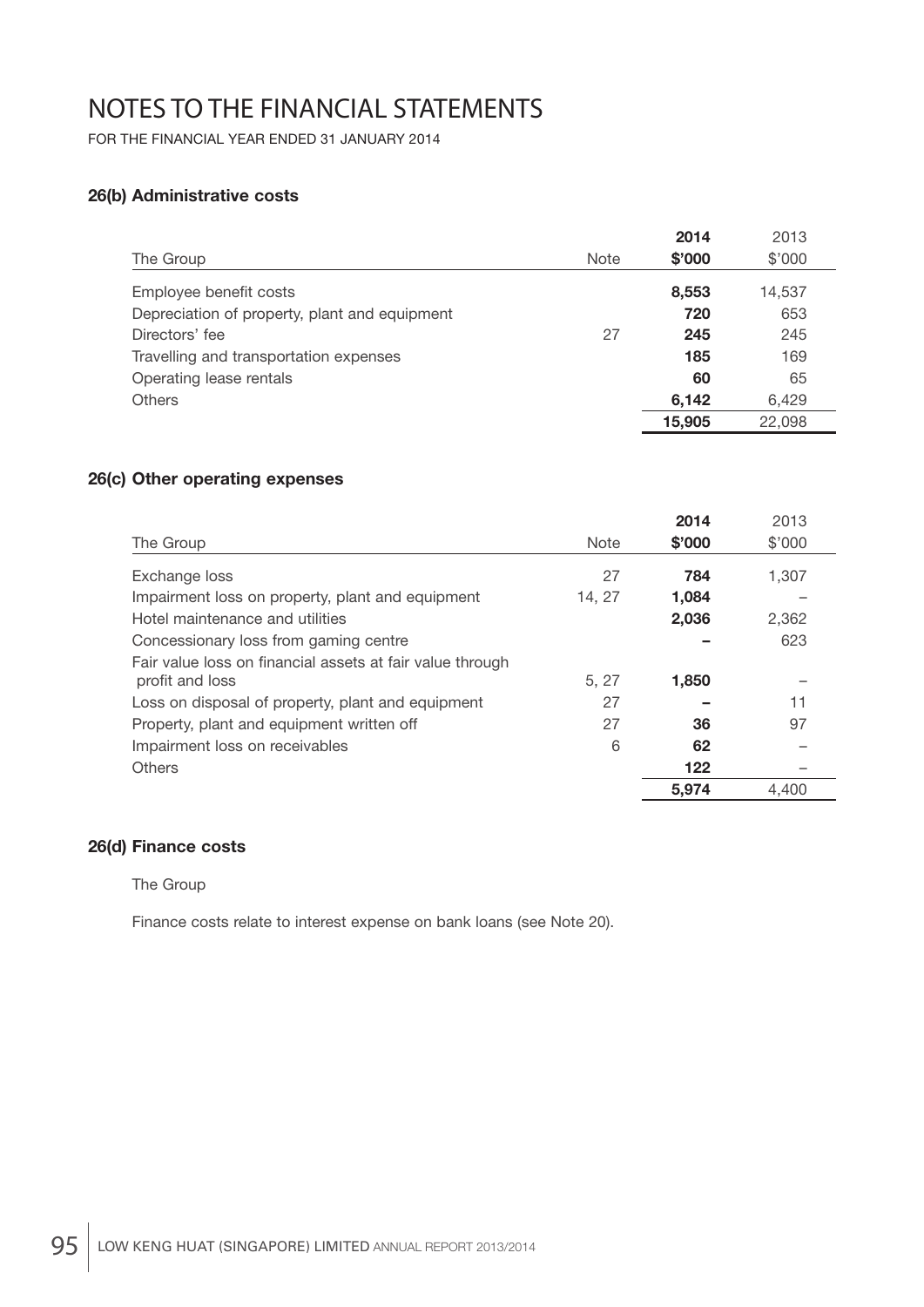FOR THE FINANCIAL YEAR ENDED 31 JANUARY 2014

### **27** Profit before taxation

| The Group                                                                              | <b>Note</b>       | 2014<br>\$'000 | 2013<br>\$'000 |
|----------------------------------------------------------------------------------------|-------------------|----------------|----------------|
| Profit before taxation has been arrived at<br>after charging/(crediting):              |                   |                |                |
| Audit fee:                                                                             |                   |                |                |
| - auditors of the Company                                                              |                   |                |                |
| - current year                                                                         |                   | 191            | 193            |
| - over provision in respect of prior years                                             |                   | (3)            |                |
| - other auditors                                                                       |                   |                |                |
| - current year                                                                         |                   | 100            | 68             |
| Non-audit fees:                                                                        |                   |                |                |
| - auditors of the Company<br>- current year                                            |                   | 18             | 18             |
| - other auditors                                                                       |                   |                |                |
| - current year                                                                         |                   | 101            | 121            |
| - under provision in respect of prior years                                            |                   | 10             | 22             |
| Depreciation of:                                                                       |                   |                |                |
| - investment properties                                                                | 13                | 725            | 725            |
| - property, plant and equipment                                                        | 14                | 5,186          | 4,198          |
| Directors' fee                                                                         | 26(b)             | 245            | 245            |
| Exchange loss                                                                          | 26(c)             | 784            | 1,307          |
| Fair value gains recycled from fair value reserve to                                   |                   |                |                |
| consolidated income statement on derecognition                                         |                   |                |                |
| of available-for-sale financial assets                                                 | 26(a)             | (1, 541)       | (1,896)        |
| Fair value loss/(gain) on financial assets at fair value                               |                   |                |                |
| through profit or loss                                                                 | $26(a)$ , $26(c)$ | 1,850          | (2, 121)       |
| Change in fair value of derivative financial instrument<br>(Gain)/loss on disposal of: | 21                | (1, 110)       | (598)          |
| - investment properties                                                                | 26(a)             | (3,560)        |                |
| - property, plant and equipment                                                        | $26(a)$ , $26(c)$ | (21)           | 11             |
| Property, plant and equipment written off                                              | 26(c)             | 36             | 97             |
| Impairment loss on property, plant, and equipment                                      | 14, 26(c)         | 1,084          |                |
| Operating lease rentals                                                                | 33.1(a)           | 2,347          | 2,270          |
| Employee benefit costs:                                                                |                   |                |                |
| Directors of the Company                                                               |                   |                |                |
| - salaries and other related costs                                                     |                   | 4,704          | 10,610         |
| - CPF contributions and other equivalent contributions                                 |                   | 25             | 25             |
| Key management personnel (other than directors)                                        |                   |                |                |
| - salaries, wages and other related costs                                              |                   | 1,924          | 1,724          |
| - CPF contributions and other equivalent contributions                                 |                   | 57             | 36             |
| Other than directors and key management personnel                                      |                   |                |                |
| - salaries, wages and other related costs                                              |                   | 18,250         | 19,241         |
| - CPF contributions and other equivalent contributions                                 |                   | 1,617          | 1,678          |
| Cost of sales:                                                                         |                   | 26,577         | 33,314         |
| - current                                                                              |                   | (61, 932)      | (100, 001)     |
| - project costs written back                                                           |                   | 10,602         | 30,000         |
|                                                                                        |                   | (51, 330)      | (70,001)       |
|                                                                                        |                   |                |                |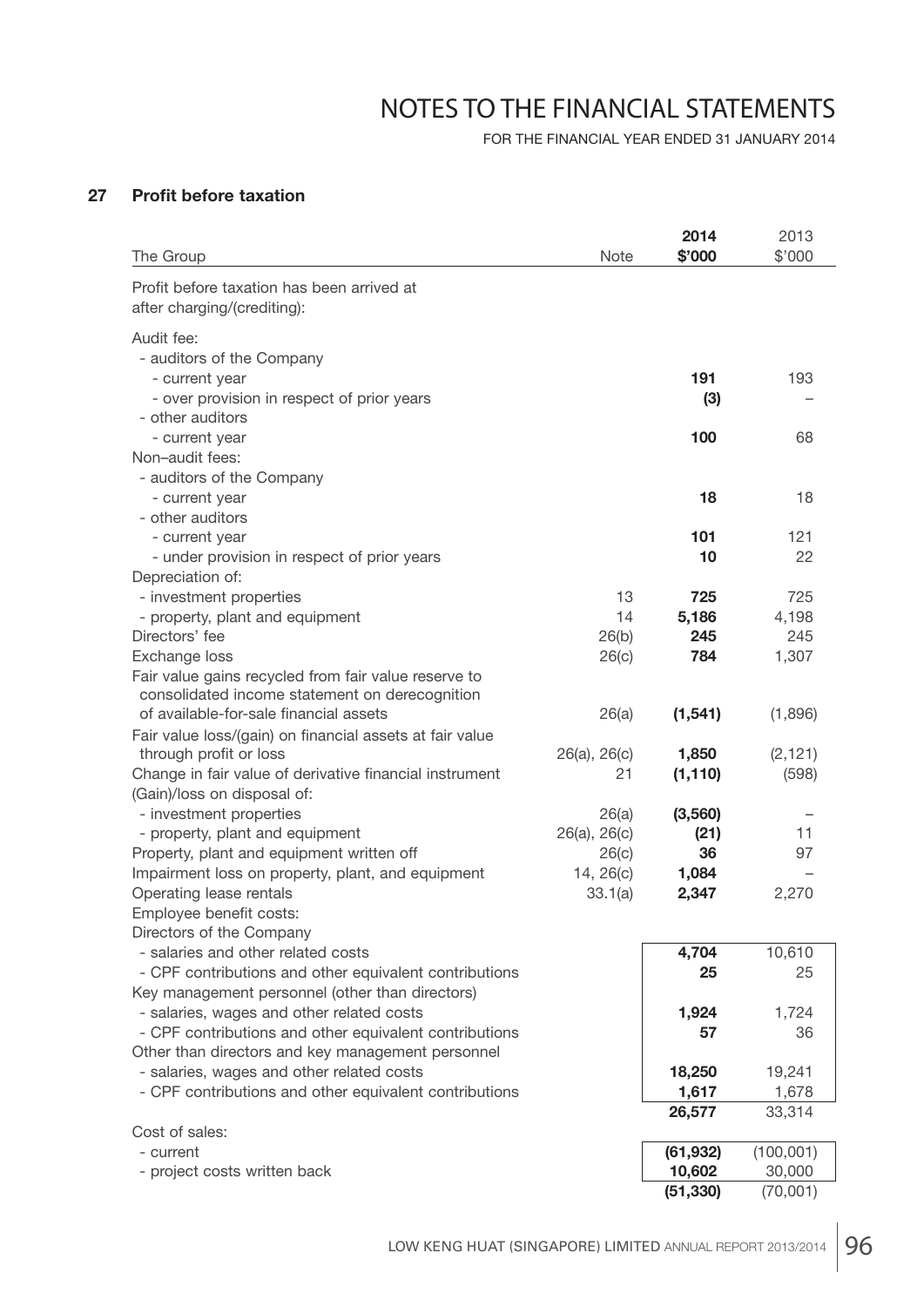FOR THE FINANCIAL YEAR ENDED 31 JANUARY 2014

### **28 Taxation**

|                                          | 2014    | 2013     |
|------------------------------------------|---------|----------|
| The Group                                | \$'000  | \$'000   |
| Current taxation                         |         |          |
| - Singapore                              | 4,742   | 4,948    |
| - Foreign                                | 2,358   | 3,872    |
|                                          | 7,100   | 8,820    |
| Deferred taxation (Note 15)              |         |          |
| - credited to income statement           | (92)    | (2, 727) |
| Tax expense                              | 7,008   | 6,093    |
| Over provision in respect of prior years |         |          |
| - current taxation                       | (2,523) | (227)    |
|                                          | 4,485   | 5,866    |

The tax expense on the results of the financial year varies from the amount of income tax determined by applying the Singapore statutory rate of income tax on the Group's profit as a result of the following:

| Profit before taxation                                      | 53,863   | 115,441   |
|-------------------------------------------------------------|----------|-----------|
| Share of results of joint ventures and associated companies | (39,502) | (94, 813) |
|                                                             | 14,361   | 20,628    |
| Tax at statutory rate of 17%                                | 2.441    | 3,507     |
| Tax effect on non-deductible expenses                       | 2,130    | 2,899     |
| Tax effect on non-taxable income                            | (1, 203) | (5,750)   |
| Singapore statutory stepped income exemption                | (80)     | (125)     |
| Foreign tax                                                 | 2,751    | 3,955     |
| Differences in foreign tax rates                            | 969      | 1,607     |
|                                                             | 7.008    | 6,093     |

 As at the end of reporting period, the Group had unabsorbed capital allowances and tax losses amounting to \$1,849,000 (2013 – \$1,849,000) and \$2,817,000 (2013 – \$1,881,000) respectively, which are subject to agreement with the tax authorities. These unabsorbed capital allowances and tax losses could be carried forward for offsetting against future taxable income provided that the provisions of Sections 23 and 37 of the Singapore Income Tax Act, Cap. 134 are complied with.

 On 29 June 2011, the interest of a subsidiary, 22 Dempsey Pte. Ltd. was acquired by Starworth Pte Ltd. in accordance with Sections 23 and 37 of the Singapore Income Tax Act, the Group may lose its ability to carry forward these unabsorbed capital allowances and unutilised tax losses as a result of this change in ownership of the subsidiary. The Group intends to apply to the Inland Revenue Authority of Singapore for waiver to carry forward such capital allowances and tax losses on grounds that such ownership change is not executed for the purpose of deriving any tax benefit or to obtain any tax advantage. As at the reporting date, it is uncertain whether the Group will be successful in applying for the unabsorbed capital allowances and tax losses to be carried forward.

Unutilised tax benefits totalling  $$793,000$  (2013 – \$634,000) arising from these unabsorbed capital allowances and tax losses have not been recognised as there is no reasonable certainty of their realisation in future periods.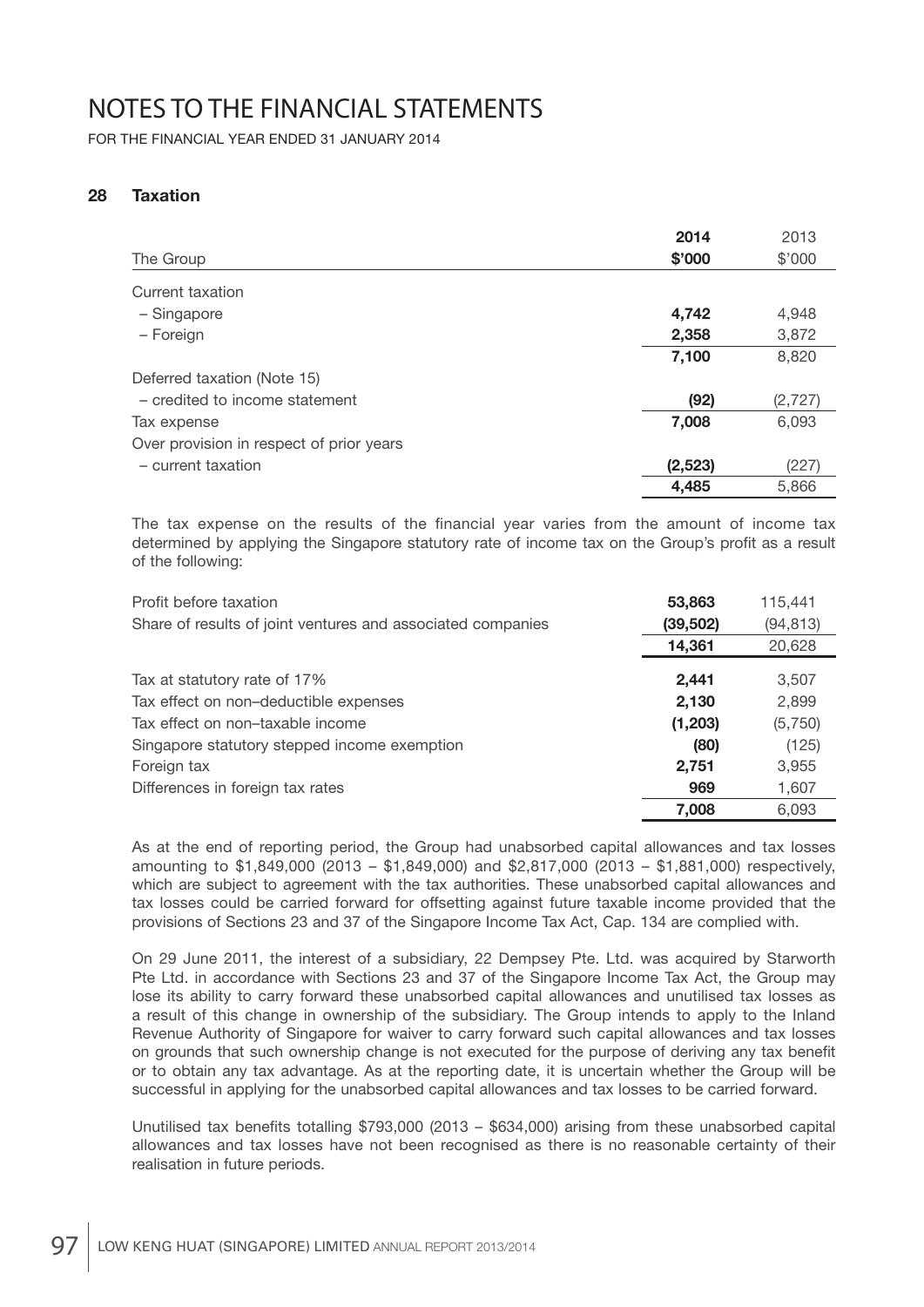FOR THE FINANCIAL YEAR ENDED 31 JANUARY 2014

#### **29 Earnings per share**

The basic and diluted earnings per share are calculated by dividing the net profit attributable to equity holders of the Group by the weighted average number of ordinary shares in issue during the financial year.

 The following table reflects the consolidated income statement and share data used in the computation of basic and diluted earnings per share from continuing operations for the financial years ended 31 January:

|                                                                                                               | 2014<br>\$'000 | 2013<br>\$'000          |
|---------------------------------------------------------------------------------------------------------------|----------------|-------------------------|
| Net profit attributable to equity holders of the Group                                                        | 48,115         | 109,746                 |
| Weighted average number of ordinary shares for purpose<br>of calculating basic and diluted earnings per share |                | 738,816,000 738,816,000 |
| Basic and diluted earnings per share (cents)                                                                  | 6.51           | 14.85                   |

 As there are no dilutive potential ordinary shares that were outstanding during the year, the basic earnings per share is the same as the diluted earnings per share.

#### **30 Contingent liabilities (unsecured)**

The following are unsecured contingent liabilities not provided for in the financial statements:

The Company

(a) The Company has given letters of undertaking to provide financial support for the following subsidiaries which had aggregate net tangible deficits as at 31 January 2014 of \$20,436,000 (2013 – \$17,985,000) and for subsidiaries with aggregate net current liabilities of \$104,060,000 (2013 – \$68,392,000) to enable them to continue to operate as going concern and to meet their respective obligations as and when they fall due:

 Amuret Pty Ltd Bali Investment Pte. Ltd. Carnivore Brazillian Churrascaria Pte. Ltd. Dalton Investment Pte. Ltd. Domitian Investment Pte. Ltd. Duxton Hotel (Pte.) Ltd. East Peak Development Pte. Ltd. Herman Investments Pte Ltd Huatland Development Pte. Ltd. Kwan Hwee Investment Pte Ltd Low Keng Huat International Pte Ltd LKH (Saigon) Pte. Ltd. Paya Lebar Development Pte. Ltd. Prodev Pte Ltd Pyline Pte Ltd Quality Investments Pte Ltd Siong Feng Development Pte. Ltd. Starworth Pte. Ltd. Thyme Saigon Pte Ltd Vinametric Limited 22 Dempsey Pte. Ltd.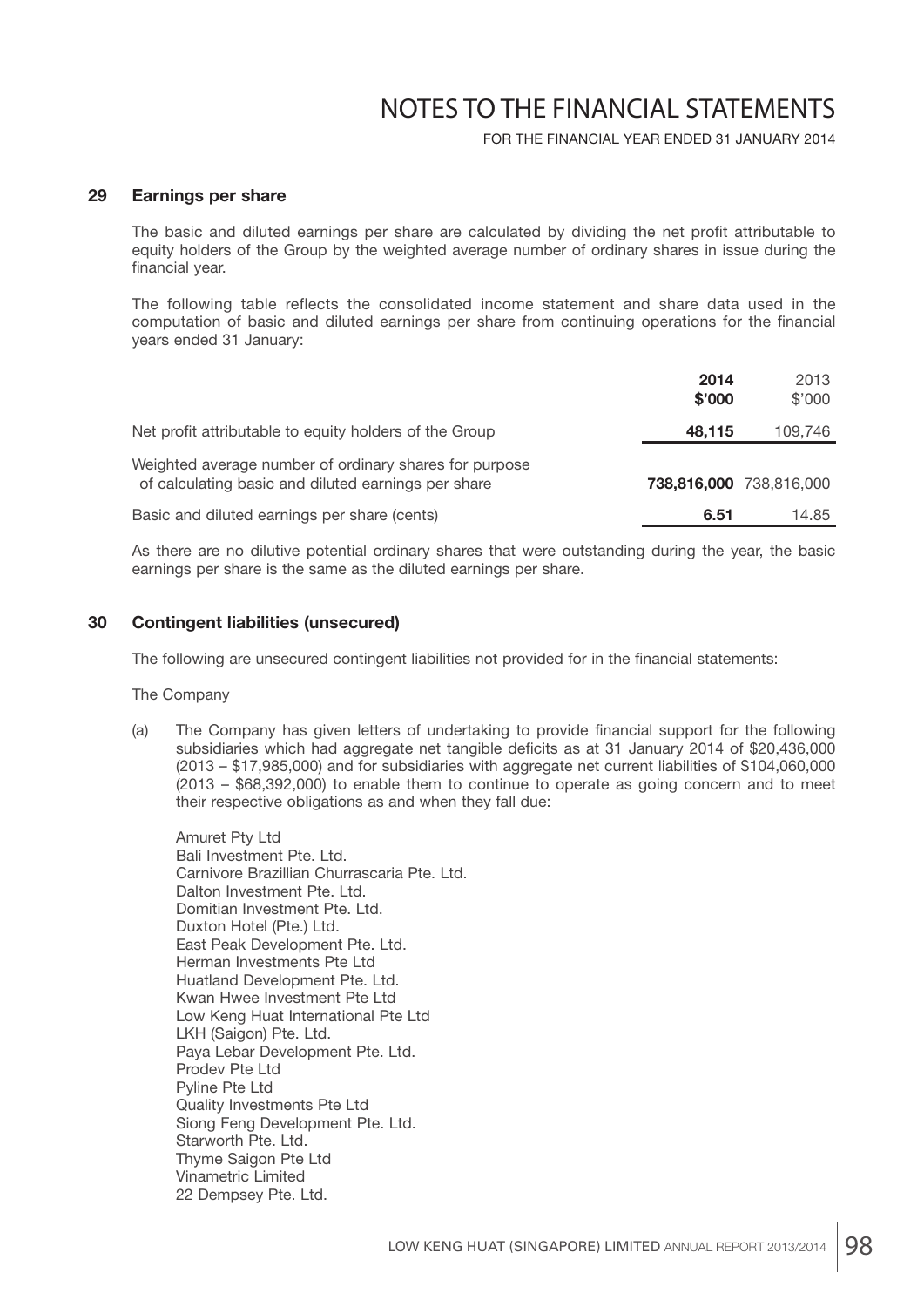FOR THE FINANCIAL YEAR ENDED 31 JANUARY 2014

### **30 Contingent liabilities (unsecured) (cont'd)**

- (b) A guarantee provided to banks for loan facility of \$560,800,000 (2013 \$560,800,000) granted to a subsidiary, with 80% equity interest. As at the date of these financial statements, total sum of borrowings drawn down for these loan facilities amounting to \$210,000,000.
- (c) A guarantee provided to a bank for credit facilities of \$100,000,000 (2013 Nil), comprise of term loans of \$91,582,000 and performance guarantee of \$8,418,000, granted to a subsidiary, with 70% equity interest. As at the date of these financial statements, total sum of credit facilities utilised and reflected in the financial statements amounting to \$71,553,000.

With reference to (b) and (c), there is no effect on the financial quarantees as to the interest cost since the variable interest rate debt obligation is at prevailing market interest rate.

#### **31 Related party transactions**

Other than the related party information disclosed elsewhere in the financial statements, the following are significant transactions entered with related parties at mutually agreed amounts:

|                                                                                                     | 2014   | 2013   |
|-----------------------------------------------------------------------------------------------------|--------|--------|
| The Group                                                                                           | \$'000 | \$'000 |
| Interest expense charged by non-controlling shareholders of subsidiaries                            | 2,649  | 1,632  |
| Consultancy services charged by a related party of a non-controlling<br>shareholder of a subsidiary | 327    | 981    |
| Commission expenses charged by a related party of a non-controlling<br>shareholder of a subsidiary  | 146    | 6,857  |
| Dividend paid to a non-controlling shareholder of a subsidiary                                      | 475    | 480    |
| Dividend income from joint ventures                                                                 | 47,800 | 15,923 |
| Shareholder's loan from non-controlling shareholders of subsidiaries                                | 53,264 |        |
| Shareholders' loan to associated companies                                                          | 12,400 |        |
| Shareholders' loan to joint ventures                                                                | 4,677  | 2.101  |
| Management fee charged to an associated company                                                     | 216    | 150    |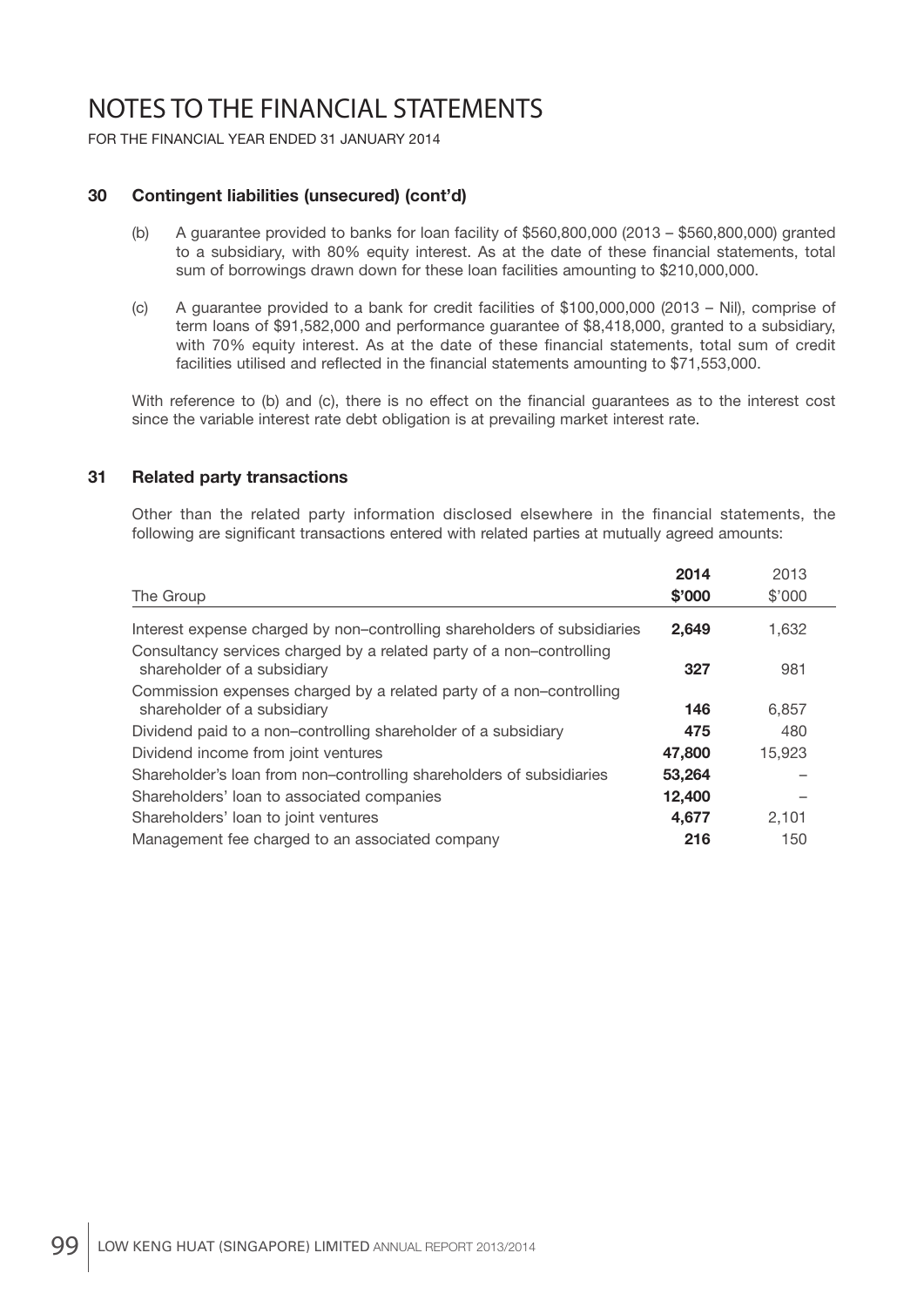FOR THE FINANCIAL YEAR ENDED 31 JANUARY 2014

### **32 Dividends**

| The Group and The Company                                                                                                                                                                                       | 2014<br>\$'000 | 2013<br>\$'000 |
|-----------------------------------------------------------------------------------------------------------------------------------------------------------------------------------------------------------------|----------------|----------------|
| Dividends proposed                                                                                                                                                                                              |                |                |
| - Ordinary dividends:                                                                                                                                                                                           |                |                |
| First and final dividend of 3.0 (2013 - 3.0) cents per share, tax exempt                                                                                                                                        | 22,164         | 22,164         |
| - Special dividends:                                                                                                                                                                                            |                |                |
| First and final dividend of Nil (2013 - 1.5) cents per share, tax exempt                                                                                                                                        |                | 11,083         |
|                                                                                                                                                                                                                 | 22,164         | 33,247         |
| Dividends paid<br>- Ordinary dividends:<br>First and final dividend of 3.0 (2013 - 3.0) cents per share,                                                                                                        | 22,164         | 22,164         |
| tax exempt paid in respect of the previous financial year<br>- Special dividends:<br>First and final dividend of 1.5 (2013 - 1.0) cents per share, tax exempt<br>paid in respect of the previous financial year | 11,083         | 7,388          |
|                                                                                                                                                                                                                 | 33,247         | 29,552         |

At the forthcoming Annual General Meeting, a first and final tax-exempt (one-tier) dividend of 3.0 cents per share amounting to \$22,164,000 will be proposed. These financial statements do not reflect these dividends payable, which will be accounted for as a reduction in equity as a distribution of retained profits in the financial year ending 31 January 2015.

#### **33 Commitments**

#### **33.1 Operating lease commitments (non–cancellable)**

(a) Rental expense of the Group and the Company for the financial year ended 31 January 2014 amounted to \$2,347,000 (2013 - \$2,270,000) and \$165,000 (2013 - \$152,000) respectively. Certain leases have varying terms, escalation clauses and renewal rights. At the end of reporting period, the Group and the Company were committed to making payments in respect of rental of premises and office equipment with remaining contractual terms ranging from 1 year to 19 years as follows:

|                                                      | The Group |        | The Company |        |
|------------------------------------------------------|-----------|--------|-------------|--------|
|                                                      | 2014      | 2013   | 2014        | 2013   |
|                                                      | \$'000    | \$'000 | \$'000      | \$'000 |
| Not later than one year                              | 2,068     | 1,643  |             |        |
| Later than one year and not later than<br>five years | 1,508     | 1,125  |             |        |
| Later than five years                                | 873       | 725    |             |        |
|                                                      | 4,449     | 3,493  |             |        |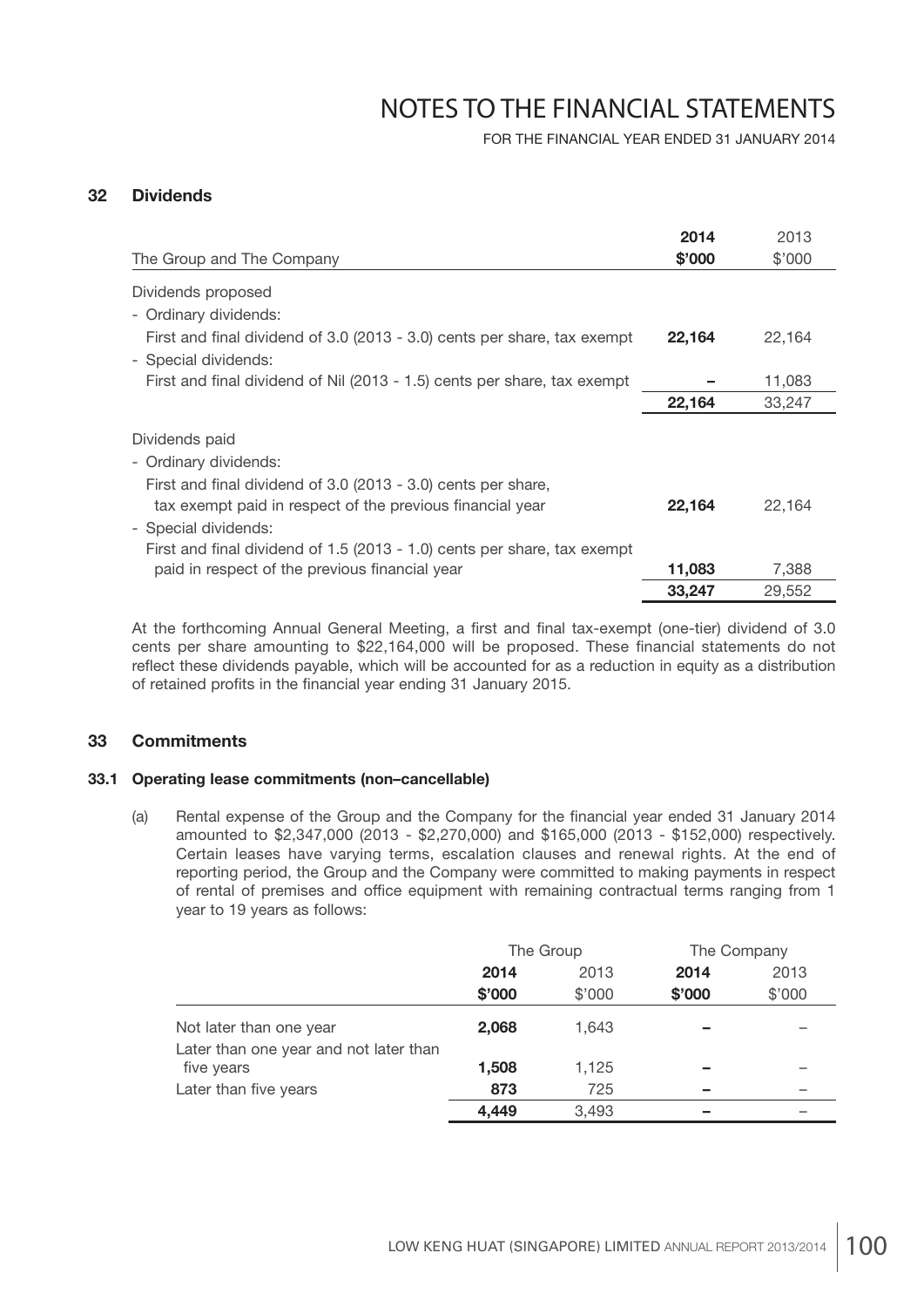FOR THE FINANCIAL YEAR ENDED 31 JANUARY 2014

### **33 Commitments (cont'd)**

#### **33.1 Operating lease commitments (non–cancellable) (cont'd)**

(b) The Group and the Company lease out a portion of their warehouse and office units to third parties under non–cancellable operating lease. Rental income of the Group and the Company for the financial year ended 31 January 2014 amounted to  $$1,644,000$  (2013 –  $$1,561,000$ ) and \$805,000 (2013 – \$794,000) respectively.

 The future minimum lease receivable under non–cancellable operating leases contracted for at the end of reporting period but not recognised as receivable, is as follows:

|                                                      | The Group |        |        | The Company |
|------------------------------------------------------|-----------|--------|--------|-------------|
|                                                      | 2014      | 2013   | 2014   | 2013        |
|                                                      | \$'000    | \$'000 | \$'000 | \$'000      |
| Not later than one year                              | 1,710     | 936    | 890    | 401         |
| Later than one year and not later than<br>five years | 482       | 640    | 460    | 308         |
| Later than five years                                |           |        |        |             |
|                                                      | 2.192     | 1,576  | 1,350  | 709         |

#### **33.2 Capital commitment**

|                                          | The Group    |        |         | The Company |
|------------------------------------------|--------------|--------|---------|-------------|
|                                          | 2013<br>2014 |        | 2014    | 2013        |
|                                          | \$'000       | \$'000 | \$'000  | \$'000      |
| Capital expenditure contracted but not   |              |        |         |             |
| provided for in the financial statements | 774,258      | 3.933  | 221,116 |             |

The capital commitment principally relates to:

The Company

- the purchase of 4 office units at Paya Lebar Square;

The Group

- consultancy services on the construction of the residential apartments, office building and a fivestar hotel at Front Beach, Vung Tau City, Socialist Republic of Vietnam by OSC–Duxton (Vietnam) Joint Venture Company Limited;
- renovation projects in Duxton Hotel Saigon by Vinametric Limited;
- the acquisition of 152 office units at 1 Gateway Drive, Westgate, Singapore by Westgate Commercial Pte. Ltd.; and
- the acquisition of 143 office units at 1 Gateway Drive, Westgate, Singapore by Westgate Tower Pte. Ltd.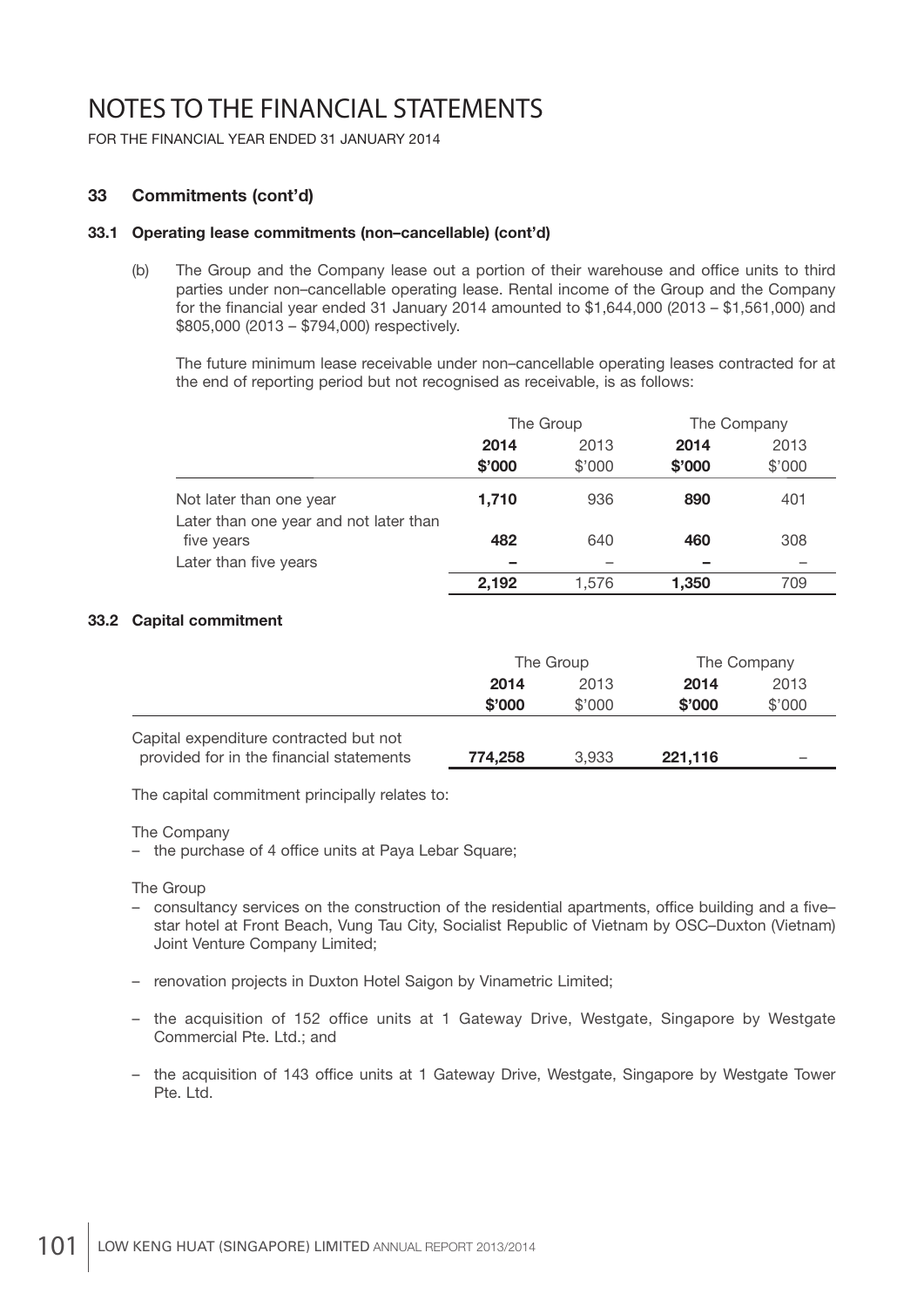FOR THE FINANCIAL YEAR ENDED 31 JANUARY 2014

#### **33 Commitments (cont'd)**

#### **33.3 Other commitment**

|                                                                                                                                        | 2014   | 2013   |
|----------------------------------------------------------------------------------------------------------------------------------------|--------|--------|
| The Group                                                                                                                              | \$'000 | \$'000 |
| Uncalled capital contribution in respect of joint venture with<br>OSC - Duxton (Vietnam) Joint Venture Company Limited (US\$5,350,000) | 6.848  | 6.581  |

#### **34 Operating segments**

 For management purposes, the Group's operating businesses are organised and managed separately according to the nature of the products and services provided, with each segment representing a strategic business unit that offers different products and serves different markets. The Group's reportable operating segments are as follows:

- (i) Construction Activities in this segment comprise building and engineering work.
- (ii) Development Activities in this segment comprise the development of properties.
- (iii) Hotels Activities in this segment comprise owning and operating hotels and restaurants.
- (iv) Investments Activities in this segment relate mainly to investment in properties and shares in quoted and unquoted equities.

 There are no other operating segments that have been aggregated to form the above reportable operating segments.

 The joint managing directors monitor the operating results of its operating segments for the purpose of making decisions about resource allocation and performance assessment. Segment performance is evaluated based on operating profit or loss which in certain aspects, as set out below, is measured differently from operating profit or loss in the consolidated financial statements.

Group taxation is managed on a group basis and is not allocated to operating segments.

 Sales between operating segments are carried out at arm's length basis similar to transactions with third parties.

Transfer pricing between operating segments are at terms agreed between the parties.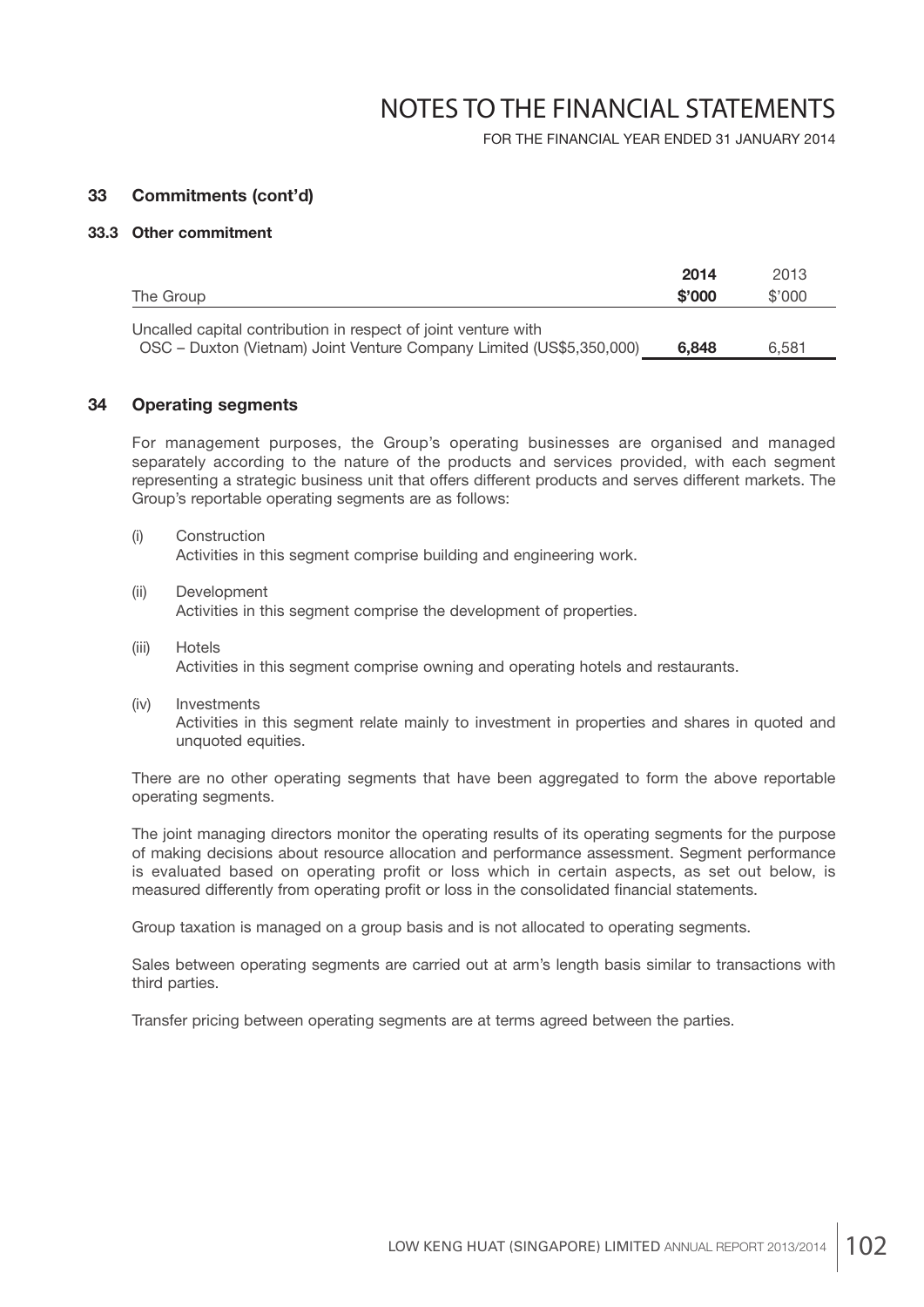FOR THE FINANCIAL YEAR ENDED 31 JANUARY 2014

### **34 Operating segments (cont'd)**

The Group

(a) Business Segments

|                                                                                |            | Construction |                   | Development              |                          | Hotels                   | Investments              |                   | Consolidated |           |
|--------------------------------------------------------------------------------|------------|--------------|-------------------|--------------------------|--------------------------|--------------------------|--------------------------|-------------------|--------------|-----------|
|                                                                                | 2014       | 2013         | 2014              | 2013                     | 2014                     | 2013                     | 2014                     | 2013              | 2014         | 2013      |
|                                                                                | \$'000     | \$'000       | \$'000            | \$'000                   | \$'000                   | \$'000                   | \$'000                   | \$'000            | \$'000       | \$'000    |
| <b>REVENUE</b>                                                                 |            |              |                   |                          |                          |                          |                          |                   |              |           |
| <b>Total sales</b>                                                             | 176,975    | 131,590      |                   | 580                      | 55,327                   | 63,219                   | 506                      | 2,032             | 232,808      | 197,421   |
| Inter-segment<br>sales                                                         | (147, 327) | (64, 153)    | $\qquad \qquad$   | $\overline{a}$           | (5,781)                  | (6, 271)                 | $\overline{\phantom{m}}$ | (633)             | (153, 108)   | (71, 057) |
| <b>External sales</b>                                                          | 29,648     | 67,437       | $\qquad \qquad -$ | 580                      | 49,546                   | 56,948                   | 506                      | 1,399             | 79,700       | 126,364   |
| <b>RESULTS</b>                                                                 |            |              |                   |                          |                          |                          |                          |                   |              |           |
| Segment results                                                                | 7,814      | 17,241       | (193)             | (14, 861)                | 6,402                    | 12,922                   | 2,454                    | 6,737             | 16,477       | 22,039    |
| Finance costs                                                                  | (2, 116)   | (1, 411)     | $\overline{a}$    | $\overline{\phantom{a}}$ | $\overline{\phantom{0}}$ | $\overline{\phantom{0}}$ | $\overline{a}$           | $\qquad \qquad -$ | (2, 116)     | (1, 411)  |
|                                                                                | 5,698      | 15,830       | (193)             | (14, 861)                | 6,402                    | 12,922                   | 2,454                    | 6,737             | 14,361       | 20,628    |
| Share of results<br>of joint ventures<br>and associated                        |            |              |                   |                          |                          |                          |                          |                   |              |           |
| companies                                                                      |            |              | 39,502            | 94,813                   |                          |                          |                          |                   | 39,502       | 94,813    |
|                                                                                | 5,698      | 15,830       | 39,309            | 79,952                   | 6,402                    | 12,922                   | 2,454                    | 6,737             | 53,863       | 115,441   |
| Taxation                                                                       |            |              |                   |                          |                          |                          |                          |                   | (4, 485)     | (5,866)   |
| Non-controlling<br>interests                                                   |            |              |                   |                          |                          |                          |                          |                   | (1, 263)     | 171       |
| Net profit                                                                     |            |              |                   |                          |                          |                          |                          |                   | 48,115       | 109,746   |
| <b>OTHER</b><br><b>INFORMATION</b>                                             |            |              |                   |                          |                          |                          |                          |                   |              |           |
| Segment<br>assets                                                              | 77,522     | 97,530       | 1,355,316         | 1,025,485                | 71,388                   | 71,114                   | 47,495                   | 56,295            | 1,551,721    | 1,250,424 |
| Investment in<br>associated<br>companies and<br>joint ventures<br>under equity |            |              |                   |                          |                          |                          |                          |                   |              |           |
| method                                                                         |            | 4,755        | 157,358           | 147,902                  |                          |                          | 12,398                   | 15,908            | 169,756      | 168,565   |
| Consolidated<br>total assets<br>(excluding                                     |            |              |                   |                          |                          |                          |                          |                   |              |           |
| taxation)                                                                      | 77,522     | 102,285      | 1,512,674         | 1,173,387                | 71,388                   | 71,114                   | 59,893                   | 72,203            | 1,721,477    | 1,418,989 |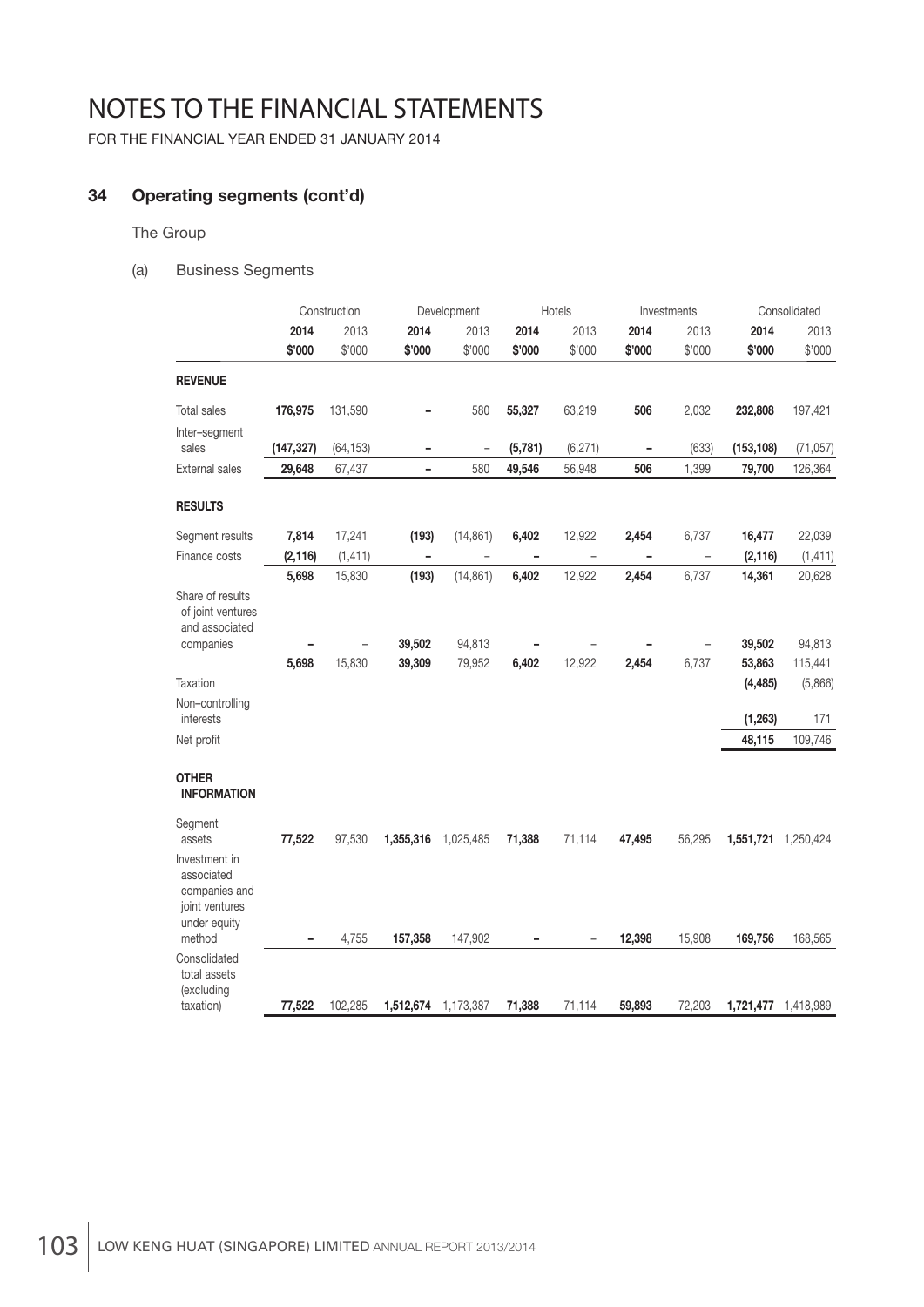FOR THE FINANCIAL YEAR ENDED 31 JANUARY 2014

### **34 Operating segments (cont'd)**

The Group (cont'd)

### (a) Business Segments (cont'd)

|                                                                                                        |         | Construction |           | Development |        | Hotels |        | Investments |           | Consolidated |
|--------------------------------------------------------------------------------------------------------|---------|--------------|-----------|-------------|--------|--------|--------|-------------|-----------|--------------|
|                                                                                                        | 2014    | 2013         | 2014      | 2013        | 2014   | 2013   | 2014   | 2013        | 2014      | 2013         |
|                                                                                                        | \$'000  | \$'000       | \$'000    | \$'000      | \$'000 | \$'000 | \$'000 | \$'000      | \$'000    | \$'000       |
| <b>OTHER</b><br><b>INFORMATION</b><br>(cont'd)                                                         |         |              |           |             |        |        |        |             |           |              |
| Segment<br>liabilities                                                                                 | 103,616 | 82,360       | 1,040,101 | 807,828     | 54,768 | 4,978  | 228    | 235         | 1,198,713 | 895,401      |
| Investment in<br>joint ventures                                                                        |         |              |           |             |        |        |        |             |           |              |
| under equity<br>method                                                                                 | 27,234  | 22,618       |           |             |        |        |        | -           | 27,234    | 22,618       |
| Consolidated<br>total liabilities<br>(excluding                                                        |         |              |           |             |        |        |        |             |           |              |
| taxation)                                                                                              | 130,850 | 104,978      | 1,040,101 | 807,828     | 54,768 | 4,978  | 228    | 235         | 1,225,947 | 918,019      |
| Capital<br>expenditure                                                                                 |         |              |           |             |        |        |        |             |           |              |
| - property,<br>plant and<br>equipment                                                                  | 1,330   | 563          |           |             | 5,377  | 5,406  |        | -           | 6,707     | 5,969        |
| $-$ investment                                                                                         |         |              |           |             |        |        |        |             |           |              |
| properties                                                                                             | 9,960   |              |           |             | 30     |        |        |             | 9,990     |              |
| Depreciation                                                                                           |         |              |           |             |        |        |        |             |           |              |
| - property,<br>plant and                                                                               |         |              | 51        |             |        |        |        |             |           |              |
| equipment<br>- investment                                                                              | 637     | 596          |           | 18          | 4,618  | 3,708  |        |             | 5,306     | 4,322        |
| properties                                                                                             | 686     |              |           |             |        |        | 39     | 725         | 725       | 725          |
| Property,<br>plant and<br>equipment<br>written off                                                     |         |              |           |             | 36     | 97     |        |             | 36        | 97           |
| Impairment<br>loss on<br>property,<br>plant and                                                        |         |              |           |             |        |        |        |             |           |              |
| equipment                                                                                              |         |              |           |             | 1,084  |        |        |             | 1,084     |              |
| Fair value<br>gains recycled<br>from fair value<br>reserve to<br>profit or loss<br>on<br>derecognition |         |              |           |             |        |        |        |             |           |              |
| of available-<br>for-sale<br>financial                                                                 |         |              |           |             |        |        |        |             |           |              |
| assets                                                                                                 |         |              |           |             |        |        | 1,541  | 1,896       | 1,541     | 1,896        |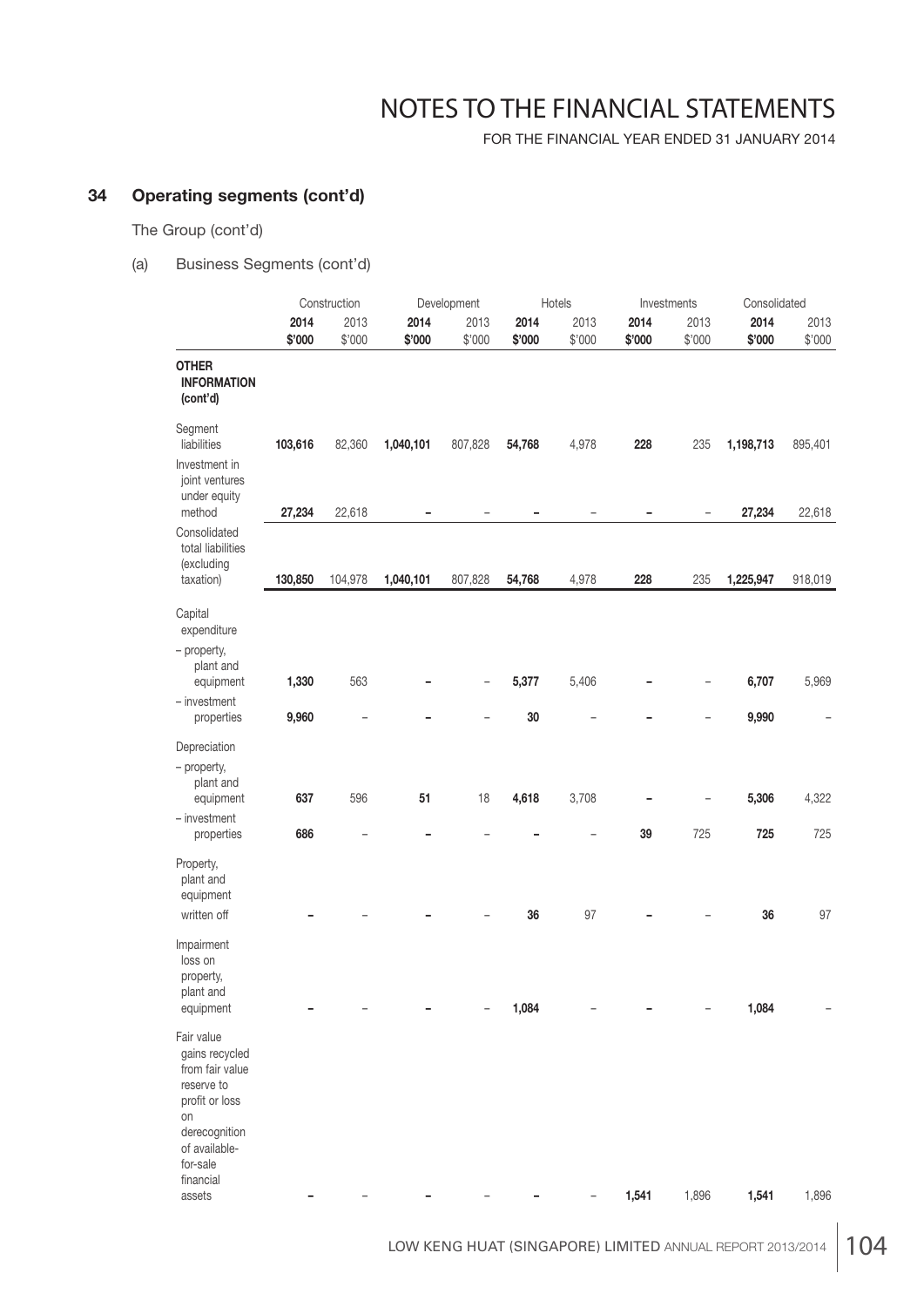FOR THE FINANCIAL YEAR ENDED 31 JANUARY 2014

### **34 Operating segments (cont'd)**

#### (b) Geographical Segment

 The following table shows the distribution of the Group's consolidated sales by geographical source, regardless of where the services are rendered:

Sales Revenue by Geographical Market

|           | 2014   | 2013    |
|-----------|--------|---------|
| The Group | \$'000 | \$'000  |
| Singapore | 38,368 | 78,091  |
| Australia | 33,981 | 38,969  |
| Vietnam   | 7,351  | 8,724   |
| China     | -      | 580     |
|           | 79,700 | 126,364 |

#### Information about major customers

 Revenue from 2 (2013 – 2) major customers arising from sales attributable to the Singapore construction segment amounted to:

- \$11,155,000 (2013 \$17,797,000); and
- $-$  \$12,135,000 (2013 Nil).
- (c) Assets and additions to property, plant and equipment by geographical areas

 The following table shows the carrying amount of the segment assets and additions to property, plant and equipment and investment properties by geographical areas in which the assets are located:

|           |           | Carrying amount<br>of segment assets |        | Additions to property,<br>plant and equipment<br>and investment<br>properties |
|-----------|-----------|--------------------------------------|--------|-------------------------------------------------------------------------------|
|           | 2014      | 2013                                 | 2014   | 2013                                                                          |
| The Group | \$'000    | \$'000                               | \$'000 | \$'000                                                                        |
| Singapore | 1,480,738 | 1,176,514                            | 13,301 | 1,708                                                                         |
| Australia | 45,281    | 50,305                               | 1,761  | 4,025                                                                         |
| Vietnam   | 16,110    | 15,515                               | 1,635  | 236                                                                           |
| Malaysia  | 3.047     | 2,063                                |        |                                                                               |
| China     | 6,545     | 6.027                                |        |                                                                               |
|           | 1,551,721 | 1,250,424                            | 16,697 | 5.969                                                                         |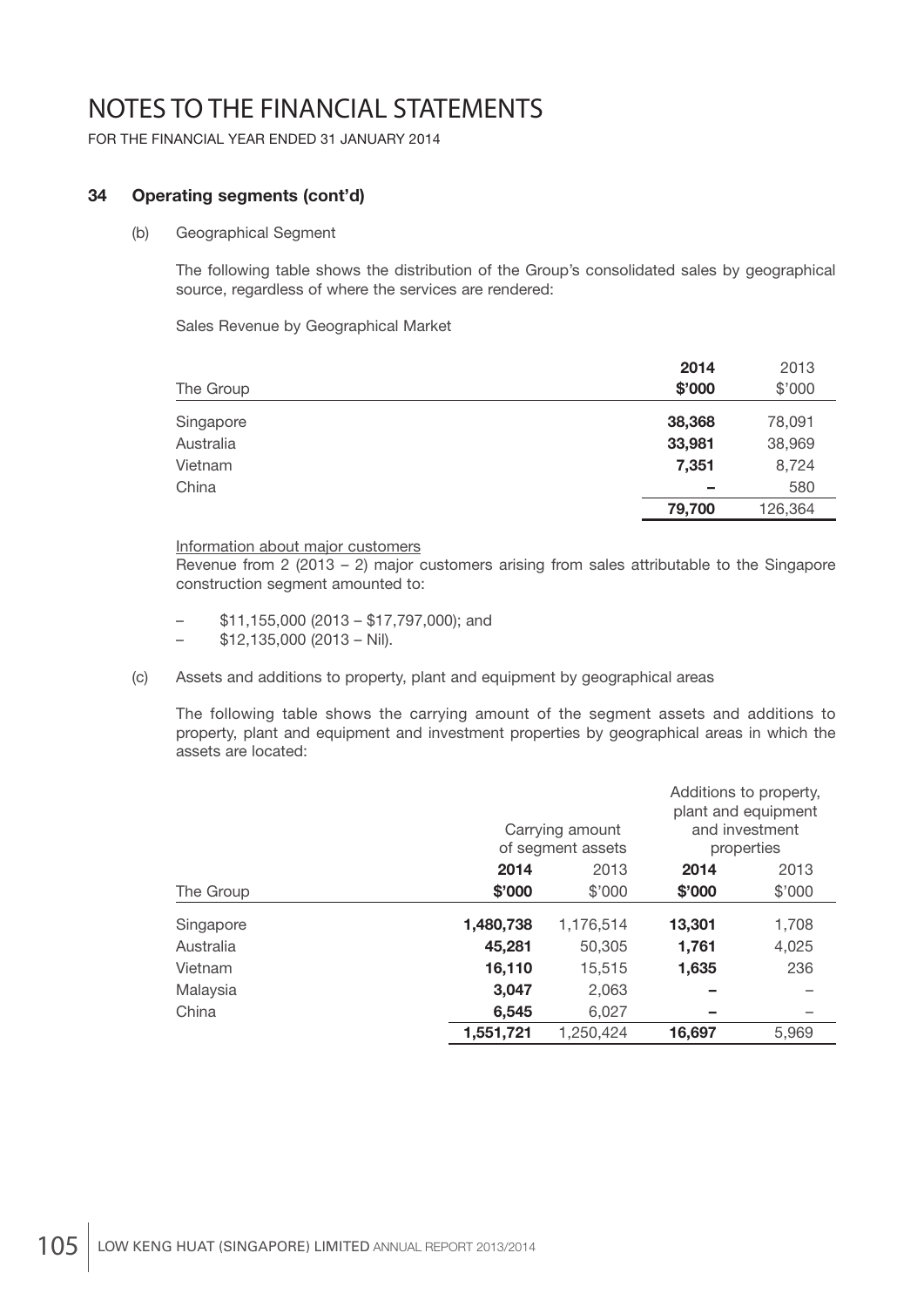FOR THE FINANCIAL YEAR ENDED 31 JANUARY 2014

## **34 Operating segments (cont'd)**

(d) Reconciliation of segments total assets and total liabilities

|                                                                                     | 2014      | 2013      |
|-------------------------------------------------------------------------------------|-----------|-----------|
| The Group                                                                           | \$'000    | \$'000    |
| Reportable segments' assets are reconciled to total assets as<br>follows:           |           |           |
| Segment assets                                                                      | 1,551,721 | 1,250,424 |
| Investment in associated companies and joint ventures                               | 169,756   | 168,565   |
| Tax recoverable                                                                     |           |           |
| Deferred tax assets                                                                 | 3,369     | 3,269     |
| Total assets                                                                        | 1,724,846 | 1,422,258 |
| Reportable segments' liabilities are reconciled to total liabilities<br>as follows: |           |           |
| Segment liabilities                                                                 | 1,198,713 | 895,401   |
| Joint ventures                                                                      | 27,234    | 22,618    |
| Liabilities owing to tax authorities for business tax                               | 205       | 4,948     |
| Deferred tax liabilities                                                            | 52        | 14        |
| Current tax payable                                                                 | 6,560     | 9,881     |
| <b>Total liabilities</b>                                                            | 1,232,764 | 932,862   |
| * represents amount less than \$500                                                 |           |           |

### **35 Disclosure of directors' remuneration**

 As required by the Listing Manual of the Singapore Exchange, the remuneration of directors of the Company is disclosed in bands as follows:

|                            |      | Number of directors |  |
|----------------------------|------|---------------------|--|
|                            | 2014 | 2013                |  |
| Above \$2,000,000          |      |                     |  |
| \$1,750,000 to \$1,999,999 |      |                     |  |
| \$1,000,000 to \$1,249,999 | 2    |                     |  |
| \$250,000 to \$499,999     |      |                     |  |
| Below \$250,000            | 5    | 5                   |  |
| Total                      | 9    | 9                   |  |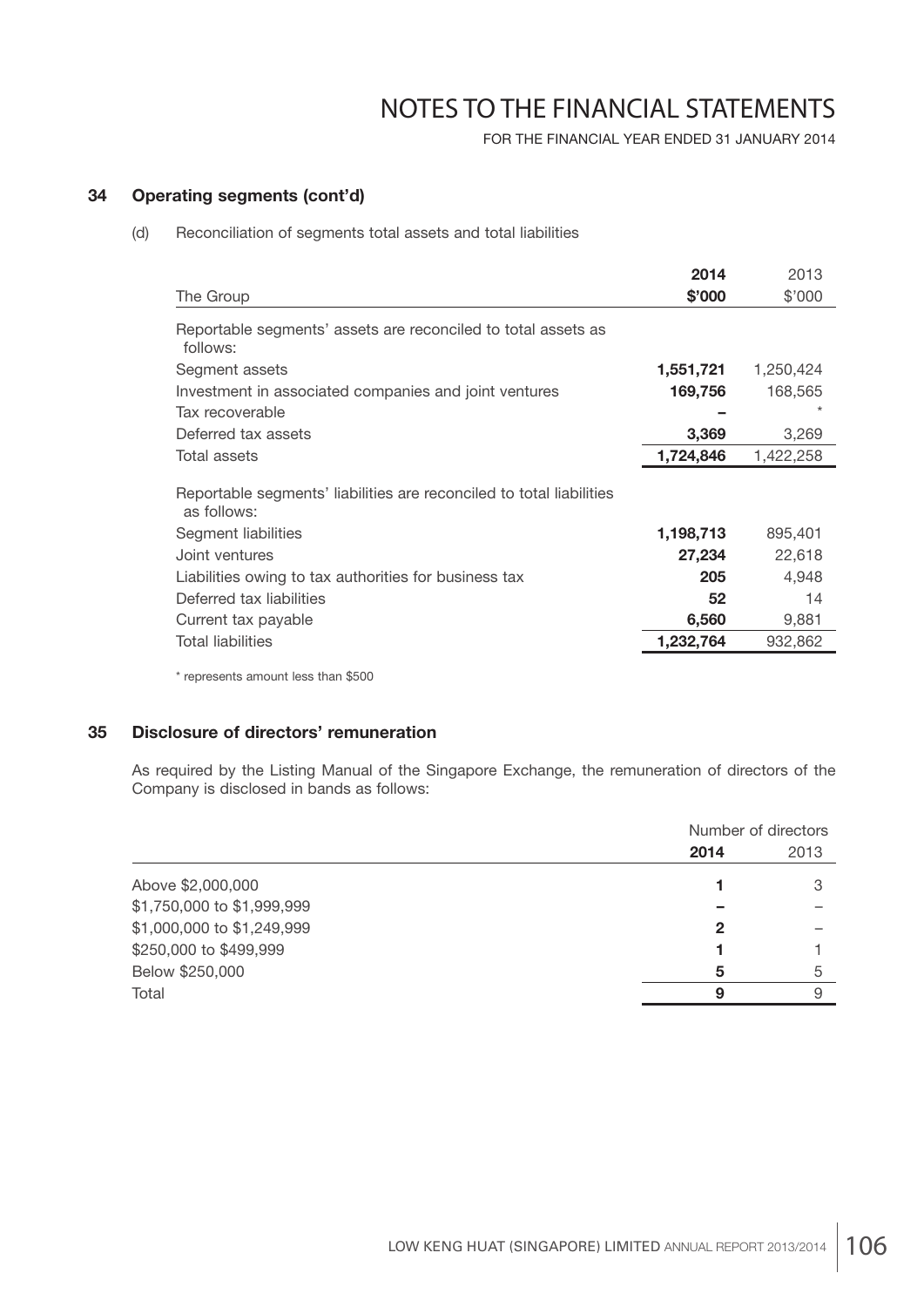FOR THE FINANCIAL YEAR ENDED 31 JANUARY 2014

### **36 Financial risk management objectives and policies**

The Group's financial instruments carried on the statements of financial position include cash and cash equivalents, financial assets and financial liabilities.

The Group's activities expose it to a variety of financial risks: currency risk, interest rate risk, liquidity risk, market price risk and credit risk. The Group's overall risk management strategy seeks to minimise potential adverse effects from the unpredictability of financial markets on the Group's financial performance though a system of internal controls set by the management.

 The Board of Directors, through the Audit Committee, oversees on how management monitors the compliance of the Group's system of internal controls. In its oversight role, the Audit Committee is aided by the Internal Audit function, which undertakes regular audits of the Group's system of internal controls, the result of which are reported directly to the Audit Committee.

 The Group uses interest rate swap to mitigate the risk of rising interest rates. Except for the interest rate swap, the Group does not hold or issue derivative financial instruments for speculative purposes.

### **36.1 Currency risk**

Currency risk is the risk that the value of a financial instrument will fluctuate due to changes in foreign exchange rates. Currency risk arises when transactions are denominated in foreign currencies.

 Part of the Group's revenue, expenses, investments and liabilities are denominated in foreign currencies which give rise to foreign exchange risk, particularly among the hotels which are located overseas. The currencies giving rise to this risk are primarily Australian dollar, United States dollar, Chinese Renminbi, Malaysian Ringgit and Vietnamese Dong.

 In terms of operations, the sales and purchases are denominated in the same currency as much as practicable. The Group also matches the currency of its bank borrowings, if any, with the location of its investment to mitigate the risk of currency exposure. As such, the Group does not deem it necessary to enter into any derivative contracts to hedge against foreign currency risk.

Exposure to foreign currency risk is insignificant as the Group's income and related expenses, assets and liabilities are substantially denominated in the respective functional currencies of the Group entities. The exposure is monitored on an ongoing basis and the Group endeavours to keep the net exposure at an acceptable level.

#### **36.2 Interest rate risk**

Interest rate risk is the risk that the fair value or future cash flows of a financial instrument will fluctuate because of changes in market interest rates.

 The Group's exposure to interest rate risk arises primarily from bank borrowings and cash placed with financial institutions. The Group manages its exposure to interest rate movements on its bank borrowings using floating-to-fixed interest rate swaps.

The interest rates of cash placed with financial institutions, amounts owing to non-controlling shareholders of subsidiaries and bank borrowings are disclosed in Notes 4, 19 and 20 to the financial statements, respectively.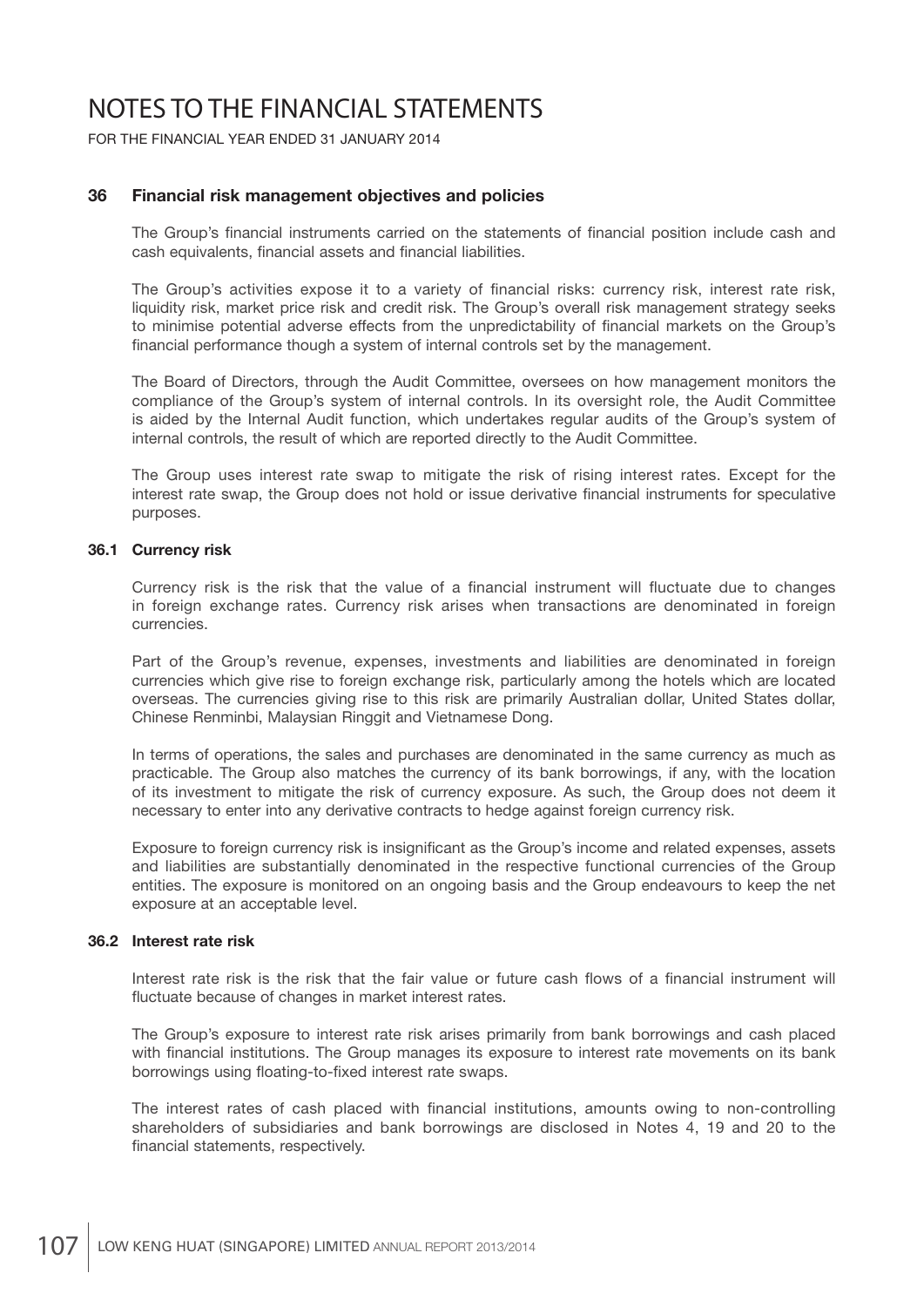FOR THE FINANCIAL YEAR ENDED 31 JANUARY 2014

### **36 Financial risk management objectives and policies (cont'd)**

### **36.2 Interest rate risk (cont'd)**

#### Sensitivity analysis for interest rate risk

 The sensitivity analyses below have been determined based on the exposure to interest rates for non-derivative instruments at the end of reporting period and on the assumption that the change took place at the beginning of the financial year and is held constant throughout the reporting period. The magnitude represents management's assessment of the likely movement in interest rates under normal economic conditions.

|                             | Increase/(decrease) - |               |              |         |
|-----------------------------|-----------------------|---------------|--------------|---------|
|                             | 2014                  |               | 2013         |         |
|                             | <b>Profit after</b>   |               | Profit after |         |
|                             | taxation              | <b>Equity</b> | taxation     | Equity  |
|                             | \$'000                | \$'000        | \$'000       | \$'000  |
| The Group                   |                       |               |              |         |
| Interest rate               |                       |               |              |         |
| - decreased by 1% per annum | 4,103                 | 4,103         | 3.798        | 3,798   |
| - increased by 1% per annum | (4, 103)              | (4, 103)      | (3,798)      | (3,798) |
| The Company                 |                       |               |              |         |
| Interest rate               |                       |               |              |         |
| - decreased by 1% per annum | 41                    | 41            | (365)        | (365)   |
| - increased by 1% per annum | (41)                  | (41)          | 365          | 365     |

### **36.3 Liquidity risk**

Liquidity risk is the risk that the Group will encounter difficulty in raising funds to meet commitments associated with financial instruments that are settled by delivering cash or other financial asset. Liquidity risk may result from an inability to sell a financial asset quickly at close to its fair value.

 The Group ensures that there are adequate funds to meet all its obligations in a timely and cost– effective manner. The Group aims at maintaining flexibility in funding by keeping committed credit facilities available as disclosed in Note 20 to the financial statements.

The table below analyses the Group's and the Company's financial liabilities into relevant maturity groupings based on the remaining period from the end of reporting period to the contractual maturity date. The amounts disclosed in the table are the contractual undiscounted cash flows. Balance due within 12 months equal their carrying balances as the impact of discounting is not significant.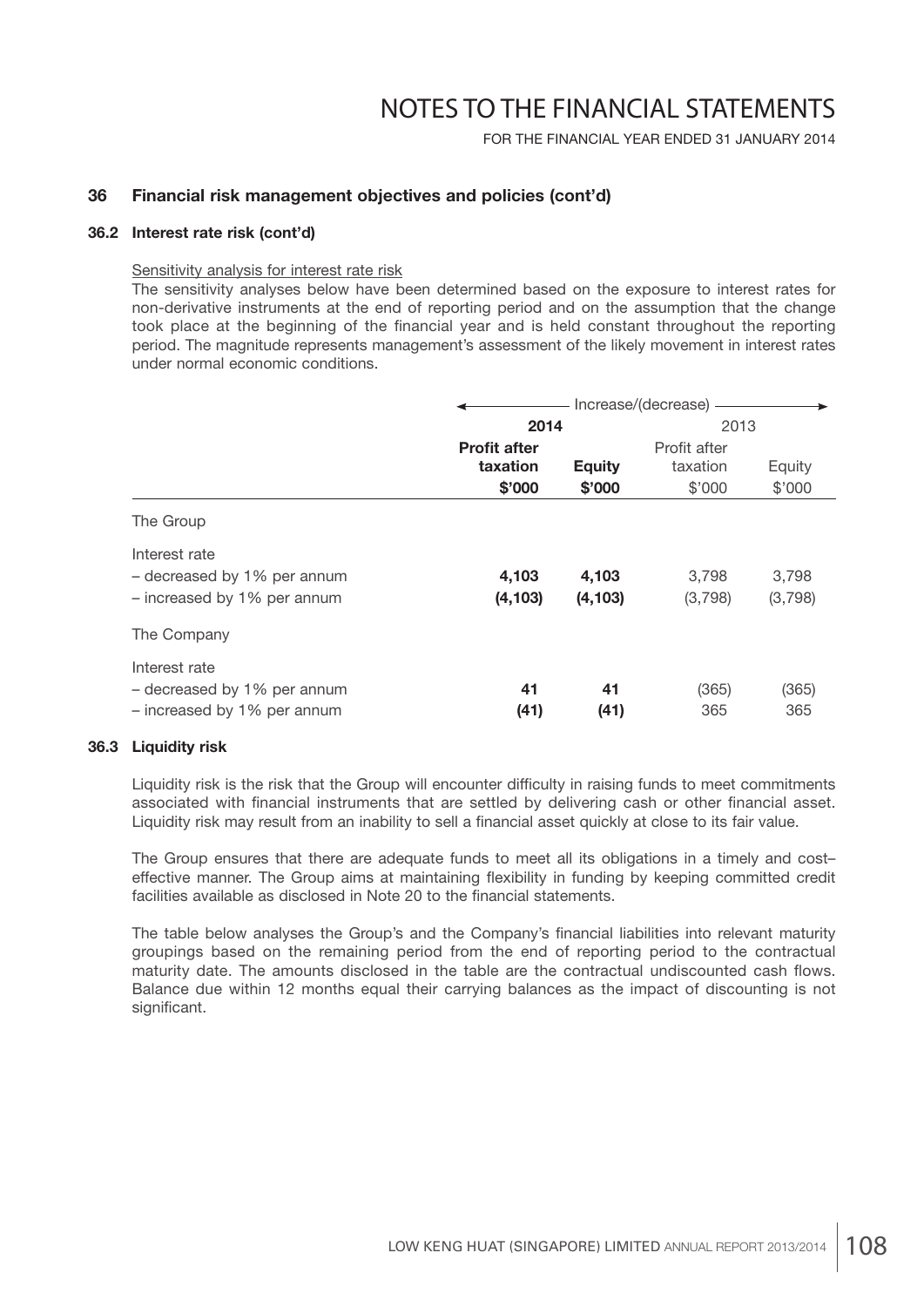FOR THE FINANCIAL YEAR ENDED 31 JANUARY 2014

## **36 Financial risk management objectives and policies (cont'd)**

### **36.3 Liquidity risk (cont'd)**

|                                                                          | Less than<br>1 year<br>\$'000 | <b>Between</b><br>1 and $5$<br>years<br>\$'000 | More than<br>5 years<br>\$'000 | Total<br>\$'000 |
|--------------------------------------------------------------------------|-------------------------------|------------------------------------------------|--------------------------------|-----------------|
| The Group                                                                |                               |                                                |                                |                 |
| At 31 January 2014                                                       |                               |                                                |                                |                 |
| Trade and other payables                                                 | 600,483                       | 232                                            |                                | 600,715         |
| Amounts owing to joint ventures                                          | 2                             | 26,812                                         |                                | 26,814          |
| Amounts owing to non-controlling                                         |                               |                                                |                                |                 |
| shareholders of subsidiaries (non-trade)<br>Provision for directors' fee | 473<br>245                    | 55,971                                         | 56,319                         | 112,763<br>245  |
| Bank borrowings                                                          | 59,429                        | 447,260                                        |                                | 506,689         |
| Derivative financial instrument                                          | 1,478                         | 117                                            |                                | 1,595           |
|                                                                          | 662,110                       | 530,392                                        | 56,319                         | 1,248,821       |
| At 31 January 2013                                                       |                               |                                                |                                |                 |
| Trade and other payables                                                 | 339,461                       | 240                                            |                                | 339,701         |
| Amount owing to a joint venture                                          | 2                             | 22,212                                         |                                | 22,214          |
| Amounts owing to non-controlling                                         |                               |                                                |                                |                 |
| shareholders of subsidiaries (non-trade)                                 | 511                           | 44,791                                         |                                | 45,302          |
| Provision for directors' fee                                             | 245                           |                                                |                                | 245             |
| Bank borrowings                                                          |                               | 528,965                                        | $\overline{\phantom{0}}$       | 528,965         |
| Derivative financial instrument                                          | 902                           | 1,803                                          |                                | 2,705           |
|                                                                          | 341,121                       | 598,011                                        |                                | 939,132         |
| The Company                                                              |                               |                                                |                                |                 |
| At 31 January 2014                                                       |                               |                                                |                                |                 |
| Trade and other payables                                                 | 96,764                        |                                                |                                | 96,764          |
| Amounts owing to subsidiaries                                            | 15,989                        |                                                |                                | 15,989          |
| Amounts owing to joint ventures                                          | $\mathbf{2}$                  | 26,812                                         |                                | 26,814          |
| Provision for directors' fee                                             | 245                           |                                                |                                | 245             |
| <b>Bank borrowings</b>                                                   | 5,030                         |                                                |                                | 5,030           |
| Derivative financial instrument                                          | 1,478<br>119,508              | 117                                            |                                | 1,595           |
|                                                                          |                               | 26,929                                         |                                | 146,437         |
| At 31 January 2013                                                       |                               |                                                |                                |                 |
| Trade and other payables                                                 | 87,105                        |                                                |                                | 87,105          |
| Amounts owing to subsidiaries                                            | 16,795                        |                                                |                                | 16,795          |
| Amount owing to a joint venture                                          | $\overline{c}$                | 22,212                                         |                                | 22,214          |
| Provision for directors' fee                                             | 245                           |                                                |                                | 245             |
| Derivative financial instrument                                          | 902                           | 1,803                                          |                                | 2,705           |
|                                                                          | 105,049                       | 24,015                                         | $\overline{\phantom{a}}$       | 129,064         |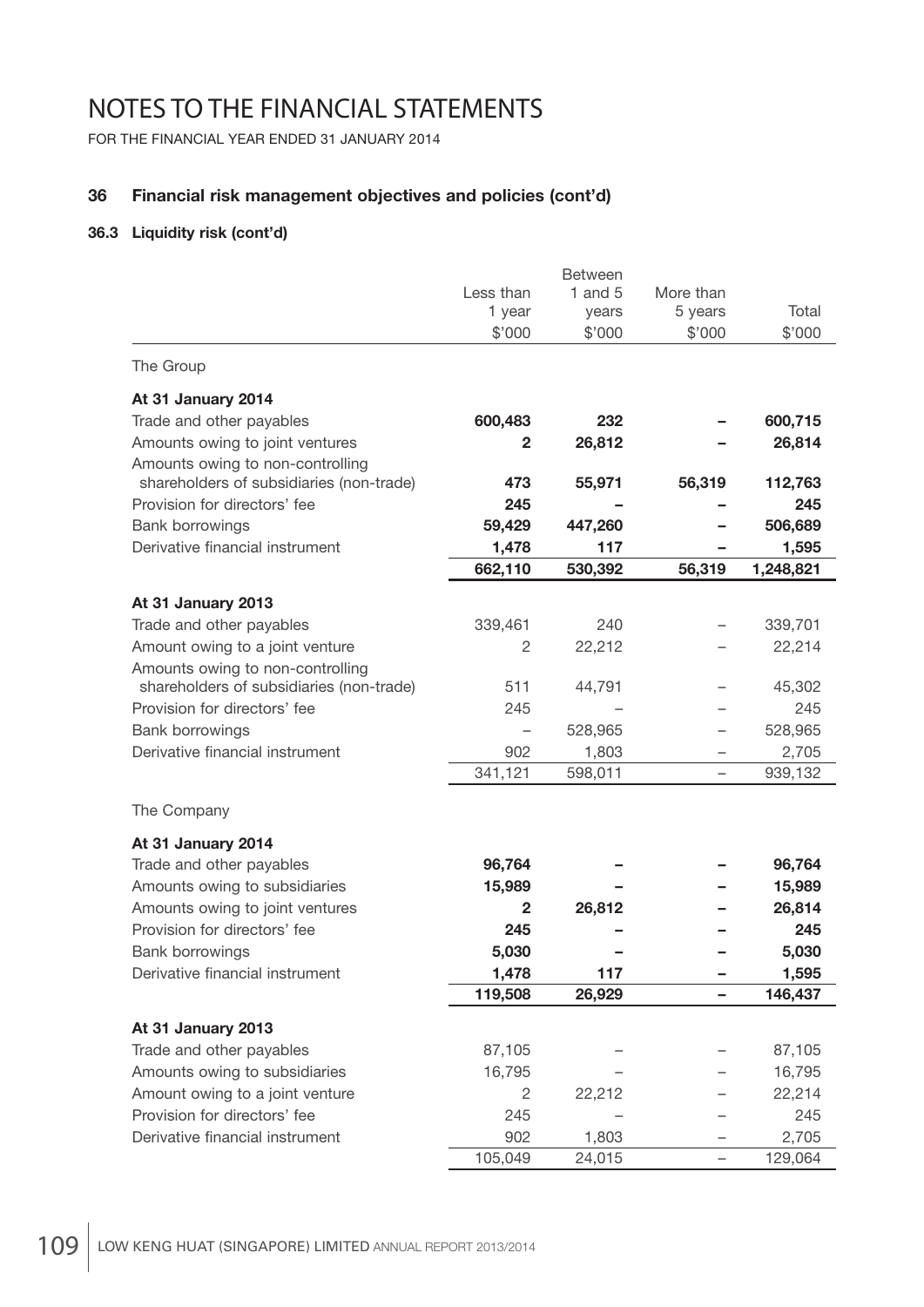FOR THE FINANCIAL YEAR ENDED 31 JANUARY 2014

### **36 Financial risk management objectives and policies (cont'd)**

### **36.4 Market price risk**

 Market price risk arises mainly from uncertainty about future prices of instruments used in the Group's operations. It represents the potential loss the Group might suffer through holding investments in the face of price movements. It is the Group's policy to hold an appropriate spread of investments in the portfolio in order to reduce the risk arising from factors specific to a particular sector or industry.

 The Group is exposed to marketable securities price risk arising from its investments in equity investments classified as available-for-sale financial assets and financial assets held at fair value through profit or loss. These securities are listed in Singapore and Malaysia. The Group is not exposed to price risk which is commodity sensitive.

 The sensitivity analyses below have been determined based on the portfolio of quoted equity securities held by the Group and the Company as at the end of reporting period, if prices for equity securities listed in Singapore and Malaysia increase/decrease by 2% (2013 – 2%) with all other variables including tax rate being held constant throughout the reporting period. The magnitude represents management's assessment of the likely movement in the prices for equity securities under normal economic conditions.

#### **Investments**

|                                                                     | Increase/(decrease) - |               |              |         |
|---------------------------------------------------------------------|-----------------------|---------------|--------------|---------|
|                                                                     | 2014                  |               | 2013         |         |
|                                                                     | <b>Profit after</b>   |               | Profit after |         |
|                                                                     | taxation              | <b>Equity</b> | taxation     | Equity  |
|                                                                     | \$'000                | \$'000        | \$'000       | \$'000  |
| The Group                                                           |                       |               |              |         |
| Prices for quoted equity investments<br>- increased by 2% per annum | 72                    | 901           | 103          | 1,088   |
| - decreased by 2% per annum                                         | (72)                  | (901)         | (103)        | (1,088) |
| The Company                                                         |                       |               |              |         |
| Prices for quoted equity investments                                |                       |               |              |         |
| - increased by 2% per annum                                         |                       | 42            |              | 41      |
| - decreased by 2% per annum                                         |                       | (42)          |              | (41)    |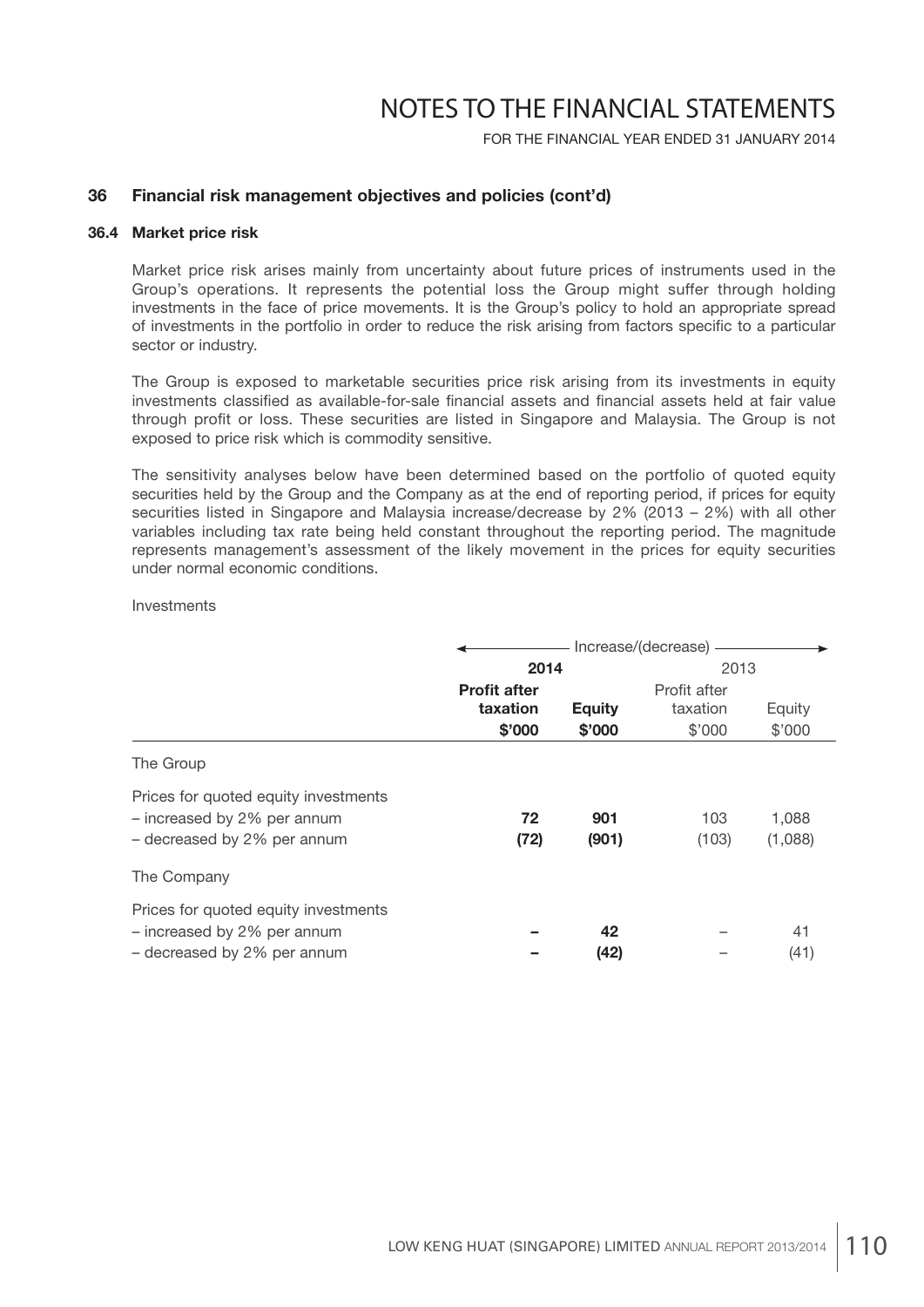FOR THE FINANCIAL YEAR ENDED 31 JANUARY 2014

### **36 Financial risk management objectives and policies (cont'd)**

### **36.5 Credit risk**

Credit risk is the risk that one party to a financial instrument will fail to discharge an obligation and cause the other party to incur a financial loss.

 The Group's exposure to credit risk arises primarily from trade and other receivables, related party balances and cash placed with financial institutions. For trade receivables, the Group adopts the policy of dealing only with customers of appropriate credit history. For other financial assets, the Group adopts the policy of dealing only with high credit quality counterparties.

There are no significant concentrations of credit other than advances to joint ventures, associated companies, and inter–company balances which are eliminated upon consolidation.

 At the end of reporting period, approximately 33% (2013 – 49%) of the Group's trade receivables are due from customers in the construction industry. The Group's single customer reported 15% of the Group's revenue.

 The Group carries out construction work mainly for private sectors. Credit risks are taken into consideration in the decision to participate in tenders for construction contracts.

 The Group monitors its potential losses on credit extended. In addition, rental deposits are received as security from tenants of its investment properties. The amounts presented in the statements of financial position are net of allowances for doubtful receivables. An allowance for impairment on the receivables is made where there is an identified loss event which, based on previous experience, is evidence of a reduction in the recoverability of the cash flows.

 As the Group does not hold any collateral, the maximum exposure to credit risk for each class of financial instruments is the carrying amount of that class of financial instruments presented in the statements of financial position.

### **Fair values**

The carrying amount of the financial assets and financial liabilities with a maturity of less than 1 year is assumed to approximate their fair values.

 The Group and the Company do not anticipate that the carrying amounts recorded at end of reporting period would be significantly different from the values that would eventually be received or settled.

Information on fair values of investment in financial assets at fair value through profit or loss, available–for–sale financial assets and interest rate swap contract are included in Note 5 and Note 21 respectively.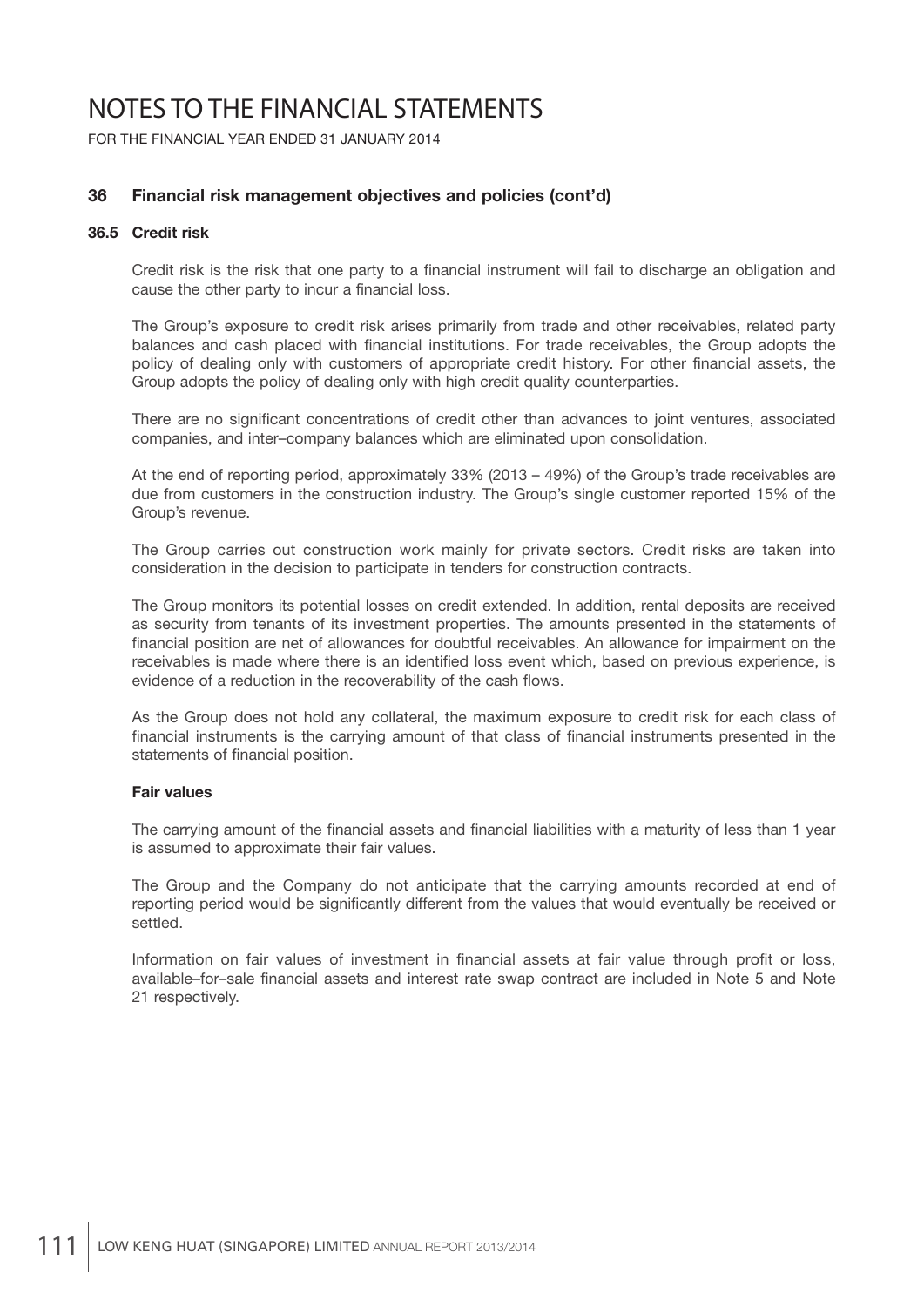FOR THE FINANCIAL YEAR ENDED 31 JANUARY 2014

### **37 Financial instruments**

#### **(a) Fair value hierarchy**

The table below analyses financial instruments carried at fair value, by valuation method. The different levels have been defined as follows:

- Level 1 quoted prices (unadiusted) in active markets for identical assets or liabilities
- Level 2 inputs other than quoted prices included within Level 1 that are observable for the asset or liability, either directly (i.e. as prices) or indirectly (i.e. derived from prices)
- Level 3 inputs for the asset or liability that are not based on observable market data (unobservable inputs).

|                                      | Level 1 | Level 2  | Level 3 | Total    |
|--------------------------------------|---------|----------|---------|----------|
|                                      | \$'000  | \$'000   | \$'000  | \$'000   |
| The Group                            |         |          |         |          |
| As at 31 January 2014                |         |          |         |          |
| Assets/(liabilities)                 |         |          |         |          |
| Financial assets, available-for-sale | 41,438  |          |         | 41,438   |
| Financial assets, at fair value      |         |          |         |          |
| through profit or loss               | 4,342   |          |         | 4,342    |
| Interest rate swap                   |         | (1, 595) |         | (1, 595) |
| As at 31 January 2013                |         |          |         |          |
| Assets/(liabilities)                 |         |          |         |          |
| Financial assets, available-for-sale | 49,244  |          |         | 49,244   |
| Financial assets, at fair value      |         |          |         |          |
| through profit or loss               | 6,200   |          |         | 6,200    |
| Interest rate swap                   |         | (2,705)  |         | (2,705)  |
| The Company                          |         |          |         |          |
| As at 31 January 2014                |         |          |         |          |
| Assets/(liabilities)                 |         |          |         |          |
| Financial assets, available-for-sale | 2,103   |          |         | 2,103    |
| Interest rate swap                   |         | (1, 595) |         | (1, 595) |
| As at 31 January 2013                |         |          |         |          |
| Assets/(liabilities)                 |         |          |         |          |
| Financial assets, available-for-sale | 2,032   |          |         | 2,032    |
| Interest rate swap                   |         | (2,705)  |         | (2,705)  |

The fair value of financial instruments traded in active markets is based on quoted market prices at the end of reporting period. The quoted market price used for financial assets held by the Group and the Company is the current bid price. These instruments are included in Level 1.

The fair value of financial instrument included in Level 2 is determined by the bank using a valuation model and assumptions that are based on market conditions existing at the end of reporting period.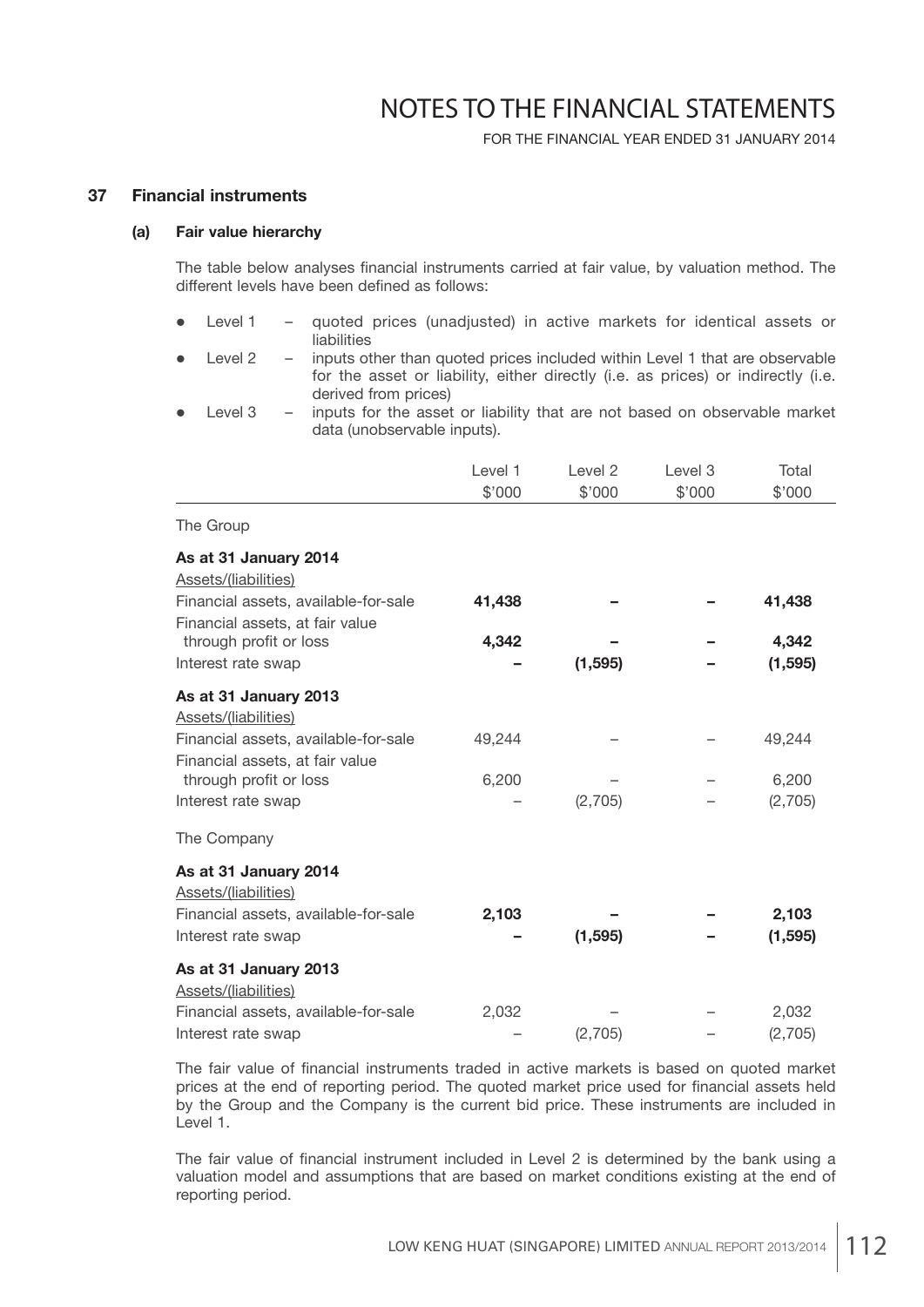FOR THE FINANCIAL YEAR ENDED 31 JANUARY 2014

### **37 Financial instruments (cont'd)**

### **(b) Financial instruments by category**

The carrying amount of the different categories of financial instrument is as disclosed on the face of the statements of financial position and in Notes 5 and 21 to the financial statements, except for the following:

|                                         | The Group    |         |         | The Company |
|-----------------------------------------|--------------|---------|---------|-------------|
|                                         | 2013<br>2014 |         | 2014    | 2013        |
|                                         | \$'000       | \$'000  | \$'000  | \$'000      |
| Loans and receivables                   | 272.067      | 267.492 | 481,563 | 426,287     |
| Financial liabilities at amortised cost | 1,223,685    | 914.663 | 144.567 | 126,114     |

### **38 Capital risk management objectives and policies**

The Group's and the Company's objectives when managing capital are:

- (a) To safeguard the Group's and the Company's ability to continue as going concern;
- (b) To support the Group's and the Company's stability and growth;
- (c) To provide capital for the purpose of strengthening the Group's and the Company's risk management capability; and
- (d) To provide an adequate return to shareholders.

 Having regards to its gearing exposure, the Group and the Company actively and regularly review and manage its capital structure to ensure optimal capital structure and shareholder's returns, taking into consideration the future capital requirements of the Group and the Company and capital efficiency, prevailing and projected profitability, projected operating cash flows, projected capital expenditures and projected strategic investment opportunities. The Group and the Company currently do not adopt any formal dividend policy.

 There were no changes in the Group's and Company's approach to capital management during the financial year ended 31 January 2014.

The Group and the Company are not subject to externally imposed capital requirements.

Gearing has a significant influence on the Group's and the Company's capital structure and the Group monitors capital using a gearing ratio. The Group's policy is to keep the gearing ratio between 40% and 80%. The gearing ratio is calculated as net debt divided by total capital. Net debt is calculated as the sum of bank borrowings, trade and other payables, derivative financial instrument and amounts owing to related parties less cash and cash equivalents.

Total capital is calculated as total equity plus net debt.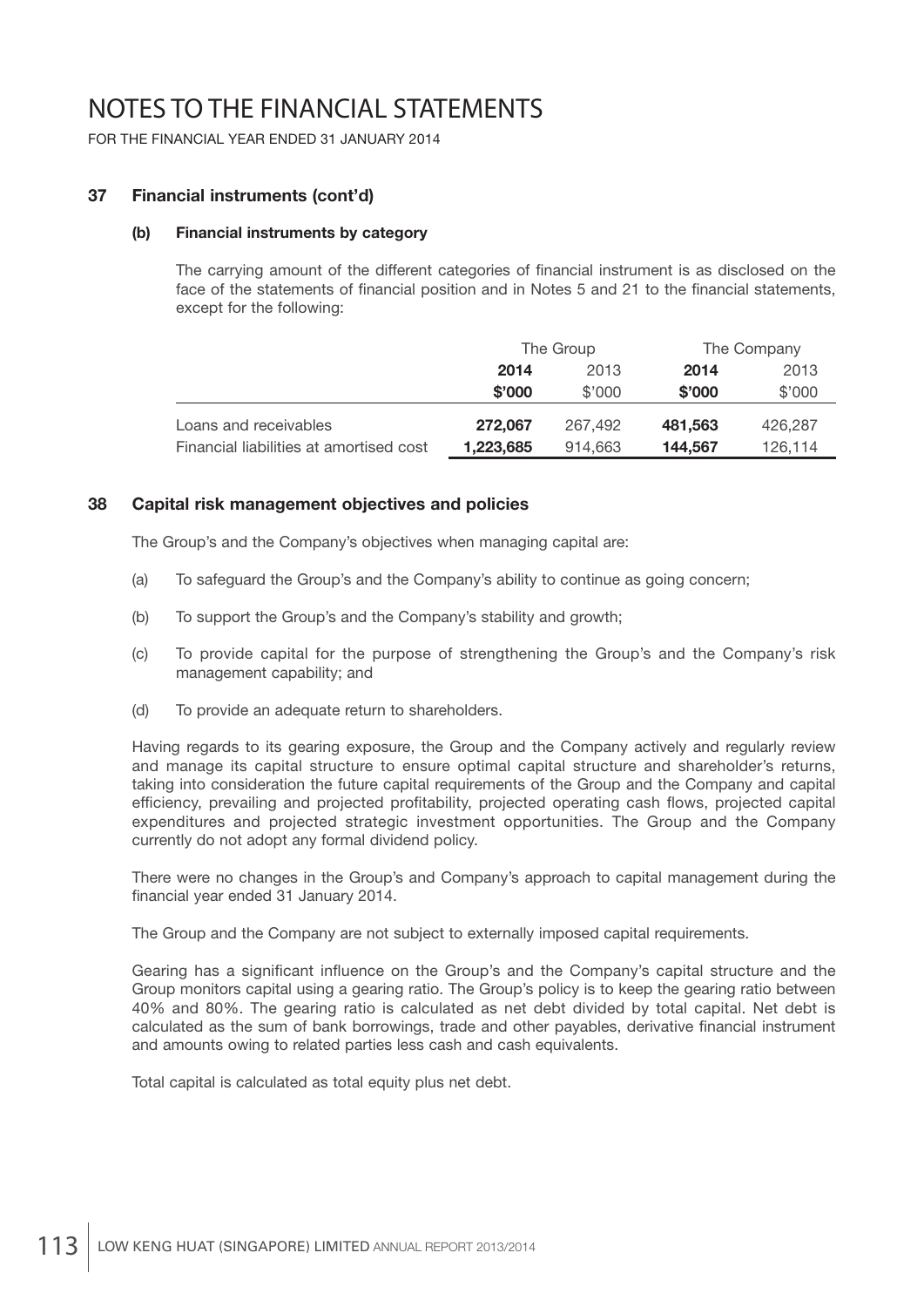FOR THE FINANCIAL YEAR ENDED 31 JANUARY 2014

## **38 Capital risk management objectives and policies (cont'd)**

|                                                                         | 2014       | 2013       |
|-------------------------------------------------------------------------|------------|------------|
| The Group                                                               | \$'000     | \$'000     |
| Trade and other payables (Note 16)                                      | 600,715    | 339,701    |
| Joint ventures (Notes 10 and 18)                                        | 26,814     | 22,214     |
| Amounts owing to non-controlling shareholders of subsidiaries (Note 19) | 99,072     | 43,946     |
| Bank borrowings (Note 20)                                               | 497,289    | 513,750    |
| Derivative financial instrument (Note 21)                               | 1,595      | 2,705      |
|                                                                         | 1,225,485  | 922,316    |
| Less:<br>Cash and cash equivalents (Note 4)                             | (195, 782) | (205, 517) |
| Net debt                                                                | 1,029,703  | 716,799    |
| Total equity                                                            | 492,082    | 489,396    |
| Total capital                                                           | 1,521,785  | 1,206,195  |
| Gearing ratio                                                           | 68%        | 59%        |

### **39 Event after end of reporting date**

The Company and The Group

 Subsequent to the end of reporting period, the Company has subscribed for additional 399,960 ordinary shares of S\$1.00 each in each of the share capital of Westgate Commercial Pte. Ltd. ("Westgate Commercial") and Westgate Tower Pte. Ltd. ("Westgate Tower"). Following the said subscriptions, the Company has 40% equity interest in each of Westgate Commercial and Westgate Tower and remain as associated companies to the Group.

## **40 Comparative figures**

Certain comparative figures have been reclassified to conform with current year's presentation:

|                                                                                   |               | 2013             |                  |
|-----------------------------------------------------------------------------------|---------------|------------------|------------------|
|                                                                                   | As previously |                  | After            |
|                                                                                   | reported      | Reclassification | reclassification |
| The Group                                                                         | \$'000        | \$'000           | \$'000           |
| <b>Consolidated statement of profit or loss</b><br>and other comprehensive income |               |                  |                  |
| Cost of sales                                                                     | 70,014        | (13)             | 70,001           |
| Administrative costs                                                              | 22,085        | 13               | 22,098           |
|                                                                                   | 92,099        |                  | 92,099           |

There is no impact on other notes to the financial statements as to the reclassification made thereon to the financial statements.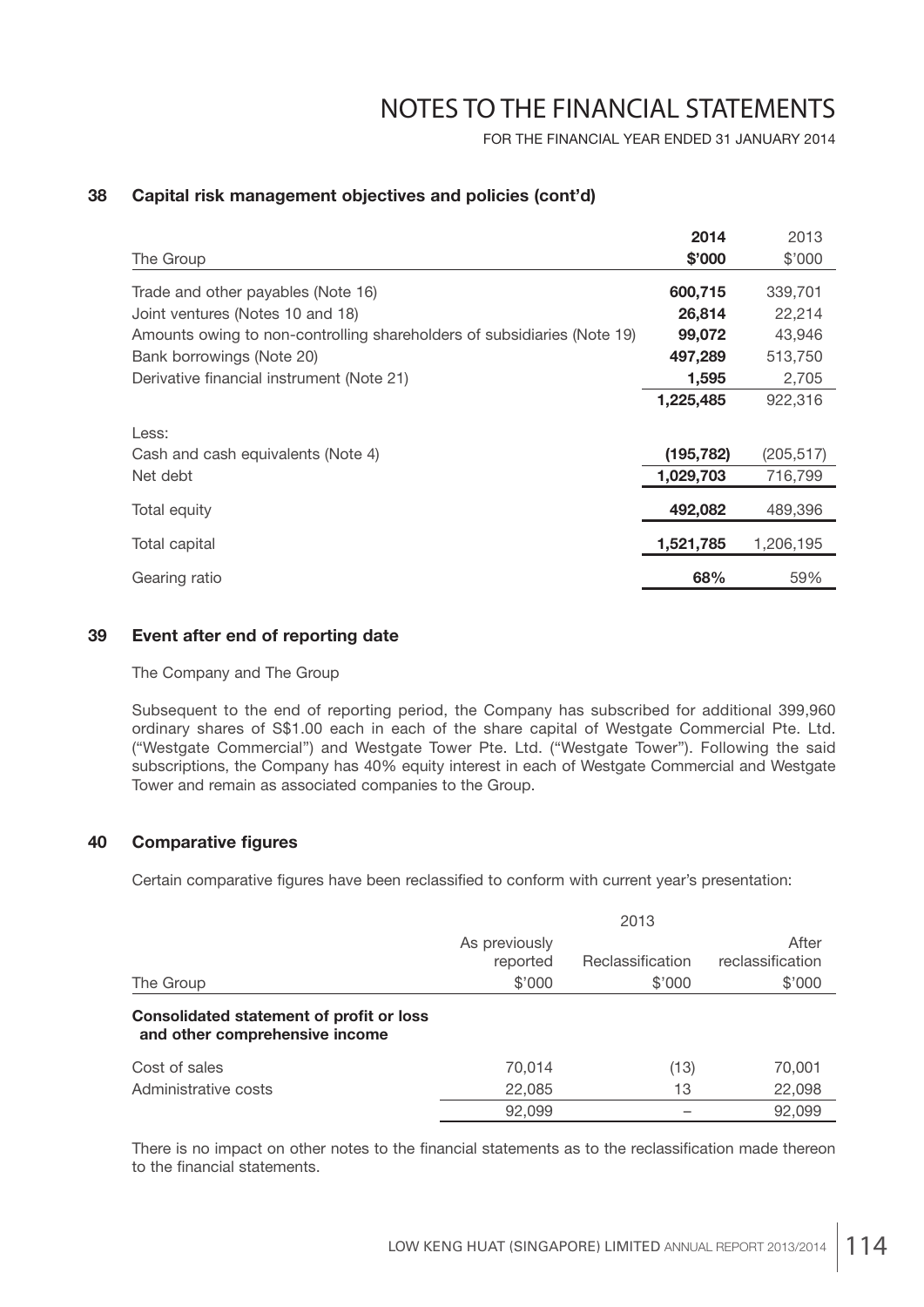# STATISTICS OF SHAREHOLDINGS

AS AT 16 APRIL 2014

## **SHARE CAPITAL INFORMATION**

| <b>Issued Share Capital</b> | $\sim$ | 738,816,000        |
|-----------------------------|--------|--------------------|
| Class of shares             |        | Ordinary share     |
| Voting rights               |        | One vote per share |

## **TOP 20 LARGEST SHAREHOLDERS AS AT 16 APRIL 2014**

| <b>Size of Shareholdings</b> | No. of<br><b>Shareholders</b> | $\%$   | No. of<br><b>Shares</b> | $\frac{0}{0}$ |
|------------------------------|-------------------------------|--------|-------------------------|---------------|
| $1 - 999$                    | 16                            | 0.56   | 3.966                   | 0.00          |
| $1,000 - 10,000$             | 1.234                         | 42.98  | 7.661.689               | 1.04          |
| $10,001 - 1,000,000$         | 1,589                         | 55.35  | 104,158,625             | 14.10         |
| 1,000,001 and above          | 32                            | 1.11   | 626,991,720             | 84.86         |
| <b>Total</b>                 | 2.871                         | 100.00 | 738,816,000             | 100.00        |

| <b>No</b>      | <b>Name</b>                    | <b>No of Shares</b> | $\frac{0}{0}$ |
|----------------|--------------------------------|---------------------|---------------|
| 1.             | UNITED OVERSEAS BANK NOMINEES  | 398,431,345         | 53.93         |
| 2              | LOW KENG BOON @ LAU BOON SEN   | 54,341,450          | 7.36          |
| 3              | LOW KENG HOO @ LAU KEENG FOO   | 52,889,946          | 7.16          |
| $\overline{4}$ | <b>LAU CHOY LAY</b>            | 21,000,000          | 2.84          |
| 5              | HSBC (SINGAPORE) NOMS PTE LTD  | 10,421,000          | 1.41          |
| 6              | CITIBANK NOMS S'PORE PTE LTD   | 9,947,623           | 1.35          |
| $\overline{7}$ | UOB KAY HIAN PTE LTD           | 9,689,000           | 1.31          |
| 8              | DBS VICKERS SECS (S) PTE LTD   | 9,071,000           | 1.23          |
| 9              | LOW CHIN HAN                   | 6,000,000           | 0.81          |
| 10             | DBS NOMINEES PTE LTD           | 5,322,000           | 0.72          |
| 11             | PHILLIP SECURITIES PTE LTD     | 5,083,000           | 0.69          |
| 12             | ANGELA LOW SEOK FUN            | 5,000,000           | 0.68          |
| 13             | LOW SEOK LING MONICA           | 4,579,356           | 0.62          |
| 14             | OCBC SECURITIES PRIVATE LTD    | 3,615,000           | 0.49          |
| 15             | HL BANK NOMINEES (S) PTE LTD   | 2,751,000           | 0.37          |
| 16             | MAYBANK KIM ENG SECS PTE LTD   | 2,590,000           | 0.35          |
| 17             | CITIBANK CONSUMER NOMS PTE LTD | 2,339,000           | 0.32          |
| 18             | <b>OW-YONG SIM HIAN MABEL</b>  | 2,310,000           | 0.31          |
| 19             | <b>TAN PENG KIM</b>            | 2,250,000           | 0.30          |
| 20             | LEE CHO SENG @ LEE CHOO SEONG  | 2,053,000           | 0.28          |
|                | <b>TOTAL</b>                   | 609,683,720         | 82.53         |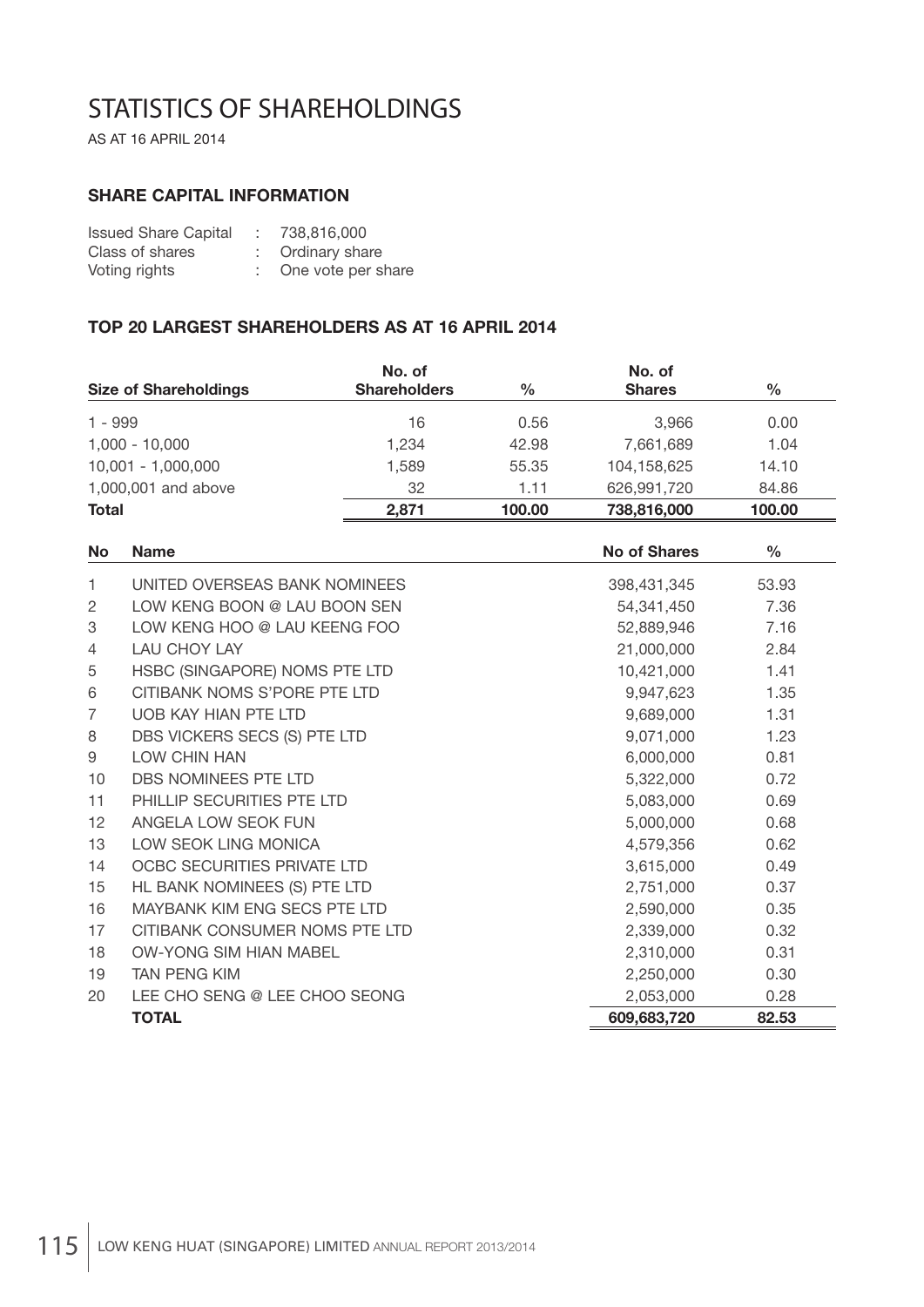# STATISTICS OF SHAREHOLDINGS

AS AT 16 APRIL 2014

## **SUBSTANTIAL SHAREHOLDERS AS AT 16 APRIL 2014**

| <b>Name of Substantial Shareholder</b> | No. of shares fully paid |                        |             |  |  |
|----------------------------------------|--------------------------|------------------------|-------------|--|--|
|                                        | <b>Direct Interest</b>   | <b>Deemed interest</b> | Total       |  |  |
| Consistent Record Sdn Bhd              |                          | 395,194,345            | 395,194,345 |  |  |
| Tan Sri Dato' Low Keng Huat            |                          | 395,194,345            | 395,194,345 |  |  |
| Dato' Marco Low Peng Kiat              | 1.500.000                | 396,745,345            | 398,245,345 |  |  |
| Low Keng Boon @ Lau Boon Sen           | 54, 341, 450             | 27,452,000             | 81,793,450  |  |  |
| Low Keng Hoo @ Lau Keeng Foo           | 52,889,946               |                        | 52,889,946  |  |  |

Tan Sri Dato' Low Keng Huat is deemed to be interested in the 395,194,345 shares held by United Overseas Bank Nominees (Private) Limited ("UOBN") for account of Consistent Record Sdn Bhd ("CRSB").

Dato' Marco Low Peng Kiat is deemed to be interested in the 395,194,345 shares held by UOBN for account of CRSB and 1,551,000 shares held by UOB Kay Hian Pte. Ltd. for account of Dato' Marco Low.

Low Keng Boon @ Lau Boon Sen is deemed to be interested in 21,000,000 shares held by his spouse, 152,000 shares held by AML Holdings Pte Ltd and 6,300,000 shares held by UOB Kay Hian Pte Ltd for account of Low Keng Boon.

## **PERCENTAGE OF SHAREHOLDINGS IN PUBLIC HANDS**

Based on information available to the Company as at 16 April 2014, approximately 24.51% of the issued ordinary shares of the Company are held in the hands of the public. This is in compliance with Rule 723 of the Listing Manual issued by the Singapore Exchange Securities Trading Limited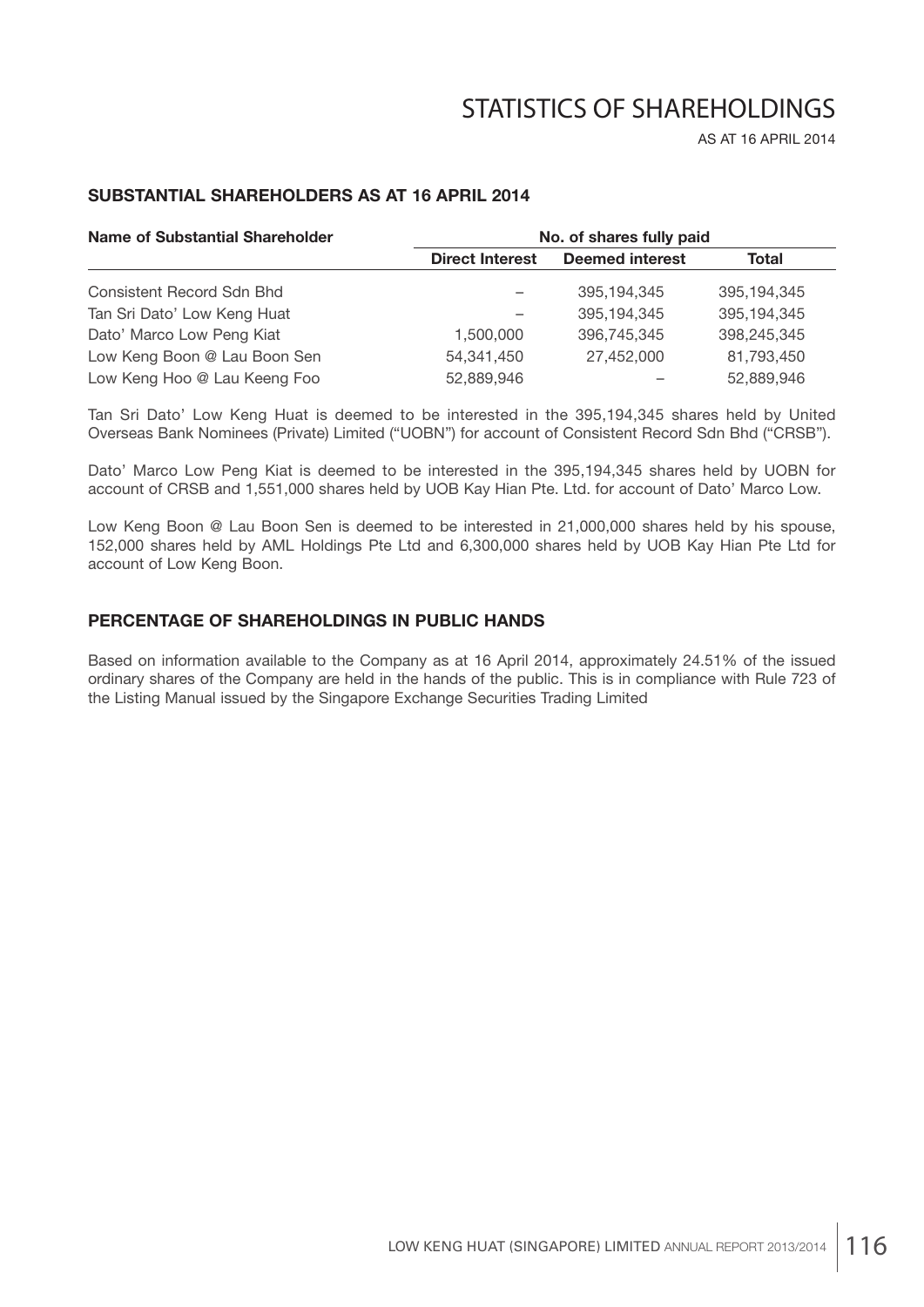NOTICE IS HEREBY GIVEN that the Forty-Fifth Annual General Meeting of the Company will be held at Grand Mercure Roxy Singapore, Siglap, Katong & Amber Room, Level 3, 50 East Coast Road, Roxy Square, Singapore 428769 on Friday, 30 May 2014, at 11.00 a.m., for the following purposes:-

## **AS ORDINARY BUSINESS**

- 1. To receive and adopt the Audited Financial Statements for the financial year ended 31 January 2014 together with the reports of the Directors and the Auditors thereon. **(Resolution 1)**
- 2. To declare a first and final tax exempt (one tier) dividend of 3.0 cents per ordinary share for the fi nancial year ended 31 January 2014. **(Resolution 2)**
- 3. To re-elect Mr Jimmy Yim Wing Kuen, a Director retiring under Article 88 of the Articles of Association of the Company. **(Resolution 3)**
- 4. To consider, and if thought fit, to pass the following resolution:-

 That pursuant to Section 153(6) of the Companies Act, Cap. 50, Tan Sri Dato' Low Keng Huat be and is hereby re-appointed a Director of the Company to hold office until the next Annual General Meeting. **(Resolution 4)**

5. To consider, and if thought fit, to pass the following resolution:-

 That pursuant to Section 153(6) of the Companies Act, Cap. 50, Low Keng Hoo @ Lau Keeng Foo be and is hereby re-appointed a Director of the Company to hold office until the next Annual General Meeting. **(Resolution 5)**

6. To consider, and if thought fit, to pass the following resolution:-

 That pursuant to Section 153(6) of the Companies Act, Cap. 50, Mr Lee Han Yang be and is hereby re-appointed a Director of the Company to hold office until the next Annual General Meeting.

#### **(Resolution 6)**

### **Note:**

 Mr Lee Han Yang will, upon re-appointment as Director of the Company, remain as a member of the Audit Committee and is considered independent pursuant to Rule 704(8) of the Listing Manual of the Singapore Exchange Securities Trading Limited. He will also remain as the Chairman of the Remuneration Committee and a member of the Nominating Committee.

7. To consider, and if thought fit, to pass the following resolution:-

 That pursuant to Section 153(6) of the Companies Act, Cap. 50, Mr Lucas Liew Kim Voon be and is hereby re-appointed a Director of the Company to hold office until the next Annual General Meeting.

#### **(Resolution 7)**

#### **Note:**

 Mr Lucas Liew Kim Voon will, upon re-appointment as Director of the Company, remain as the Chairman of the Audit Committee and is considered independent pursuant to Rule 704(8) of the Listing Manual of the Singapore Exchange Securities Trading Limited. He will also remain as the Chairman of the Nominating Committee and a member of the Remuneration Committee.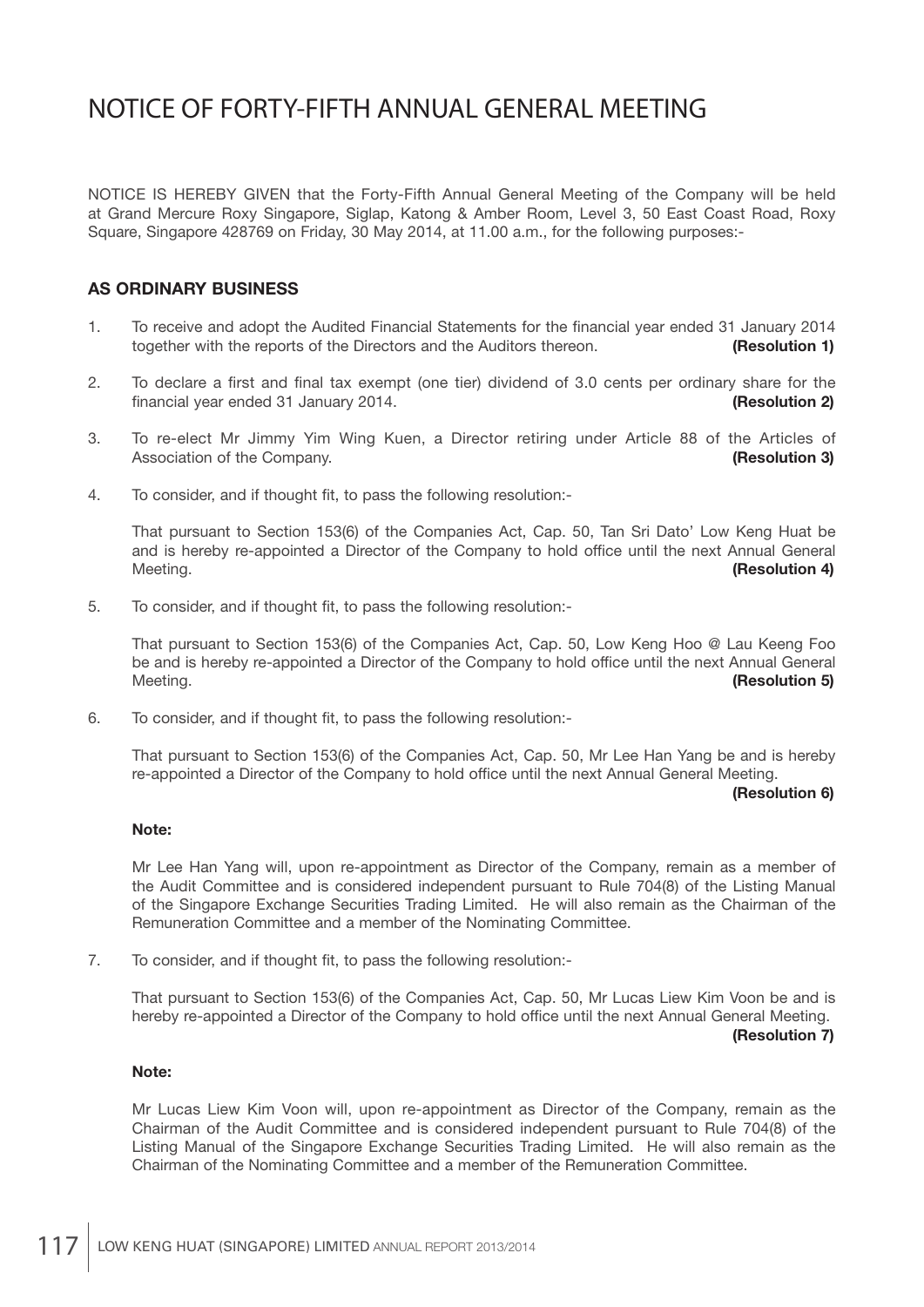8. To consider, and if thought fit, to pass the following resolution:-

 That pursuant to Section 153(6) of the Companies Act, Cap. 50, Mr Low Keng Boon @ Lau Boon Sen, be and is hereby re-appointed a Director of the Company to hold office until the next Annual General Meeting. **(General Meeting**) **(General Meeting**) **(General Meeting**) **(General Meeting**) **(General Meeting**) **(General Meeting**) **(General Meeting**) **(General Meeting**) **(General Meeting**) **(General Meeting**) **(Gen** 

9. To consider, and if thought fit, to pass the following resolution:-

 That pursuant to Section 153(6) of the Companies Act, Cap. 50, Mr. Wey Kim Long, be and is hereby re-appointed a Director of the Company to hold office until the next Annual General Meeting.

#### **(Resolution 9)**

#### **Note:**

 Mr. Wey Kim Long will, upon re-appointment as Director of the Company, remain as a member of the Audit Committee and is considered independent pursuant to Rule 704(8) of the Listing Manual of the Singapore Exchange Securities Trading Limited. He will also remain as a member of the Remuneration Committee.

- 10. To approve the Directors' fee of \$245,000 for the financial year ended 31 January 2014 (2013: \$245,000) **(Resolution 10)**
- 11. To re-appoint Foo Kon Tan Grant Thornton LLP, as Auditors of the Company and to authorise the Directors to fix their remuneration. **(Resolution 11) (Resolution 11)**

## **AS SPECIAL BUSINESS**

To consider and, if thought fit, to pass the following as Ordinary Resolutions:-

- 12. Authority to issue shares
	- "(a) That pursuant to Section 161 of the Companies Act, Cap. 50 and the listing rules of the Singapore Exchange Securities Trading Limited ("SGX-ST"), approval be and is hereby given to the Directors of the Company at any time to such persons and upon such terms and for such purposes as the Directors may in their absolute discretion deem fit, to:
		- (i) issue shares in the capital of the Company whether by way of rights, bonus or otherwise;
		- (ii) make or grant offers, agreements or options that might or would require shares to be issued or other transferable rights to subscribe for or purchase shares (collectively, "Instruments") including but not limited to the creation and issue of warrants, debentures or other instruments convertible into shares;
		- (iii) issue additional Instruments arising from adjustments made to the number of Instruments previously issued in the event of rights, bonus or capitalisation issues; and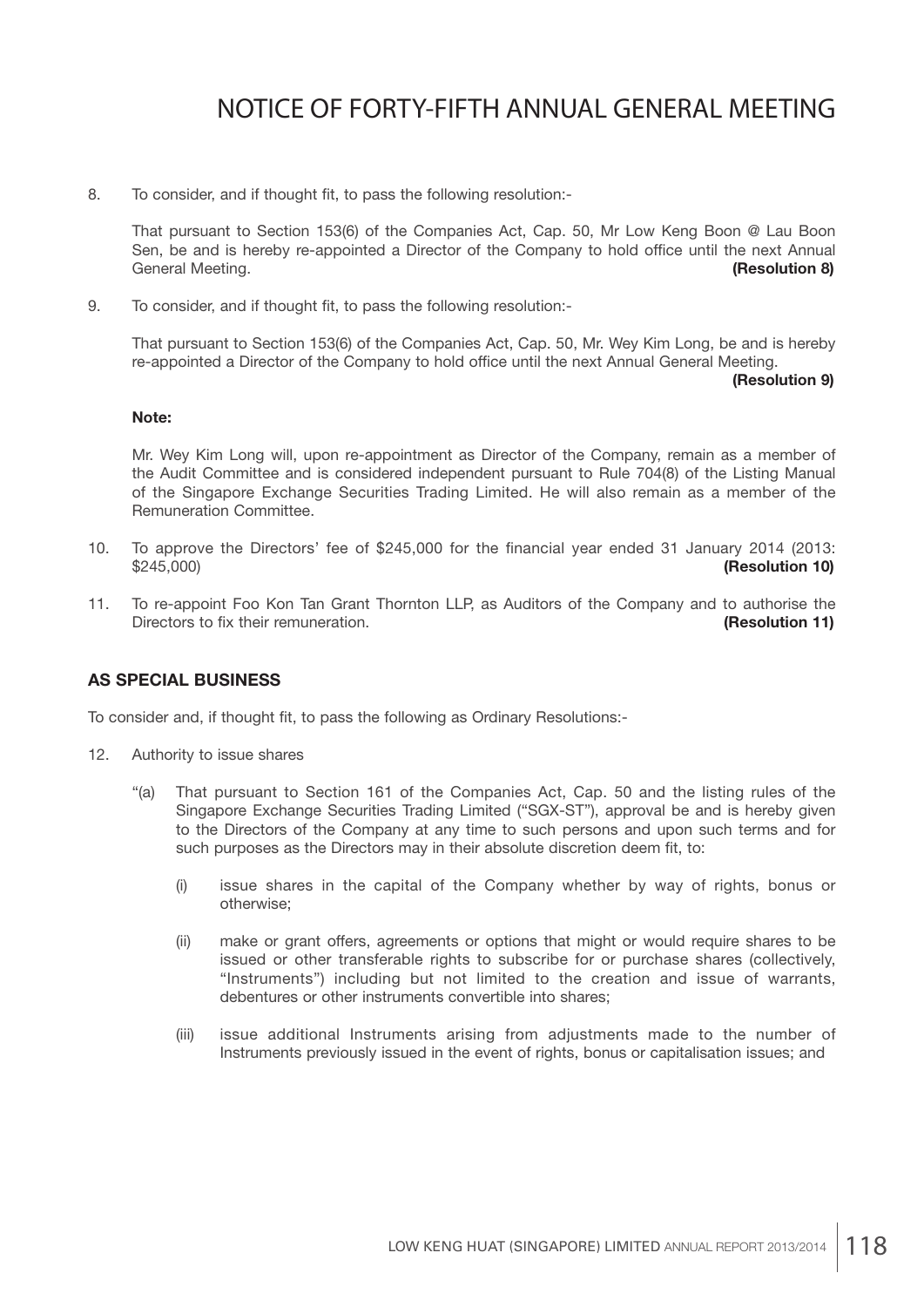(b) (notwithstanding the authority conferred by the shareholders may have ceased to be in force) issue shares in pursuance of any Instrument made or granted by the Directors while the authority was in force,

### provided always that

- (i) the aggregate number of shares to be issued pursuant to this resolution (including shares to be issued in pursuance of Instruments made or granted pursuant to this resolution) does not exceed 50% of the Company's total number of issued shares excluding treasury shares, of which the aggregate number of shares (including shares to be issued in pursuance of Instruments made or granted pursuant to this resolution) to be issued other than on a pro rata basis to shareholders of the Company does not exceed 20% of the total number of issued shares excluding treasury shares of the Company, and for the purpose of this resolution, the total number of issued shares excluding treasury shares shall be the Company's total number of issued shares excluding treasury shares at the time this resolution is passed, after adjusting for;
	- (a) new shares arising from the conversion or exercise of convertible securities, or
	- (b) new shares arising from exercising share options or vesting of share awards outstanding or subsisting at the time this resolution is passed provided the options or awards were granted in compliance with Part VIII of Chapter 8 of the Listing Manual of the SGX-ST, and
	- (c) any subsequent bonus issue, consolidation or subdivision of the Company's shares, and
- (ii) such authority shall, unless revoked or varied by the Company at a general meeting, continue in force until the conclusion of the next Annual General Meeting or the date by which the next Annual General Meeting of the Company is required by law to be held, whichever is the earlier." **(Resolution 12) (Resolution 12)**

*(See Explanatory Note 1)*

## **ANY OTHER BUSINESS**

13. To transact any other business that may be transacted at an Annual General Meeting.

### **NOTICE OF BOOKS CLOSURE DATE AND DIVIDEND PAYMENT DATE**

**NOTICE IS HEREBY GIVEN** that the Share Transfer Books and the Register of Members of the Company will be closed on 10 June 2014 after 5.00 p.m. for the preparation of determining the Members' entitlements to the dividend to be proposed at the Annual General Meeting of the Company to be held on 30 May 2014.

Duly completed registrable transfers in respect of shares of the Company received by the Company's Share Registrar, KCK CorpServe Pte. Ltd., 333 North Bridge Road #08-00, KH KEA Building, Singapore 188721 up to 5.00 p.m. on 10 June 2014 will be registered to determine shareholders' entitlements to such dividend. Members whose Securities Accounts with The Central Depository (Pte) Limited are credited with shares at 5.00 p.m. on 10 June 2014 will be entitled to such proposed dividend.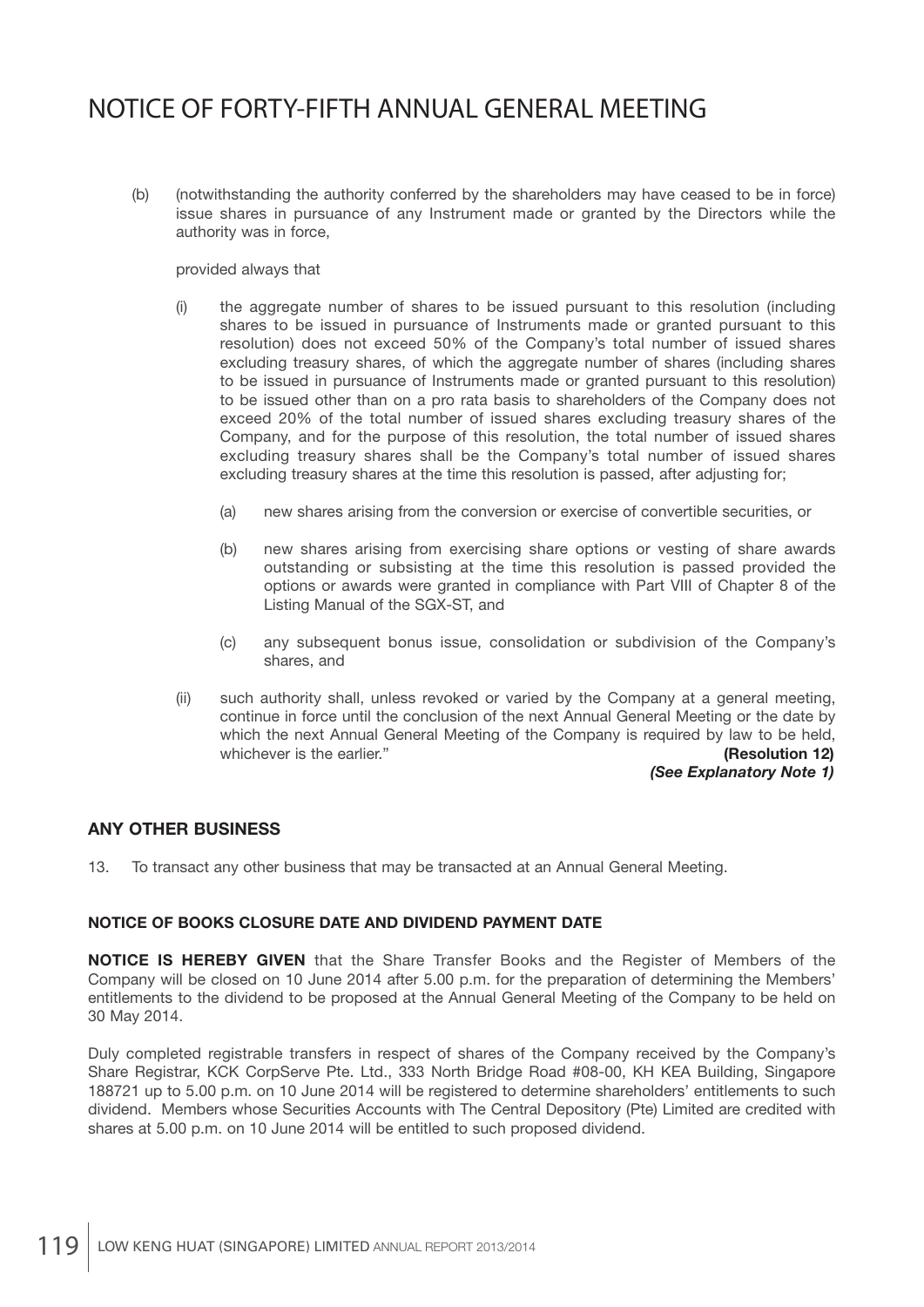Payment of the Dividends, if approved by the shareholders at the Annual General Meeting to be held on 30 May 2014, will be made on 18 June 2014.

By Order of the Board

Chin Yeok Yuen Company Secretary Singapore, 8 May 2014

#### **Notes:**

- 1. A Depositor's name must appear on the Depository Register not less than 48 hours before the time of the Meeting.
- 2. A member entitled to attend and vote at the Meeting is entitled to appoint not more than two proxies to attend and vote in his stead and any such proxy need not be a member of the Company.
- 3. The instrument appointing a proxy must be lodged at the registered office of the Company not less than 48 hours before the time appointed for the Meeting.

#### **Explanatory Note on Special Business to be transacted:**

The Ordinary Resolution 12 is to authorise the Directors of the Company from the date of the above meeting until the next Annual General Meeting to issue shares and convertible securities in the Company up to an amount not exceeding in aggregate 50% of the total number of issued shares excluding treasury shares of the Company of which the total number of shares and convertible securities issued other than on a pro rata basis to existing shareholders shall not exceed 20% of the total number of issued shares excluding treasury shares of the Company at the time the resolution is passed, for such purposes as they consider would be in the interests of the Company. The total number of issued shares excluding treasury shares of the Company for this purpose shall be the total number of issued shares excluding treasury shares at the time this resolution is passed after adjusting for new shares arising from the conversion of convertible securities or employee share options on issue at the time this resolution is passed and any subsequent bonus issues, consolidation or subdivision of shares. This authority will, unless revoked or varied at a general meeting, expire at the next Annual General Meeting of the Company.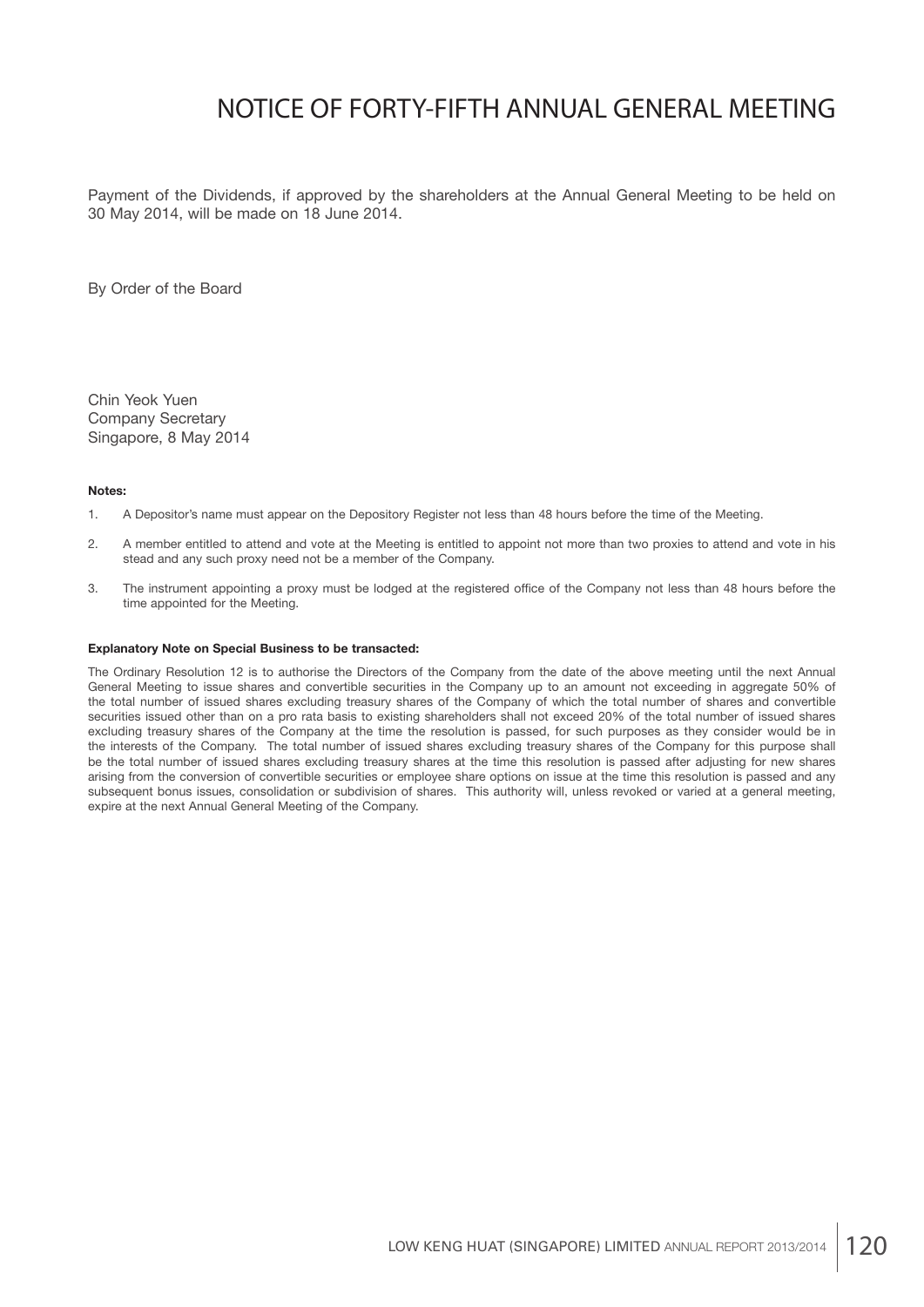## **LOW KENG HUAT (SINGAPORE) LIMITED**

(Incorporated in the Republic of Singapore) Registration No. 196900209G

## **PROXY FORM FOR FORTY-FIFTH ANNUAL GENERAL MEETING**

#### **IMPORTANT:**

- 1. This Annual Report is also forwarded to investors who have used their CPF monies to buy shares in the Company at the request of their CPF Approved Nominees, and is sent solely for their information only.
- 2. The Proxy Form is, therefore, not valid for use by CPF investors and shall be ineffective for all intents and purposes if used or purported to be used by them.

I/We (Name)

|  | ı<br>$\sim$ |  |
|--|-------------|--|
|  |             |  |
|  |             |  |
|  |             |  |

of (Address)

being a member/members of LOW KENG HUAT (SINGAPORE) LIMITED hereby appoint:

| <b>Name</b> | <b>Address</b> | <b>NRIC/Passport</b><br><b>Number</b> | <b>Proportion of</b><br>Shareholdings (%) |
|-------------|----------------|---------------------------------------|-------------------------------------------|
|             |                |                                       |                                           |

and/or (delete as appropriate)

| Name | <b>Address</b> | <b>NRIC/Passport</b><br><b>Number</b> | <b>Proportion of</b><br>Shareholdings (%) |
|------|----------------|---------------------------------------|-------------------------------------------|
|      |                |                                       |                                           |

as my/our proxy/proxies to attend and to vote for me/us and on my/our behalf at the Forty-Fifth Annual General Meeting of the Company to be held at Grand Mercure Roxy Singapore, Siglap, Katong & Amber Room, Level 3, 50 East Coast Road, Roxy Square, Singapore 428769 on Friday, 30 May 2014, at 11.00 a.m., and at any adjournment thereof. I/We direct my/our proxy/ proxies to vote for or against the resolutions to be proposed at the Meeting as indicated hereunder. If no specific direction as to voting is given, the proxy/proxies will vote or abstain from voting at his/their discretion, as he/they will on any other matter arising at the Meeting.

| No. | <b>Ordinary Resolutions</b>                                                                                                                                                   |        | To be used on<br>a show of hands |         | To be used in<br>the event of a poll |  |
|-----|-------------------------------------------------------------------------------------------------------------------------------------------------------------------------------|--------|----------------------------------|---------|--------------------------------------|--|
|     |                                                                                                                                                                               | $For*$ | Against*                         | $For**$ | Against**                            |  |
| 1.  | To receive and adopt the Audited Financial Statements for the financial<br>year ended 31 January 2014 together with the reports of the Directors<br>and the Auditors thereon. |        |                                  |         |                                      |  |
| 2.  | To declare a first and final tax exempt (one tier) dividend of 3.0 cents per<br>ordinary share for the financial year ended 31 January 2014.                                  |        |                                  |         |                                      |  |
| 3.  | To re-elect Mr Jimmy Yim Wing Kuen, a Director retiring under Article 88<br>of the Articles of Association of the Company.                                                    |        |                                  |         |                                      |  |
| 4.  | To re-appoint Tan Sri Dato' Low Keng Huat, a Director pursuant to<br>Section 153(6) of the Companies Act, Cap. 50.                                                            |        |                                  |         |                                      |  |
| 5.  | To re-appoint Mr Low Keng Hoo @ Lau Keeng Foo, a Director pursuant to<br>Section 153(6) of the Companies Act, Cap. 50.                                                        |        |                                  |         |                                      |  |
| 6.  | To re-appoint Mr Lee Han Yang, a Director pursuant to Section 153(6) of<br>the Companies Act, Cap. 50.                                                                        |        |                                  |         |                                      |  |
| 7.  | To re-appoint Mr Lucas Liew Kim Voon, a Director pursuant to Section<br>153(6) of the Companies Act, Cap. 50.                                                                 |        |                                  |         |                                      |  |
| 8.  | To re-appoint Mr Low Keng Boon, a Director pursuant to Section 153(6)<br>of the Companies Act, Cap. 50.                                                                       |        |                                  |         |                                      |  |
| 9   | To re-appoint Mr Wey Kim Long, a Director pursuant to Section 153(6) of<br>the Companies Act, Cap. 50.                                                                        |        |                                  |         |                                      |  |
| 10. | To approve the Directors' fees of \$245,000 for the financial year ended<br>31 January 2014.                                                                                  |        |                                  |         |                                      |  |
| 11. | To re-appoint Foo Kon Tan Grant Thornton LLP, as Auditors of the<br>Company and to authorise Directors to fix their remuneration.                                             |        |                                  |         |                                      |  |
| 12. | To authorise Directors to issue shares pursuant to Section 161 of the<br>Companies Act, Cap. 50.                                                                              |        |                                  |         |                                      |  |

\* Please indicate your vote "For" or "Against" with a tick  $(\checkmark)$  within the box provided.

If you wish to exercise all your votes "For" or "Against", please tick ( $\checkmark$ ) within the box provided. Alternatively, please indicate the number of votes as appropriate.

Dated this  $\frac{1}{2014}$  day of  $\frac{1}{2014}$ 

| 2014.<br>Dated this<br>dav of | Total Number of Shares in<br>Number of Shares |
|-------------------------------|-----------------------------------------------|
| NZ.                           | (a) CDP Register                              |
| ್ಡ                            | (b) Register of Members                       |

Signature(s) of Member(s)/Common Seal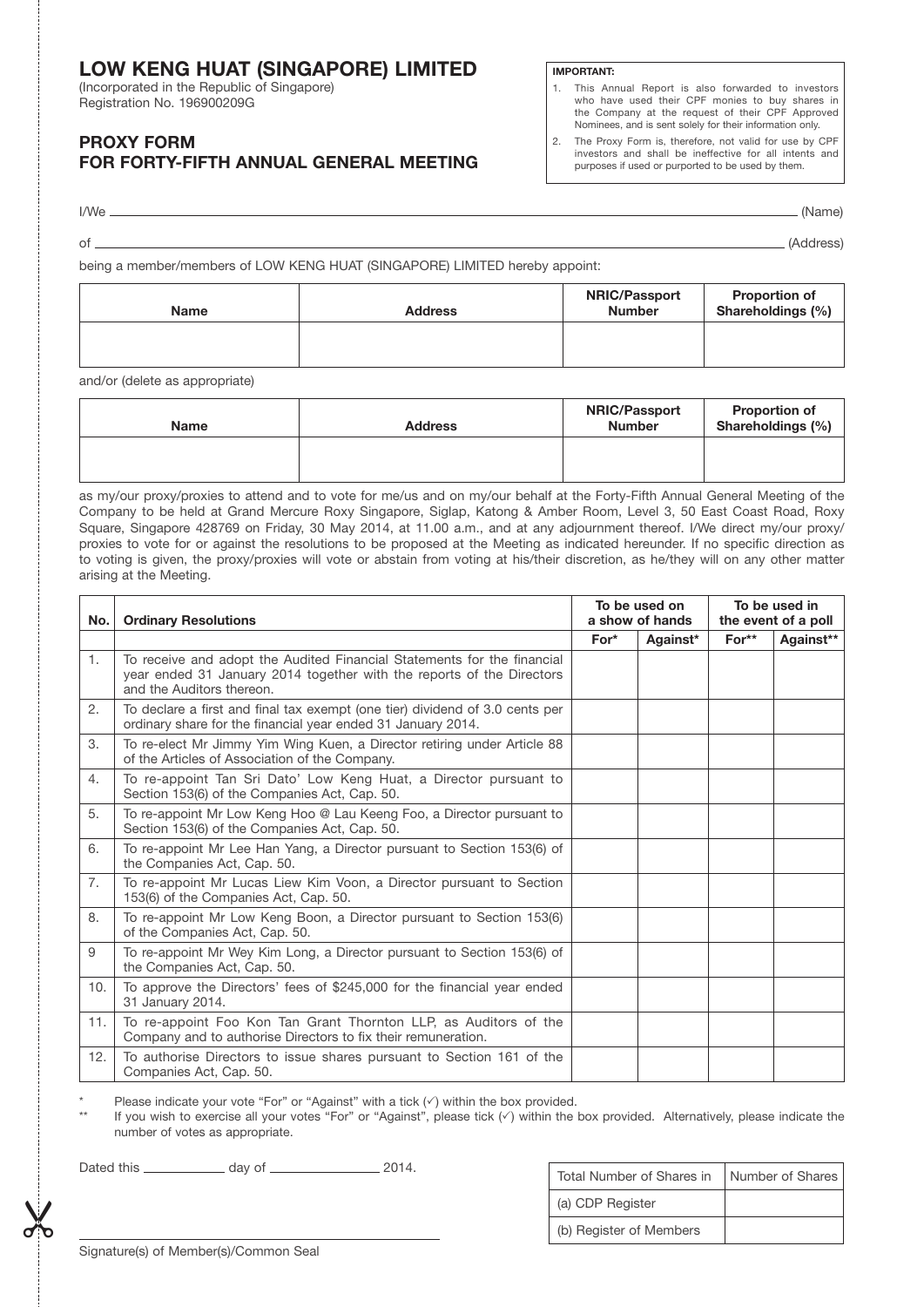#### **IMPORTANT: PLEASE READ NOTES FOR PROXY FORM**

#### **NOTES FOR PROXY FORM**

- 1. Please insert the total number of shares held by you. If you have shares entered against your name in the Depository Register (as defined in Section 130A of the Companies Act, Cap. 50 of Singapore), you should insert that number of shares. If you have shares registered in your name in the Register of Members, you should insert that number of shares. If you have shares entered against your name in the Depository Register and share registered in your name in the Register of Members, you should insert the aggregate number of shares entered against your name in the Depository Register and registered in your name in the Register of Members. If the number of shares is not inserted, this proxy form will be deemed to relate to the entire number of ordinary shares in the Company registered in your name(s).
- 2. A member entitled to attend and vote at a meeting of the Company is entitled to appoint one or two proxies to attend and vote instead of him.
- 3. Where a member appoints more than one proxy, he shall specify the proportion of his shareholding or the number of shares to be represented by each proxy. If no such proportion or number is specified, the first-named proxy may be treated as representing 100 per cent of the shareholding and any second-named proxy as alternate to the first-named.
- 4. The instrument appointing a proxy, together with the power of attorney (if any) under which it is signed or a notarially certified or office copy thereof, shall be deposited at the Registered Office, 80 Marine Parade Road #18-05/09, Parkway Parade, Singapore 449269, not later than 11.00 a.m., on Wednesday, 28 May 2014.
- 5. (A) An instrument appointing a proxy for any member shall be in writing in any usual or common form or in any other form which the Directors may approve and:-
	- (a) in the case of an individual member shall be signed by the member or his attorney; and
	- (b) in the case of a member which is a corporation shall be either given under its common seal or signed on its behalf by an attorney or a duly authorised officer of the corporation.
	- (B) The signatures on an instrument of proxy need not be witnessed. Where an instrument appointing a proxy is signed on behalf of a member by an attorney, the power of attorney or other authority or a duly certified copy thereof shall (failing previous registration with the Company) be lodged with the instrument of proxy pursuant to the next following Article, failing which the instrument of proxy may be treated as invalid.
	- (C) In the event that forms of proxy are sent to the members together with any notice of a General Meeting, the accidental omission to include the form of proxy to, or the non-receipt of such form of proxy by, any person entitled to receive such notice shall not invalidate any resolution passed or any proceeding at any such meeting.
- 6. A corporation which is a member may authorise by resolution of its directors or other governing body such person as it thinks fit to act as its representative at the meeting, in accordance with Section 179 of the Companies Act, Cap. 50.
- 7. Please indicate with a tick  $(\sqrt{})$  in the appropriate space how you wish your proxy to vote. If this proxy form is returned without any indication as to how your proxy shall vote, he will vote or abstain from voting as he thinks fit.

#### **GENERAL:**

The Company shall be entitled to reject the instrument appointing a proxy or proxies if it is incomplete, improperly completed or illegible or when the true intentions of the appointor are not ascertainable from the instructions of the appointor specified in the instrument appointing a proxy or proxies. In addition, in the case of shares entered in the Depository Register, the Company may reject any instrument appointing a proxy or proxies lodged if the member, being the appointor, is not shown to have shares entered against his name in the Depository Register as at 48 hours before the time appointed for holding the Annual General Meeting, as certified by The Central Depository (Pte) Limited to the Company.